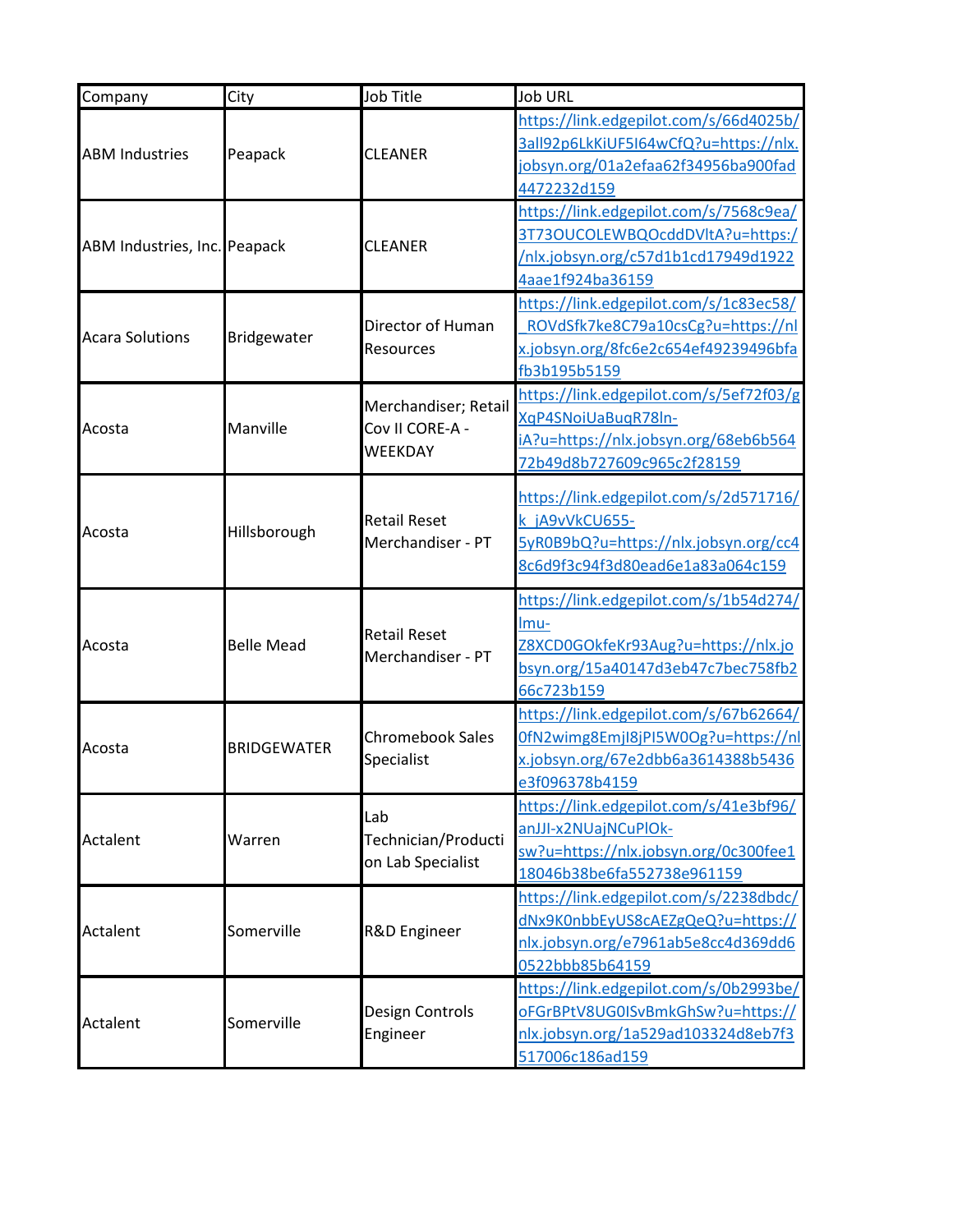|          |            |                             | https://link.edgepilot.com/s/63a1d787/  |
|----------|------------|-----------------------------|-----------------------------------------|
|          | Somerville | <b>Construction Project</b> | 8FLxGTgpkyRmRdrfaccdA?u=https://nlx.    |
| Actalent |            | Coordinator                 | jobsyn.org/867a062816394575b691df2      |
|          |            |                             | 1981cc1ca159                            |
|          |            |                             | https://link.edgepilot.com/s/277f7f62/L |
| Actalent | Somerville | <b>BIM Coordinator</b>      | 9huMDefa0OI6uscQ0iGaA?u=https://nl      |
|          |            |                             | x.jobsyn.org/7bc41e1830ed493ea8eada     |
|          |            |                             | 3f46c585ea159                           |
|          |            |                             | https://link.edgepilot.com/s/e963c0c3/  |
|          |            |                             | MZz2Ks-                                 |
| Actalent | Somerville | Associate                   | TOUWKNjq9qbVz8Q?u=https://nlx.jobs      |
|          |            | Microbiologist              | yn.org/bc8bcd3de2e2450495be1c89e0       |
|          |            |                             | 7f9aa8159                               |
|          |            |                             | https://link.edgepilot.com/s/2dcefc7d/  |
|          |            |                             | wo2hy-                                  |
| Actalent | Somerset   | <b>Quality Engineer</b>     | n1MkSXtef8KelsxQ?u=https://nlx.jobsy    |
|          |            |                             | n.org/0d2207b24a084bf994683a6d863       |
|          |            |                             | 85a14159                                |
|          |            |                             | https://link.edgepilot.com/s/3fe7aa3c/v |
|          |            |                             | UJZmPdVzEuB6wp0171C Q?u=https://n       |
| Actalent | Somerset   | <b>Quality Engineer</b>     | lx.jobsyn.org/514ebaa2fe174a189eb51     |
|          |            |                             | 13bc92ef36e159                          |
|          |            |                             | https://link.edgepilot.com/s/fa9a088f/Y |
|          |            |                             | WEEBYiB5EmMNxlpzfYvrg?u=https://nlx     |
| Actalent | Somerset   | <b>Quality Engineer</b>     | jobsyn.org/f9856706de934e4da5e3e34      |
|          |            |                             | 09e72158a159                            |
|          |            |                             | https://link.edgepilot.com/s/783e393d/  |
|          |            |                             | o-4U-                                   |
| Actalent | Raritan    | <b>NMR Chemist</b>          | wt5kEeoSHs1kr397g?u=https://nlx.jobs    |
|          |            |                             | yn.org/06a6270f4981403ea05f7e2c6d9      |
|          |            |                             | 3ff2d159                                |
|          |            |                             | https://link.edgepilot.com/s/ea13d435/  |
|          |            | Lab Assistant               | V xRfv9KC0 9puYTFhLAFw?u=https://n      |
| Actalent | Raritan    | (Overnight)                 | lx.jobsyn.org/9173b567bcbc460f956c1a    |
|          |            |                             | 4592d0b569159                           |
|          |            |                             | https://link.edgepilot.com/s/f46f24a2/C |
|          |            | Lab Accessioner -           | U702atud0mmWJ8aAJ9OfQ?u=https://        |
| Actalent | Raritan    | Overnight                   | nlx.jobsyn.org/faf992d2b9dd41d8a038b    |
|          |            |                             | 824f266c1c9159                          |
|          |            |                             | https://link.edgepilot.com/s/b035249d/  |
| Actalent |            | Design Controls             | h85q1bsioEGLStHA2Qc7Zg?u=https://nl     |
|          | Raritan    | Engineer                    | x.jobsyn.org/5b240d152d864a898742b      |
|          |            |                             | b8b60d6b5c3159                          |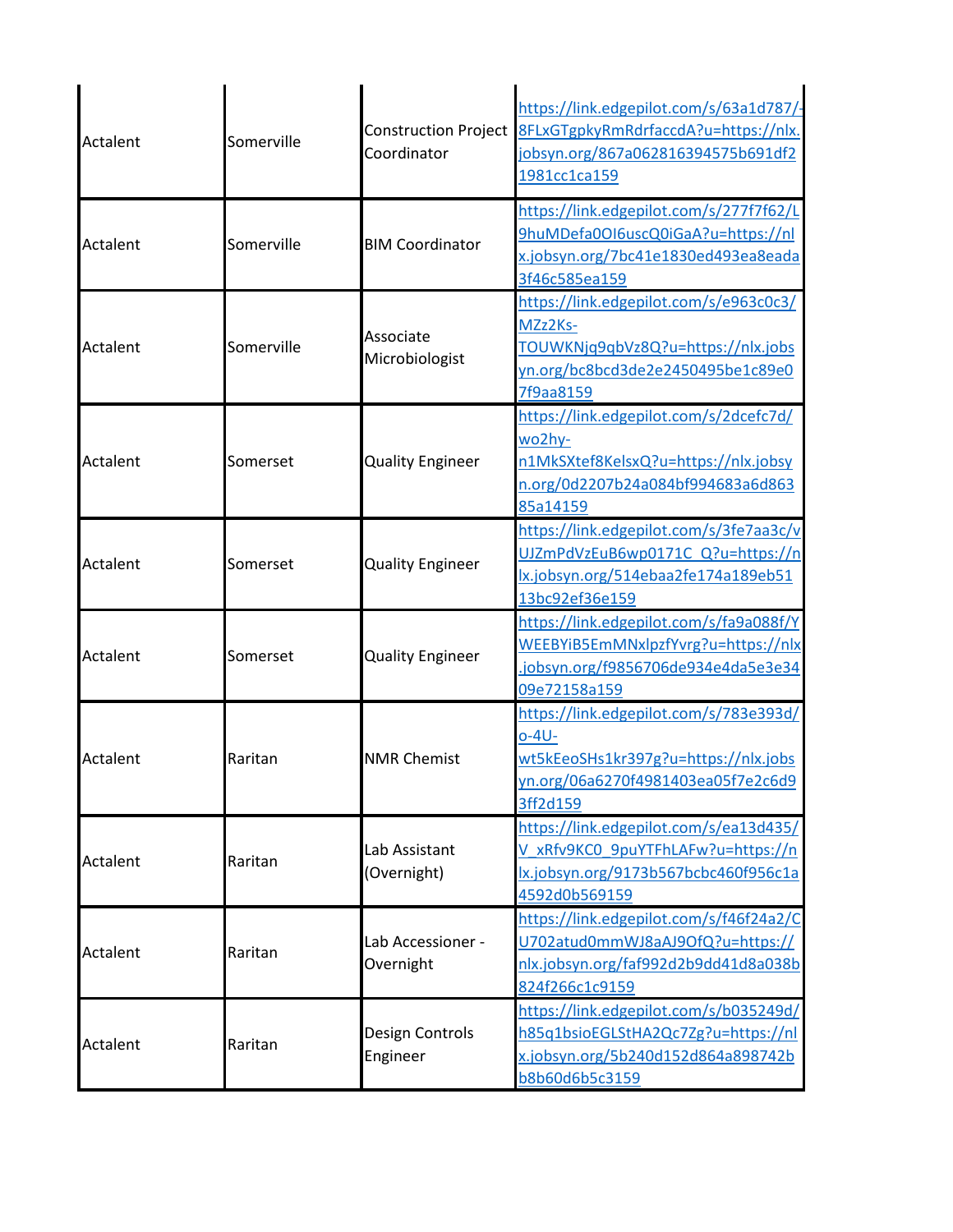| Actalent | <b>Basking Ridge</b> | Sr. Clinical Trial<br>Manager                       | https://link.edgepilot.com/s/8807ddc5/<br>m2PUeppOdUaN6c0UPnP1IA?u=https:/<br>/nlx.jobsyn.org/c01d37c6ad90438bae2<br>6d32423676ce7159     |
|----------|----------------------|-----------------------------------------------------|-------------------------------------------------------------------------------------------------------------------------------------------|
| Actalent | <b>Basking Ridge</b> | <b>Senior Clinical Trial</b><br>Manager             | https://link.edgepilot.com/s/a70ef41f/t<br>8bgYXIyGEiXFFCze3bIuA?u=https://nlx.j<br>obsyn.org/c1ec6317580840f884d6c7c9<br>0430a97e159     |
| Actalent | <b>Basking Ridge</b> | <b>Senior Clinical Study</b><br>Lead                | https://link.edgepilot.com/s/1e8a31d5/<br>25rW-<br>H bXES3Q4FPZqmQ1w?u=https://nlx.jo<br>bsyn.org/73c3fcd360824364b1d380aed<br>f6d2a01159 |
| Actalent | <b>Basking Ridge</b> | <b>Senior Clinical</b><br><b>Operations Manager</b> | https://link.edgepilot.com/s/c30c91da/<br>YzQf4Fv4Rku0RMCVeRmmmw?u=https:<br>//nlx.jobsyn.org/c02492beb80a4a92b68<br>f348a8b825c53159     |
| Actalent | <b>Basking Ridge</b> | <b>Full Stack Developer</b>                         | https://link.edgepilot.com/s/30ce3f7a/<br>aB4O5VolVkO1mA43h8K4hg?u=https://<br>nlx.jobsyn.org/b8c6b560e83048878317<br>a4b08ac570d8159     |
| Aerotek  | Somerville           | Warehouse Worker                                    | https://link.edgepilot.com/s/a5798c97<br>Tr0IN AYDUe-<br>k4BZ4p 9sA?u=https://nlx.jobsyn.org/7<br>57d7cf7b7fe48249e0014a3981e9de115       |
| Aerotek  | Somerset             | <b>Production Operator</b>                          | https://link.edgepilot.com/s/ebb599dc/<br>w-xEUhZL8kq9VhUa-<br>dERqQ?u=https://nlx.jobsyn.org/1c362<br>401d6c24ee0a529e44e396d3f2f159     |
| Aerotek  | Somerset             | Packaging Worker                                    | https://link.edgepilot.com/s/64ff49f1/Q<br>i25P9H5A0OE4cdNs 3T8w?u=https://nl<br>x.jobsyn.org/139a6d3a4adc49a4999507<br>dd2957869a159     |
| Aerotek  | Somerset             | Manufacturing<br>Warehouse                          | https://link.edgepilot.com/s/21b7056b/<br>nQkljhVCG02XIjO4m2wobw?u=https://<br>nlx.jobsyn.org/45bdf9c0e7194a809b39<br>7b815a26f4a1159     |
| Aerotek  | Somerset             | <b>Entry Level Welders</b><br>Needed                | https://link.edgepilot.com/s/061ff3ec/k<br>WKcBP3oyU2WBRGscHcj-<br>g?u=https://nlx.jobsyn.org/9778f3ff3d6<br>249c58c143cdfe32eb7cb159     |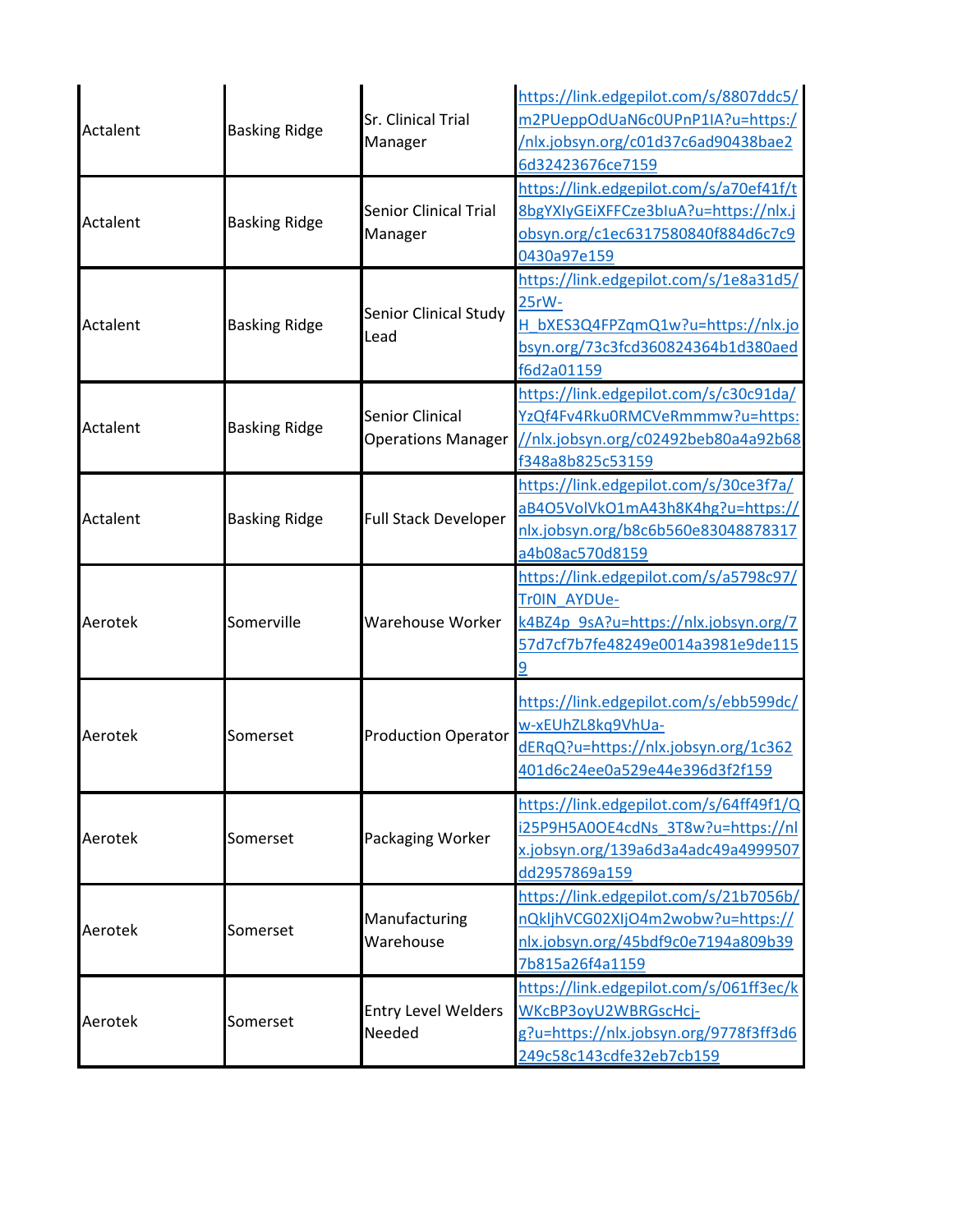| Aerotek                        | Manville          | <b>Warehouse Cherry</b><br>Picker                                             | https://link.edgepilot.com/s/a25766cc/<br>csYy8m8zk0 jgjSXDsKRbQ?u=https://nl<br>x.jobsyn.org/37f38c1d38d7482f94f5799<br>937275524159     |
|--------------------------------|-------------------|-------------------------------------------------------------------------------|-------------------------------------------------------------------------------------------------------------------------------------------|
| Aerotek                        | Hillsborough      | <b>General Production</b><br>Laborer                                          | https://link.edgepilot.com/s/2947e1b9/<br>UGzgavt9r0iEPRf9eloB7w?u=https://nlx<br>jobsyn.org/8f2832528faa4071bc96abb<br>974eda75c159      |
| Aerotek                        | Hillsborough      | <b>General Production</b><br>Laborer                                          | https://link.edgepilot.com/s/4b98cb73/<br>TSZbWyEOpk29HNwALO2XCA?u=https:<br>//nlx.jobsyn.org/2b3e64736fdf4fd684b<br>8ea808578fc7e159     |
| Aerotek                        | Hillsborough      | <b>General Production</b><br>Laborer                                          | https://link.edgepilot.com/s/bc13a81b/<br>iczxXiL08kyodAVzL9jv Q?u=https://nlx.j<br>obsyn.org/bf086c9316a74b60be2eb4f0<br>21dfa7bd159     |
| Aerotek                        | Hillsborough      | <b>General Production</b><br>Laborer                                          | https://link.edgepilot.com/s/af1f058e/k<br>QmaPqn5t0qjIHHOlnYOlg?u=https://nlx<br>.jobsyn.org/03adf8254d854e2d98e8c1e<br>90bf401bf159     |
| Aerotek                        | <b>Branchburg</b> | Maintenance<br><b>Technician Urgently</b><br>Hiring                           | https://link.edgepilot.com/s/0c624d15/<br>LrhBHfrz8U6hz0Aby4VJdg?u=https://nlx<br>jobsyn.org/605824258a504ef3acddb98<br>bc7e222e8159      |
| <b>AIG</b>                     | Bedminster        | Part-time Advisor<br>Assistant - Berkeley<br>Heights/Bedminster,<br><b>NJ</b> | https://link.edgepilot.com/s/884df21d/<br>gON63twqT0ypb27Wb8bXUg?u=https:/<br>/nlx.jobsyn.org/c1a6813b664d4d78952<br>34373026f8433159     |
| Air Liquide USA LLC Somerville |                   | <b>Senior Process</b><br>Development<br>Engineer                              | https://link.edgepilot.com/s/3b4cff59/0<br>3hpJqiwJUO 10YOHdd0 A?u=https://nl<br>x.jobsyn.org/5f93a0cc18bf4e689c11109<br>fbe5edd43159     |
| Air Liquide USA LLC Somerville |                   | Senior Manager - US<br>Accounting                                             | https://link.edgepilot.com/s/dea5d7e3/<br>JdhWTYt zU63qluvka4lkQ?u=https://nl<br>x.jobsyn.org/02c8f688d0a94df89b7ba9<br>2f80ca6a0c159     |
| Air Liquide USA LLC Somerville |                   | Senior Electrical<br>Engineer                                                 | https://link.edgepilot.com/s/64af785d/<br>aW-<br>MmP73PU nbUrTw6Favw?u=https://nl<br>x.jobsyn.org/93860cbe257e4d8087ef69<br>cfac68d1ba159 |
| Air Liquide USA LLC Somerville |                   | Senior Capital<br>Projects Manager                                            | https://link.edgepilot.com/s/1c109210/<br>Xnx7TSuYUkaTSb6mtaz9ww?u=https://<br>nlx.jobsyn.org/2b80eeb66f5f44b1b920d<br>b5d8f6c12a9159     |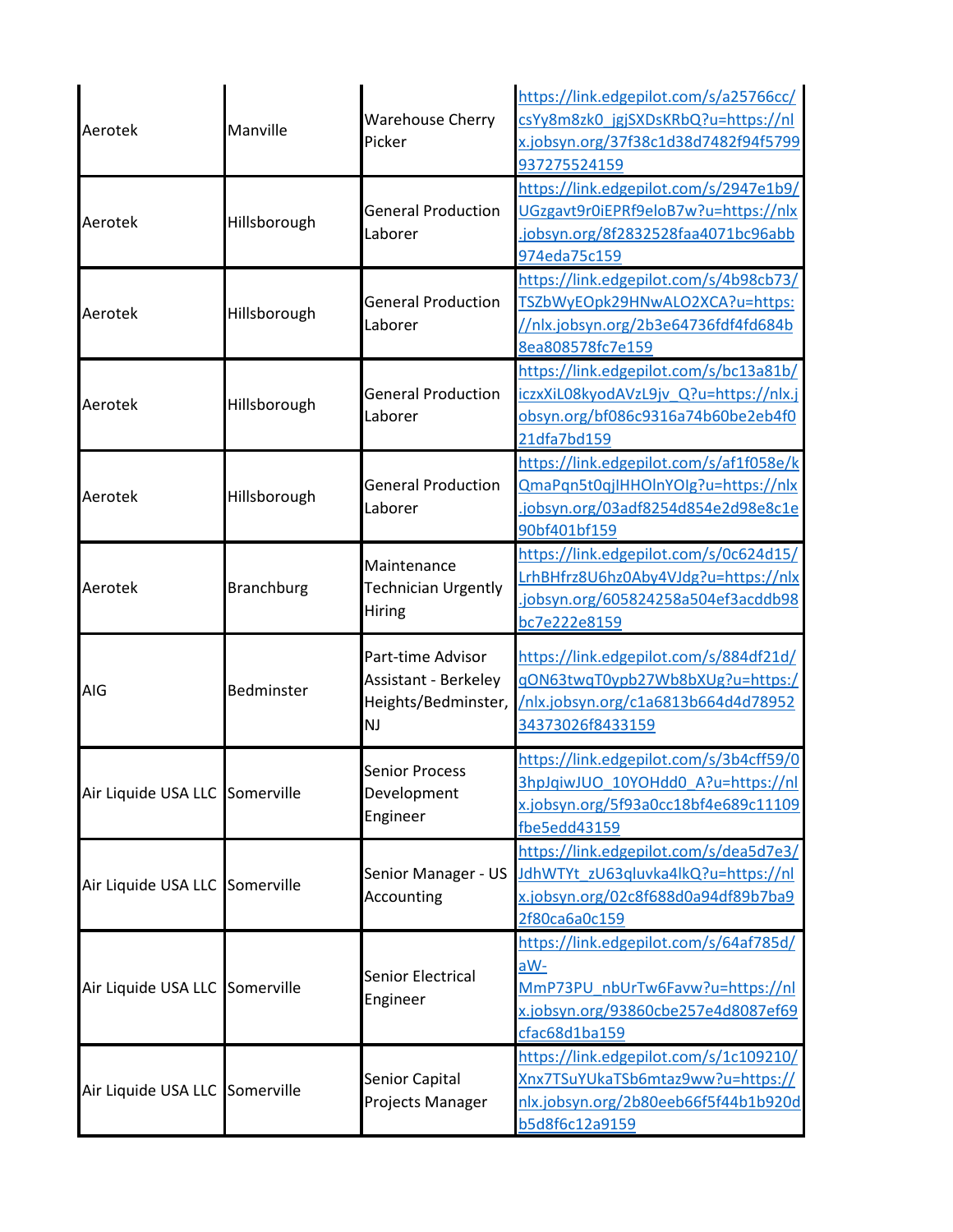| Air Liquide USA LLC Somerville | <b>R&amp;D Chemist</b>                           | https://link.edgepilot.com/s/4fd54304/<br>m_24EiotGka2uBnweFj4og?u=https://nl<br>x.jobsyn.org/5281adfc59ef4ec5892b0e0<br>0f19c81cb159     |
|--------------------------------|--------------------------------------------------|-------------------------------------------------------------------------------------------------------------------------------------------|
| Air Liquide USA LLC Somerville | <b>Quality Control</b><br>Chemist                | https://link.edgepilot.com/s/3c600056/<br>YpaBxScdTkqJV3Ykfzhirw?u=https://nlx.<br>jobsyn.org/0beb769e209340598ceee9e<br>c83e38146159     |
| Air Liquide USA LLC Somerville | Production<br>Technician                         | https://link.edgepilot.com/s/c0962539/<br>sslQdqCGTEKIQF5XtK 3ug?u=https://nl<br>x.jobsyn.org/d4dc15886eb24d2c922fec<br>6fbc8168c0159     |
| Air Liquide USA LLC Somerville | Production<br>Technician                         | https://link.edgepilot.com/s/659ffbda/u<br>QWfa3uEOEuwMxMaoCh-<br>hQ?u=https://nlx.jobsyn.org/5b639e74c<br>d964aa5a48fe02a3e9b9d76159     |
| Air Liquide USA LLC Somerville | <b>Production Engineer</b>                       | https://link.edgepilot.com/s/c0f05adf/S<br>VkYgKQM9kOXad8yjuGYog?u=https://nl<br>x.jobsyn.org/36ba473a1dd84b32a3a4c7<br>3dbf659de9159     |
| Air Liquide USA LLC Somerville | Management<br>Accountant                         | https://link.edgepilot.com/s/6386f79a/<br>EeZ-<br>OmTvWUGelPUqD5xqEg?u=https://nlx.j<br>obsyn.org/c1e9ca1930b44e1688a86c04<br>c0e89b14159 |
| Air Liquide USA LLC Somerville | IT Lead-SAP S4<br>HANA Order To Cash             | https://link.edgepilot.com/s/58180438/<br>DEPSBIFWVUeXBdlNs_nUhA?u=https://<br>nlx.jobsyn.org/09eecf04dbce452a8441f<br>7e7e310f3d9159     |
| Air Liquide USA LLC Somerville | IT Lead - SAP<br><b>Production Planning</b>      | https://link.edgepilot.com/s/a73af301/<br>hs521hjFKkGtiyReeOLSyQ?u=https://nlx<br>jobsyn.org/1af2ed11de414f2db48744ff<br>24590bd4159      |
| Air Liquide USA LLC Somerville | <b>Customer Service</b><br>Manager               | https://link.edgepilot.com/s/d3bafda9/<br>PRW1J-<br>iotEmELaaSoYWBGg?u=https://nlx.jobs<br>yn.org/9b69580714ad46a88767480f19<br>9cf21a159 |
| Air Liquide USA LLC Branchburg | <b>Senior Process</b><br>Development<br>Engineer | https://link.edgepilot.com/s/ef649c94/<br>nOaZ34B0MEGtZBUfW5zDpg?u=https:/<br>/nlx.jobsyn.org/22750d65a6d745b88e6<br>0a3c30eb83c56159     |
| Air Liquide USA LLC Branchburg | Senior Manager - US<br>Accounting                | https://link.edgepilot.com/s/bac58dd6/<br>zPUb0hv7y0GtTSD4a65sNA?u=https://n<br>lx.jobsyn.org/aee3c45c57ca4bb1bfcaed<br>4ca44346a0159     |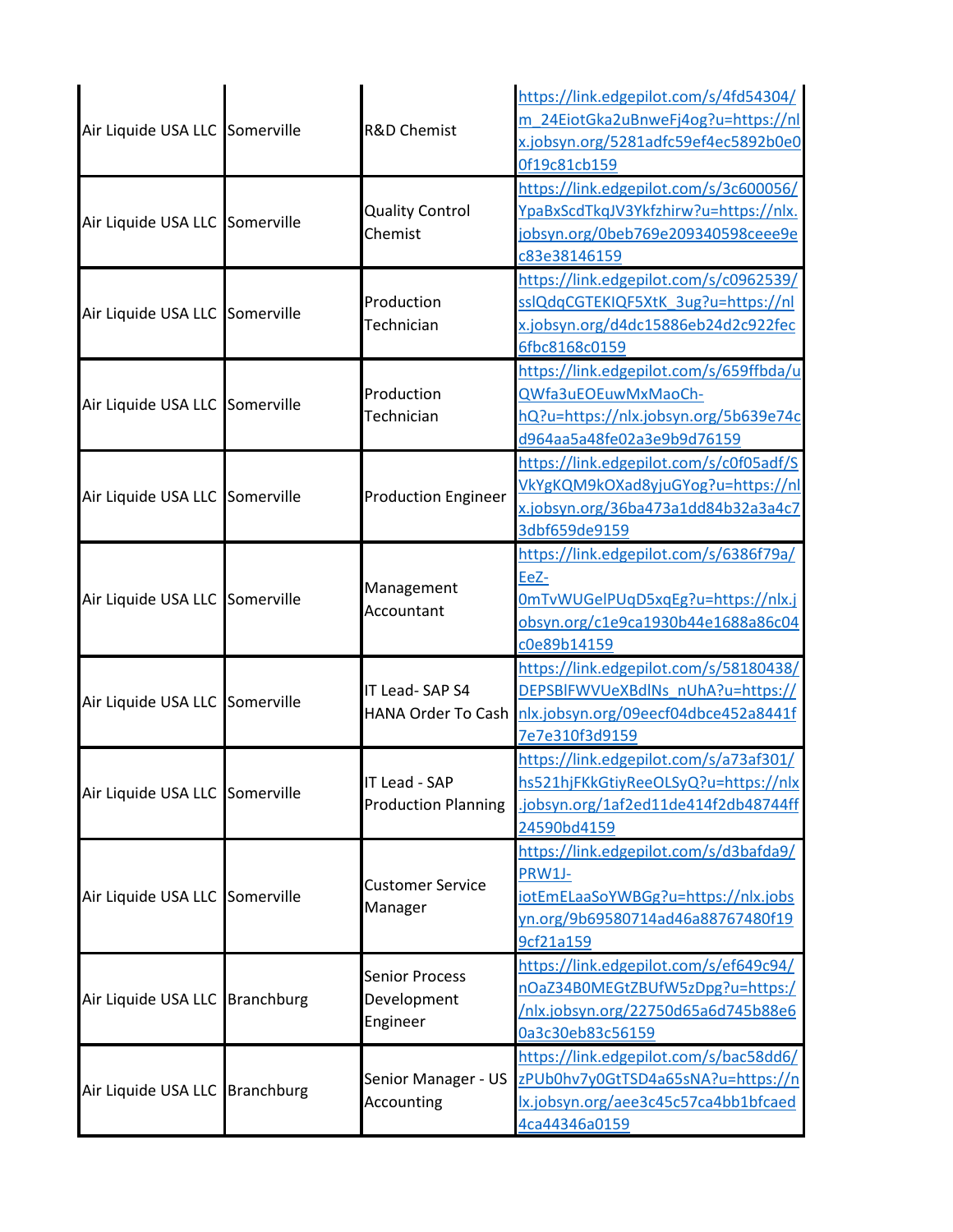| Air Liquide USA LLC Branchburg | Senior Electrical<br>Engineer               | https://link.edgepilot.com/s/2ba26bcb/<br>IMJA_YHdBEagzHYrMnW_4w?u=https:/<br>/nlx.jobsyn.org/ed02f182c4a64c209f06<br>02716ff3b85a159 |
|--------------------------------|---------------------------------------------|---------------------------------------------------------------------------------------------------------------------------------------|
| Air Liquide USA LLC Branchburg | Senior Capital<br>Projects Manager          | https://link.edgepilot.com/s/08788f1f/K<br>mTQUByG2Ey_oxefj9oSNw?u=https://n<br>lx.jobsyn.org/f0b1246585b84dfea56c8a<br>e58b92bf0c159 |
| Air Liquide USA LLC Branchburg | <b>R&amp;D Chemist</b>                      | https://link.edgepilot.com/s/363c39b6/<br>H3vKpbPga02LQGN5jcYLhg?u=https://n<br>lx.jobsyn.org/37367dcd2ca04d2889569<br>df2e20b6872159 |
| Air Liquide USA LLC Branchburg | <b>Quality Control</b><br>Chemist           | https://link.edgepilot.com/s/3df7281f/<br>DUfmlBnJska4LvUyyjoSlg?u=https://nlx.<br>jobsyn.org/e3509ce4c0754f9386d3accb<br>2530d909159 |
| Air Liquide USA LLC Branchburg | Production<br>Technician                    | https://link.edgepilot.com/s/f7356cae/<br>p3cBaPNLGkiHMMT7M6ttlQ?u=https://<br>nlx.jobsyn.org/15797d62dec64985b3ad<br>abded326079d159 |
| Air Liquide USA LLC Branchburg | Production<br>Technician                    | https://link.edgepilot.com/s/aa9bcfbc/<br>R8PVEfmHNU6DdEWYJETBUw?u=https:<br>//nlx.jobsyn.org/103e18252cfd4371bac<br>7e2a309abfcdc159 |
| Air Liquide USA LLC Branchburg | <b>Production Engineer</b>                  | https://link.edgepilot.com/s/a1812dc4/<br>mZV1ZkpMVU NS2u t5f rQ?u=https://<br>nlx.jobsyn.org/dc933d4d8dfd41deac4f3<br>1b2e6b4311e159 |
| Air Liquide USA LLC Branchburg | Management<br>Accountant                    | https://link.edgepilot.com/s/1e648006/<br>c6OKk4LTRUK1KGXGErS76g?u=https://<br>nlx.jobsyn.org/08ecee7b972245df9a68<br>3550af0542e1159 |
| Air Liquide USA LLC Branchburg | IT Lead-SAP S4<br>HANA Order To Cash        | https://link.edgepilot.com/s/b3f31abf/v<br>9TnFyd4E0OZjTRC8723ng?u=https://nlx<br>jobsyn.org/b8e9629f4f6346e7a641cd8<br>d25535c56159  |
| Air Liquide USA LLC Branchburg | IT Lead - SAP<br><b>Production Planning</b> | https://link.edgepilot.com/s/7ac09917/<br>yBqagdvwokiHjY4MogQP0Q?u=https://<br>nlx.jobsyn.org/eea323bedc9d4cefb7091<br>4b84423a3c6159 |
| Air Liquide USA LLC Branchburg | <b>Customer Service</b><br>Manager          | https://link.edgepilot.com/s/731257a9/<br>Gv5UE5yRE0qhCldBPuTDTQ?u=https://<br>nlx.jobsyn.org/8f2e8b7be14d43269821<br>c9b23d3fb370159 |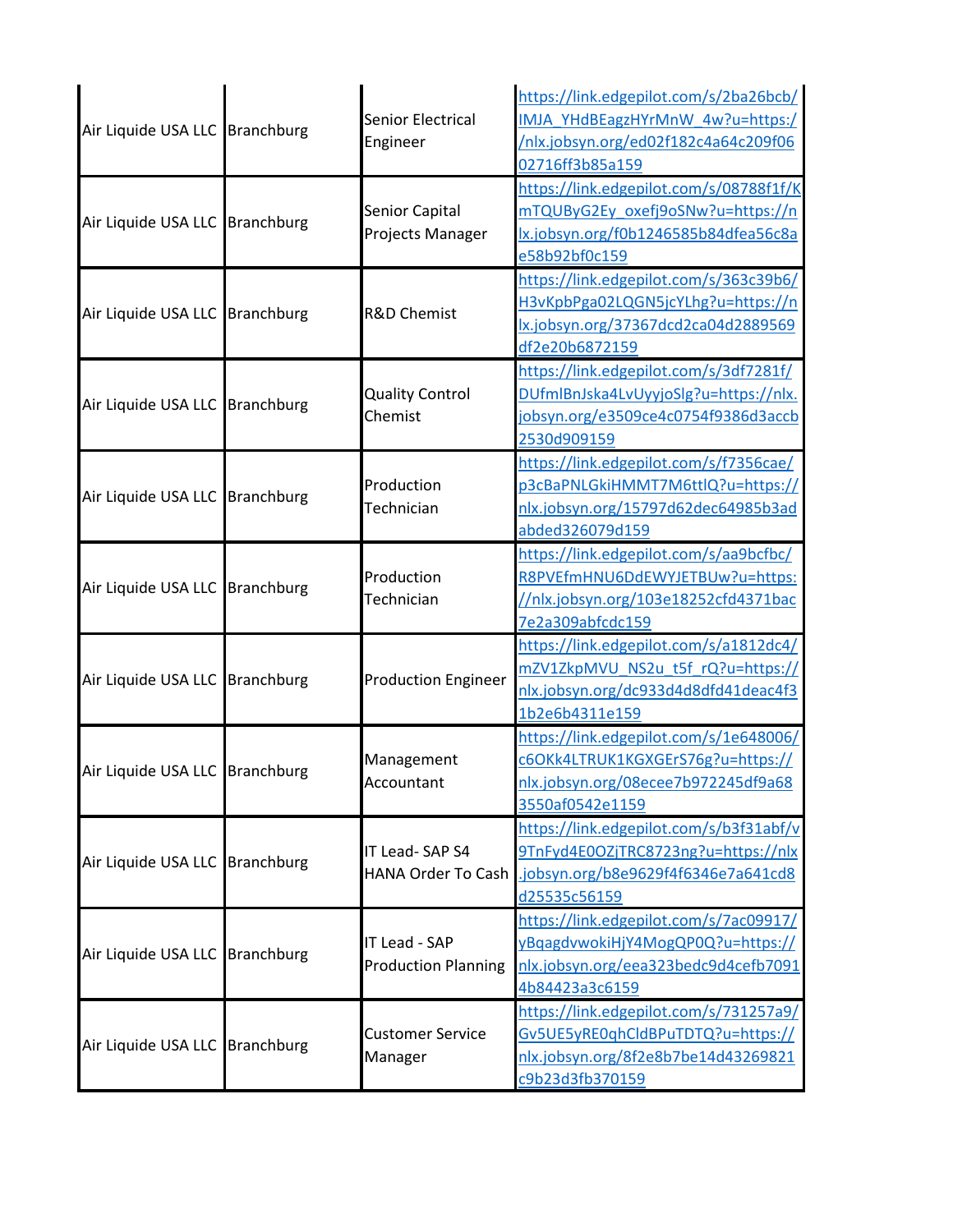| Air Liquide USA LLC Branchburg  |              | Automation &<br><b>Controls Manager</b>              | https://link.edgepilot.com/s/9c75ad21/<br>ypJ4nSIZP0Kv15Md-<br>II8Hw?u=https://nlx.jobsyn.org/09b712f<br>5e0e14f28813845780393d66e159     |
|---------------------------------|--------------|------------------------------------------------------|-------------------------------------------------------------------------------------------------------------------------------------------|
| All American at<br>Hillsborough | Hillsborough | Dishwasher - Full-<br>Time 1st Shift                 | https://link.edgepilot.com/s/fda58a0c/c<br>wqVk1iaiUSUiFcllhE5Ng?u=https://nlx.j<br>obsyn.org/c3aef2f0563a4b9ea41ac86d<br>6b48a47c159     |
| <b>Allied Universal</b>         | Somerville   | Security Shift<br>Supervisor -<br>Unarmed            | https://link.edgepilot.com/s/3307c1c0/<br>1GsL4t8Hb0iA3iVDjWJd7g?u=https://nl<br>x.jobsyn.org/8eaeda81889947ccb0d0a2<br>22ed8bed49159     |
| <b>Allied Universal</b>         | Somerville   | Security Shift<br>Supervisor -<br>Unarmed            | https://link.edgepilot.com/s/3f7ec6bd/<br>Pb4eClfvxEWrS0kRaKthyw?u=https://nl<br>x.jobsyn.org/eb9320636ab940e5a4c94b<br>5f10ac42fa159     |
| <b>Allied Universal</b>         | Somerville   | Security Officer -<br>Retail                         | https://link.edgepilot.com/s/0f94abac/<br>HlnnX-<br>EmR027w4oBeYsIqg?u=https://nlx.jobs<br>yn.org/78ce68d60b3b49a6bbd93cf16c7<br>cf551159 |
| <b>Allied Universal</b>         | Somerville   | Security Lobby<br>Receptionist                       | https://link.edgepilot.com/s/2efb0e5b/<br>BCzX6PHQRkqcj5kNVYHXnQ?u=https://<br>nlx.jobsyn.org/00f09e22360a4cf397d11<br>cf2035b6050159     |
| <b>Allied Universal</b>         | Somerville   | Security Guard PT<br>W/E 1st Shift, and<br>3rd Shift | https://link.edgepilot.com/s/a6813977/<br>kTwY4ckS30CN7f2vH2gGTg?u=https://n<br>lx.jobsyn.org/e326aefe4a074925936d0<br>6b0eff61ab4159     |
| <b>Allied Universal</b>         | Somerville   | Security Guard PT<br>Sat and Sun 6:30 A -<br>2:30P   | https://link.edgepilot.com/s/c9fd353f/C<br>e55wTdCVEaIAGoBIOoUiA?u=https://nl<br>x.jobsyn.org/cee68e31909e466bb5be6<br>605d0c425f0159     |
| <b>Allied Universal</b>         | Somerville   | <b>Security Guard PT</b><br>Morn Mon - Fri           | https://link.edgepilot.com/s/bc8dc9eb/<br>LjIYZpkDM0eG-<br>7BzkrB8Uw?u=https://nlx.jobsyn.org/88<br>48f0bf1c19498e80ba8241f96ede45159     |
| <b>Allied Universal</b>         | Somerville   | <b>Security Guard PT</b>                             | https://link.edgepilot.com/s/43feeacb/<br>gh1t5f6M7EmXzEgrS5xrcQ?u=https://nl<br>x.jobsyn.org/c2f5a35b54c24644a1dfdb<br>dd18cdf5f6159     |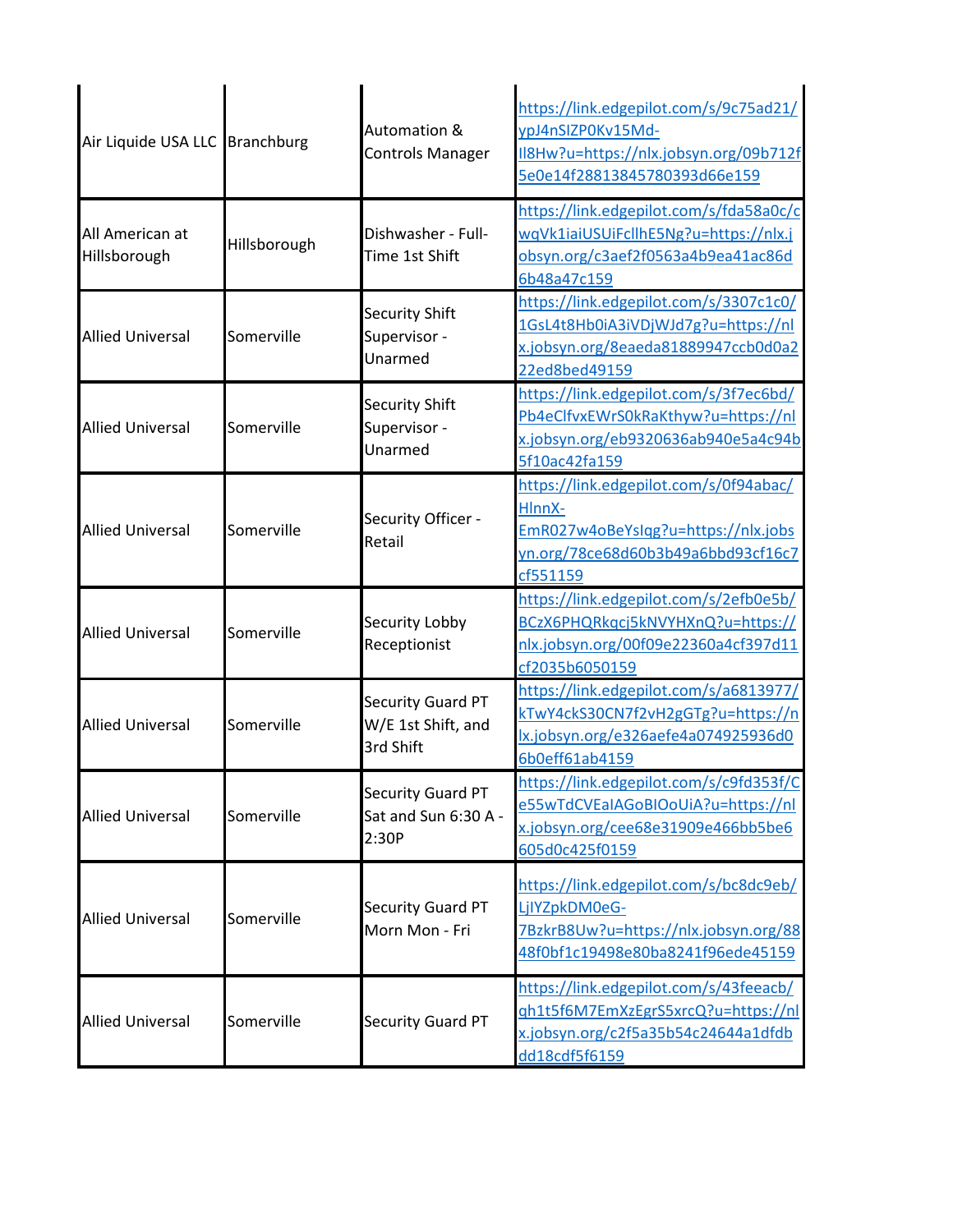| <b>Allied Universal</b> | Somerville | Security Guard FT<br>2nd Shift Mon-Fri        | https://link.edgepilot.com/s/e76efb12/<br>0zoe3wlxHESVg1rCdladxw?u=https://nl<br>x.jobsyn.org/a2c8a457439642eabbdee0<br>ca0e6b348f159 |
|-------------------------|------------|-----------------------------------------------|---------------------------------------------------------------------------------------------------------------------------------------|
| <b>Allied Universal</b> | Somerset   | Security Officer -<br>Retail                  | https://link.edgepilot.com/s/56c9008f/f<br>Qpf3L2DIUG3SEyeZxA18w?u=https://nl<br>x.jobsyn.org/ce59133b9a2840fe936fc71<br>62ca78f03159 |
| <b>Allied Universal</b> | Somerset   | Security Lobby<br>Receptionist                | https://link.edgepilot.com/s/e7ec9d45/<br>c3Yug9VPmkullm1MmJaLqg?u=https://<br>nlx.jobsyn.org/db3c352f75394a448dc63<br>f07be8d681f159 |
| <b>Allied Universal</b> | Somerset   | Security Guard FT<br>2nd Shift Mon-Fri        | https://link.edgepilot.com/s/b474e83a/<br>wZnclYcdlkggeV-<br>dq2GfJg?u=https://nlx.jobsyn.org/ee4f9<br>5b211df4d4ab0afd13b2a523e04159 |
| <b>Allied Universal</b> | Somerset   | <b>Residential Security</b><br>Officer        | https://link.edgepilot.com/s/bf62a136/<br>MSF7yqStykC4WBhmghE1NQ?u=https:/<br>/nlx.jobsyn.org/4226f917a80c47c9ac23<br>51e9bc1bd00e159 |
| <b>Allied Universal</b> | Somerset   | P/T Campus Security<br>Officer                | https://link.edgepilot.com/s/e80b8392/<br>CwobGd9wg0qhHaK4aI1AfA?u=https://<br>nlx.jobsyn.org/561c40abb79d436da397<br>eed6e8fc5a3c159 |
| <b>Allied Universal</b> | Somerset   | Lab Security Guard                            | https://link.edgepilot.com/s/ca19f6d9/<br>bWRwKzaeMUqVrVEcaf7MpQ?u=https:<br>//nlx.jobsyn.org/94a5f705205946e2b77<br>1b104d1cb5800159 |
| <b>Allied Universal</b> | Somerset   | <b>Campus Security</b><br>Officer             | https://link.edgepilot.com/s/33537a7f/<br>R6KPjpQvS0W5hJyZGWNMdw?u=https:<br>//nlx.jobsyn.org/c85cf6c8a33346b0afe1<br>be35bea53094159 |
| <b>Allied Universal</b> | Skillman   | Lab Security Guard                            | https://link.edgepilot.com/s/3fd96f3b/<br>bfgMbqtgpkuWKWTCT0Op2A?u=https:/<br>/nlx.jobsyn.org/920b991c2bc744c7a996<br>199f4815bf49159 |
| <b>Allied Universal</b> | Manville   | Security Officer -<br>Retail                  | https://link.edgepilot.com/s/6282871d/<br>NiOqvj4TwEyH3FEWYy4wOw?u=https:/<br>/nlx.jobsyn.org/9bdde939bfb647f9a629<br>3b519ea4fa4d159 |
| <b>Allied Universal</b> | Manville   | <b>Security Guard FT</b><br>2nd Shift Mon-Fri | https://link.edgepilot.com/s/3373e547/-<br>AH3mJrTb0Gq5 0AcL9mdw?u=https://<br>nlx.jobsyn.org/4dfe5ff7dd114952bb49d<br>381410616ec159 |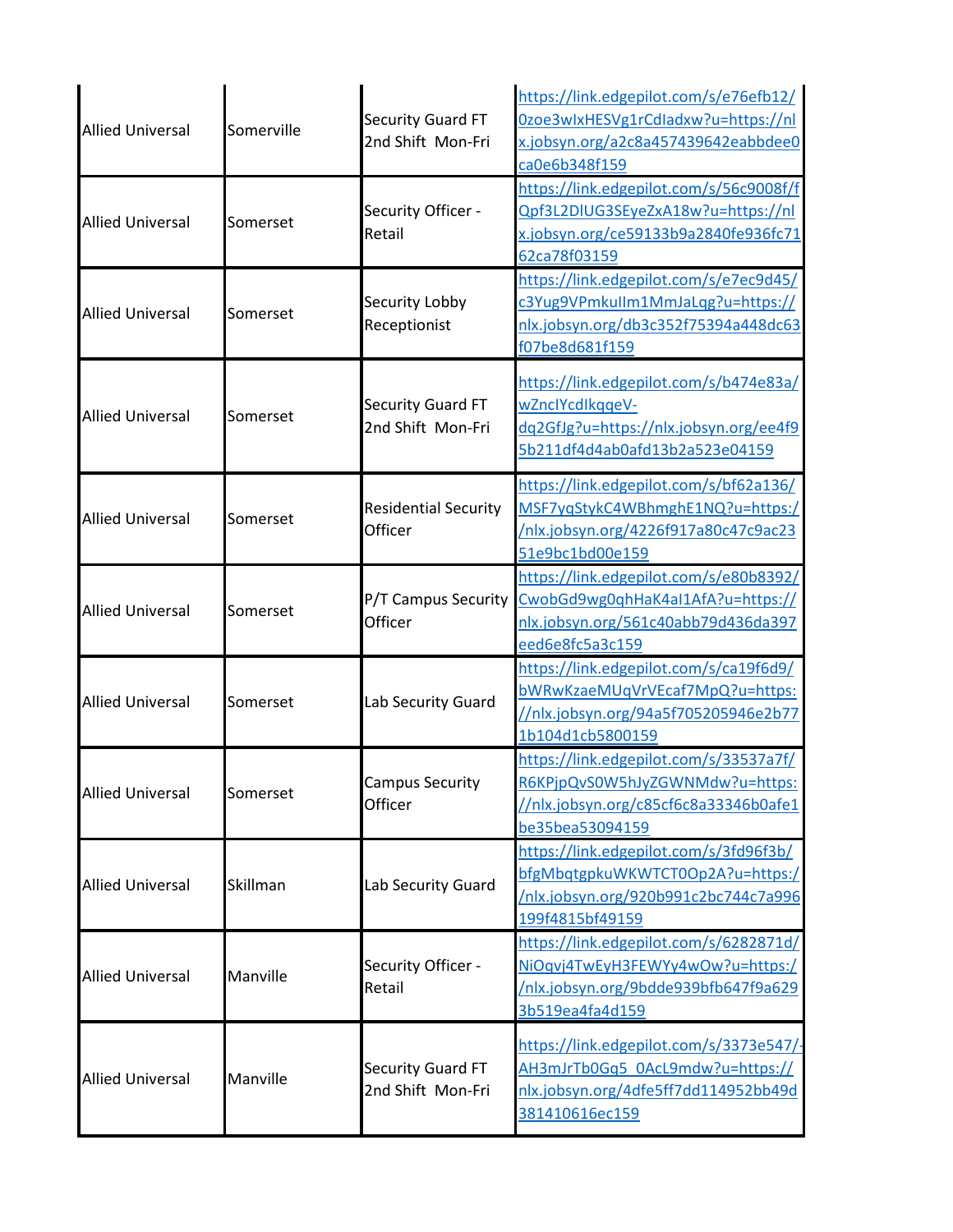| <b>Allied Universal</b> | Manville          | Lab Security Guard                     | https://link.edgepilot.com/s/a5feea45/J<br>y0Rq1I6d06rhXULLR_7eg?u=https://nlx.<br>jobsyn.org/7c2d067610994c6387c7a61<br>99fabc0c0159            |
|-------------------------|-------------------|----------------------------------------|--------------------------------------------------------------------------------------------------------------------------------------------------|
| <b>Allied Universal</b> | Hillsborough      | <b>Residential Security</b><br>Officer | https://link.edgepilot.com/s/0935e424/<br>hG5YcEaq0UC98eGw2AGvmw?u=https:<br>//nlx.jobsyn.org/1df7d950f9fa4360a557<br>f58ad6ce7508159            |
| <b>Allied Universal</b> | Hillsborough      | Lab Security Guard                     | https://link.edgepilot.com/s/7aac9639/<br>D_H2AxCDiU60NQ-<br>YZGgNcA?u=https://nlx.jobsyn.org/817<br>b57f414a042a2bc733ff5291527a5159            |
| <b>Allied Universal</b> | Bridgewater       | Security Officer -<br>Retail           | https://link.edgepilot.com/s/7efbc97e/i<br>cChwnVHmkmAnvMBGVQIrA?u=https:/<br>/nlx.jobsyn.org/d550d33ed1c94392860<br>03a7395114ce5159            |
| <b>Allied Universal</b> | Bridgewater       | Security Guard pt                      | https://link.edgepilot.com/s/b4824dd1/<br>PNBSlZsz902ALbnS7n5-<br>Tg?u=https://nlx.jobsyn.org/a3afdefc17<br>414213b9ea08cd29e4da65159            |
| <b>Allied Universal</b> | Bridgewater       | Security Guard FT<br>2nd Shift Mon-Fri | https://link.edgepilot.com/s/d1e1f105/<br>teYUnjlKq0qZHORsjua-<br>gw?u=https://nlx.jobsyn.org/7fd934094<br>bcc4b678017c0d3342fb3dd159            |
| <b>Allied Universal</b> | Bridgewater       | P/T Campus Security<br>Officer         | https://link.edgepilot.com/s/b07fc541/<br>RGP0oY78n0WqLoKF5Rq7ZQ?u=https:/<br>/nlx.jobsyn.org/20b143c83fd940a989d5<br>062614abf8c8159            |
| <b>Allied Universal</b> | Bridgewater       | Medical Facility -<br>Security Officer | https://link.edgepilot.com/s/e6b1bda5/<br>X50j Cb802TWTNBscP Gw?u=https://<br>nlx.jobsyn.org/e3a9ddb38ef34656b7e4<br>49b34046e8ac159             |
| <b>Allied Universal</b> | Bridgewater       | Lab Security Guard                     | https://link.edgepilot.com/s/b1d65c78/<br><b>XWagYFeW-</b><br>OSwtR4NEU 3wA?u=https://nlx.jobsyn.<br>org/fcb4486098804976bd8e10c4d2193<br>774159 |
| <b>Allied Universal</b> | Bridgewater       | <b>Campus Security</b><br>Officer      | https://link.edgepilot.com/s/adcbeffc/Z<br>dNSMz2XOU6k44Xl4eWVFA?u=https://<br>nlx.jobsyn.org/51e46dee6c4a44df90b5<br>317bc45716dc159            |
| <b>Allied Universal</b> | <b>Branchburg</b> | Security Lobby<br>Receptionist         | https://link.edgepilot.com/s/29d09803/<br>bfOGPV4gQ0GMNWx2SH3rLg?u=https:/<br>/nlx.jobsyn.org/252a9b33a76349d4aaf6<br>69438ccd2638159            |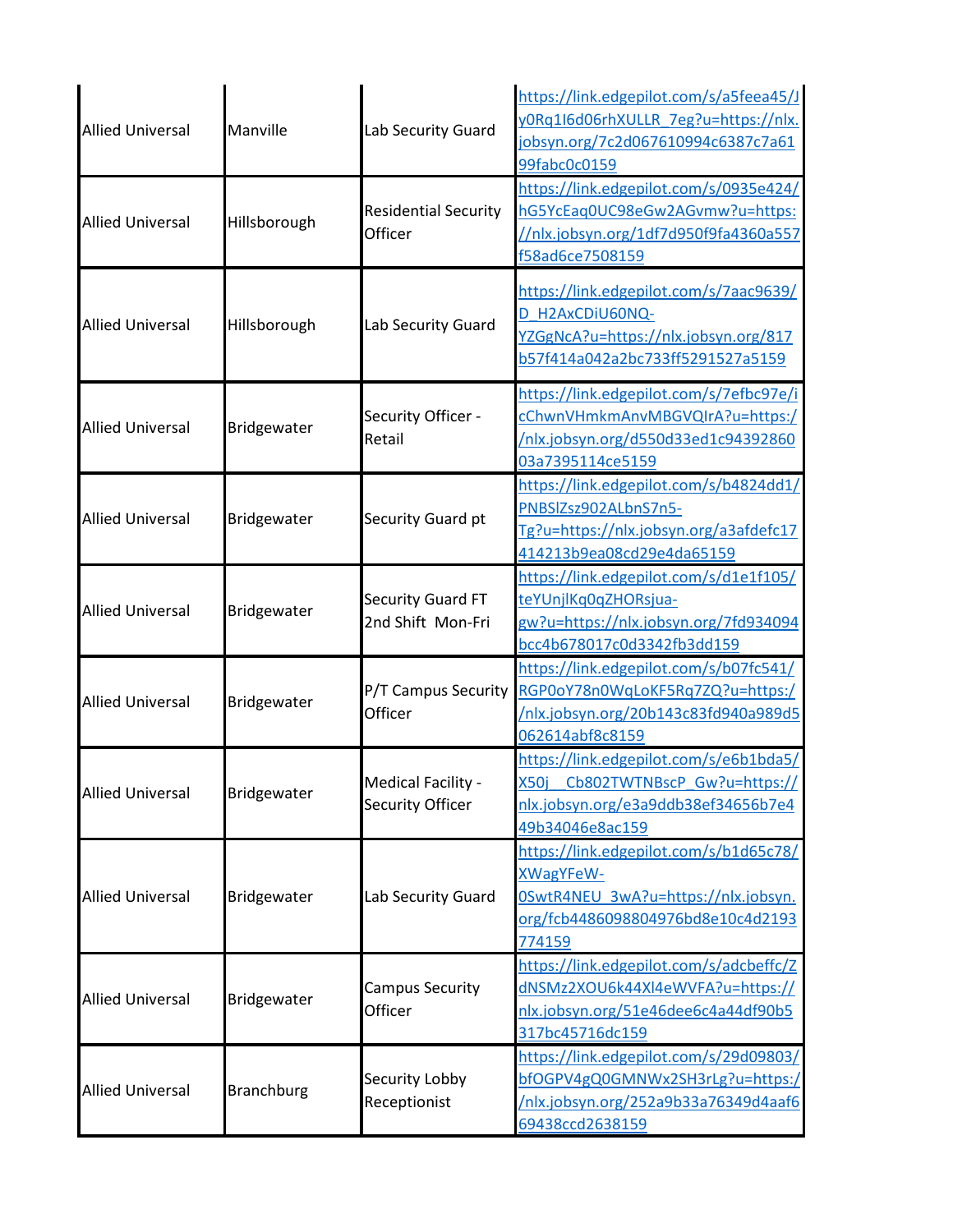| <b>Allied Universal</b> | <b>Branchburg</b>    | P/T Campus Security<br>Officer                       | https://link.edgepilot.com/s/b547da9c/<br>CHNEQ20Gpk2AyylsLqS92Q?u=https://<br>nlx.jobsyn.org/f32ca4f488324003a0434<br>eb782205be2159           |
|-------------------------|----------------------|------------------------------------------------------|-------------------------------------------------------------------------------------------------------------------------------------------------|
| <b>Allied Universal</b> | <b>Branchburg</b>    | Medical Facility -<br>Security Officer               | https://link.edgepilot.com/s/0631e872/<br>WSZg91w_xEu7zhm46xK04g?u=https://<br>nlx.jobsyn.org/e0dec94fd9364f8ab4c0b<br>ebf1f06e085159           |
| <b>Allied Universal</b> | <b>Branchburg</b>    | <b>Campus Security</b><br>Officer                    | https://link.edgepilot.com/s/ce411187/<br>IYZlyuW8206kyx6DcUgMJA?u=https://n<br>lx.jobsyn.org/960a097f8f1743c198867d<br>bc22f2976e159           |
| <b>Allied Universal</b> | <b>Bound Brook</b>   | Security Professional<br>FT, Multiple Shifts         | https://link.edgepilot.com/s/f93fa8cc/1<br>fM1nkzrvUeiDjn1uA2LWA?u=https://nlx<br>jobsyn.org/505aca1d1dae444e82c6a77<br>c7948d861159            |
| <b>Allied Universal</b> | <b>Bound Brook</b>   | Security Officer -<br>Retail                         | https://link.edgepilot.com/s/1b946a7a/<br>BExaNz5MfkGq25bZzdfd-<br>w?u=https://nlx.jobsyn.org/ba1729dd2f<br>9b4826ba45dced952f8737159           |
| <b>Allied Universal</b> | <b>Bound Brook</b>   | Security Guard PT<br>W/E 1st Shift, and<br>3rd Shift | https://link.edgepilot.com/s/36a00340/<br><u>5-</u><br>b3Nk7 50Gly XtV8OyBQ?u=https://nlx.<br>obsyn.org/6d2cc9f404e54dbe8bd43c9<br>5551b8a66159 |
| <b>Allied Universal</b> | <b>Belle Mead</b>    | Lab Security Guard                                   | https://link.edgepilot.com/s/dd935259/<br>sWbG_wnGOkqRnG36wPPuSw?u=https<br>://nlx.jobsyn.org/5a0bcb62bdf64d779d<br>20806b8f7fe383159           |
| <b>Allied Universal</b> | Bedminster           | Medical Facility -<br>Security Officer               | https://link.edgepilot.com/s/a0fed680/<br>2h0slxrR7UaSibBmaI8ktQ?u=https://nlx<br>jobsyn.org/0c604317b5ce417e8256d6c<br>a55394b1e159            |
| <b>Allied Universal</b> | <b>Basking Ridge</b> | Lab Security Officer                                 | https://link.edgepilot.com/s/77bdf9bb/<br>6bvM20fnWUS2uhXOD35ckA?u=https:/<br>/nlx.jobsyn.org/5d3a589d4c584747949<br>c635b9daf9ece159           |
| Alternatives, Inc.      | Raritan              | <b>Human Resources</b><br>Coordinator                | https://link.edgepilot.com/s/9a71061e/<br>LuOQ9nL-<br>IUC4yMnOTLQikQ?u=https://nlx.jobsyn.<br>org/f301d7f738094bfe8e3d88542c5318<br>a1159       |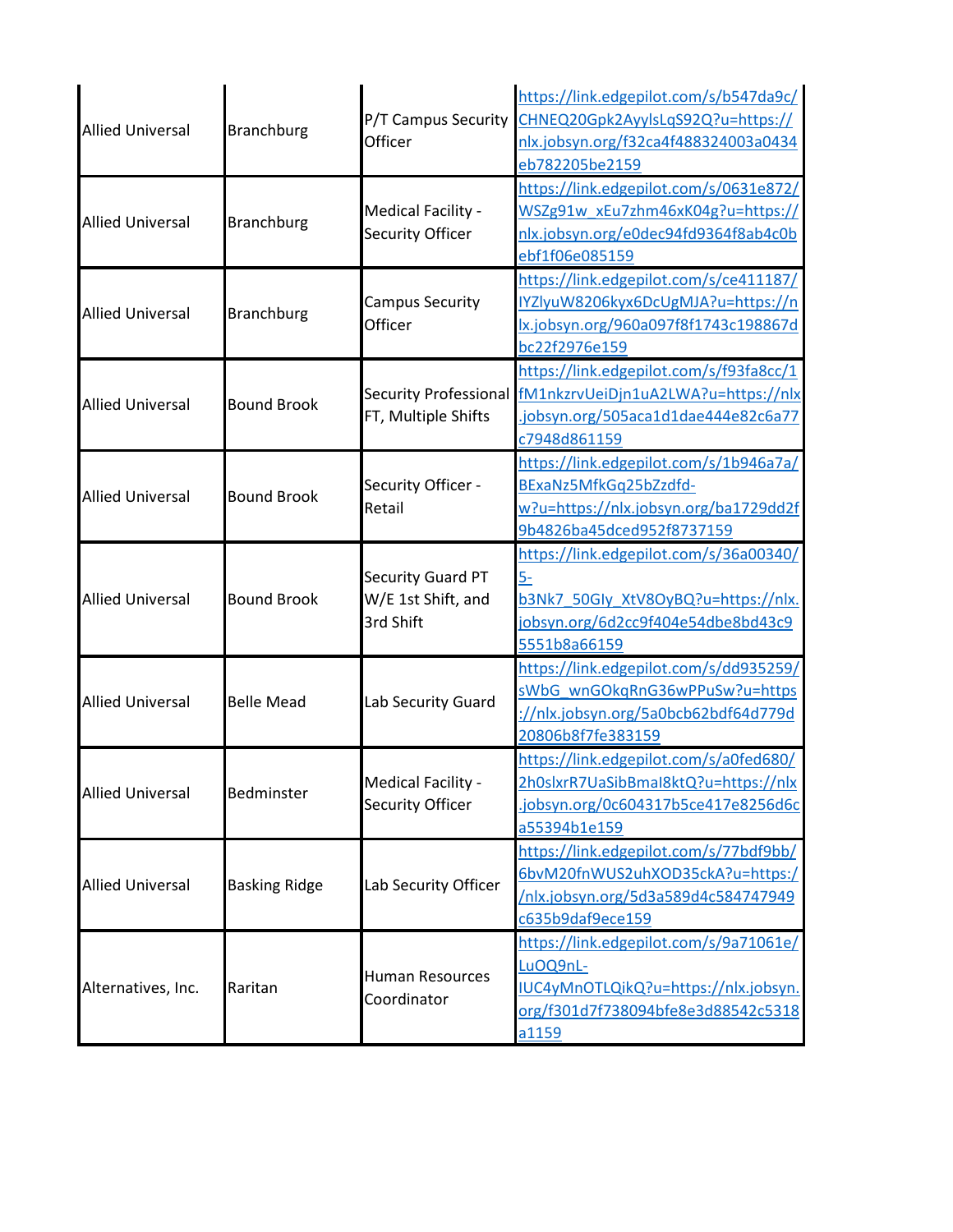| Amedisys Holding,<br>LLC               | Somerville  | Hospice Aide   Home D1FVetEr40 BH-<br><b>Health Aide</b>      | https://link.edgepilot.com/s/33af8f07/<br>noRbA03A?u=https://nlx.jobsyn.org/aa<br>35a4c836ee489f95c1069f2a678044159                              |
|----------------------------------------|-------------|---------------------------------------------------------------|--------------------------------------------------------------------------------------------------------------------------------------------------|
| Amneal<br>Pharmaceuticals              | Bridgewater | <b>Specialty Sales</b><br>Representative -<br>New Haven, CT   | https://link.edgepilot.com/s/62d429f4/<br>FmQADcveDUGjzKgby2S-<br>eg?u=https://nlx.jobsyn.org/38a6983fe<br>3dc445e82d9055429594620159            |
| Amneal<br>Pharmaceuticals              | Bridgewater | <b>Specialty Sales</b><br>Representative -<br>Cleveland - OH  | https://link.edgepilot.com/s/5bbc1d46/<br>mY6RW2qWD0e77-<br>AJcdjMHQ?u=https://nlx.jobsyn.org/81f<br>a9df0c479458ab73b1cc2098b7c6e159            |
| Amneal<br>Pharmaceuticals              | Bridgewater | <b>Specialty Sales</b><br>Representative -<br>Birmingham, AL  | https://link.edgepilot.com/s/1caf28b6/<br>Emh9KbRbq0mHw3uPrkpFdA?u=https:/<br>/nlx.jobsyn.org/a8ae2c9ad6e94c7d8b7b<br>d5a011dcd867159            |
| Amneal<br>Pharmaceuticals              | Bridgewater | <b>Professional Sales</b><br>Representative -<br>Madison, WI  | https://link.edgepilot.com/s/6da33f57/<br>H5Y3DcovdUmblWYO96GXxA?u=https:/<br>/nlx.jobsyn.org/a564b734acf14da08f8b<br>75cb837a3f71159            |
| Amneal<br>Pharmaceuticals              | Bridgewater | <b>Professional Sales</b><br>Representative -<br>Columbia, SC | https://link.edgepilot.com/s/7d30d1c7/<br><u>y-</u><br>6pFvVwjUazXO1McgsDhA?u=https://nlx<br>.jobsyn.org/15b9661073c84461b22a55<br>8698bc7c04159 |
| Amneal<br>Pharmaceuticals              | Bridgewater | Manager, Business<br>Development                              | https://link.edgepilot.com/s/c77a9cf0/<br>RAFOq6YjPkijQgCwZBU WA?u=https://<br>nlx.jobsyn.org/c0276868353d4d1b86af<br>a4160a5fc5f4159            |
| Amneal<br>Pharmaceuticals              | Bridgewater | Inventory<br>Accountant, Cycle<br>Counts                      | https://link.edgepilot.com/s/5c6e7986/<br>bWERie6wREOPRmaKg-<br>y0rA?u=https://nlx.jobsyn.org/362badc<br>bb39544d59232b5e532b12e31159            |
| Amneal<br>Pharmaceuticals<br>LLC (JOP) | Bridgewater | <b>Professional Sales</b><br>Representative<br>Madison, WI    | https://link.edgepilot.com/s/71f45e17/<br>g1T050sg10erIKgloUfMsw?u=https://nl<br>x.jobsyn.org/0ba421bad23d498daa988<br>67b5a6a2da1159            |
| Amneal<br>Pharmaceuticals<br>LLC (JOP) | Bridgewater | <b>Professional Sales</b><br>Representative<br>Columbia, SC   | https://link.edgepilot.com/s/9fd47f77/c<br>HFGRTtDPUuMbFRCFE4m3A?u=https://<br>nlx.jobsyn.org/3c354aee130e4a2aaa96<br>e30dfc1dd229159            |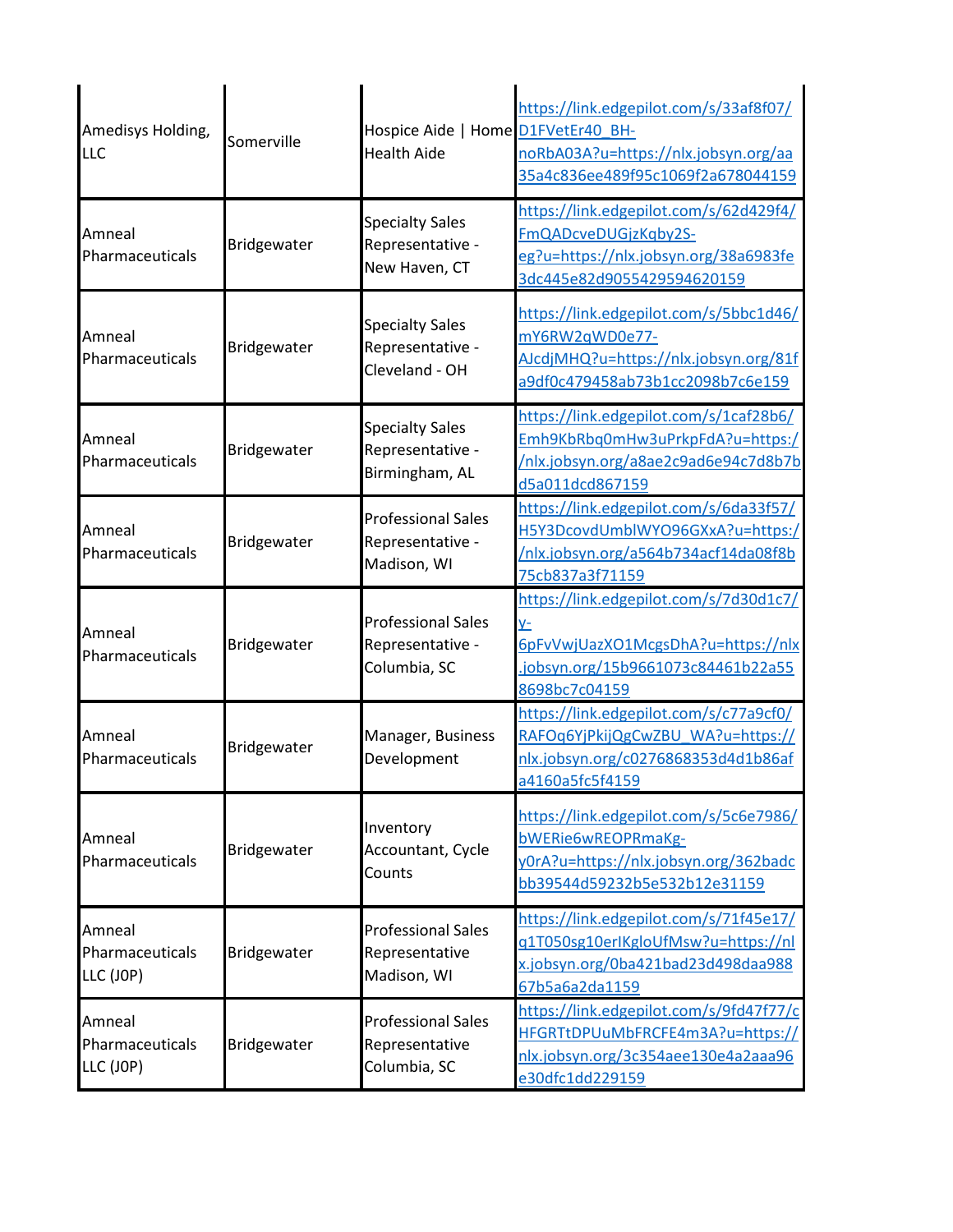| Amneal<br>Pharmaceuticals<br>LLC (JOP) | Bridgewater          | Manager, Business<br>Development                             | https://link.edgepilot.com/s/4b1ed8e5/<br>0tCh0QcTckm7zlTnUNQpNg?u=https://<br>nlx.jobsyn.org/34b6a75d60c74607a112<br>92bd994025a0159                       |
|----------------------------------------|----------------------|--------------------------------------------------------------|-------------------------------------------------------------------------------------------------------------------------------------------------------------|
| Apex Systems, Inc                      | <b>Basking Ridge</b> | UX Designer - III<br>(1251368)                               | https://link.edgepilot.com/s/60123b7d/<br>wxFeZWEoREyDDxvohRcVDw?u=https:/<br>/nlx.jobsyn.org/b8abb38e73f64a5aafe1<br>cfe1a4e9e0e8159                       |
| Apex Systems, Inc                      | <b>Basking Ridge</b> | Software Engineer<br>(1228008)                               | https://link.edgepilot.com/s/286b4331/<br>KASs4ibNn0exqYtXk9D41g?u=https://nl<br>x.jobsyn.org/29180adcd0304afc8e63b8<br>d22b78c56e159                       |
| Apex Systems, Inc                      | <b>Basking Ridge</b> | (1233022)                                                    | https://link.edgepilot.com/s/fe0fd071/<br>Product Manager - III CNAnxvyHb0qZXoyuxTzdEg?u=https://n<br>lx.jobsyn.org/ba053c2e4b3443f69c806f<br>111bfacf9e159 |
| Apex Systems, Inc                      | <b>Basking Ridge</b> | (1233022)                                                    | https://link.edgepilot.com/s/8a568130/<br>Product Manager - III pQUGUHjMZEO3zS1y0bRU5g?u=https:/<br>/nlx.jobsyn.org/555851013eaf4f9197e8<br>8ecc1841f905159 |
| Apex Systems, Inc                      | <b>Basking Ridge</b> | Marketing<br>Consultant<br>Professional - II<br>(1249954)    | https://link.edgepilot.com/s/163f6dea/<br>1T60f305akyyTdHvKPyl0w?u=https://nl<br>x.jobsyn.org/c1baf5abb6f4488188e93c2<br>8ecea5e66159                       |
| Apex Systems, Inc                      | <b>Basking Ridge</b> | Lead UX/UI Designer<br>(1240174)                             | https://link.edgepilot.com/s/10fce9ba/<br>dlzP7l6ajU6cxYWIXifZOw?u=https://nlx.<br>obsyn.org/b36f64194f9d4f1f90e45f632<br>e613f7b159                        |
| Apex Systems, Inc                      | <b>Basking Ridge</b> | Java Developer<br>(1241325)                                  | https://link.edgepilot.com/s/a3af3ee8/<br>0y9CqHRvX0qllBqDYStBuw?u=https://nl<br>x.jobsyn.org/414c28c23b1447caaded78<br>9ffd662831159                       |
| <b>Applied Materials</b>               | Warren               | Semiconductor -<br>Technical Program /<br>Project Management | https://link.edgepilot.com/s/94dd83d2/<br>rxmnuc6AtU2HbwzTFzMxjQ?u=https://<br>nlx.jobsyn.org/698486dd65674fa28083<br>946fe29d0bb8159                       |
| <b>ARAMARK</b>                         | <b>Basking Ridge</b> | Lead                                                         | https://link.edgepilot.com/s/b030099a/<br>Food Service Worker k4mxbRQGjEy0JzbDPNJLGw?u=https://<br>nlx.jobsyn.org/ae347e72c84b4cef9d24c<br>62ef453d93d159   |
| <b>ARAMARK</b>                         | <b>Basking Ridge</b> | <b>Custodial Manager</b>                                     | https://link.edgepilot.com/s/998bf505/<br>kJqp2FRUIUyhvJ4RTGIGvQ?u=https://nl<br>x.jobsyn.org/b8a74e14ad9745a2a14863<br>2cd7f77458159                       |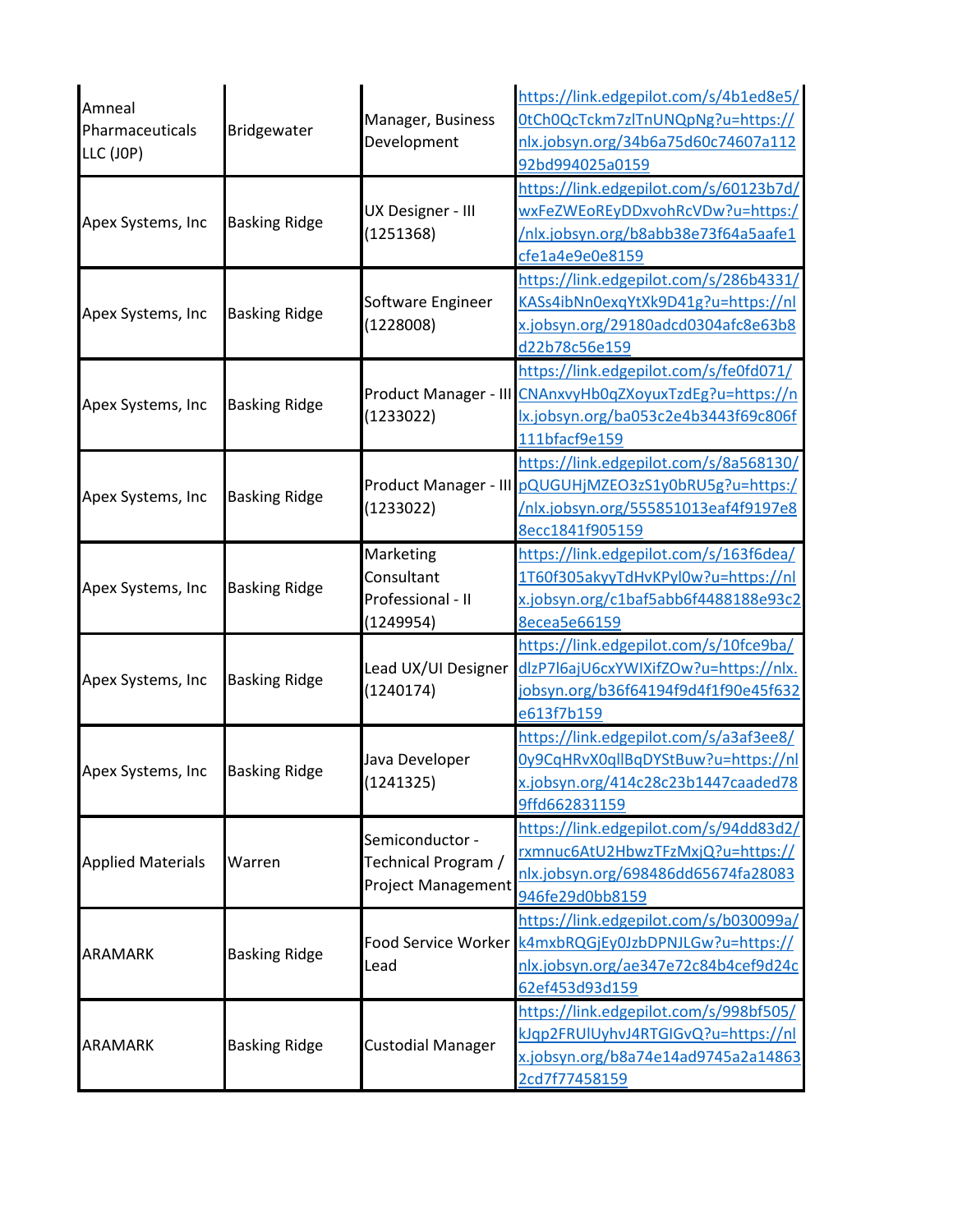| <b>ARAMARK</b>              | <b>Basking Ridge</b> | Cook                                                  | https://link.edgepilot.com/s/14815ac2/<br>d5H6AgQE1U_CPJLau_sXAw?u=https://<br>nlx.jobsyn.org/88624eb948c1441d94b8<br>a183a0c51ff6159 |
|-----------------------------|----------------------|-------------------------------------------------------|---------------------------------------------------------------------------------------------------------------------------------------|
| Archangels<br>Services, LLC | Raritan              | <b>HOMEHEALTH AIDE</b>                                | https://link.edgepilot.com/s/82b77fa4/<br>abCcbavpfUivevdRWVLCOA?u=https://n<br>lx.jobsyn.org/a517f17ad8344a0ea9e9ad<br>9007c5f256159 |
| Ashland, LLC                | Bridgewater          | <b>Global Marketing</b><br>Director, Personal<br>Care | https://link.edgepilot.com/s/8c89504a/<br>FzQjcb4IckeCXLEuJFhVfA?u=https://nlx.j<br>obsyn.org/2b655a66c5e6481386769fd2<br>9b4bee91159 |
| <b>Aston Carter</b>         | Somerset             | Recruiter                                             | https://link.edgepilot.com/s/71098645/<br>x2 iGfgGk0GVRrny7LrttA?u=https://nlx.<br>jobsyn.org/a993ccd58a434194a4b152a<br>15740e076159 |
| <b>Aston Carter</b>         | Somerset             | Recruiter                                             | https://link.edgepilot.com/s/627765d3/<br>ImA IE9d2kWlEenXrUAp g?u=https://nl<br>x.jobsyn.org/5a60fa582e654e7295ef60<br>33c1922623159 |
| <b>Aston Carter</b>         | Hillsborough         | <b>Accounting Manager</b>                             | https://link.edgepilot.com/s/e883cb2c/<br>ENUOg7W e0KAAEh19jKKow?u=https:/<br>/nlx.jobsyn.org/2b30e78a67404fa58489<br>2cd0e23ddb3c159 |
| <b>Aston Carter</b>         | <b>Basking Ridge</b> | <b>Rebates Accountant</b>                             | https://link.edgepilot.com/s/9f83770c/<br>HdFp6gD2DUKfKCBxqtFmyg?u=https://<br>nlx.jobsyn.org/2b0ac160aee74e7781b3<br>2ceb8508a474159 |
| <b>Aston Carter</b>         | <b>Basking Ridge</b> | <b>Accounts Receivable</b><br>Associate               | https://link.edgepilot.com/s/4178358b/<br>OoHADIIO1ESvdDTPtoDSJw?u=https://n<br>lx.jobsyn.org/b0abde680c60409baf8eb<br>8255792d25a159 |
| AT&T                        | Bedminster           | Technical IoT Project<br>Manager                      | https://link.edgepilot.com/s/490cbca6/<br>OvcyMU7Q_02BWRGtHrmI1g?u=https:/<br>/nlx.jobsyn.org/f26deb13adc940f3b0ea<br>e86b2fac0e49159 |
| AT&T                        | Bedminster           | Specialist-Network<br>Support<br>(Government)         | https://link.edgepilot.com/s/2beef657/<br>BhlFWTrmFUullxqnk-<br>9h6w?u=https://nlx.jobsyn.org/78511a<br>01d6824798b5892be873f31769159 |
| AT&T                        | Bedminster           | Senior System<br>Engineer                             | https://link.edgepilot.com/s/ebdce1a1/<br>40YbZMMvSECh3BMCusCD8g?u=https:/<br>/nlx.jobsyn.org/ecd0519f693e4370ad99<br>8f16d09852b1159 |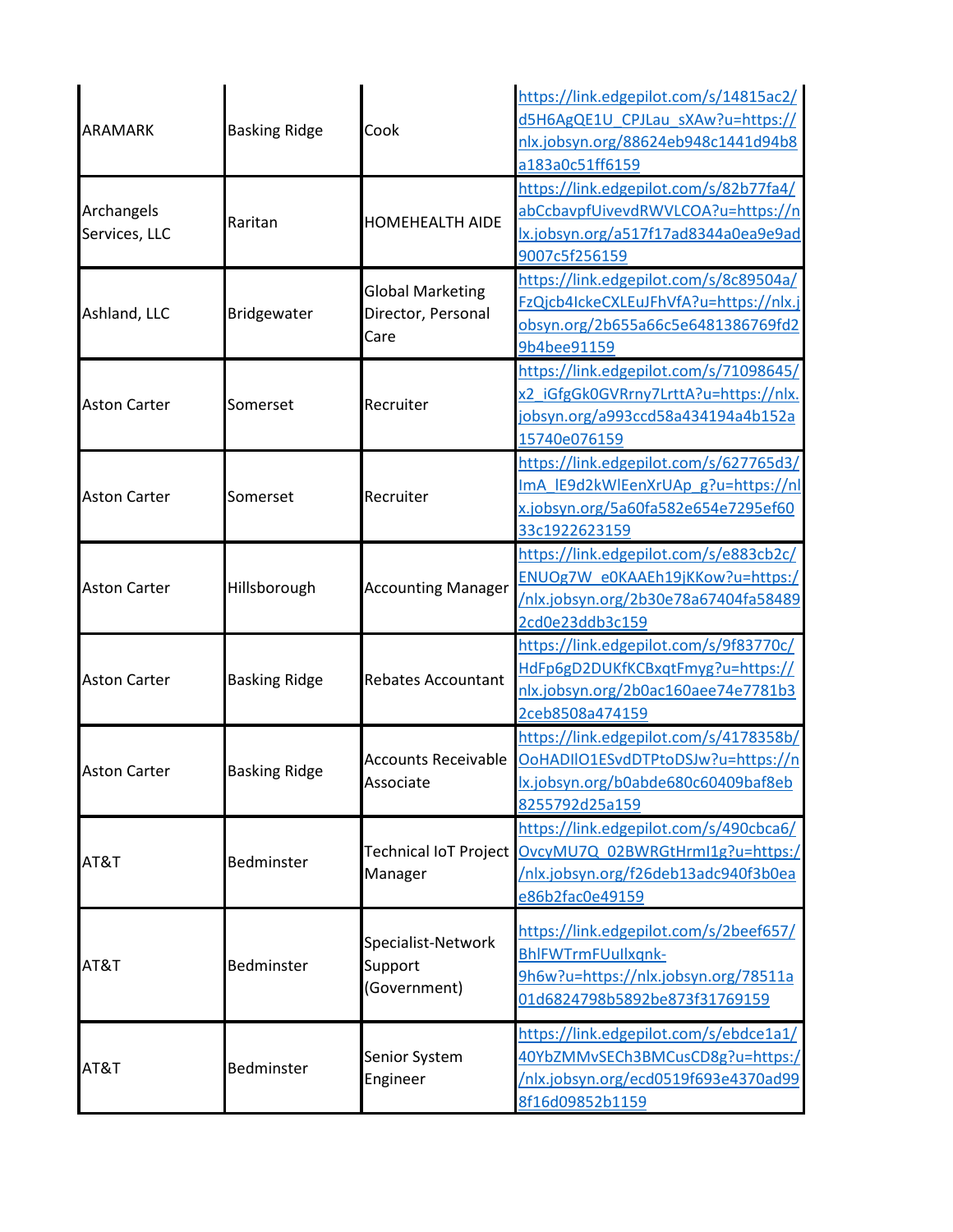| AT&T                        | Bedminster           | Lead Product<br>Management &<br>Development - SMB<br>Portfolio Analytics     | https://link.edgepilot.com/s/18adace9/<br>KYGHqxXUAEC1zw41RmvHIQ?u=https:/<br>/nlx.jobsyn.org/939c876d15464ea3840<br>35f7355a37b40159 |
|-----------------------------|----------------------|------------------------------------------------------------------------------|---------------------------------------------------------------------------------------------------------------------------------------|
| <b>Atlas World Group</b>    | <b>Basking Ridge</b> | Manager, Corporate<br>Accounting                                             | https://link.edgepilot.com/s/30550ce8/<br>QgrpyY03x02SmwnFPBvqmw?u=https:/<br>/nlx.jobsyn.org/b29801076dd24946949<br>d8c5ced0e4fb2159 |
| Aveanna                     | <b>Franklin Park</b> | <b>Behavior Technician</b><br>(Bt)                                           | https://link.edgepilot.com/s/e18ee4b4/<br>g04RYert3UaHBj7Y7Ynm3A?u=https://n<br>lx.jobsyn.org/f4c33c351f8540e99074e4<br>e8c51779ca159 |
| Aveanna                     | <b>Basking Ridge</b> | <b>Behavior Technician</b><br>(Bt)                                           | https://link.edgepilot.com/s/63f59acb/r<br>f384hf7rkKqAuVjeZPWCw?u=https://nlx<br>jobsyn.org/386ed3b2ba834007814310<br>8d256b3be6159  |
| <b>AVI-SPL</b>              | Raritan              | Senior AV Field<br>Service Technician                                        | https://link.edgepilot.com/s/35060d40/<br>QCkhkMICP02 QMik3W8 mA?u=https:<br>//nlx.jobsyn.org/74bb68b646354e30a6<br>547bcb657022a6159 |
| Barnes & Noble<br>Education | <b>Basking Ridge</b> | <b>Accounts Payable</b><br>Supervisor                                        | https://link.edgepilot.com/s/685e9737/<br>2cCN3ykOFkmxHiR-<br>Z9Xg3w?u=https://nlx.jobsyn.org/5ae50<br>1b92b9549f28b89b4eb36b7c62f159 |
| Bausch + Lomb               | Bridgewater          | Territory Manager -<br>Columbus, OH                                          | https://link.edgepilot.com/s/d12bfbdb/<br>XeOzzxUerUqjieuhub-<br>NSA?u=https://nlx.jobsyn.org/dbb90f8c<br>4a494e8a8bc9024cf65e3d95159 |
| Bausch + Lomb               | Bridgewater          | <b>Senior Trade</b><br>Compliance<br>Specialist - 100%<br>Remote Opportunity | https://link.edgepilot.com/s/6449f5fe/l<br>h12TwYrEOeSoBWASOvzw?u=https://<br>nlx.jobsyn.org/70d3fb456cd94e36ac3cb<br>8ae69e559ca159  |
| Bausch + Lomb               | Bridgewater          | <b>IT Lead - SAP Basis</b>                                                   | https://link.edgepilot.com/s/c34411b0/<br>gnkGDI0HIEGpcvxyArAoyg?u=https://nl<br>x.jobsyn.org/ced6e755c97744ec9d2e24<br>b3013dd449159 |
| Bausch + Lomb               | Bridgewater          | IT Lead - Record to<br>Report                                                | https://link.edgepilot.com/s/5a44de11/<br>ZOIDf7ONe0656QM2QNM9iw?u=https:<br>//nlx.jobsyn.org/8f95f2db15cf4d0ea482<br>7dcaf667f589159 |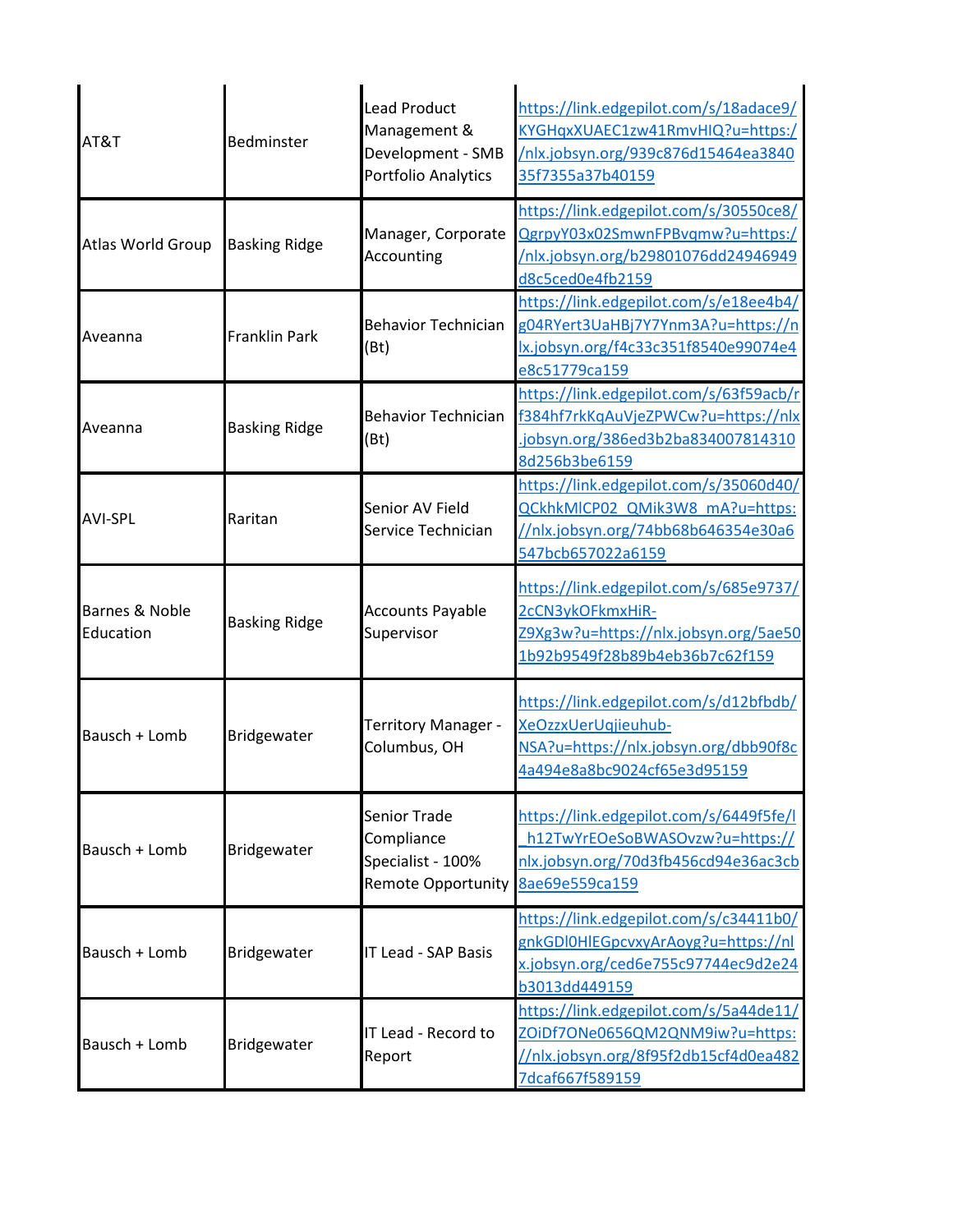| Bausch + Lomb        | Bridgewater          | IT Lead - Order to<br>Cash                       | https://link.edgepilot.com/s/b31257bd/<br>8lfZrn1ov0mCxVBehRMmlA?u=https://<br>nlx.jobsyn.org/6ac44bc28f524cf0b5ea4<br>90e34f3a80e159     |
|----------------------|----------------------|--------------------------------------------------|-------------------------------------------------------------------------------------------------------------------------------------------|
| Bausch + Lomb        | Bridgewater          | IT Lead - Logistics<br>Execution                 | https://link.edgepilot.com/s/3d7b9f62/<br>WwUkZN64w0_8dqpqZTbHmg?u=https:<br>/nlx.jobsyn.org/14da6717b70b4b14ae<br>3f3dd0655bce5a159      |
| <b>Bausch Health</b> | Raritan              | Senior Legal<br>Compliance<br>Specialist         | https://link.edgepilot.com/s/9b0878f2/<br>NIG0ImG-<br>AE2yIDFqRDp43Q?u=https://nlx.jobsyn.<br>org/aa743c66d2fc42d9957d9570194a2<br>3d0159 |
| <b>Bausch Health</b> | Bridgewater          | Senior Legal<br>Compliance<br>Specialist         | https://link.edgepilot.com/s/4bf9b02d/<br>N11WpFcgKk2fq4xNvrGwSA?u=https://<br>nlx.jobsyn.org/7225659acc92455ba7a8<br>269b7f9778b0159     |
| <b>Bausch Health</b> | Bridgewater          | Senior HR Technical<br>Analyst (SAP)<br>(Remote) | https://link.edgepilot.com/s/25ca603f/l<br>jXSb8P-M0azSoC77q-<br>1Hg?u=https://nlx.jobsyn.org/dd025bef<br>50814456baf7608f16dd2ebb159     |
| <b>Bausch Health</b> | Bridgewater          | <b>Medical Information</b><br>Manager            | https://link.edgepilot.com/s/64b589e6/<br>4jFnd29Tg0yER3zMIGu8fw?u=https://nl<br>x.jobsyn.org/5dcb8dd3068046b7b43ba<br>92824e4a155159     |
| <b>Bausch Health</b> | Bridgewater          | <b>Medical Affairs</b><br>Coordinator            | https://link.edgepilot.com/s/f16615ee/<br>ni TmLwJGEWhSDnOPORFIA?u=https://<br>nlx.jobsyn.org/ab1aebfd3b2c4e719380<br>ba2fc3f8925e159     |
| <b>Bausch Health</b> | Bridgewater          | Executive Director,<br><b>Global Security</b>    | https://link.edgepilot.com/s/ef417f18/2<br>BqqwGh5DkKEMyEcRHDiMQ?u=https:/<br>/nlx.jobsyn.org/1d9f7886b0b74ccab6a9<br>e8350be0c1ad159     |
| <b>Bausch Health</b> | <b>Basking Ridge</b> | Senior Legal<br>Compliance<br>Specialist         | https://link.edgepilot.com/s/2a13a2a7/<br>TE8nDvP1AkOq-<br>ty8i3ST6g?u=https://nlx.jobsyn.org/923<br>a66eca3974807a980066cacb2b387159     |
| <b>Best Buy</b>      | Bridgewater          | Sales Consultant -<br><b>Home Theater</b>        | https://link.edgepilot.com/s/bc6e29f6/<br>WS2TbDYMokiAHanmeNEjvg?u=https:/<br>/nlx.jobsyn.org/f2dfb701f07a45cfa4dbd<br>3771c4d27d7159     |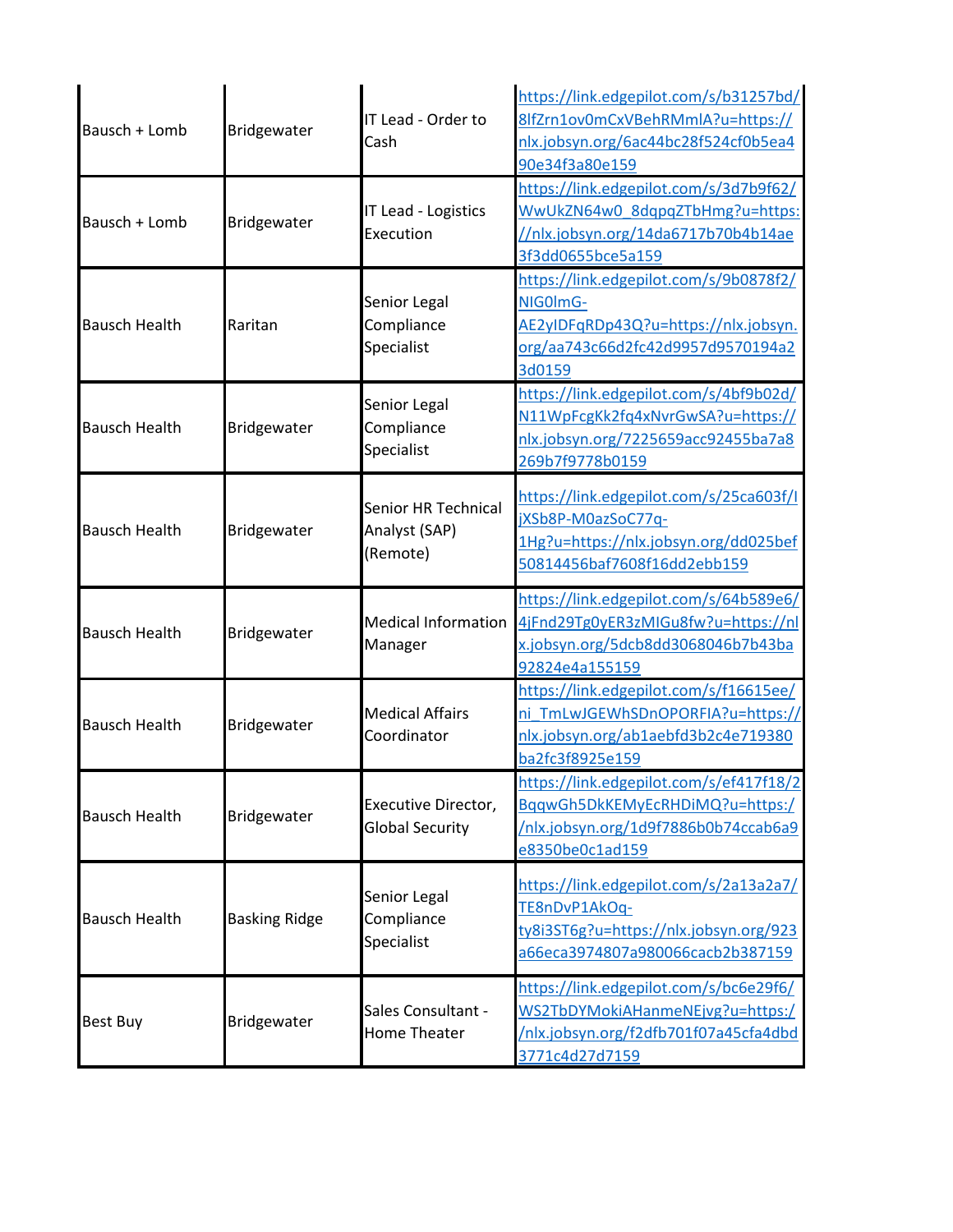| <b>Best Buy</b>                    | Bridgewater | Mobile and<br><b>Connected Life Sales</b><br>Consultant | https://link.edgepilot.com/s/44b7e24a/<br>1jXggb9STkaPa8sPNy-<br>vZQ?u=https://nlx.jobsyn.org/a03dd24a<br>e8434404a1a92ca7c8cb5daf159 |
|------------------------------------|-------------|---------------------------------------------------------|---------------------------------------------------------------------------------------------------------------------------------------|
| <b>Best Buy</b>                    | Bridgewater | Merchandising<br>Specialist                             | https://link.edgepilot.com/s/3264cfc5/<br>WHO6HkFyfk_is-OpjzO-<br>zg?u=https://nlx.jobsyn.org/0a1f54932<br>8ea4594b99b05599a6fb199159 |
| <b>Best Buy</b>                    | Bridgewater | <b>Inventory Specialist</b>                             | https://link.edgepilot.com/s/8a871fc9/<br>N8YssoXoH0mvRrlMvwj7TQ?u=https://<br>nlx.jobsyn.org/913b0a6d719149b187c6<br>fde1092d814f159 |
| <b>Best Buy</b>                    | Bridgewater | <b>Customer Service</b><br>Specialist                   | https://link.edgepilot.com/s/bfae3ebe/<br>WyU1mnsDqEGRudrmvovm3A?u=https:<br>//nlx.jobsyn.org/afb54d379fbe42f89ff9<br>2292a4cb3ca0159 |
| <b>BEUMER</b><br>Corporation       | Somerset    | <b>Field Service</b><br>Supervisor                      | https://link.edgepilot.com/s/5b5c4a51/<br>S8rE1a5ZlEW0U-<br>6QhwSLZw?u=https://nlx.jobsyn.org/74<br>06c44cd4354292a5e7a0da7f38551d159 |
| <b>BEUMER</b><br>Corporation       | Somerset    | <b>Chief Financial</b><br>Officer                       | https://link.edgepilot.com/s/4dfd5e52/<br>nulpFT_r8k2NUYxubNvgCw?u=https://n<br>lx.jobsyn.org/7984a88167b0465594405<br>1d19e3a2d14159 |
| <b>BJs Wholesale Club</b>          | Watchung    | <b>Utility Clerk-</b><br><b>Custodian-Part Time</b>     | https://link.edgepilot.com/s/be5b14be/<br>ZZce5kNSMk nHFEbwoDv7Q?u=https:/<br>/nlx.jobsyn.org/8d1c023ef9224bf1accb<br>4d4a9fc7b036159 |
| BJs Wholesale Club Watchung        |             | Utility Clerk- Part<br>Time                             | https://link.edgepilot.com/s/ac3abd3a/j<br>Qg5qAkwC06t5ePjEEe4Eg?u=https://nlx<br>.jobsyn.org/9b9b228a497f4ac5a6433ad<br>80fb8988b159 |
| BJs Wholesale Club Watchung        |             | <b>Damage Processing</b><br><b>Clerk-Part Time</b>      | https://link.edgepilot.com/s/6ff3e201/F<br>IRXflcfZEmJr-<br>cQIL0NvQ?u=https://nlx.jobsyn.org/542<br>f46b74a8941129199b004b9b7af46159 |
| BJs Wholesale Club Watchung        |             | Cashier-Part Time                                       | https://link.edgepilot.com/s/029cc686/<br>mSz6ybZcDEOJDR8dNb9 Ng?u=https://<br>nlx.jobsyn.org/17ed988961d54a918ab4<br>735120e3d7d3159 |
| <b>Black Rocket</b><br>Productions | Warren      | STEM/ Technology<br>Summer Camp Staff                   | https://link.edgepilot.com/s/f6cfe929/<br>O N2cWW7J0GdBkG UWgi-<br>w?u=https://nlx.jobsyn.org/5a13ea2cb0<br>e2480db3890c2d3405cf9d159 |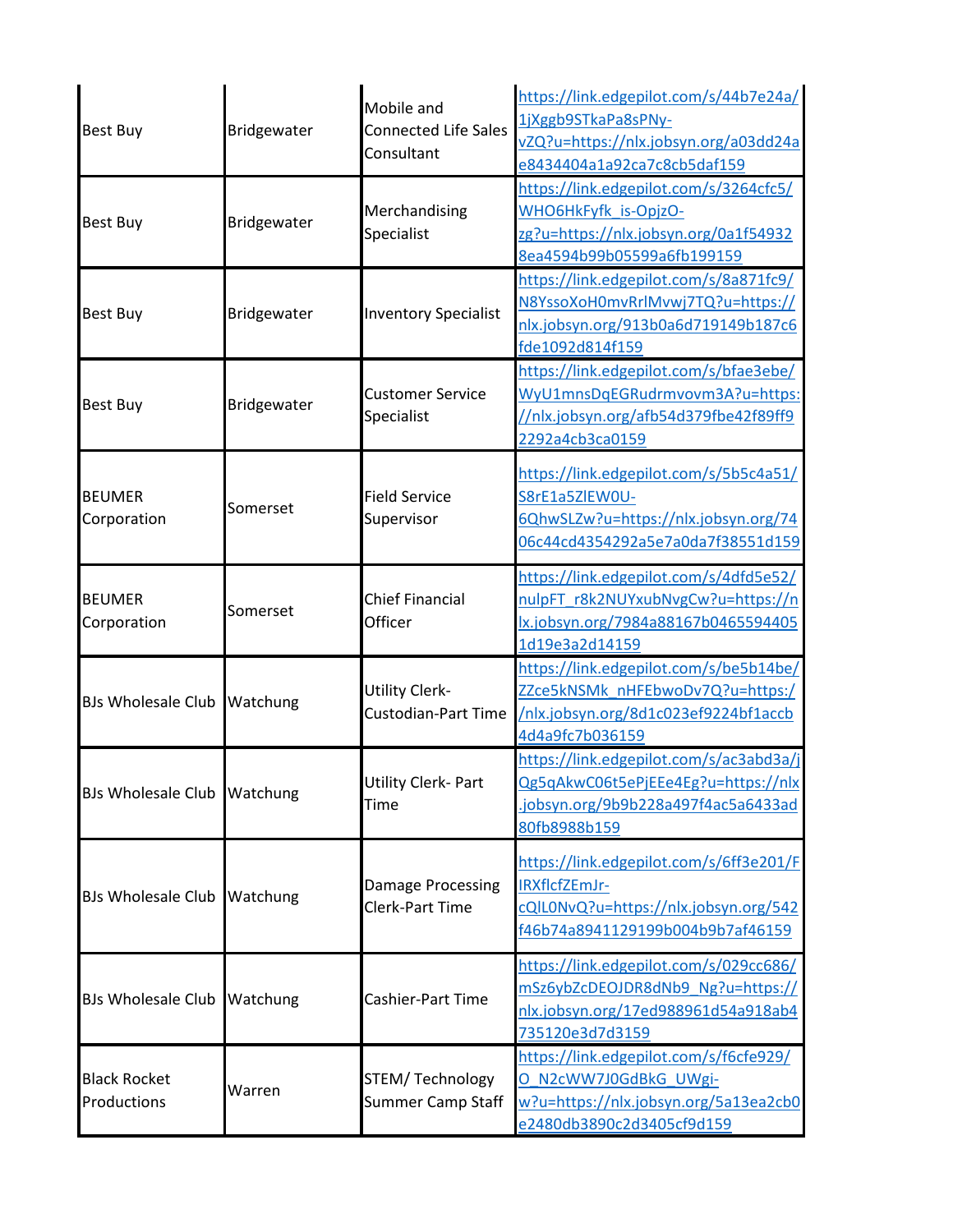|                                    |            |                              | https://link.edgepilot.com/s/6922b01c/  |
|------------------------------------|------------|------------------------------|-----------------------------------------|
| <b>BlackBerry</b><br>Corporation   |            | <b>Senior Services Sales</b> | Kmfm2yGo5EOnbQVyLlUcvQ?u=https:/        |
|                                    | Bedminster | <b>Account Manager</b>       | /nlx.jobsyn.org/042aaa24800649609f27    |
|                                    |            |                              | 8821fb6662d3159                         |
|                                    |            |                              | https://link.edgepilot.com/s/d1a271da/  |
| <b>Bluesoft Solutions</b>          |            |                              | 8KYEGsqp0kObOjDWyeofFg?u=https://       |
| <b>LLC</b>                         | Somerset   | <b>SYSTEMS ANALYST</b>       | nlx.jobsyn.org/d67e0eecfee74670a61d0    |
|                                    |            |                              | c2532987399159                          |
|                                    |            |                              | https://link.edgepilot.com/s/0ca3a768/  |
| <b>BlueTriton Brands</b>           |            | <b>Poland Spring Route</b>   | H3l9DzoDlU6c04jSsiqaQA?u=https://nlx    |
|                                    | Somerset   | Delivery Driver CDL          | jobsyn.org/520db4eef5e34891ba9a9a9      |
|                                    |            |                              | cc9bbb47d159                            |
|                                    |            |                              | https://link.edgepilot.com/s/8f7e9367/  |
|                                    |            |                              | aKO-                                    |
| <b>Bohler Engineering</b>          | Warren     | <b>Technical Assistant</b>   | cZ6ipkGjNbO2DQDKAQ?u=https://nlx.jo     |
|                                    |            | (Print Room)                 | bsyn.org/077ccaf84a9d432494a79c4dc      |
|                                    |            |                              | 208134f159                              |
|                                    |            |                              | https://link.edgepilot.com/s/bfa62b70/  |
|                                    | Warren     | Administrative<br>Assistant  | Q7GaSNY bkGRLq61Xkp3lQ?u=https://       |
| <b>Bohler Engineering</b>          |            |                              | nlx.jobsyn.org/90474ce6047a4ff885080    |
|                                    |            |                              | 855c616a67a159                          |
| <b>Brightview Senior</b>           | Warren     | <b>Dining Server</b>         | https://link.edgepilot.com/s/7d37dd38/  |
|                                    |            |                              | wczGVzJL70m0QBrCzv4F3A?u=https://n      |
| Living                             |            |                              | lx.jobsyn.org/9a56a05223e94173a51ed     |
|                                    |            |                              | e910d964e23159                          |
|                                    | Warren     |                              | https://link.edgepilot.com/s/fe0f7718/h |
| <b>Brightview Senior</b>           |            |                              | XjAmsihEk6qom9VExQO7A?u=https://nl      |
| Living                             |            | <b>Dining Server</b>         | x.jobsyn.org/9f494047fe224f1f9281875    |
|                                    |            |                              | 0f6ec1a67159                            |
|                                    | Warren     | Cook                         | https://link.edgepilot.com/s/fa858dfd/a |
| <b>Brightview Senior</b>           |            |                              | yGdsculUUGZy7PXL3lgFQ?u=https://nlx.    |
| Living                             |            |                              | jobsyn.org/7dae401b0fa8479abefd6bae     |
|                                    |            |                              | a4fe9f0f159                             |
|                                    | Warren     |                              | https://link.edgepilot.com/s/50fb5d3a/l |
| <b>Brightview Senior</b>           |            | <b>Certified Medication</b>  | XICx2IK9060nW6Q9 eqAg?u=https://nl      |
| Living                             |            | Aide (CMA)                   | x.jobsyn.org/46824a45c06e4dba9046f2     |
|                                    |            |                              | 1ba96dbb3e159                           |
|                                    |            |                              | https://link.edgepilot.com/s/77108d8a/  |
| <b>Brightview Senior</b><br>Living |            | Caregiver (CNA or            | RITVuRbrXE dQhE9A-                      |
|                                    | Warren     | CHHA)                        | YirA?u=https://nlx.jobsyn.org/0f76271a  |
|                                    |            |                              | 0a7c4763ad9ec5eea32cf952159             |
|                                    |            |                              | https://link.edgepilot.com/s/e4f8d8af/b |
| <b>Bristol Myers</b><br>Squibb     | Warren     | CAR-T                        | dGzE65ZKEmnkOC6WiEe6g?u=https://n       |
|                                    |            | Manufacturing                | lx.jobsyn.org/ed11c31e632d40bcbc0fcf    |
|                                    |            | <b>Training Specialist</b>   | cb26034a5d159                           |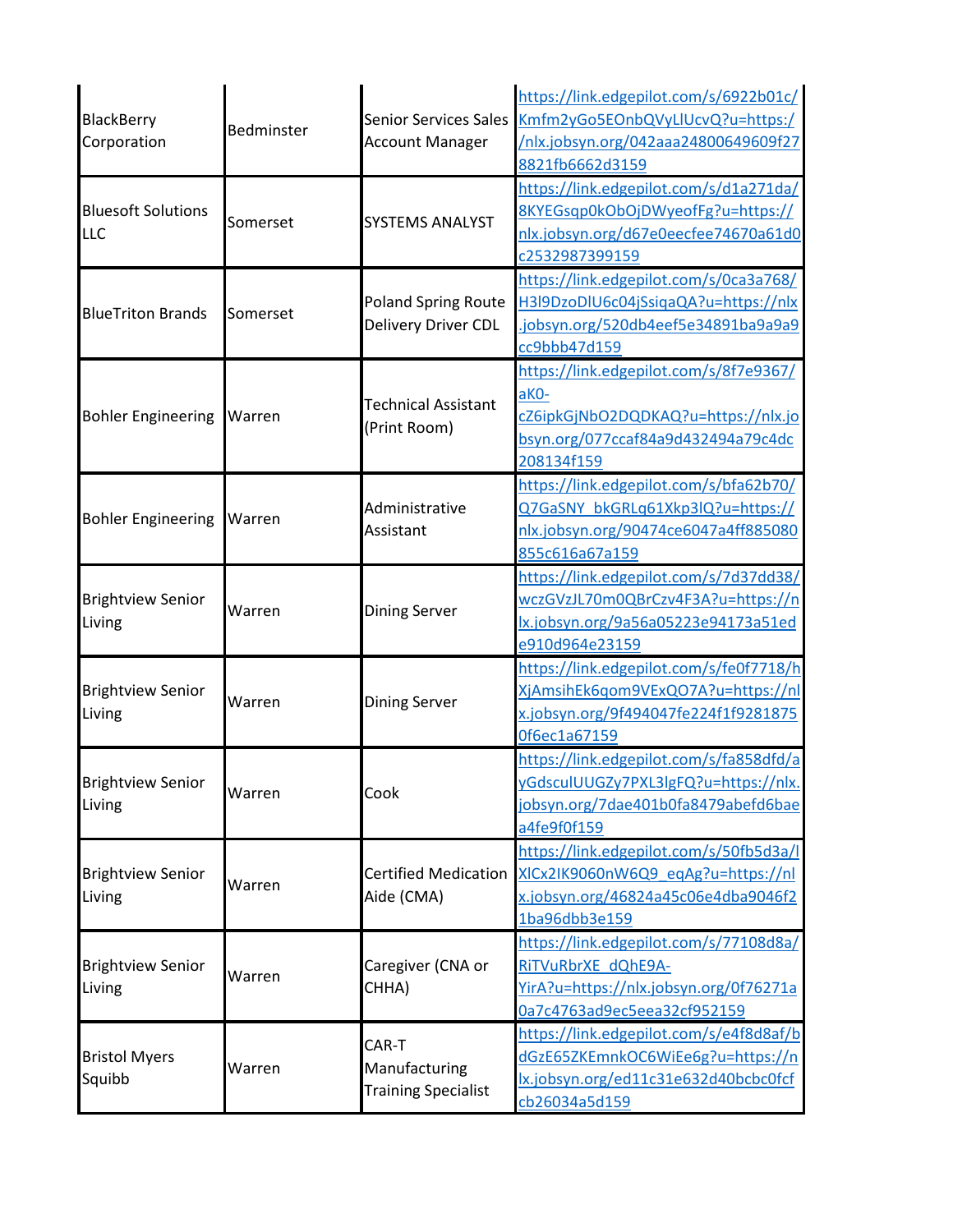| Burlington                     | Raritan     | Store Associate -<br><b>Shortage Control</b>                                        | https://link.edgepilot.com/s/827fdb75/<br>fGiwb3LJBUq_o5McPt7gpQ?u=https://n<br>lx.jobsyn.org/61f8b1700a714bf2957deb<br>984b7546ba159 |
|--------------------------------|-------------|-------------------------------------------------------------------------------------|---------------------------------------------------------------------------------------------------------------------------------------|
| Burlington                     | Raritan     | <b>Retail Store</b><br>Supervisor                                                   | https://link.edgepilot.com/s/b3a358bd/<br>6pN7BJMmc0aK1Yz3j8subg?u=https://n<br>lx.jobsyn.org/7e70c23e9bc64b5eb9e25<br>c487df1cf6f159 |
| Burlington                     | Raritan     | <b>Retail Sales</b><br>Associate                                                    | https://link.edgepilot.com/s/421eb3b9/<br>4dv6ucvSbkuxYsLFBFvU5w?u=https://nl<br>x.jobsyn.org/a8718a41965a421d94be2<br>387a5c0a413159 |
| Burlington                     | Raritan     | <b>Retail Receiving</b><br>Associate                                                | https://link.edgepilot.com/s/c8eebff5/<br>Q4enZf6hSk ApRnEe78OnQ?u=https://<br>nlx.jobsyn.org/23a133dadc5541749225<br>2327e1988e11159 |
| <b>Burlington</b>              | Raritan     | Cashier Associate                                                                   | https://link.edgepilot.com/s/fe095f33/f<br>Vote4zwU0aygpOJYs8saA?u=https://nlx<br>jobsyn.org/6be016418c0248b6bd3b8c<br>b9b0876c2b159  |
| C&A Industries, LLC Somerville |             | RN / REGISTERED<br>NURSE / MED SURG<br>RN / MEDICAL<br><b>SURGICAL NURSE</b>        | https://link.edgepilot.com/s/52a6b5be/<br>6JYBkz9qjEi1aLoSxRQ3JA?u=https://nlx.<br>jobsyn.org/acea523bb2054a8eac753cc4<br>5fe6fbff159 |
| C&A Industries, LLC Somerville |             | RN / REGISTERED<br>NURSE / ER RN /<br><b>EMERGENCY ROOM</b><br><b>NURSE</b>         | https://link.edgepilot.com/s/8593db98/<br>nBeP00_n50uTmgf43z9cXA?u=https://n<br>lx.jobsyn.org/2260b55ee0c74c3892b09<br>b9774bebf5d159 |
| Callahan Weber                 | Somerville  | Director, Sales -<br>Eastern USA                                                    | https://link.edgepilot.com/s/d805b8ad/<br>s1Ofuxud3UOvPpOjbCHcXg?u=https://n<br>lx.jobsyn.org/26c4723a19a44675958d4<br>bfae8989f7b159 |
| Capgemini                      | Bridgewater | Angular Developer                                                                   | https://link.edgepilot.com/s/31f0c33c/f<br>3AfzsjshEWPr62ktcKF4g?u=https://nlx.j<br>obsyn.org/3bec4f6b450b40ae89e29ce4<br>5a63fc23159 |
| Capgemini                      | Bridgewater | Account<br>Administrator                                                            | https://link.edgepilot.com/s/13974bc8/<br>CuTkQ2MQBUSzRpzXaObD7A?u=https:/<br>/nlx.jobsyn.org/48998d5ce91b40f680bc<br>45c022088d37159 |
| Catalent Pharma<br>Solutions   | Somerset    | Vice President -<br><b>Business Analytics</b><br>and Client Services,<br><b>CSS</b> | https://link.edgepilot.com/s/9bdb5b6b/<br>cJYAhdsHhkeVcqltTOldGQ?u=https://nlx<br>jobsyn.org/cc3186bfb23843e898d27b4<br>15b9f4378159  |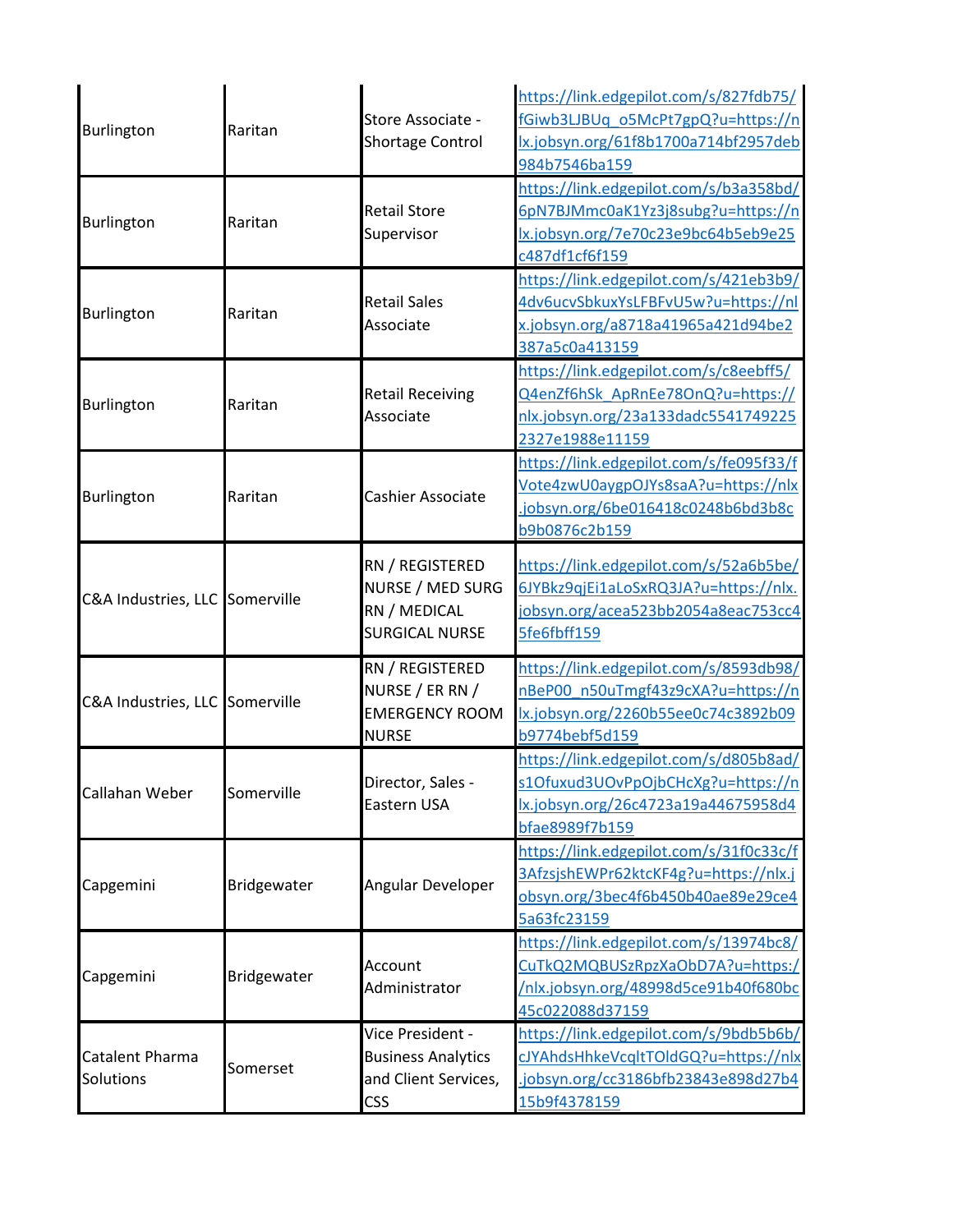| Catalent Pharma<br>Solutions | Somerset | Tax Manager,<br>Planning and Special<br>Projects          | https://link.edgepilot.com/s/517d1841/<br>WWy4zDOKLEObssNZdZTzig?u=https://<br>nlx.jobsyn.org/04a25cb6218746c3b50af<br>4b3d937c89a159     |
|------------------------------|----------|-----------------------------------------------------------|-------------------------------------------------------------------------------------------------------------------------------------------|
| Catalent Pharma<br>Solutions | Somerset | Senior Paralegal<br>(Biologics - US)                      | https://link.edgepilot.com/s/d44a08aa/<br>F8TZ6M-<br>HeUWzEOFS7dpRhA?u=https://nlx.jobs<br>yn.org/cb6840254beb45c2a07a379a5b<br>79e6f5159 |
| Catalent Pharma<br>Solutions | Somerset | Senior Associate<br>Scientist                             | https://link.edgepilot.com/s/6ee9e73e/<br>ETZGsywbsE6nuf5Bnjn4gg?u=https://nl<br>x.jobsyn.org/555b9dc9f473475abcd959<br>22bbfc2ec3159     |
| Catalent Pharma<br>Solutions | Somerset | Senior<br>Administrative<br>Assistant                     | https://link.edgepilot.com/s/e2aa5f01/<br>xtgEn9fobEm2 368fZyiKA?u=https://nlx<br>iobsyn.org/bacabd2b290b449aa3f6cdd<br>909b11cf6159      |
| Catalent Pharma<br>Solutions | Somerset | Pharmaceutical<br>Development<br>Technician               | https://link.edgepilot.com/s/0b76c66e/<br>ReWXigpFIEOdPMjzY2pMAg?u=https://<br>nlx.jobsyn.org/fc52ef08a12f407ba38f9e<br>482b96495d159     |
| Catalent Pharma<br>Solutions | Somerset | GOLD Associate -<br>Operations<br>Management Track        | https://link.edgepilot.com/s/f8ef0f89/u<br>gVQOed-<br>wEqlmveq98yDaQ?u=https://nlx.jobsyn<br>.org/2c0f556ee1e94a1ea5e1ad9968d1b<br>e0a159 |
| Catalent Pharma<br>Solutions | Somerset | GOLD Associate -<br>Operations<br><b>Management Track</b> | https://link.edgepilot.com/s/a5d350ba/<br>1r8TYMM-<br>xkmMVfTiXPEw0g?u=https://nlx.jobsyn.<br>org/69b89cb7c3394012bb2dea952d59d<br>Ofa159 |
| Catalent Pharma<br>Solutions | Somerset | GOLD Associate -<br>Operations<br><b>Management Track</b> | https://link.edgepilot.com/s/d57b8751/<br>f9JEIkjYGEm9Y4FNalzf w?u=https://nlx.<br>jobsyn.org/7a42f76aa7bb48c3b56b4bb<br>9936fce58159     |
| Catalent Pharma<br>Solutions | Somerset | <b>CSS IT Product</b><br>Manager                          | https://link.edgepilot.com/s/2f148a37/<br>1xhV5c0akEG5mpHGnJSRcQ?u=https://<br>nlx.jobsyn.org/c657867a16cb4b298c61<br>6d0dcd28ead2159     |
| <b>CBRE</b>                  | Raritan  | <b>Union Building</b><br>Engineer                         | https://link.edgepilot.com/s/08899ad5/<br>wjSJFdvIKUajSeiVChxfTQ?u=https://nlx.j<br>obsyn.org/bb5460581583482b9678485<br>3500f3985159     |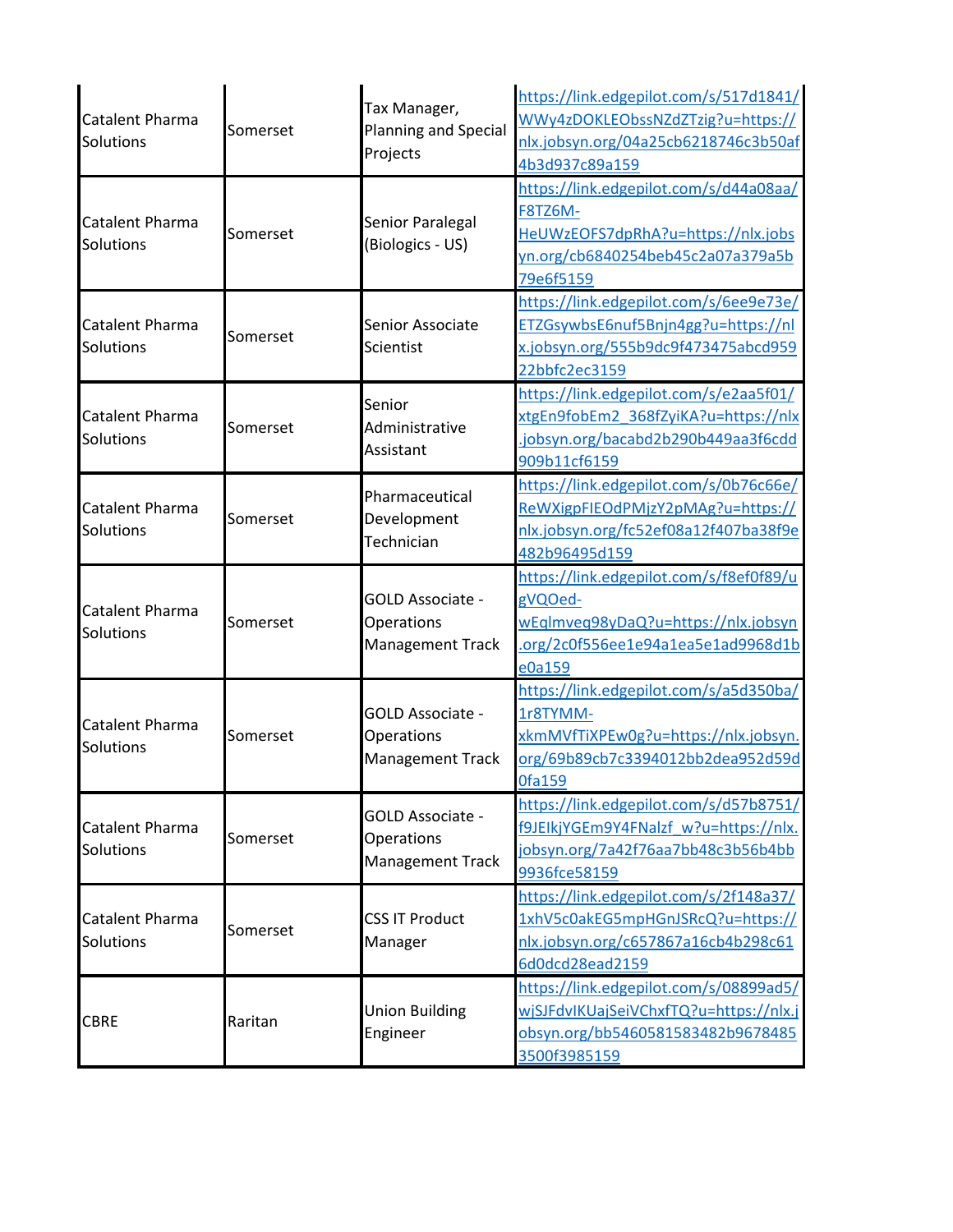| <b>CBRE</b>                              | Raritan       | <b>HVAC Engineer</b>                                          | https://link.edgepilot.com/s/964c3f48/I<br>hexsKSwFUasrW72jlUx5Q?u=https://nlx<br>jobsyn.org/dba0d151c09f456b9f66c53<br>c6bd35571159      |
|------------------------------------------|---------------|---------------------------------------------------------------|-------------------------------------------------------------------------------------------------------------------------------------------|
| Chipotle Mexican<br>Grill                | Hillsborough  | <b>Apprentice General</b><br>Manager                          | https://link.edgepilot.com/s/73f756d3/<br>gDzK8RVCVUaEnY8hTfuXsw?u=https://<br>nlx.jobsyn.org/f7f11a96b5ef41f2a2aefd<br>466b2b723b159     |
| <b>CIOX Health</b>                       | Somerville    | <b>Health Information</b><br>Specialist I<br>(Somerville, NJ) | https://link.edgepilot.com/s/5ad46a64/<br>SXV4-Cwr3UqcFWJ2-<br>mZy8A?u=https://nlx.jobsyn.org/0b983f<br>db273e484db13aa519eda531bb159     |
| Circular Edge, LLC                       | Somerset      | <b>JDE Functional</b><br>Consultant                           | https://link.edgepilot.com/s/d450ab0c/<br>byBzl7gGyUGBxeclKc9-<br>LA?u=https://nlx.jobsyn.org/d3c8f7f62e<br>aa4ece859360380a1dfc7e159     |
| Citizens                                 | Pluckemin     | <b>Investors Banker</b>                                       | https://link.edgepilot.com/s/6d1baba2/<br>cQeNaHygikqUmOtDCUi3dw?u=https://<br>nlx.jobsyn.org/6bacb51ca65246afa0701<br>2fa23444b18159     |
| <b>Clarks Shoes</b>                      | Bridgewater   | Part Time Team Lead                                           | https://link.edgepilot.com/s/7b14a6a1/<br>b8jUKYJWdEa ek8rncRPiw?u=https://nl<br>x.jobsyn.org/ad35436f6059449685e650<br>536d08594f159     |
| Club<br>Demonstration<br><b>Services</b> | Bridgewater   | <b>CDS Part Time</b><br>Product<br>Demonstrator               | https://link.edgepilot.com/s/4a6c7854/<br>EBL_Kt5VtUWBhEZxE4SSCg?u=https://n<br>lx.jobsyn.org/23191d27194c4bf4b5a0cb<br>b3377d81c9159     |
| Cognizant<br>Technology<br>Solutions     | Somerville    | <b>SAP BASIS</b><br>Consultant                                | https://link.edgepilot.com/s/8b61c12c/<br>aJtEr8 IqUCBJTbHLu9hRw?u=https://nl<br>x.jobsyn.org/f21eb01944cf4b3e8e0485<br>bacf2f8f44159     |
| Cognizant<br>Technology<br>Solutions     | Somerville    | <b>SAP ABAP Technical</b><br>Lead                             | https://link.edgepilot.com/s/8bd64a45/<br>CYnsG-<br>ez2kmaxR1zxST8iA?u=https://nlx.jobsy<br>n.org/532eb0e2fdcd4499acc556f1d3eb<br>e7ca159 |
| Cognizant<br>Technology<br>Solutions     | Franklin Park | Sr. Abinitio<br>Developer                                     | https://link.edgepilot.com/s/8c264e13/<br>0iqPAOQIfk2sd JGOqK6Fw?u=https://nl<br>x.jobsyn.org/c22d71aca306478a8b348c<br>b4c99b73b2159     |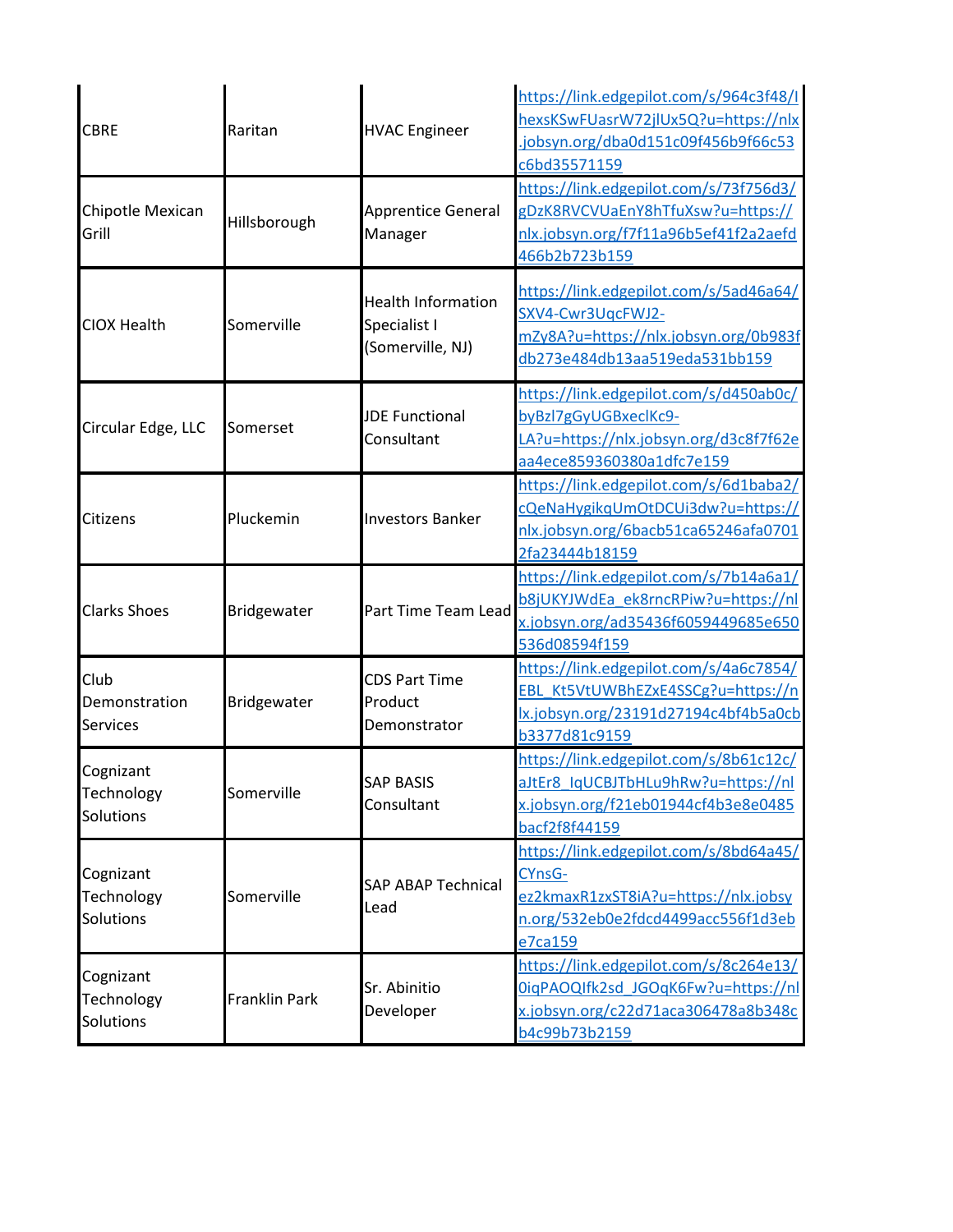|                                      |                      |                                              | https://link.edgepilot.com/s/40d9cdef/  |
|--------------------------------------|----------------------|----------------------------------------------|-----------------------------------------|
| Cognizant<br>Technology              |                      | Sr. Salesforce                               | qjyy8unl3Um3-                           |
|                                      | Bridgewater          | developer                                    | n49drMe7Q?u=https://nlx.jobsyn.org/2    |
| Solutions                            |                      |                                              | ab8221484494faf8087c559a8107dab15       |
|                                      |                      |                                              | 9                                       |
| Cognizant                            |                      |                                              | https://link.edgepilot.com/s/f29098a6/  |
| Technology                           | Bridgewater          | Smart Product -                              | 3GUV0E1efkK387jejPbeaw?u=https://nl     |
| Solutions                            |                      | <b>Practice Head</b>                         | x.jobsyn.org/d2badf422b134f7695ebe9     |
|                                      |                      |                                              | f058832f09159                           |
| Cognizant                            |                      |                                              | https://link.edgepilot.com/s/f519afae/  |
| Technology                           | Bridgewater          | Salesforce developer                         | GxHq75D7hUOqvWTRm0eLvA?u=https:         |
| Solutions                            |                      |                                              | //nlx.jobsyn.org/be813a1c0d184dc98f2    |
|                                      |                      |                                              | 84744d0d9b0c7159                        |
| Cognizant                            |                      |                                              | https://link.edgepilot.com/s/eab5b023/  |
| Technology                           |                      | React JS Support                             | u7rvqu QAU FLWIMSIdCng?u=https://       |
| Solutions                            | Bridgewater          | Engineer                                     | nlx.jobsyn.org/5381e48c84cf4876a98eb    |
|                                      |                      |                                              | 5f42b9584ec159                          |
|                                      |                      | Outage                                       | https://link.edgepilot.com/s/76573ad4/  |
| Cognizant                            |                      | Management System                            | hrP3vEDCM0ahNz2FLgphAA?u=https://       |
| Technology<br>Solutions              | Bridgewater          | <b>Support Lead</b>                          | nlx.jobsyn.org/dfbb0862d52740b888dc     |
|                                      |                      | (Remote)                                     | 811b96a41311159                         |
| Cognizant<br>Technology              | Bridgewater          | IT infra Project<br>Manager/ Scrum<br>Master | https://link.edgepilot.com/s/fb6d7dc4/  |
|                                      |                      |                                              | 12qlYuLtO0WJ2 6AxoVq9w?u=https://       |
|                                      |                      |                                              | nlx.jobsyn.org/2c049a2894b2409ca852     |
| Solutions                            |                      |                                              | e4b9ffb50710159                         |
|                                      | Bridgewater          | Community<br>Developer                       | https://link.edgepilot.com/s/3bb85432/  |
| Cognizant                            |                      |                                              | oMtYR8qg606qB8r9WX8HMQ?u=https:         |
| Technology                           |                      |                                              | //nlx.jobsyn.org/a426a4b587c14960a7c    |
| Solutions                            |                      |                                              | 0b467f740bdff159                        |
|                                      |                      |                                              |                                         |
| Cognizant                            |                      |                                              | https://link.edgepilot.com/s/4c519380/  |
| Technology                           | <b>Belle Mead</b>    | Service Line Sales                           | 5HcYolqCmUKz81-                         |
| Solutions                            |                      | Leader-Life Sciences                         | YHt wyA?u=https://nlx.jobsyn.org/749    |
|                                      |                      |                                              | d2bf3dc9b4fecbdc23a9d6c8e8f8d159        |
|                                      |                      |                                              | https://link.edgepilot.com/s/fef03131/q |
| Cognizant                            |                      |                                              | rHUF7u-                                 |
| Technology                           | <b>Basking Ridge</b> | <b>Test Analyst</b>                          | MEeG5QJDdsSFiA?u=https://nlx.jobsyn.    |
| Solutions                            |                      |                                              | org/2c58227faea04895bee6a0ee6e743       |
|                                      |                      |                                              | 038159                                  |
|                                      |                      |                                              | https://link.edgepilot.com/s/1fabb67a/f |
| Cognizant<br>Technology<br>Solutions |                      | Senior QA Mobile<br>Automation               | D4 MB1SG0iMJRQF29TF6A?u=https://n       |
|                                      | <b>Basking Ridge</b> |                                              | lx.jobsyn.org/967f71c5a93a46a798a423    |
|                                      |                      |                                              | bc892432d4159                           |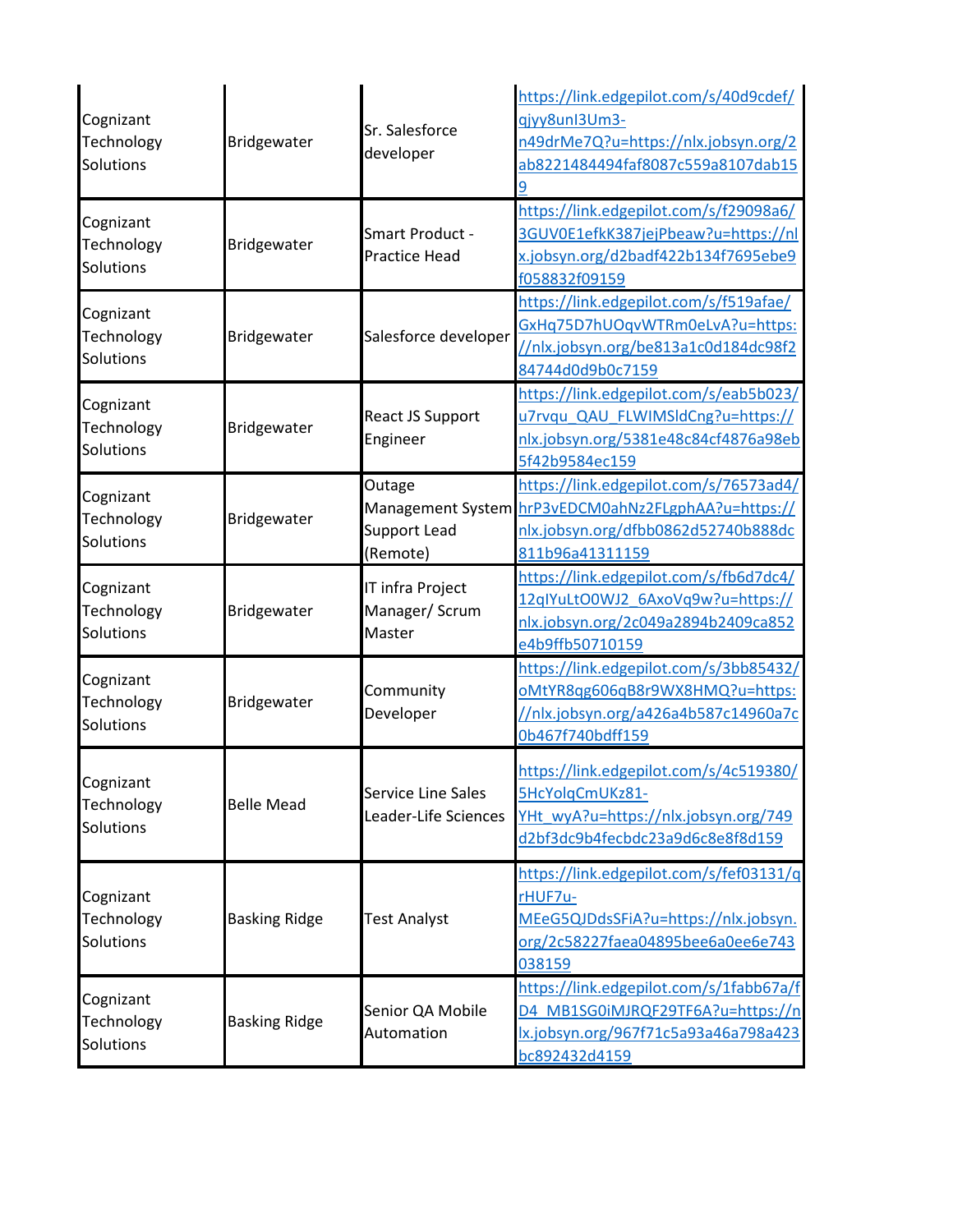| Collabera, Inc.                        | <b>Basking Ridge</b> | QA/UAT Tester                                               | https://link.edgepilot.com/s/f25faffc/n<br>$X-$<br>7WV0 M0AY4YYQabg?u=https://nlx.job<br>syn.org/30d444e143ed4f6db46f5e6720<br>a50211159                 |
|----------------------------------------|----------------------|-------------------------------------------------------------|----------------------------------------------------------------------------------------------------------------------------------------------------------|
| Compass Group,<br><b>North America</b> | Somerville           | PREP COOK (FULL-<br>TIME)                                   | https://link.edgepilot.com/s/b6f17e17/<br>cl6MRPxmdk FbVRdnkkLcg?u=https://n<br>lx.jobsyn.org/1ca581766ea14634950a7<br>21c94321bb5159                    |
| Compass Group,<br>North America        | Bridgewater          | CASHIER/FOOD<br><b>SERVICE WORKER</b><br>(FULL-TIME)        | https://link.edgepilot.com/s/50664a73/<br>3806X DH2U2DeFh-<br>cecjgw?u=https://nlx.jobsyn.org/4d028<br>e4f80c04559940e69eda7f3c9aa159                    |
| Conduent                               | Somerset             | Consultant -NJ<br>(hybrid WFH<br>available)                 | Project Management https://link.edgepilot.com/s/a4ddffc6/si<br>iQGVHd7UGv2Js-<br>Penn4w?u=https://nlx.jobsyn.org/7170<br>99a9e8a546e3b8fd0904b3465789159 |
| <b>Control Point</b><br>Associates     | Warren               | <b>UAV Technician</b>                                       | https://link.edgepilot.com/s/17acc0ff/Z<br>V410y5tU0q2RnGGroQrPQ?u=https://nl<br>x.jobsyn.org/d7d731cfa0cc4ca7aefc617<br>0ece07cf7159                    |
| <b>Control Point</b><br>Associates     | Warren               | <b>Senior Staff</b><br>Accountant                           | https://link.edgepilot.com/s/0769759d/<br>UO5hwA9r4EKUryKVW7noRQ?u=https:<br>//nlx.jobsyn.org/ae0bcf7ea27149d68e2<br>c32fa2386de91159                    |
| ConvaTec                               | Bridgewater          | <b>Global Talent</b><br>Management PhD<br>Intern            | https://link.edgepilot.com/s/37ade6a5/-<br>UISn0AnuEiP-<br>Jq2ik3Lkw?u=https://nlx.jobsyn.org/86a<br>04c9b52374723ae16a63752b1b592159                    |
| <b>CROSSMARK</b>                       | Bernardsville        | <b>Retail Merchandiser</b><br>PT - Daytime, No<br>Weekends! | https://link.edgepilot.com/s/438e9f76/<br>vINa1DvDrkqxveTOT0J43g?u=https://nl<br>x.jobsyn.org/3e31c0d2837f4c879bba8e<br>8daca51c76159                    |
| <b>CROSSMARK</b>                       | Bernardsville        | PRODUCT / EVENT<br><b>DEMONSTRATOR -</b><br>PART TIME       | https://link.edgepilot.com/s/941fc068/<br>c c6694B60C7lr48z9AfRA?u=https://nlx<br>jobsyn.org/0c0c10740722464ca578215<br>779f38703159                     |
| <b>CSC Optimum</b><br>Holdings, LLC    | Somerville           | <b>Retail Sales</b><br>Consultant (Part<br>Time)            | https://link.edgepilot.com/s/2aa87c2d/<br>3z7RmRg7PUChqBm7K8 mjQ?u=https:/<br>/nlx.jobsyn.org/cd0c1e0d14a54db8ada<br>7fe3686b5b278159                    |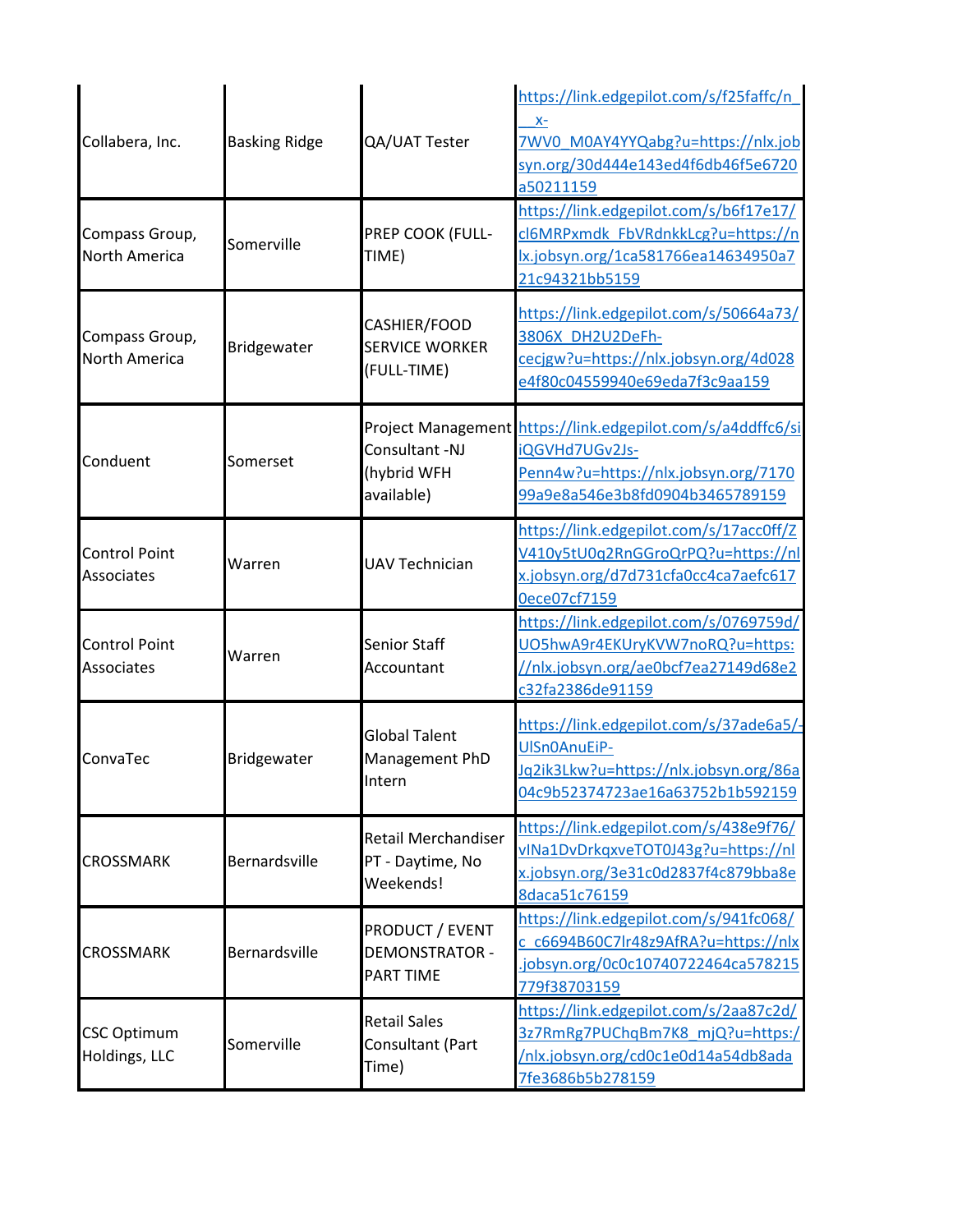| <b>CSC Optimum</b><br>Holdings, LLC | Somerville           | <b>Retail Sales</b><br>Consultant                                       | https://link.edgepilot.com/s/b8ff4d70/<br>VHiRTPrR50y5sglL9tJeow?u=https://nlx.<br>jobsyn.org/1b12fcc467cb4a81987da105                               |
|-------------------------------------|----------------------|-------------------------------------------------------------------------|------------------------------------------------------------------------------------------------------------------------------------------------------|
| <b>CTG</b>                          | <b>Branchburg</b>    | <b>Print Production</b><br>Associate                                    | 17c6d7d0159<br>https://link.edgepilot.com/s/7a875d8b/<br>tOhRvqcGdkidM4qfuRE8wg?u=https://n<br>lx.jobsyn.org/cdbdf42594764d40a44ab<br>12271f91a30159 |
| <b>CVS Health</b>                   | Somerset             | <b>Family Nurse</b><br>Practitioner - FNP                               | https://link.edgepilot.com/s/8fd91288/<br>CV1kZniTnEWMd9p 2tLUqA?u=https://<br>nlx.jobsyn.org/8f3fe9e0b7694776bfd0f<br>85f88ab2548159                |
| cyberThink Inc                      | Bridgewater          | Sr. Software<br>Engineer                                                | https://link.edgepilot.com/s/dfe04415/<br>OmJpKM-<br>yEept5C5uw04AA?u=https://nlx.jobsy<br>n.org/09044d73b0f04690ae8707dc86a<br>b9813159             |
| cyberThink Inc                      | Bridgewater          | Software Engineer                                                       | https://link.edgepilot.com/s/06c2fa47/-<br>HIiEB1pE0ONg6pviUC-<br>hg?u=https://nlx.jobsyn.org/b5765570e<br>f5343ce99ed8935cd8b40a1159                |
| cyberThink Inc                      | Bridgewater          | Software Engineer                                                       | https://link.edgepilot.com/s/df336208/<br>vD38PqRxoU2jMVZo5wc9qQ?u=https:/<br>/nlx.jobsyn.org/1d78c171b8834ccaa2fe<br>966afae1961f159                |
| cyberThink Inc                      | Bridgewater          | QA Engineer                                                             | https://link.edgepilot.com/s/b6d6e3da/<br>jpmPMNc8ukKplgKf_YBArA?u=https://n<br>lx.jobsyn.org/7900460d1db74d6da1bb8<br>317c3208a53159                |
| Daiichi Sankyo Inc.                 | <b>Basking Ridge</b> | <b>Sr Director Clinical</b><br>Development<br><b>Specialty Medicine</b> | https://link.edgepilot.com/s/7f09a27d/<br>cu EoB85i0iRdsrkWsi4Mw?u=https://nl<br>x.jobsyn.org/6fd320f5371d428b82b588<br>a6fa6cb012159                |
| Daiichi Sankyo Inc.                 | <b>Basking Ridge</b> | Senior Director<br>Oncology R&D                                         | https://link.edgepilot.com/s/1c4d5887/<br>aL7rPd6vnUypovR4yh3-<br>DQ?u=https://nlx.jobsyn.org/c3dc2eb6<br>8f464aa29a80e79d38258f52159                |
| Daiichi Sankyo Inc.                 | <b>Basking Ridge</b> | Manager, Labeling<br>Compliance                                         | https://link.edgepilot.com/s/2123b880/<br>iTwOqFsbeEeIWCZIG0NJqQ?u=https://n<br>lx.jobsyn.org/46814bbfb0ae4505b4dde<br>9da435a6304159                |
| Daiichi Sankyo Inc.                 | <b>Basking Ridge</b> | Manager Asset &<br>Portfolio<br>Management<br>Finance                   | https://link.edgepilot.com/s/a5846d06/<br>pogQ-<br>nwWckG9oWSPWkmVfA?u=https://nlx.<br>jobsyn.org/e54c3d96df694130a286747<br>e0d18c921159            |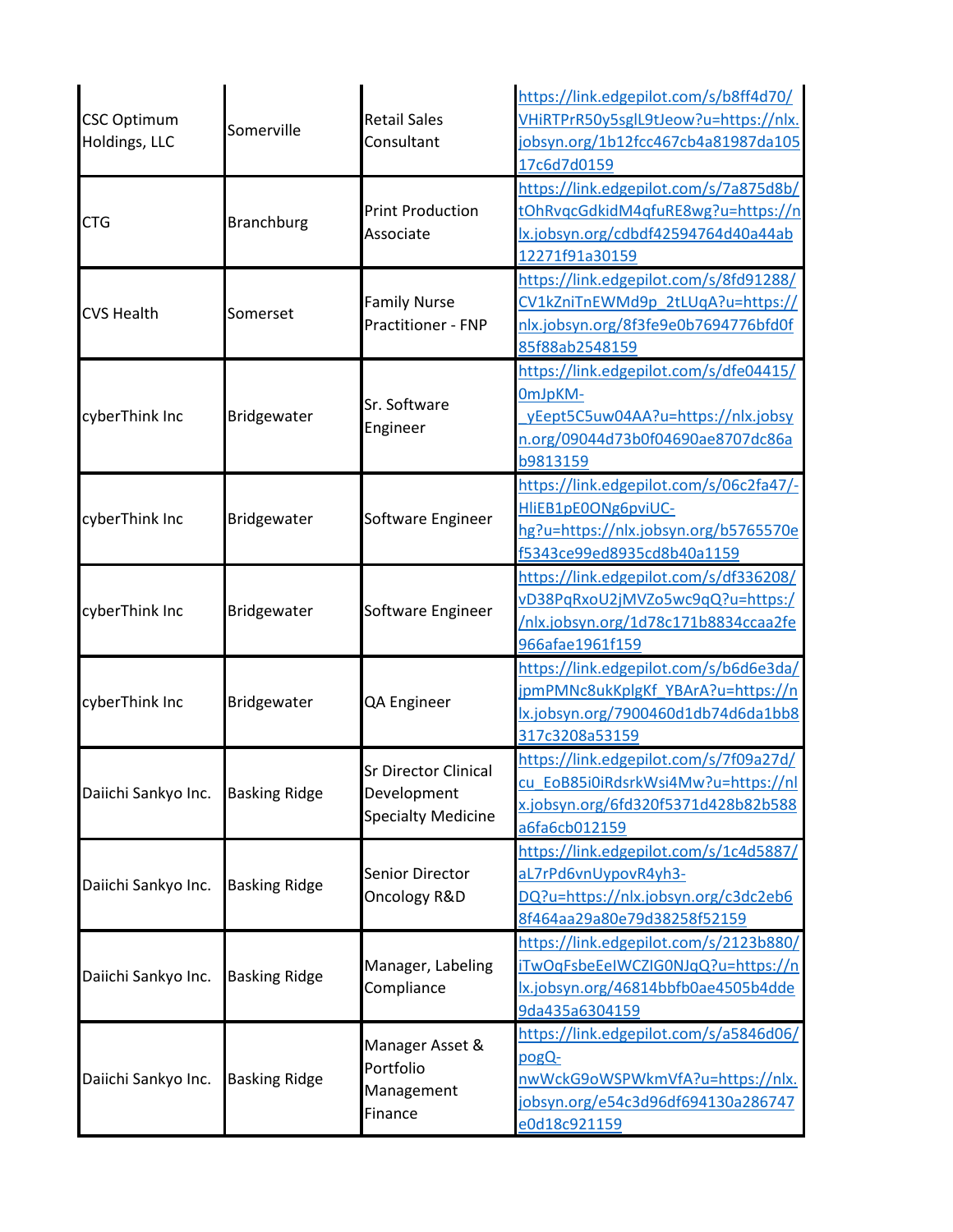| Daiichi Sankyo Inc. | <b>Basking Ridge</b> | Manager - R&D CRO<br>Outsourcing &<br>Procurement                                        | https://link.edgepilot.com/s/9e7c91f7/<br>Kwk57DJjikSOXJTZOOVxbQ?u=https://nl<br>x.jobsyn.org/eb18c3c46b9b47e68a51ac<br>0ee6cf3d89159 |
|---------------------|----------------------|------------------------------------------------------------------------------------------|---------------------------------------------------------------------------------------------------------------------------------------|
| Daiichi Sankyo Inc. | <b>Basking Ridge</b> | Director, US<br>Marketing, Oncology<br><b>ADC</b>                                        | https://link.edgepilot.com/s/27157890/<br>NHzDw3ZjUkC9qyxsRIUcRw?u=https://n<br>lx.jobsyn.org/1050add090304807a5ff73<br>3ea623fb88159 |
| Daiichi Sankyo Inc. | <b>Basking Ridge</b> | Director, Clinical<br>Safety (MD)                                                        | https://link.edgepilot.com/s/c6842315/<br>nSQ6pc7vkEWYTPxDPBUsEQ?u=https://<br>nlx.jobsyn.org/ba1ff6ee30cd4eb0ac08d<br>cb393057eea159 |
| Daiichi Sankyo Inc. | <b>Basking Ridge</b> | Director, Clinical<br>Development -<br><b>Specialty Medicine</b>                         | https://link.edgepilot.com/s/fd0249bc/l<br>NDXZ7Lnz0yW6piRUQgfqw?u=https://n<br>lx.jobsyn.org/10b573ebbe3641198065a<br>e3b6432ac87159 |
| Daiichi Sankyo Inc. | <b>Basking Ridge</b> | Data Scientist R&D -<br>Pharmaceutical                                                   | https://link.edgepilot.com/s/320ab144/<br>kAKHDbonvkeFECCQBloavg?u=https://n<br>lx.jobsyn.org/e8455c3034de43deac7dd<br>c1a28529d63159 |
| Daiichi Sankyo Inc. | <b>Basking Ridge</b> | Candidate Care<br>Specialist                                                             | https://link.edgepilot.com/s/c1413a97/<br>Z 6XjUmA06VGaauWjZUqg?u=https://<br>nlx.jobsyn.org/6d983c5c3b024644bf81<br>15c526781cd4159  |
| Daiichi Sankyo Inc. | <b>Basking Ridge</b> | Associate Director,<br>US Marketing,<br><b>Supportive Care</b>                           | https://link.edgepilot.com/s/c84f7930/<br>4wOgKmv0Ck_1R-<br>w0jvNkrw?u=https://nlx.jobsyn.org/9f1<br>c7342c1704d94b23f4af3a84b44f3159 |
| Daiichi Sankyo Inc. | <b>Basking Ridge</b> | Associate Director,<br>Statistical<br>Programming -<br><b>Medical Affairs</b>            | https://link.edgepilot.com/s/5188dd0c/<br>44sEtp_J_kyzvFjlTvtQvQ?u=https://nlx.j<br>obsyn.org/3b366c70a20f4044bf9a75b3<br>7662bf09159 |
| Daiichi Sankyo Inc. | <b>Basking Ridge</b> | Associate Director,<br><b>Regional Marketing</b><br>Liaison                              | https://link.edgepilot.com/s/c135f87b/<br>2IIEMppmu0aAdDOCPjyaug?u=https://<br>nlx.jobsyn.org/382b3bec521d4c25aa20<br>155dab84d074159 |
| Daiichi Sankyo Inc. | <b>Basking Ridge</b> | Associate Director,<br><b>Global Oncology</b><br>Marketing,<br><b>Biomarker Strategy</b> | https://link.edgepilot.com/s/01c95b47/<br>JxFe2c1yQ0ua6UjcgSmbiA?u=https://nl<br>x.jobsyn.org/dcfd61e945f84edd88155e<br>ae9866f8bc159 |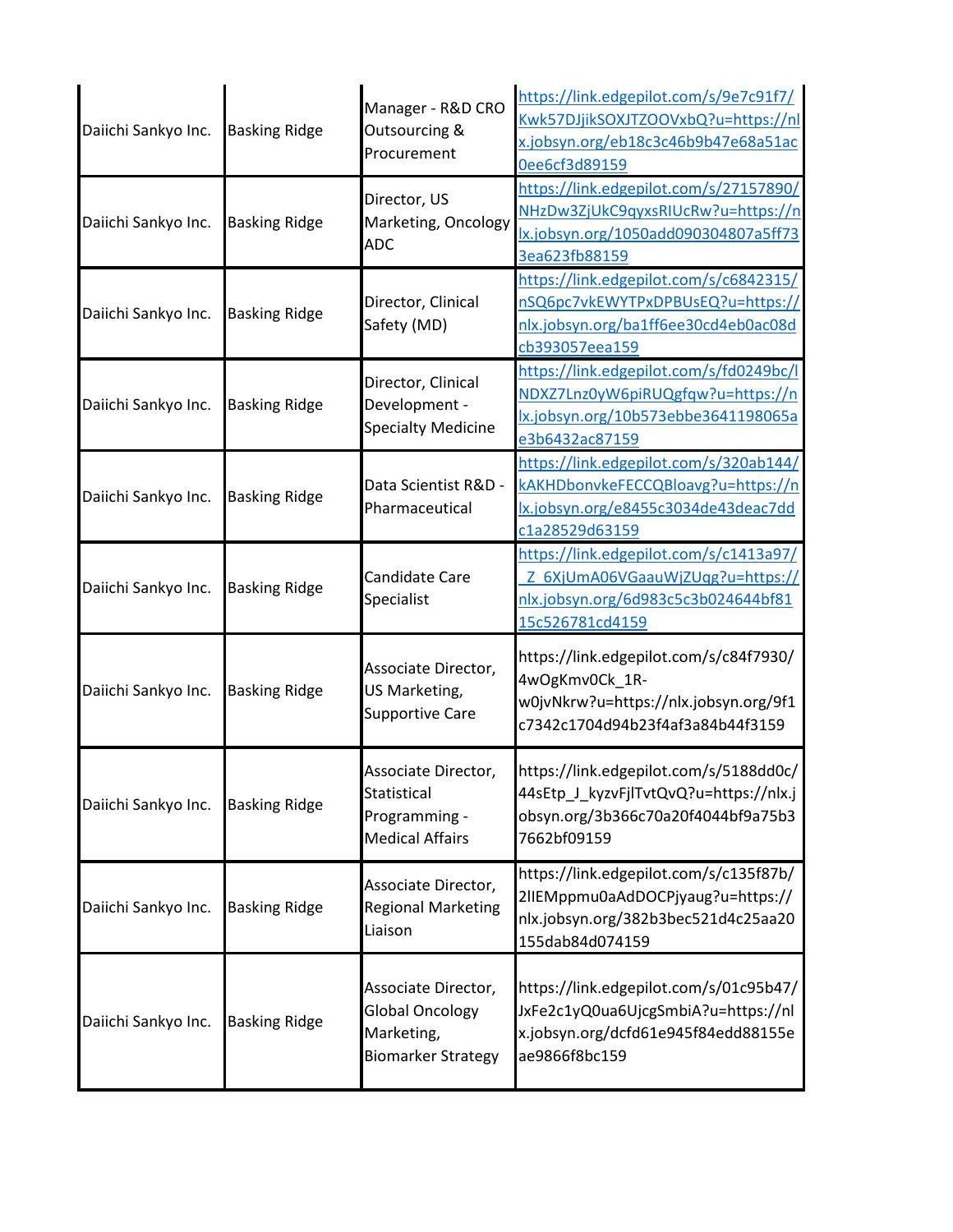| Daiichi Sankyo Inc.        | <b>Basking Ridge</b> | Associate Director,<br><b>Clinical Safety</b><br>Scientist              | https://link.edgepilot.com/s/b59fe0ec/<br>hO89xttdq0y8k1_JhGOIlw?u=https://nl<br>x.jobsyn.org/9a67d3d4ebe942e79c7474<br>7a55a21c10159                        |
|----------------------------|----------------------|-------------------------------------------------------------------------|--------------------------------------------------------------------------------------------------------------------------------------------------------------|
| Daiichi Sankyo Inc.        | <b>Basking Ridge</b> | Associate Director,<br><b>Biostatistics</b>                             | https://link.edgepilot.com/s/b9e3c045/<br>gZOoUzXmVE_2mPQih14EHw?u=https:/<br>/nlx.jobsyn.org/58a20dabd5e64874924<br>c227fa350a38e159                        |
| Daiichi Sankyo Inc.        | <b>Basking Ridge</b> | Associate Director,<br><b>Biostatistics</b>                             | https://link.edgepilot.com/s/a5a31331/<br>CS68tk3K2kyPNKItIIlagw?u=https://nlx.j<br>obsyn.org/8bb1357facf4426095c1bc8e<br>213d99ee159                        |
| Daiichi Sankyo Inc.        | <b>Basking Ridge</b> | Associate Director<br>Asset & Portfolio<br>Management<br>Finance        | https://link.edgepilot.com/s/20c805b6/<br>J9RxamFwXky_RuPhnoSM7w?u=https:/<br>/nlx.jobsyn.org/29f74681da004143a444<br>92d4337c77b5159                        |
| Davita                     | <b>Franklin Park</b> | \$10K Sign-on Bonus -<br><b>Registered Nurse</b><br>(RN) - NO Weekends  | https://link.edgepilot.com/s/1c79aa7c/<br>Kuu475yEMUGESKPwiYDIpw?u=https://<br>nlx.jobsyn.org/d9da008c527b442b9e3c<br>47b99b0bcfab159                        |
| Davita                     | Franklin Park        | \$10K Sign on Bonus<br><b>Registered Nurse</b><br>(RN) - Paid Training! | https://link.edgepilot.com/s/a54b6611/<br>XPH6GCpKlkKXcdvqew0epw?u=https://<br>nlx.jobsyn.org/60862ada6db641ff9b691<br>13844af9365159                        |
| DeltaMed Solutions<br>Inc. | Somerset             | Manager of<br>Statistical<br>Programming                                | https://link.edgepilot.com/s/872804db/<br>N61nojNlqkWDG8VJmZTg8A?u=https://<br>nlx.jobsyn.org/4cbcc361d12e43d0afb93<br>ff06a0d63a3159                        |
| Dematic Corp.              | <b>Basking Ridge</b> | Resident<br>Maintenance<br>Technician 3<br>(NetaPorter)                 | https://link.edgepilot.com/s/c3ef2b30/<br>deDozDAj7UqWzVAO387DMA?u=https:<br>//nlx.jobsyn.org/e4a4c63a8eb846aca31<br>b0507031b6996159                        |
| <b>DXC Technology</b>      | Somerset             | Associate Field<br>Technician (Sr)                                      | https://link.edgepilot.com/s/c40cb3eb/<br>pEVj8qYH0e8VB4P2GGggA?u=https://<br>nlx.jobsyn.org/0d1efea0cdb742e6af435<br>8e6d438588b159                         |
| <b>DXL Group</b>           | Somerville           | Manager                                                                 | https://link.edgepilot.com/s/96320eb9/<br>Retail Assistant Store jh5LS5183E_8DMafj9U4kw?u=https://nl<br>x.jobsyn.org/e3558fcde0504ee0b991ab<br>cb820e367e159 |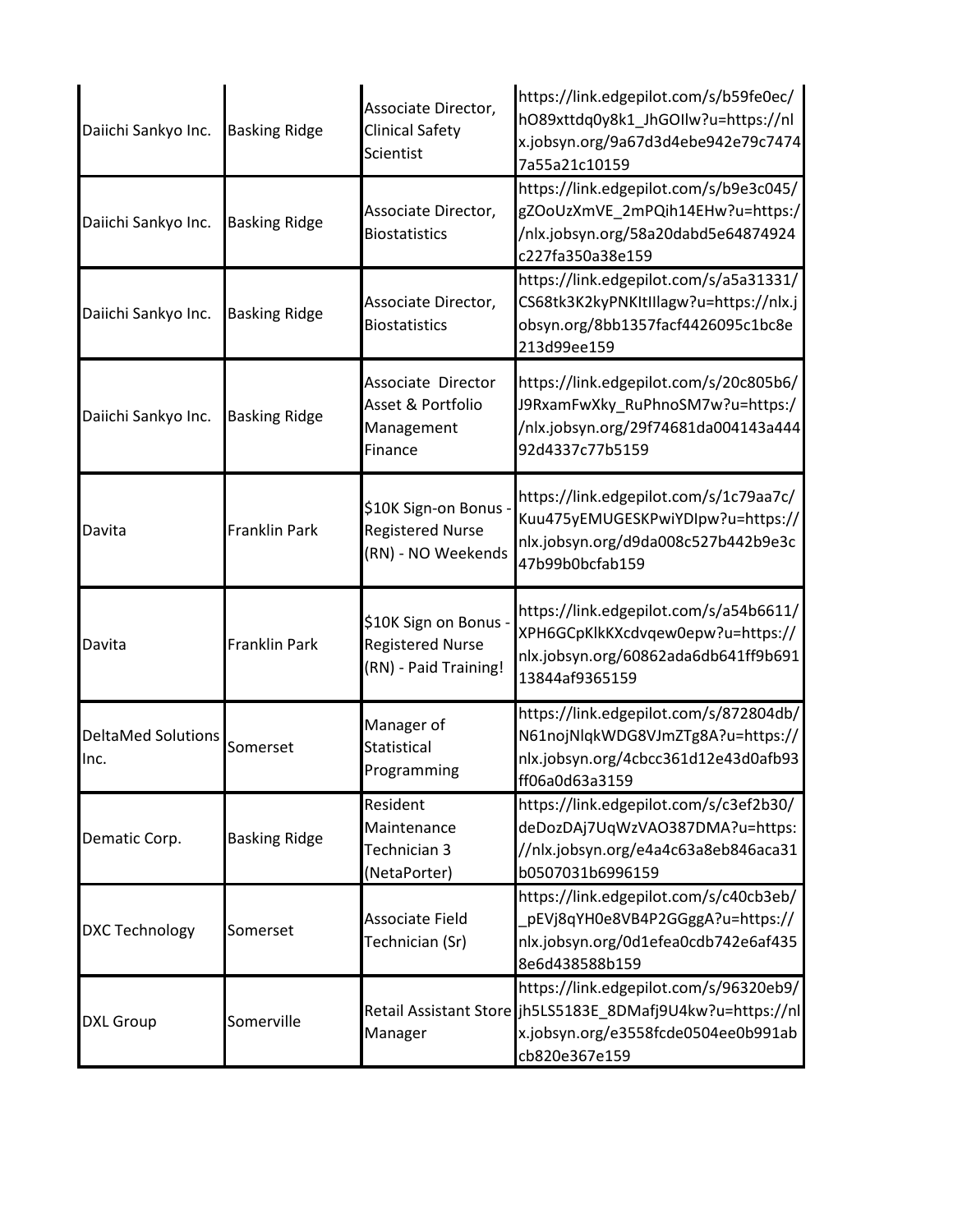| Emerson                               | Warren               | <b>Senior Controls</b><br><b>Engineer-Power</b><br>Generation   | https://link.edgepilot.com/s/f6689551/<br>scvpkO8iBUCQjpMj2Bz07g?u=https://nl<br>x.jobsyn.org/75e4be3bbb8a40c9b65c27<br>554c084348159     |
|---------------------------------------|----------------------|-----------------------------------------------------------------|-------------------------------------------------------------------------------------------------------------------------------------------|
| Emerson                               | Warren               | <b>Senior Controls</b><br>Engineer                              | https://link.edgepilot.com/s/2f72b897/<br>udBCLhNxlk2C3j8Q-<br>1X04A?u=https://nlx.jobsyn.org/715cb6<br>8b76e74c4f976baf11ab4480a0159     |
| Emerson                               | Warren               | Network Engineer                                                | https://link.edgepilot.com/s/5cfae53d/<br>q6vU3fElh0OulrwwjRq2kg?u=https://nl<br>x.jobsyn.org/9ed0c4bd833642e7a08d4<br>dbf4aa5d258159     |
| Emerson                               | Warren               | Engineer - Remote<br><b>Operations Control</b><br>Center (ROCC) | https://link.edgepilot.com/s/2bea0f5f/E<br>7AhiJ9gZECttOgeXORTKg?u=https://nlx.j<br>obsyn.org/ff392aa5a0bf4f6faa796ad9c0<br>4abec6159     |
| Emerson                               | Warren               | Associate<br><b>Application Engineer</b>                        | https://link.edgepilot.com/s/ce6910f8/<br>k7uLkLTr-<br>Um50u8kkXnhsA?u=https://nlx.jobsyn.<br>org/0f8a7d2422444fcc91a423c6361c16<br>ad159 |
| Empower<br>Professionals, Inc.        | Somerset             | <b>SYSTEMS ANALYST</b>                                          | https://link.edgepilot.com/s/3dc26a6b/<br>5W3bNwYSGEGVaDGFlKa0mg?u=https:<br>//nlx.jobsyn.org/a7cecefd9e3f4784bfe3<br>b55769f6cafe159     |
| Empower<br>Professionals, Inc.        | Somerset             | <b>SYSTEMS ANALYST</b>                                          | https://link.edgepilot.com/s/19d4b1bf/<br>X_HHQBtT9U6S_likHWRxFw?u=https://<br>nlx.jobsyn.org/a324e7001ef04deb9e1cc<br>41d4a63d845159     |
| <b>Enerpac Tool Group Somerset</b>    |                      | <b>Field Service</b><br>Coordinator                             | https://link.edgepilot.com/s/e21819f9/<br>vP7ply4wskySxmFOn4R1kw?u=https://<br>nlx.jobsyn.org/79f5a4e5f8d44266b4bfa<br>931eca12227159     |
| <b>EUS INC.</b> (Ericsson<br>Inc.)    | <b>Basking Ridge</b> | <b>Executive Assistant</b>                                      | https://link.edgepilot.com/s/afc86014/<br>ElidtQ8fC0aTlsNqaDhKjg?u=https://nlx.j<br>obsyn.org/8a09602cb41144de9c13692<br>43ae98bd3159     |
| <b>EUS INC.</b> (Ericsson<br>$lnc.$ ) | <b>Basking Ridge</b> | <b>Customer Security</b><br>Director JS8                        | https://link.edgepilot.com/s/f58fd041/Y<br>XC1eFpFoEyYVV_QYqbiAw?u=https://nl<br>x.jobsyn.org/b2c0e878f0844acea402aa<br>67c217c64c159     |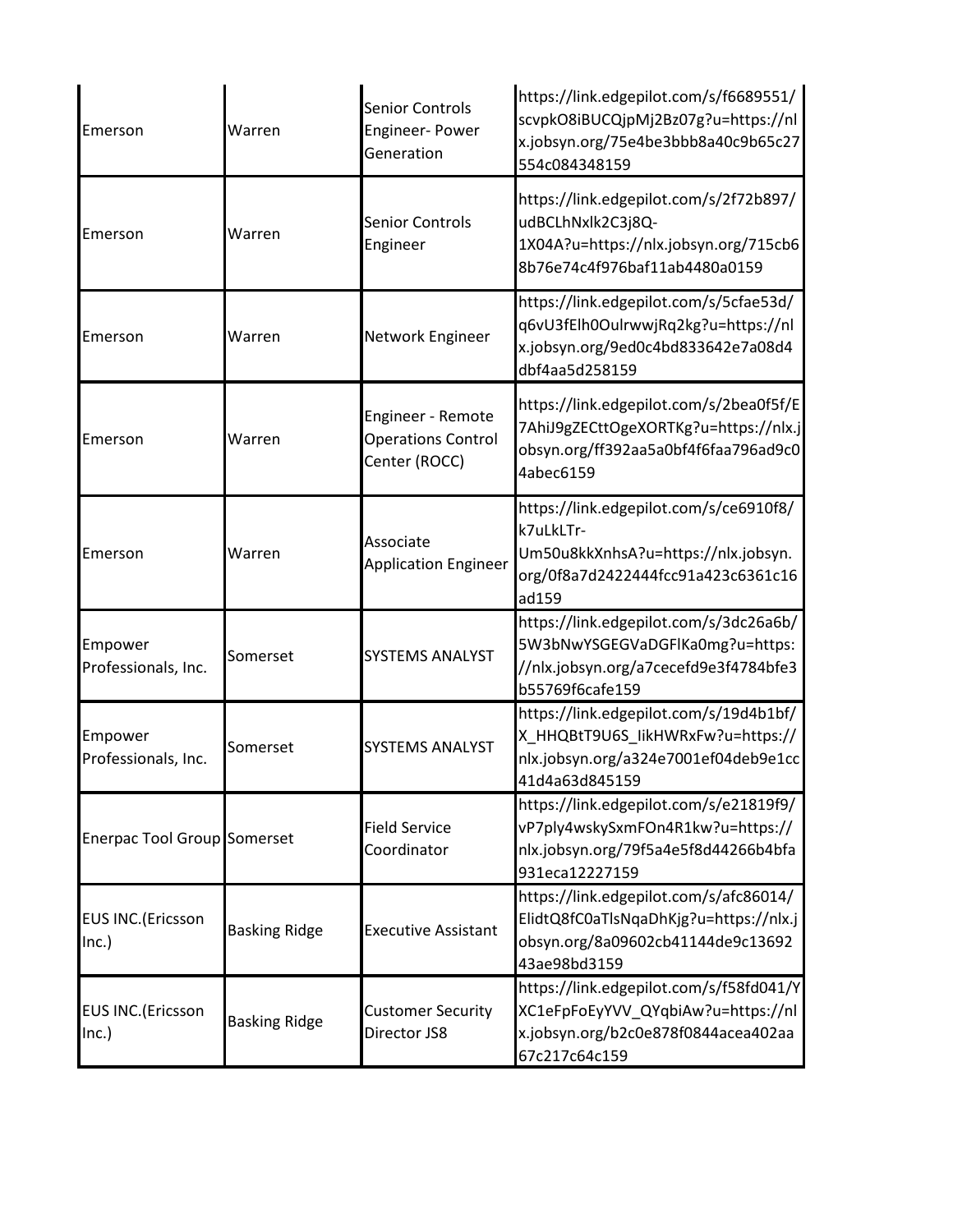| <b>Excell International</b><br>Group, Inc     | Bridgewater          | <b>SOFTWARE</b><br><b>DEVELOPERS</b>                                                 | https://link.edgepilot.com/s/7169a783/<br>Vq9OQHwEUkyZE6LrLNuriw?u=https://<br>nlx.jobsyn.org/f9bc782f0d7649e5861be<br>0d2003b839d159     |
|-----------------------------------------------|----------------------|--------------------------------------------------------------------------------------|-------------------------------------------------------------------------------------------------------------------------------------------|
| <b>Express</b><br>Employment<br>Professionals | Somerset             | Forklift<br>Operators/Blenders                                                       | https://link.edgepilot.com/s/3b3afd63/<br>6WoX0kMJs0ekiEF_u4RkIA?u=https://nl<br>x.jobsyn.org/dbd775ea76ab431b9ecb1<br>b4fd25a663a159     |
| <b>Express</b><br>Employment<br>Professionals | Bridgewater          | Machine Operator<br>Helpers                                                          | https://link.edgepilot.com/s/d889a879/<br>E5kZiB4_IEGiWb9_LXSDbQ?u=https://nl<br>x.jobsyn.org/ffd240800c08484c874f888<br>6ad8edf7c159     |
| <b>FedEx Express</b>                          | Somerville           | Shuttle Driver (CDL)-<br>AM Shift-\$17.70/HR<br>(Part-Time)                          | https://link.edgepilot.com/s/95c740c2/-<br>sSDeE9iAk_VmAnsiJQ_fQ?u=https://nlx.<br>jobsyn.org/86068b38621444b0aa63d1a<br>f5a94fb52159     |
| <b>FedEx Express</b>                          | Somerville           | Courier/Handler-AM<br>Shift-\$17.70/HR<br>(Part-Time)                                | https://link.edgepilot.com/s/a11b0513/<br>glz-<br>IrRb3EiqdhvLpg8_Dg?u=https://nlx.jobs<br>yn.org/be5978f648064573ac8f865de89<br>bd0e8159 |
| <b>FedEx Express</b>                          | Somerville           | Courier/Handler-AM<br>Shift-\$17.70/HR<br>(Part-Time)                                | https://link.edgepilot.com/s/a1113440/<br>PZmK4ShJAEmcR1HYhjaOHA?u=https://<br>nlx.jobsyn.org/041ab00ae3af4e8390b9<br>b5ce7b5e5ee7159     |
| <b>Fedex Express</b>                          | <b>Branchburg</b>    | Shuttle Driver (CDL)-<br>AM Shift-\$17.70/HR<br>(Part-Time)                          | https://link.edgepilot.com/s/35313cf7/<br>oYT 7amgD0aPxSt41ySW6g?u=https://<br>nlx.jobsyn.org/007b20a458e84aa59d9e<br>0f611ef13a40159     |
| <b>Fedex Services</b>                         | Somerville           | <b>Field Sales</b><br>Professional (AE/SE)                                           | https://link.edgepilot.com/s/8d5967b1/<br>0_WG3Yhp80_bxkAlviiMKA?u=https://n<br>lx.jobsyn.org/3626c501c18a43c2b78e7<br>df93f53f2ce159     |
| Fellowship Senior<br>Living                   | <b>Basking Ridge</b> | <b>Registered Nurse</b><br>(RN) - Home Care -<br><b>RN Supervisor</b><br>(Home Care) | https://link.edgepilot.com/s/ea822c26/<br>cfB5Jg9WaEiHj6j2PNFZrw?u=https://nlx<br>.jobsyn.org/91da29881ca44e2d826bbd<br>2a87e53580159     |
| Fellowship Senior<br>Living                   | <b>Basking Ridge</b> | <b>Hospice Certified</b><br>Home Health Aide -<br>Hospice CHHA                       | https://link.edgepilot.com/s/d567b3e9/<br>z29EON85A06Ll7z-<br>J1mSXg?u=https://nlx.jobsyn.org/64b8f<br>19048944215b7196d562f2fafb9159     |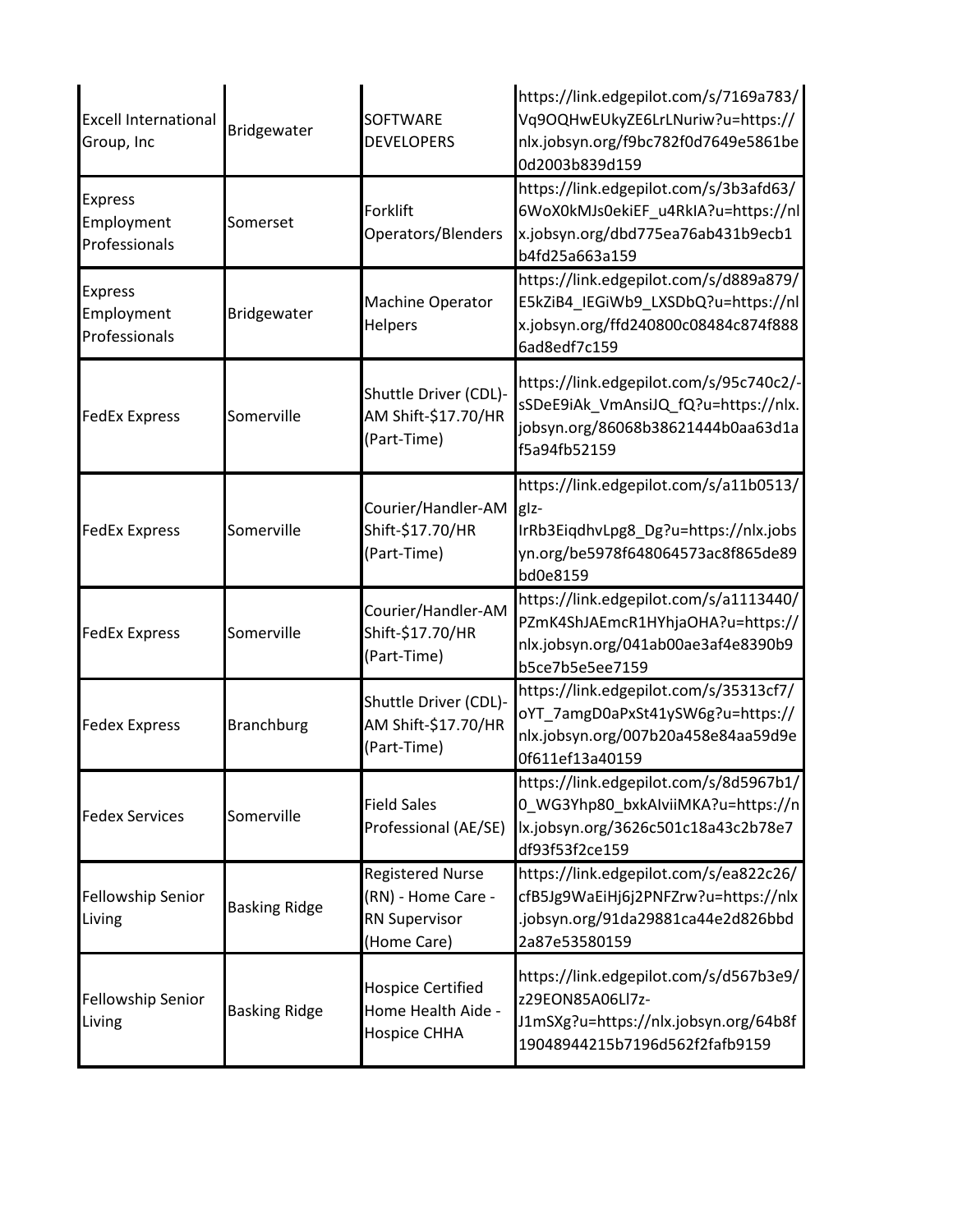| <b>Fellowship Senior</b><br>Living     | <b>Basking Ridge</b> | <b>Hospice Certified</b><br>Home Health Aide                                         | https://link.edgepilot.com/s/157acfa8/z<br>KlaLFIWR069yjVAOmwwjg?u=https://nl<br>x.jobsyn.org/b57e17758d8045ffa2b724<br>63bc342588159 |
|----------------------------------------|----------------------|--------------------------------------------------------------------------------------|---------------------------------------------------------------------------------------------------------------------------------------|
| Fellowship Senior<br>Living            | <b>Basking Ridge</b> | <b>Dual Certified Home</b><br>Health Aide /<br><b>Certified Nursing</b><br>Assistant | https://link.edgepilot.com/s/067237e3/<br>JzYFQ_VA40OfxSLW7LVBiw?u=https://n<br>lx.jobsyn.org/d52c2a6a7d414819b70f8<br>1f771ea6f72159 |
| Fellowship Senior<br>Living            | <b>Basking Ridge</b> | Chaplain                                                                             | https://link.edgepilot.com/s/05984793/<br>t5ELk_WCZ0WrveHM-<br>3JoXg?u=https://nlx.jobsyn.org/bdd2e2<br>fc8d2b4c46a5a328b195283727159 |
| <b>Fulton Financial</b><br>Corporation | Somerville           | Commercial<br>Relationship<br>Manager - New<br>Jersey                                | https://link.edgepilot.com/s/2f1e9f92/<br>QN0T3776o0OBezLgp5VJ8Q?u=https://<br>nlx.jobsyn.org/d44a927d94b14a258453<br>a5062995bf04159 |
| G & J Steel &<br>tubing, Inc.          | Hillsborough         | Project Engineer                                                                     | https://link.edgepilot.com/s/c5c59271/<br>9hjSGmI4eE6HPvCTCcwOaA?u=https://<br>nlx.jobsyn.org/8fc5a55ef1ae491a91c85<br>89eeac40097159 |
| G4S Secure<br>Solutions (USA) Inc.     | <b>Basking Ridge</b> | Security Officer -<br>Upscale - Multiple<br>Site                                     | https://link.edgepilot.com/s/b5339810/<br>dU6DOodutkeg7w_f3jW8Pw?u=https://<br>nlx.jobsyn.org/71471e716681424b81c7<br>43a641d62f03159 |
| GalaxE                                 | Somerset             | <b>Sr Software Engineer</b>                                                          | https://link.edgepilot.com/s/d434a20f/<br>M0aDAHWCeEKNNZtHk9pV5Q?u=https:<br>//nlx.jobsyn.org/fa816e7dfd514478872<br>6ce35e706b652159 |
| GalaxE                                 | Somerset             | Senior Software<br>Engineer                                                          | https://link.edgepilot.com/s/f9a58daa/f-<br>J79PEvvUC8x86-<br>HMtdlQ?u=https://nlx.jobsyn.org/9e56<br>d6e300b84805a7cc33bcb9f60b40159 |
| GalaxE                                 | Somerset             | Senior Project<br>Manager-IAM                                                        | https://link.edgepilot.com/s/c225b608/<br>2w1LUNIE3kabMzjAdC1xng?u=https://n<br>lx.jobsyn.org/c338699166c040eeac888f<br>5997162a9a159 |
| GalaxE                                 | Somerset             | Senior Project<br>Manager-Data<br>Engineering                                        | https://link.edgepilot.com/s/c710c5cd/<br>uLi2ryGoe0WL3WTZUveB1g?u=https://<br>nlx.jobsyn.org/24f7d706322b4d86b49e<br>a65f5024ac95159 |
| GalaxE                                 | Somerset             | Senior Project<br>Manager                                                            | https://link.edgepilot.com/s/cd18cb01/<br>9xr60ORky0yCQnA4GWNksw?u=https:/<br>/nlx.jobsyn.org/7fec72c7c496448e8206<br>da8c870f94ef159 |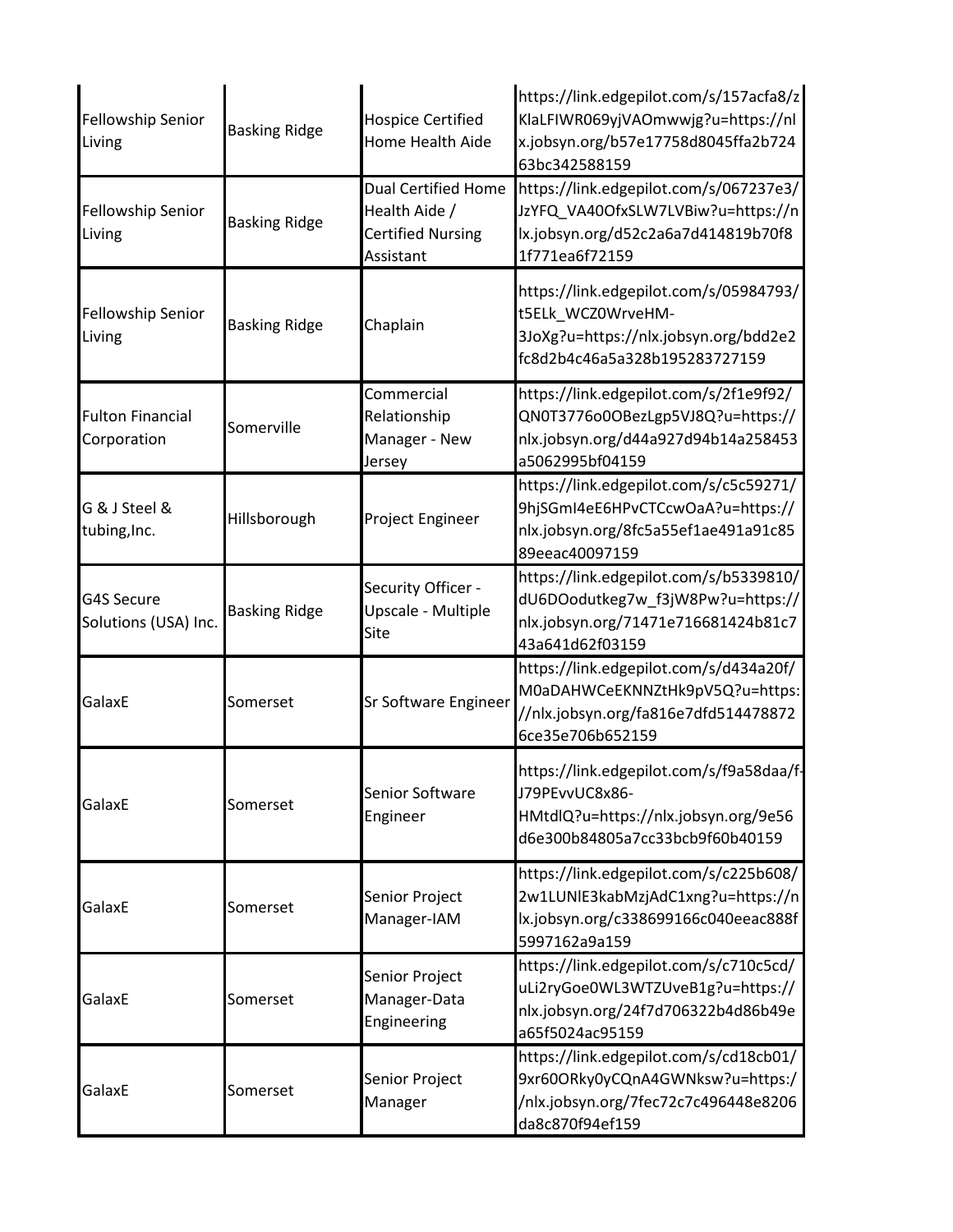| GalaxE                  | Somerset   | Infrastructure Team<br>Lead                   | https://link.edgepilot.com/s/6ab58328/<br>syBR8bBPNk6T3t6WrM2-<br>Fw?u=https://nlx.jobsyn.org/907ab26a<br>b4e643ee90c99d93bbd05464159 |
|-------------------------|------------|-----------------------------------------------|---------------------------------------------------------------------------------------------------------------------------------------|
| GalaxE                  | Bedminster | <b>BI/SQL Developer</b>                       | https://link.edgepilot.com/s/42745141/<br>cixhXFHZ206JXC06x_JpOA?u=https://nlx<br>jobsyn.org/71492065b57e43e1ac96ec0<br>00dcc0401159  |
| <b>Galaxe Solutions</b> | Somerset   | <b>Technical Lead</b>                         | https://link.edgepilot.com/s/f77cf42c/u<br>2SBQyrC1ESu0VPR4rfePg?u=https://nlx.<br>jobsyn.org/366604ab8fec42e4b682d54<br>ebdd671a5159 |
| <b>Galaxe Solutions</b> | Somerset   | <b>Systems Analyst</b>                        | https://link.edgepilot.com/s/b148f4e9/i<br>zOmQXWEskKJzWdlWGaE3Q?u=https:/<br>/nlx.jobsyn.org/7af183ae30af47dd8499<br>677333e3082c159 |
| <b>Galaxe Solutions</b> | Somerset   | <b>Systems Analyst</b>                        | https://link.edgepilot.com/s/c949e6bc/<br>9x3GsUO0nE2uutKFyZKLCQ?u=https://n<br>lx.jobsyn.org/625c817171ea415db5807<br>593ec4d14a1159 |
| <b>Galaxe Solutions</b> | Somerset   | Senior Software<br>Engineer                   | https://link.edgepilot.com/s/d659075b/<br>ZuizLlgEcUqpI_KHaceMew?u=https://nl<br>x.jobsyn.org/d3b23394c3834964b8315<br>7be81a2f68c159 |
| <b>Galaxe Solutions</b> | Somerset   | Senior Software<br>Engineer                   | https://link.edgepilot.com/s/9431fab2/<br>cGndhP7XBU6sHxMyk68AaQ?u=https:/<br>/nlx.jobsyn.org/17ca6d7cb13c4e8eb546<br>b2cb9574a82c159 |
| <b>Galaxe Solutions</b> | Somerset   | Senior Project<br>Manager-IAM                 | https://link.edgepilot.com/s/c2f912ac/Z<br>eaS74jk4UW6mzlaLb_Wnw?u=https://n<br>lx.jobsyn.org/ea2a36817b36456ab0196<br>3fb488e3faf159 |
| <b>Galaxe Solutions</b> | Somerset   | Senior Project<br>Manager-Data<br>Engineering | https://link.edgepilot.com/s/302b6dce/<br>sOBCSTh9tUmYut0sJk1DJQ?u=https://nl<br>x.jobsyn.org/de207edca8524ebda91525<br>63350d16e0159 |
| <b>Galaxe Solutions</b> | Somerset   | Infrastructure Team<br>Lead                   | https://link.edgepilot.com/s/513241d5/<br>2tJsJqVsEEa4RRSUzMdobw?u=https://nl<br>x.jobsyn.org/b5f04953d0d04f98a58468<br>17a2dd9fd0159 |
| <b>Galaxe Solutions</b> | Somerset   | <b>Executive Assistant</b>                    | https://link.edgepilot.com/s/d1fbe554/<br>djHPHh5PukuYAyDBH4vFBg?u=https://<br>nlx.jobsyn.org/b5be7e2aabef4922ba2e<br>d781928bb732159 |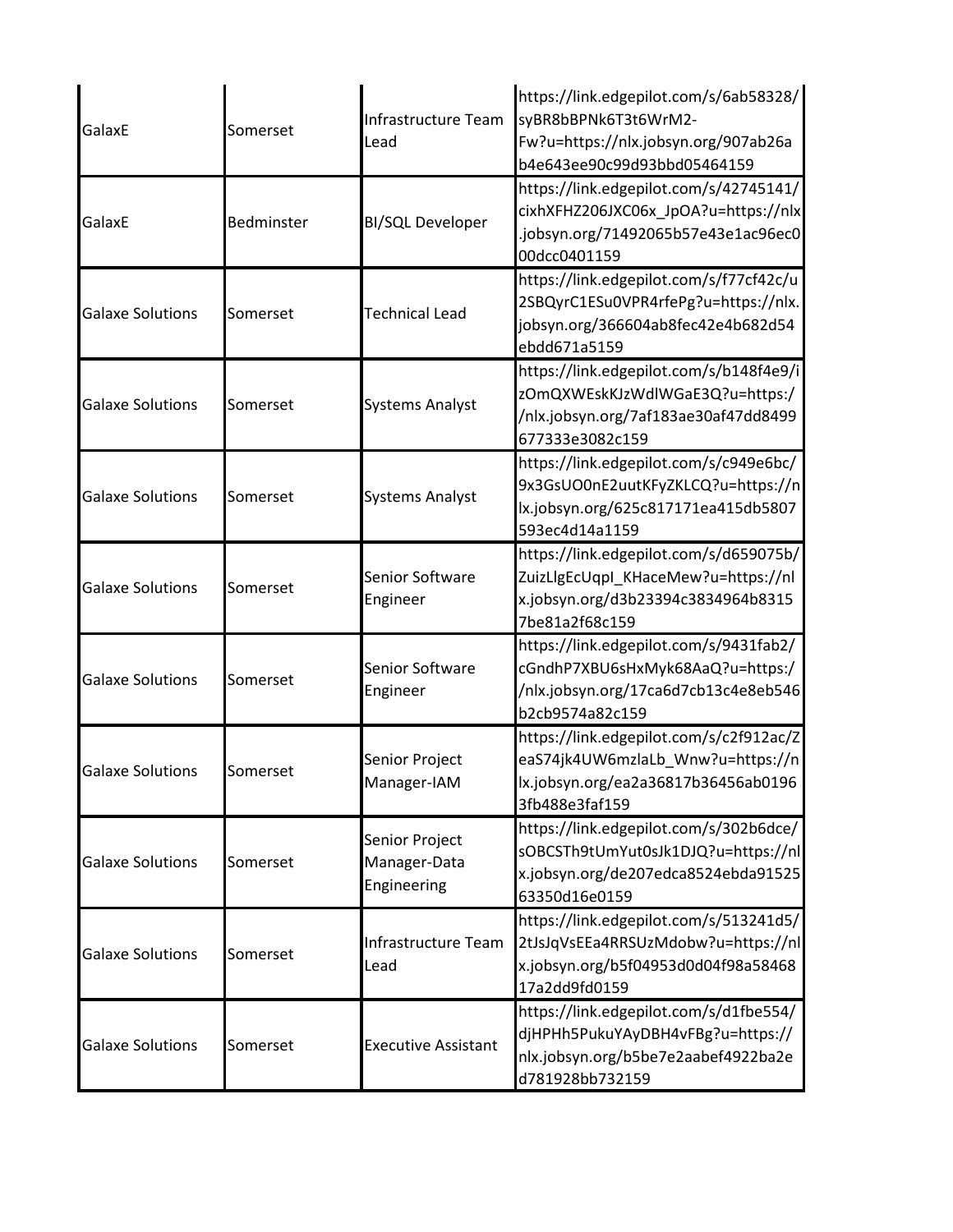| <b>Galaxe Solutions</b>                         | Somerset    | Director of Delivery                                  | https://link.edgepilot.com/s/29648949/<br>9QrztdaTIEC1DCr_iM3Xsw?u=https://nl<br>x.jobsyn.org/02eade79125546de973cca<br>b958e6af43159     |
|-------------------------------------------------|-------------|-------------------------------------------------------|-------------------------------------------------------------------------------------------------------------------------------------------|
| <b>Galaxe Solutions</b>                         | Bedminster  | Tableau<br>Lead/Architect                             | https://link.edgepilot.com/s/b19d0950/<br>rMILWZgEDEiKFwxfweUMpA?u=https://<br>nlx.jobsyn.org/b925465f5bc244549c50e<br>5e2e9fd8793159     |
| <b>Galaxe Solutions</b>                         | Bedminster  | Project Manager                                       | https://link.edgepilot.com/s/44c2d48c/<br>7IC3AkIQUEuZJjT3mREGZw?u=https://n<br>lx.jobsyn.org/c429ed0efa004249ae4199<br>92810e5230159     |
| <b>Galaxe Solutions</b>                         | Bedminster  | <b>BI/SQL Developer</b>                               | https://link.edgepilot.com/s/ebed52b0/<br>5QpCVTe5yUiJrGgo1Sy-<br>UQ?u=https://nlx.jobsyn.org/e9dcd3fd3<br>be548d0b58a7f77684712a5159     |
| <b>Galaxe Solutions</b>                         | Bedminster  | <b>BI Analyst</b>                                     | https://link.edgepilot.com/s/49946714/<br>izISXiHmBUKyhTs L60a-<br>w?u=https://nlx.jobsyn.org/1a4cffda33<br>6d42d4b9623f906a46a94d159     |
| Gap Inc.                                        | Bridgewater | Lead - Bridgewater<br>Commons                         | https://link.edgepilot.com/s/eb6bf70b/<br>GOgFQeMp7UC-<br>aU6O5100QA?u=https://nlx.jobsyn.org/<br>a67d5e6113ed49138d3a4d4a2bb21603<br>159 |
| <b>Genesis AEC</b>                              | Somerset    | Construction<br>Manager                               | https://link.edgepilot.com/s/53fa41fe/<br>QPvPLR8frkSKhNgrhHa8jQ?u=https://nl<br>x.jobsyn.org/4f09d73cd57a4daa8c9a2a<br>0afe32dbdd159     |
| <b>Genesis AEC</b>                              | Somerset    | Commissioning +<br>Qualification<br>Engineer          | https://link.edgepilot.com/s/b39c53f2/-<br>rJg3T0ubk_sREdsdVQoLQ?u=https://nlx.<br>jobsyn.org/81480a7ac4ca4b6d928dbe4<br>b66656eeb159     |
| GlaxoSmithKline<br>Consumer<br>Healthcare, L.P. | Warren      | <b>Senior Business</b><br>Analyst E-Commerce          | https://link.edgepilot.com/s/20bb8b8a/<br>Pp7LG1ucAU64h_FEfe9Eow?u=https://<br>nlx.jobsyn.org/0f71796876b444c7a872<br>ded67088d97d159     |
| GlaxoSmithKline<br>Consumer<br>Healthcare, L.P. | Warren      | <b>Principal Clinical</b><br>Development<br>Scientist | https://link.edgepilot.com/s/afb1e920/J<br>1JaC2I7AkejD3-Lq-<br>i15g?u=https://nlx.jobsyn.org/ec347eb5<br>d39947318d4d202bd52bb1d2159     |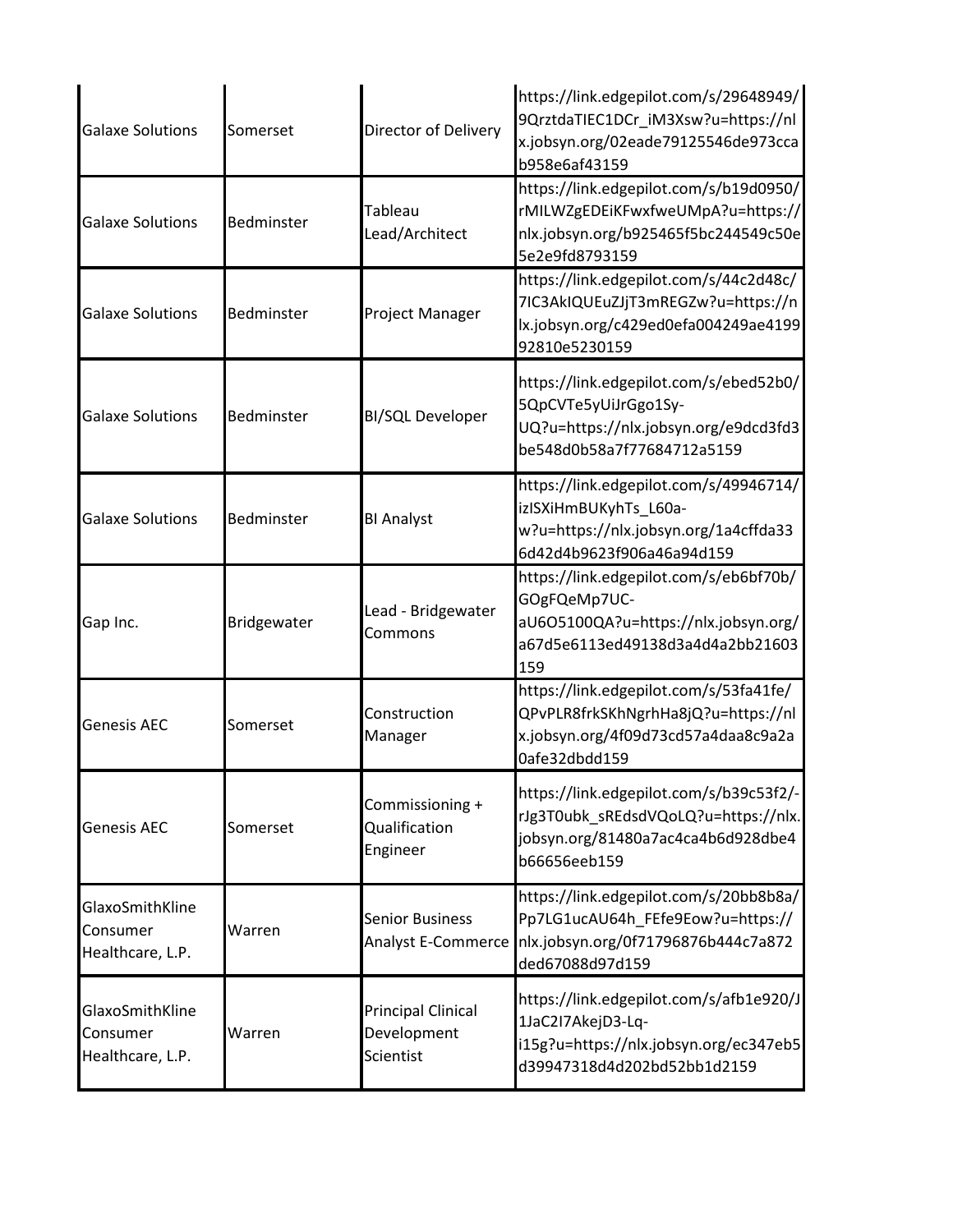| GlaxoSmithKline<br>Consumer<br>Healthcare, L.P. | Warren            | <b>Digital and Analytics</b><br>Lead                            | https://link.edgepilot.com/s/bebb5cbc/<br>GJ65xM2LUucsKIN8Brlng?u=https://nl<br>x.jobsyn.org/95d519c03d9f4de9812845<br>3a9cadcf60159        |
|-------------------------------------------------|-------------------|-----------------------------------------------------------------|---------------------------------------------------------------------------------------------------------------------------------------------|
| GlaxoSmithKline<br>Consumer<br>Healthcare, L.P. | Warren            | Data Technology<br>Engineer                                     | https://link.edgepilot.com/s/d36d0503/<br>075jsfJdUU2F47M9Y2u-<br>RA?u=https://nlx.jobsyn.org/24f4d421a<br>e9e4a15b3c5ab59a9959da1159       |
| GlaxoSmithKline<br>Consumer<br>Healthcare, L.P. | Warren            | Data Engineer /<br>Analyst                                      | https://link.edgepilot.com/s/45e5f407/<br>$CZ -$<br>aLiJPUuRHAQcuSEsuw?u=https://nlx.job<br>syn.org/c46f271f53bb4df4a547e2c9e46<br>892df159 |
| GlaxoSmithKline<br>Consumer<br>Healthcare, L.P. | Warren            | <b>Brand Manager</b><br>ChapStick                               | https://link.edgepilot.com/s/a78eb3d5/-<br>MlKp5sujUm_zFt5ZF5bMQ?u=https://nl<br>x.jobsyn.org/38f79ed1fc644debae8a1d<br>e3824e8ff7159       |
| GlaxoSmithKline<br>Consumer<br>Healthcare, L.P. | Warren            | Associate Manager -<br><b>Marketing Activation</b><br>Solutions | https://link.edgepilot.com/s/71521a9b/<br>09_VM48Gf0KEoRSpmEDaLg?u=https://<br>nlx.jobsyn.org/45850349b8b442c49bf5<br>cf7002c8a1f9159       |
| <b>Grace Healthcare</b><br><b>Services</b>      | Warren            | <b>Registered Nurse</b><br>(RN)                                 | https://link.edgepilot.com/s/ebf19725/<br>RIL1Pw6q8Uy9c2TzPkJm0w?u=https://n<br>lx.jobsyn.org/6b38aaed4ec04ee59b9a7<br>d5d181fb8e8159       |
| <b>Grace Healthcare</b><br><b>Services</b>      | Somerset          | Home Health Aide                                                | https://link.edgepilot.com/s/19116ca1/<br>a8t-<br>i18xDk2FcYTqmftWcA?u=https://nlx.job<br>syn.org/726fb93e9aa2463d98e90c7203<br>3a0251159   |
| Hackensack<br><b>Meridian Health</b>            | <b>Belle Mead</b> | <b>School Nurse</b>                                             | https://link.edgepilot.com/s/38b52b9f/<br>o0svR3y8CEy4MXOePMKT9g?u=https:/<br>/nlx.jobsyn.org/617c95360bfb4b3ea831<br>609edecc5ba5159       |
| Hackensack<br><b>Meridian Health</b>            | <b>Belle Mead</b> | RN House Supervisor-<br>Psychiatry-Full Tme-<br><b>Benefits</b> | https://link.edgepilot.com/s/4f745bb4/<br>UgOpDoywr06DuA_yk2GMtA?u=https:/<br>/nlx.jobsyn.org/98eb8f731beb42009d9<br>d51b1cbd4df71159       |
| Hackensack<br><b>Meridian Health</b>            | <b>Belle Mead</b> | RN House Supervisor-<br>Psychiatry                              | https://link.edgepilot.com/s/b40e9407/<br>Kil2048-<br>W0yiUsumWj4LPQ?u=https://nlx.jobsyn<br>org/0fef3baf7a3540e7a8373a0a78c1b1<br>b8159    |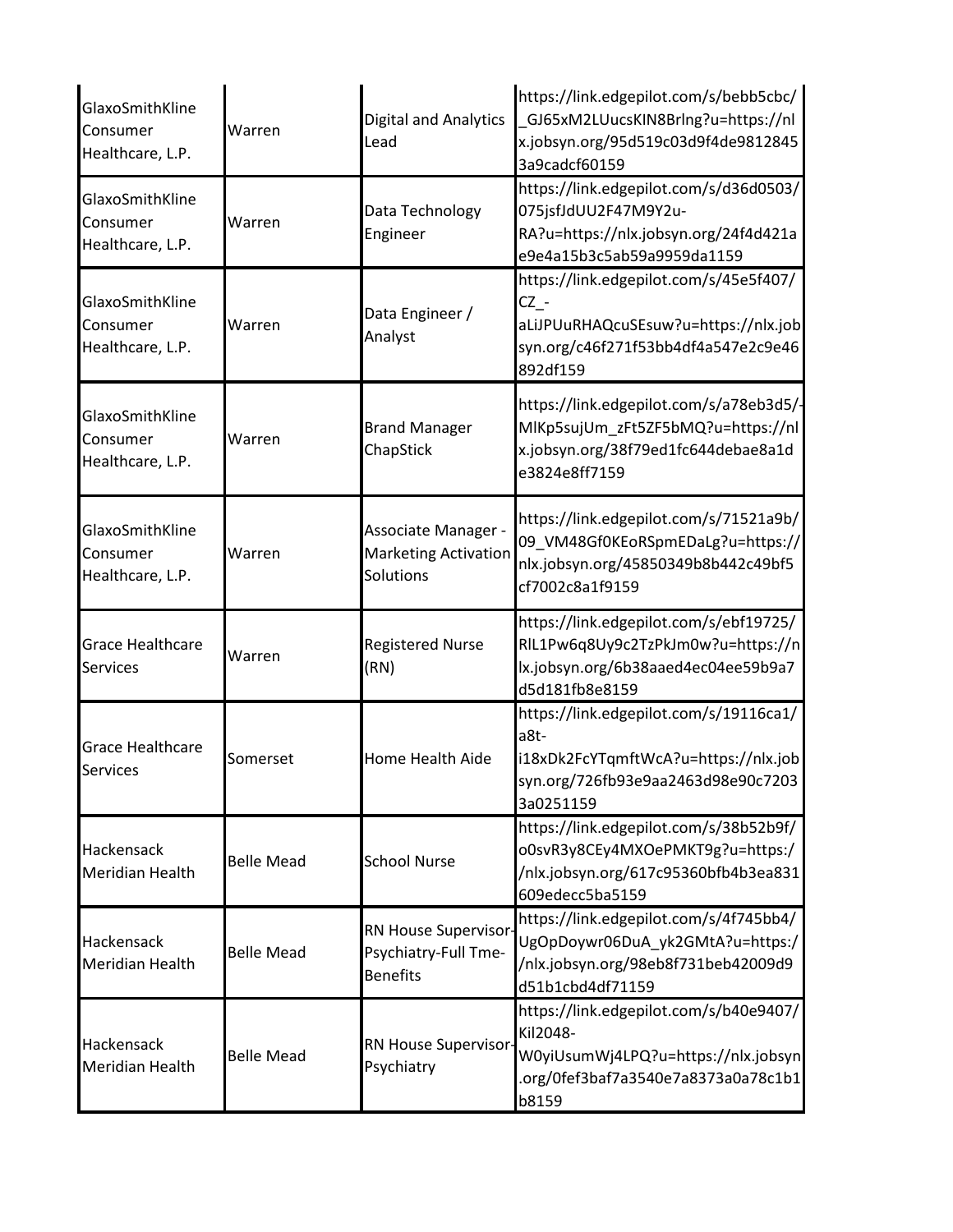| Hackensack<br><b>Meridian Health</b> | <b>Belle Mead</b> | <b>Registered Staff</b><br>Nurses-Older Adult<br>Pysch Unit- P/T with<br><b>Benefits Evenings</b>         | https://link.edgepilot.com/s/917df995/<br>H20DGAv6CUG_pE4cuoAOow?u=https:<br>//nlx.jobsyn.org/8127eb79ff79441da77<br>228be57fa36b0159 |
|--------------------------------------|-------------------|-----------------------------------------------------------------------------------------------------------|---------------------------------------------------------------------------------------------------------------------------------------|
| Hackensack<br><b>Meridian Health</b> | <b>Belle Mead</b> | <b>Registered Staff</b><br>Nurses-<br>Comprehensive<br>Adult Psychiatry- P/T<br>with Benefits<br>Evenings | https://link.edgepilot.com/s/59072684/<br>OsePmnSc0kqv2WFzJMrLkw?u=https://<br>nlx.jobsyn.org/b6b6d441c7f247609ea0<br>3cadf2eaee02159 |
| Hackensack<br>Meridian Health        | <b>Belle Mead</b> | <b>Registered Staff</b><br><b>Nurses</b>                                                                  | https://link.edgepilot.com/s/6d549a2a/<br>bevLSiZBDUSPPWBAzZsfSw?u=https://n<br>lx.jobsyn.org/11a04f877e554cd199ccfe<br>7c59115e2f159 |
| Hackensack<br>Meridian Health        | <b>Belle Mead</b> | <b>Registered Staff</b><br><b>Nurses</b>                                                                  | https://link.edgepilot.com/s/d61a3b85/<br>EkLHmDqiDkyRotZHjKRZ7Q?u=https://n<br>lx.jobsyn.org/d8d568c828e743e39f930<br>bacec5592ad159 |
| Hackensack<br>Meridian Health        | <b>Belle Mead</b> | <b>Registered Staff</b><br><b>Nurses</b>                                                                  | https://link.edgepilot.com/s/c56d8b4e/<br>ghSIHrASKUayBDjG6m4p-<br>w?u=https://nlx.jobsyn.org/820c1df5b2<br>1c451db128f593656be9f1159 |
| Hackensack<br>Meridian Health        | <b>Belle Mead</b> | <b>Registered Staff</b><br><b>Nurses</b>                                                                  | https://link.edgepilot.com/s/c447ac70/<br>BKN2H5ffDUun4YF9DC_Mrw?u=https://<br>nlx.jobsyn.org/ded7b7571f4b401a9dd1<br>63ca86d3a8dc159 |
| Hackensack<br><b>Meridian Health</b> | <b>Belle Mead</b> | <b>Registered Staff</b><br>Nurse-Carrier Clinic-<br><b>Part Time</b>                                      | https://link.edgepilot.com/s/e5aab5cf/<br>bZ7LOk9rJEWwzGWdBxRQXA?u=https:/<br>/nlx.jobsyn.org/f62a27a1dbd4452383d<br>95fd6c56ac4f8159 |
| Hackensack<br><b>Meridian Health</b> | <b>Belle Mead</b> | <b>Registered Staff</b><br>Nurse-Psychiatry/<br><b>Addiction Float- Full</b><br>Time-Benefits             | https://link.edgepilot.com/s/0cdda56e/<br>vsNKeOm7ZU6hFzEyB5xrjA?u=https://n<br>lx.jobsyn.org/0ef326a049dd4c83a1d03<br>9a3399fa2ea159 |
| Hackensack<br>Meridian Health        | <b>Belle Mead</b> | <b>Registered Staff</b><br>Nurse- Psychiatry-<br>Full Time - Evenings-<br><b>Benefits</b>                 | https://link.edgepilot.com/s/3833a7c1/<br>F4hZ3cFFXE68FJIZz5b4IA?u=https://nlx.j<br>obsyn.org/b2e459aade9e4295a0714bd<br>ae21aaa66159 |
| Hackensack<br>Meridian Health        | <b>Belle Mead</b> | <b>Registered Staff</b><br>Nurse- Psychiatry-<br>Per Diem Nights                                          | https://link.edgepilot.com/s/71ebe098/<br>HDjuTWxa0UCB35Ahm4Tleg?u=https://<br>nlx.jobsyn.org/06dfc5dfebf0410b91ba5<br>0082c83efbb159 |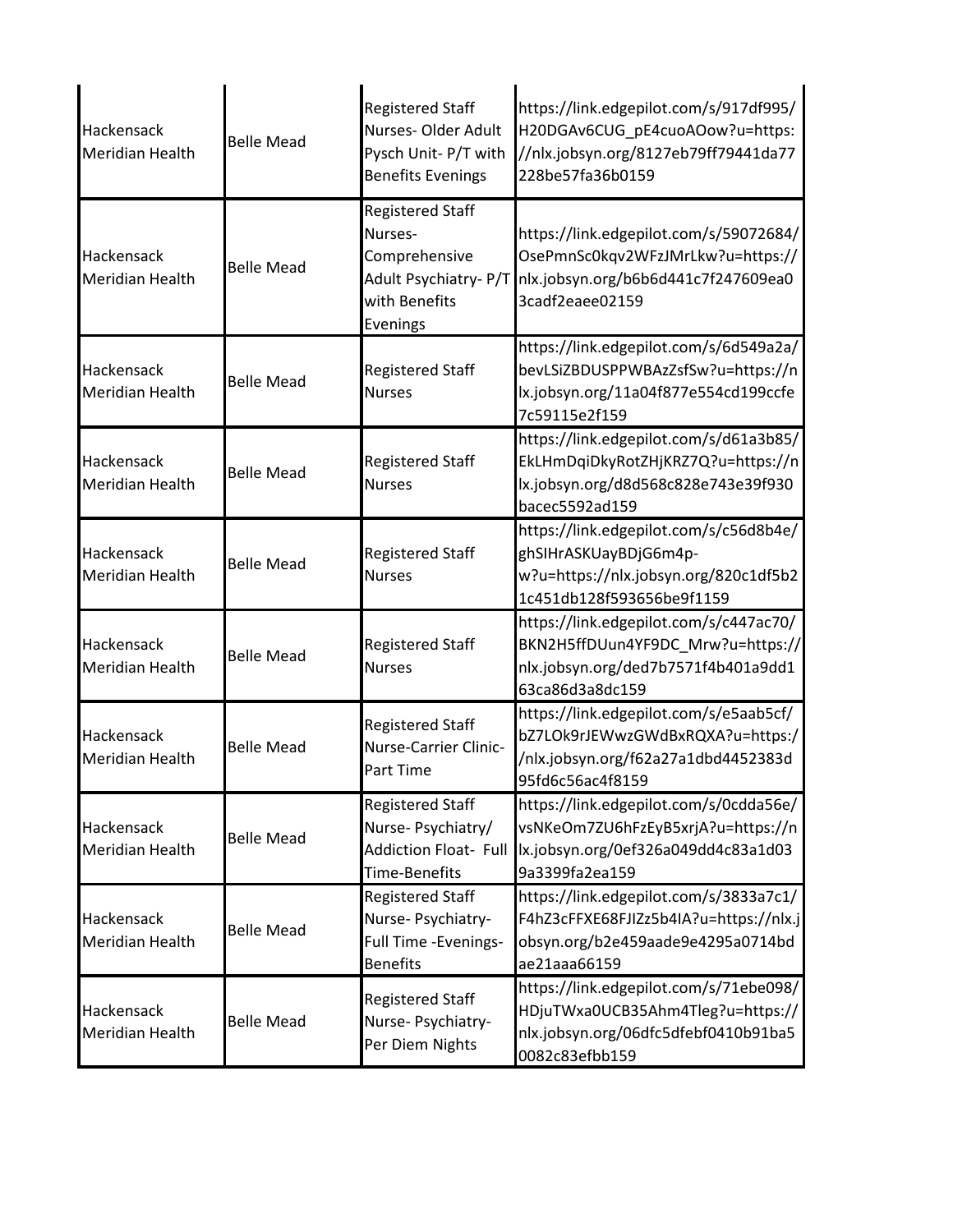| Hackensack<br><b>Meridian Health</b> | <b>Belle Mead</b> | <b>Registered Staff</b><br>Nurse- Psychiatry-<br>Per Diem Evenings                             | https://link.edgepilot.com/s/20362ed4/<br>_yRVtwx4fEOSi6pN4gbHzg?u=https://nl<br>x.jobsyn.org/55382712744945e4a43f65<br>4c4ace6be6159     |
|--------------------------------------|-------------------|------------------------------------------------------------------------------------------------|-------------------------------------------------------------------------------------------------------------------------------------------|
| Hackensack<br><b>Meridian Health</b> | <b>Belle Mead</b> | <b>Registered Staff</b><br>Nurse- Psychiatry-<br><b>Full Time-Benefits</b>                     | https://link.edgepilot.com/s/10ea1e97/<br>MGeTLO_IdkORRrXH3ZiznQ?u=https://<br>nlx.jobsyn.org/8b4cd8875eff4f0b95328<br>e0e1c87ec23159     |
| Hackensack<br><b>Meridian Health</b> | <b>Belle Mead</b> | <b>Registered Staff</b><br>Nurse- Psychiatry-<br>F/T Days, 7a-7p                               | https://link.edgepilot.com/s/e0b61712/<br>s9czqtize0mQwYkkIyRAKA?u=https://nl<br>x.jobsyn.org/d7a8227b4dc94050bc1b12<br>86216d04aa159     |
| Hackensack<br><b>Meridian Health</b> | <b>Belle Mead</b> | <b>Registered Staff</b><br>Nurse- Psychiatry-<br>F/T Days, 7a-7p                               | https://link.edgepilot.com/s/dba22eb8/<br>1GQhOV7v7UemKSFtjJkR2w?u=https://<br>nlx.jobsyn.org/aa5a654e077f4a2b9d83<br>2c3dbe984f61159     |
| Hackensack<br><b>Meridian Health</b> | <b>Belle Mead</b> | <b>Registered Staff</b><br>Nurse- Psychiatry-<br>F/T Days, 7a-7p                               | https://link.edgepilot.com/s/4a68794f/<br>6MD_1BUNL0iblrWDd4AUfg?u=https://<br>nlx.jobsyn.org/c755763965f941fabb1c2<br>5ec37f36069159     |
| Hackensack<br><b>Meridian Health</b> | <b>Belle Mead</b> | <b>Registered Staff</b><br>Nurse- Psychiatry-<br>F/T Days, 7a-7p                               | https://link.edgepilot.com/s/805890b6/<br>WT9b0FpJ30yKLKmSCUVV-<br>g?u=https://nlx.jobsyn.org/629e771d96<br>584874a6b5b608ed5cc9b3159     |
| Hackensack<br><b>Meridian Health</b> | <b>Belle Mead</b> | <b>Registered Staff</b><br>Nurse-Psychiatry -<br>Per Diem Evenings                             | https://link.edgepilot.com/s/972f2687/<br>Bc7FZOJjy0KYzmkEqzHj1A?u=https://nlx<br>.jobsyn.org/6820205e274e4f4baf7f6b6<br>4fc95f3a3159     |
| Hackensack<br><b>Meridian Health</b> | <b>Belle Mead</b> | <b>Registered Staff</b><br>Nurse- Psychiatry &<br><b>Addictions-F/T Days</b>                   | https://link.edgepilot.com/s/9ef303df/<br>COM-<br>2xSPf0KvvKJmgRfmAQ?u=https://nlx.jo<br>bsyn.org/ca49e6e26a3343d29b5249e7<br>da4eb0fb159 |
| Hackensack<br>Meridian Health        | <b>Belle Mead</b> | <b>Registered Staff</b><br>Nurse-Older Adult<br>Psych Unit- P/T with<br><b>Benefits Nights</b> | https://link.edgepilot.com/s/131e85e1/<br>I3eu9MHFvk2HzrBH7KIXIA?u=https://nl<br>x.jobsyn.org/459249bb11fd448fa6e46c<br>689da82d72159     |
| Hackensack<br><b>Meridian Health</b> | <b>Belle Mead</b> | <b>Registered Staff</b><br>Nurse-Older Adult<br>Psych Unit-P/T with<br><b>Benefits</b>         | https://link.edgepilot.com/s/687a6c1d/<br>S3L7kgiYx0WXKBapMx9dMw?u=https:/<br>/nlx.jobsyn.org/727cf52b9b9b48ae9314<br>8fe4e988025c159     |
| Hackensack<br><b>Meridian Health</b> | <b>Belle Mead</b> | <b>Registered Staff</b><br>Nurse-Intensive<br><b>Treatment Psych</b><br>Unit-F/T Nights        | https://link.edgepilot.com/s/ba181589/<br>Ol1KiWVQ0UO1Tjjqq_cyvQ?u=https://n<br>lx.jobsyn.org/0f8138d28df3441685d5ea<br>70793994a2159     |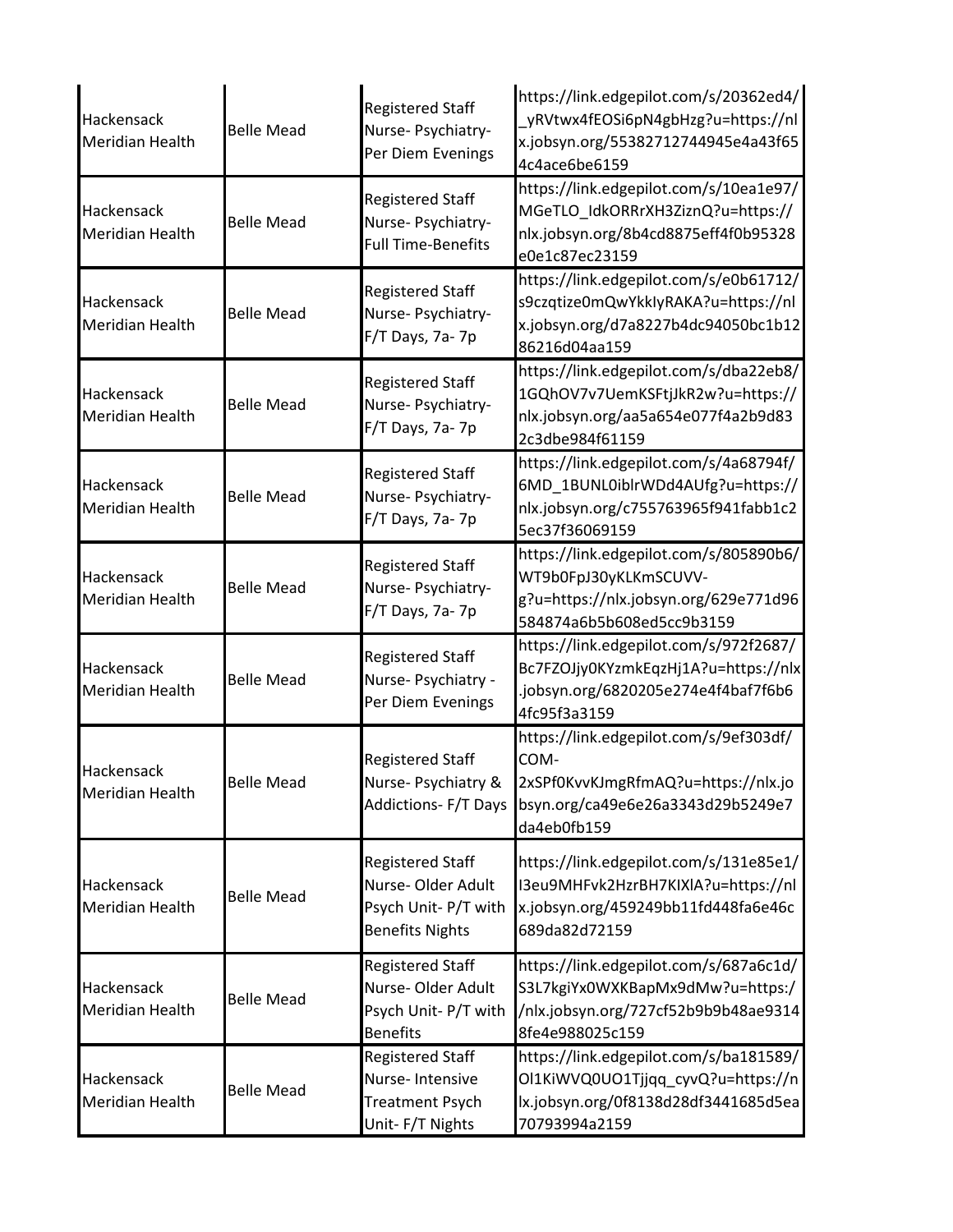| Hackensack<br><b>Meridian Health</b> | <b>Belle Mead</b> | <b>Registered Staff</b><br>Nurse-Intensive<br><b>Treatment Psych</b><br>Unit-F/T Evenings          | https://link.edgepilot.com/s/7c7f46e3/<br>Hvwu2cYttESF5F8U4aGA0w?u=https://<br>nlx.jobsyn.org/5d4f73ed129c41629591<br>a7fb18fa92a9159                        |
|--------------------------------------|-------------------|----------------------------------------------------------------------------------------------------|--------------------------------------------------------------------------------------------------------------------------------------------------------------|
| Hackensack<br><b>Meridian Health</b> | <b>Belle Mead</b> | <b>Registered Staff</b><br>Nurse- General Adult<br>Pysch Unit- P/T Days                            | https://link.edgepilot.com/s/054957ce/<br>nsrCunIfL0SBxFmquPWqbw?u=https://n<br>lx.jobsyn.org/370eea96a0c04b93a6e52<br>eeb2e12722c159                        |
| Hackensack<br><b>Meridian Health</b> | <b>Belle Mead</b> | <b>Registered Staff</b><br>Nurse- General Adult<br>Psych Unit-P/T with<br><b>Benefits Evenings</b> | https://link.edgepilot.com/s/857fcbdc/<br>oFGTDbccq0KRhq5b-<br>U7DXA?u=https://nlx.jobsyn.org/55d87<br>4dcc377499e970ef15a3d162792159                        |
| Hackensack<br><b>Meridian Health</b> | <b>Belle Mead</b> | <b>Registered Staff</b><br>Nurse- General Adult<br>Psych Unit- P/T with<br><b>Benefits Days</b>    | https://link.edgepilot.com/s/ca4de63e/i<br>eMi-<br>Hpm90_C6J8qNpnqVw?u=https://nlx.jo<br>bsyn.org/cc45759f805c4c77812da2d00<br>cf24ad8159                    |
| Hackensack<br>Meridian Health        | <b>Belle Mead</b> | <b>Registered Staff</b><br>Nurse- General Adult<br>Psych Unit-F/T (7a-<br>7p) Days                 | https://link.edgepilot.com/s/4081c5c1/l<br>As3ByclzESu3wYY2ERZpw?u=https://nlx<br>.jobsyn.org/054ae90d74f24e04873052d<br>f914c60a1159                        |
| Hackensack<br><b>Meridian Health</b> | <b>Belle Mead</b> | <b>Registered Staff</b><br>Psych Unit- P/T with<br><b>Benefits Evenings</b>                        | https://link.edgepilot.com/s/c3e14155/<br>Nurse- General Adult   I4BgqI8Z1UqwWnz5bXzTIw?u=https://n<br>lx.jobsyn.org/e9e59dee238f4f86847d6d<br>1faa03ca69159 |
| Hackensack<br><b>Meridian Health</b> | <b>Belle Mead</b> | <b>Registered Staff</b><br>Nurse-<br>Comprehensive<br>Services Psych Unit-<br>P/T Nights           | https://link.edgepilot.com/s/bec72e3e/<br>P1czxHGiaUWsNN0aMY2Gew?u=https:/<br>/nlx.jobsyn.org/934eba627f8c4678a1ec<br>a862d704ae2f159                        |
| Hackensack<br><b>Meridian Health</b> | <b>Belle Mead</b> | <b>Registered Staff</b><br>Nurse-<br>Comprehensive<br>Adult Psych Unit- P/T<br>Evenings            | https://link.edgepilot.com/s/0d2085b2/<br>L_buhibwQkyQjGgreai3yA?u=https://nlx<br>.jobsyn.org/0d2a74a317ed4914af31c1d<br>7fe00c3a9159                        |
| Hackensack<br><b>Meridian Health</b> | <b>Belle Mead</b> | <b>Registered Staff</b><br>Nurse-<br>Comprehensive<br>Adult Psych Unit- P/T<br>Days                | https://link.edgepilot.com/s/13d75b0e/<br>blqopZiuO0a6Uh0a5MNtIA?u=https://nl<br>x.jobsyn.org/987f40065b18480588857f<br>5244a81654159                        |
| Hackensack<br><b>Meridian Health</b> | <b>Belle Mead</b> | <b>Registered Staff</b><br>Nurse- Blake Detox<br>& Recovery- P/T<br><b>Nights</b>                  | https://link.edgepilot.com/s/22bdfdc3/<br>eIQAMjmxOUagvXxBhu13YA?u=https://<br>nlx.jobsyn.org/dbcf325cf63f4a929bbd3<br>4de1d09f6fe159                        |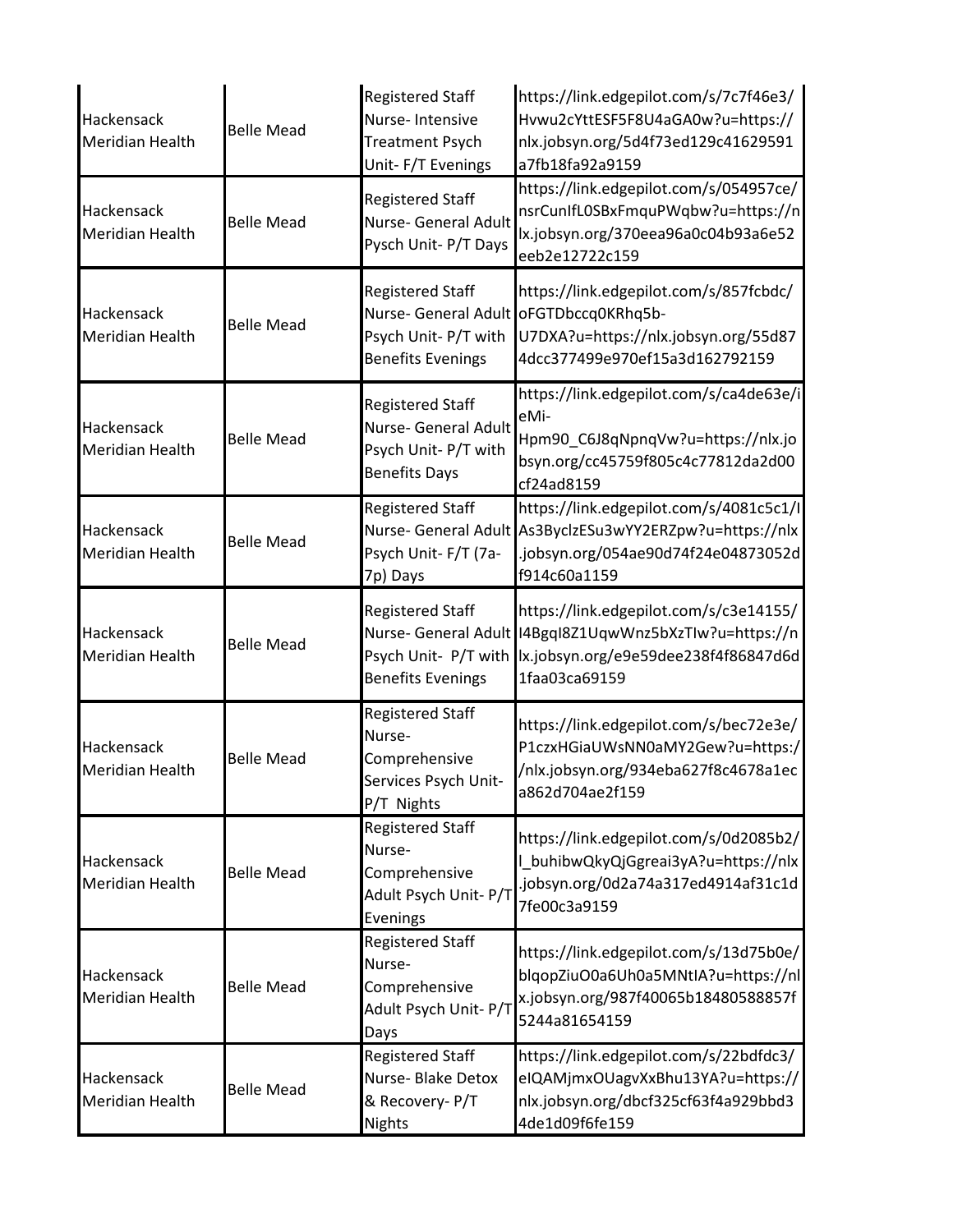| Hackensack<br><b>Meridian Health</b> | <b>Belle Mead</b> | <b>Registered Staff</b><br>Nurse- Blake Detox<br>& Recovery- P/T<br>Evenings                        | https://link.edgepilot.com/s/5bdc15e7/<br>gsFax-<br>64PEeprp5UIpjSJg?u=https://nlx.jobsyn.<br>org/bb96e31a4ee14b5fbf931a3dc0249f<br>cb159                  |
|--------------------------------------|-------------------|-----------------------------------------------------------------------------------------------------|------------------------------------------------------------------------------------------------------------------------------------------------------------|
| Hackensack<br><b>Meridian Health</b> | <b>Belle Mead</b> | <b>Registered Staff</b><br>Nurse- Blake Detox<br>& Recovery- P/T<br>Days                            | https://link.edgepilot.com/s/d542fe2a/<br>vTw7DSGVukGiDR54_zVQ2w?u=https:/<br>/nlx.jobsyn.org/ac2b06d6d2cf47468aa1<br>075f6bdf12cd159                      |
| Hackensack<br><b>Meridian Health</b> | <b>Belle Mead</b> | <b>Registered Staff</b><br>Addictions-P/T<br>Evenings                                               | https://link.edgepilot.com/s/dd3c045d/<br>Nurse- Adult Pysch & NQdFCFi2F0272p6kSGfOPQ?u=https://n<br>lx.jobsyn.org/35d2202d2c3043b09f5d5<br>69b14df81b5159 |
| Hackensack<br>Meridian Health        | <b>Belle Mead</b> | <b>Registered Staff</b><br>Nurse- Adult Psych &<br>Addictions-P/T<br>Evenings                       | https://link.edgepilot.com/s/f4cd5b3b/<br>njiChiW-<br>E6Ik_zm5KiMuw?u=https://nlx.jobsyn.o<br>rg/da9a060a3f1f45c8ab83fe54ac828c5<br>b159                   |
| Hackensack<br><b>Meridian Health</b> | <b>Belle Mead</b> | <b>Registered Staff</b><br>Nurse- Adult Psych &<br><b>Addictions-P/T Days</b>                       | https://link.edgepilot.com/s/146d1180/<br>kDXINNSNIUyajrv2j2braQ?u=https://nlx.<br>jobsyn.org/d4d42efd2a4c4050851857c<br>5026b6229159                      |
| Hackensack<br><b>Meridian Health</b> | <b>Belle Mead</b> | <b>Registered Staff</b><br>Nurse- Adult Psych &<br>Addictions Unit-P/T<br>with Benefits<br>Evenings | https://link.edgepilot.com/s/0ace368b/<br>VTM94yIME0y706zqU6MfQQ?u=https:/<br>/nlx.jobsyn.org/6bca09e9a91948bb964<br>282920d86055f159                      |
| Hackensack<br><b>Meridian Health</b> | <b>Belle Mead</b> | <b>Registered Staff</b><br>Nurse- Adult Psych &<br>Addictions Unit-P/T<br>with Benefits Days        | https://link.edgepilot.com/s/ecd8f944/t<br>FpA2dmgoECE9Zk3Qu-<br>DNg?u=https://nlx.jobsyn.org/10cc261b<br>2bec4e34bc8454a2127bbb31159                      |
| Hackensack<br><b>Meridian Health</b> | <b>Belle Mead</b> | <b>Registered Staff</b><br>Nurse- Adolescent<br>Psych Unit-P/T<br>Evenings                          | https://link.edgepilot.com/s/ea9e3f7d/<br>qCkjHAuvAEC_5uaCD_Dsug?u=https://n<br>lx.jobsyn.org/b2a28f45b43a4678b41c3<br>463c1d17668159                      |
| Hackensack<br><b>Meridian Health</b> | <b>Belle Mead</b> | <b>Registered Staff</b><br>Nurse- Adolescent<br>Psych Unit- P/T Days                                | https://link.edgepilot.com/s/89c3d743/<br>vmo_9dN3w0GgmWbGgH5OJg?u=https<br>://nlx.jobsyn.org/3b8881df54ac4e2788<br>ded276c77cb2a7159                      |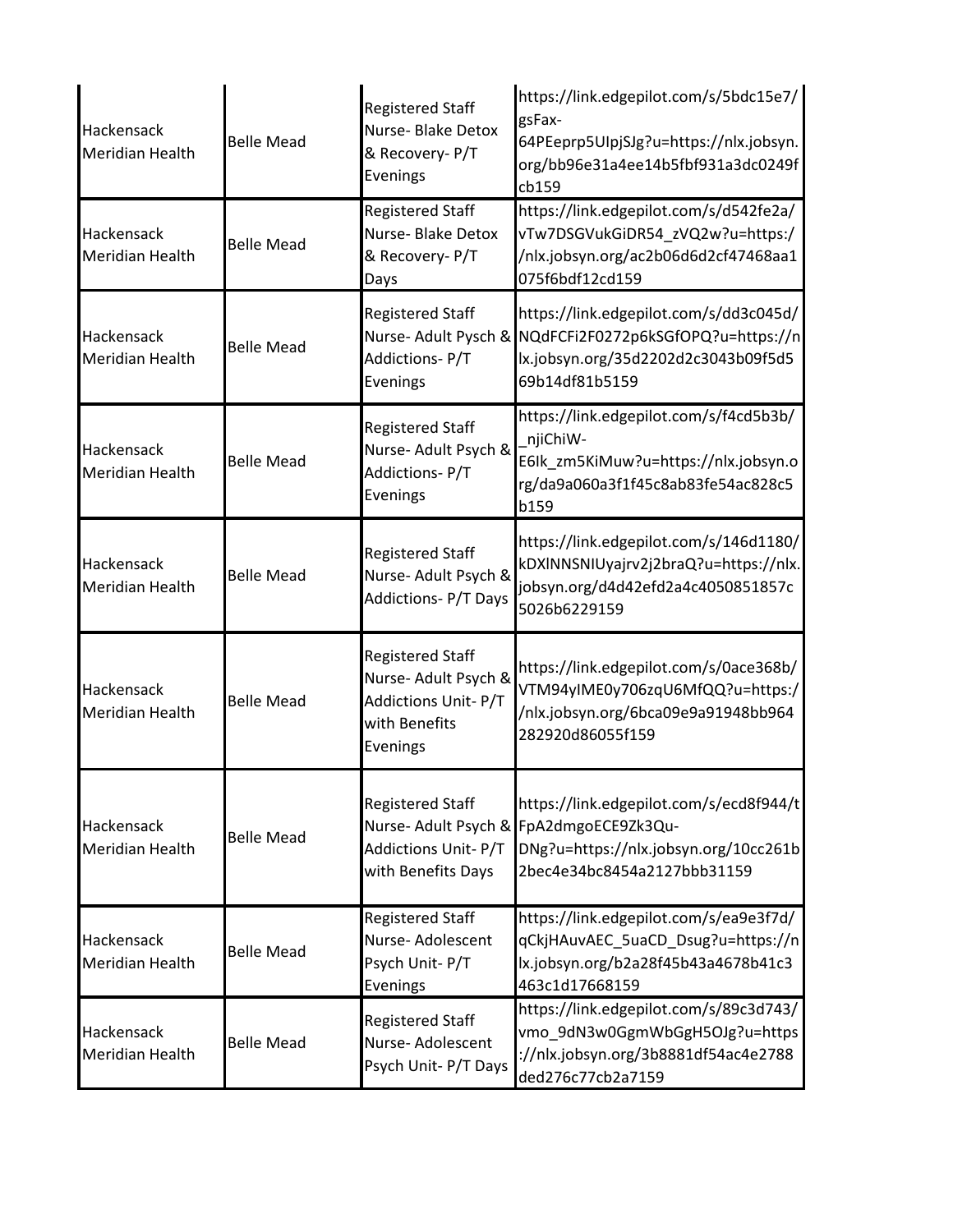| Hackensack<br><b>Meridian Health</b>        | <b>Belle Mead</b> | <b>Registered Staff</b><br>Nurse-Adolescent<br>Psych Unit-P/T                                         | https://link.edgepilot.com/s/2de31619/<br>BewctKzpXUieElo-<br>oKeB3A?u=https://nlx.jobsyn.org/e224c<br>9fdcfe5499bb9b05cceabb69baf159 |
|---------------------------------------------|-------------------|-------------------------------------------------------------------------------------------------------|---------------------------------------------------------------------------------------------------------------------------------------|
| <b>Hackensack</b><br><b>Meridian Health</b> | <b>Belle Mead</b> | <b>Registered Staff</b><br>Nurse- Acute Care<br>Psych Unit-F/T Days<br>$(7a-7p)$                      | https://link.edgepilot.com/s/d025eb94/<br>HIVJhgjkIEusZFKWowYxhw?u=https://nl<br>x.jobsyn.org/f88d56178e4d42b4a38548<br>c77bef7819159 |
| Hackensack<br><b>Meridian Health</b>        | <b>Belle Mead</b> | <b>Registered Staff</b><br>Nurse - Psychiatry-<br>Per Diem Evenings                                   | https://link.edgepilot.com/s/40d5ac20/<br>8sgZKaZ7W0_PFSCjgkuyUg?u=https://nl<br>x.jobsyn.org/461714283366444cb8544<br>9a05dcea3d1159 |
| Hackensack<br><b>Meridian Health</b>        | <b>Belle Mead</b> | <b>Registered Nurses-</b><br>Carrier Clinic-Part<br><b>Time-Benefits</b>                              | https://link.edgepilot.com/s/3f1ab624/<br>7yq1HdusrUqvFVekPAhIAg?u=https://nl<br>x.jobsyn.org/38e316170d094c6b8438b<br>7a8828fa4c5159 |
| Hackensack<br><b>Meridian Health</b>        | <b>Belle Mead</b> | Registered Nurse-<br>Psychiatry/<br><b>Addictions Float Unit</b><br>- Part Time-Benefits-<br>Evenings | https://link.edgepilot.com/s/fbbbccea/<br>5FXTCwUB0kumYJn8Y-<br>2fyg?u=https://nlx.jobsyn.org/36b8f132<br>f1734e8a90a897ca8105c9a7159 |
| Hackensack<br><b>Meridian Health</b>        | <b>Belle Mead</b> | Registered Nurse-<br>Psychiatry-Nights-<br><b>Part Time-Benefits</b>                                  | https://link.edgepilot.com/s/9f133deb/<br>zvIsEocnxEOhJ4GRTuCxnA?u=https://nl<br>x.jobsyn.org/12b958db3f4c47de94fbce<br>613e25caf7159 |
| Hackensack<br><b>Meridian Health</b>        | <b>Belle Mead</b> | Registered Nurse-<br>Psychiatry-Full Time-<br>Nights-Benefits                                         | https://link.edgepilot.com/s/57ff9ff5/lx<br>xGzCY790_zqGjmcdx-<br>cA?u=https://nlx.jobsyn.org/bafd3e79cc<br>c04edcb730e044991d411a159 |
| Hackensack<br><b>Meridian Health</b>        | <b>Belle Mead</b> | Registered Nurse-<br>Psychiatry- Full Time-<br>Nights-Benefits                                        | https://link.edgepilot.com/s/1554902a/<br>hJvIXbQMzEuvfCTk2gyGEA?u=https://nl<br>x.jobsyn.org/9654d5ff533746a5b6d80a<br>32e3d7df06159 |
| Hackensack<br><b>Meridian Health</b>        | <b>Belle Mead</b> | Registered Nurse-<br>Psychiatry- Full Time-<br>Nights-Benefits                                        | https://link.edgepilot.com/s/2d2b3fd4/<br>ka0AMKUc2ESg2L-<br>WZt4hQg?u=https://nlx.jobsyn.org/cb1<br>0ed0684844801bc1d997675af666c159 |
| Hackensack<br><b>Meridian Health</b>        | <b>Belle Mead</b> | Registered Nurse-<br>Psychiatry- Full Time-<br>Nights-Benefits                                        | https://link.edgepilot.com/s/61f52d3c/<br>FfmwxB3P3UKHtFmN6GWqNQ?u=https<br>://nlx.jobsyn.org/52b96a09872b41e080<br>cb43c967101ef4159 |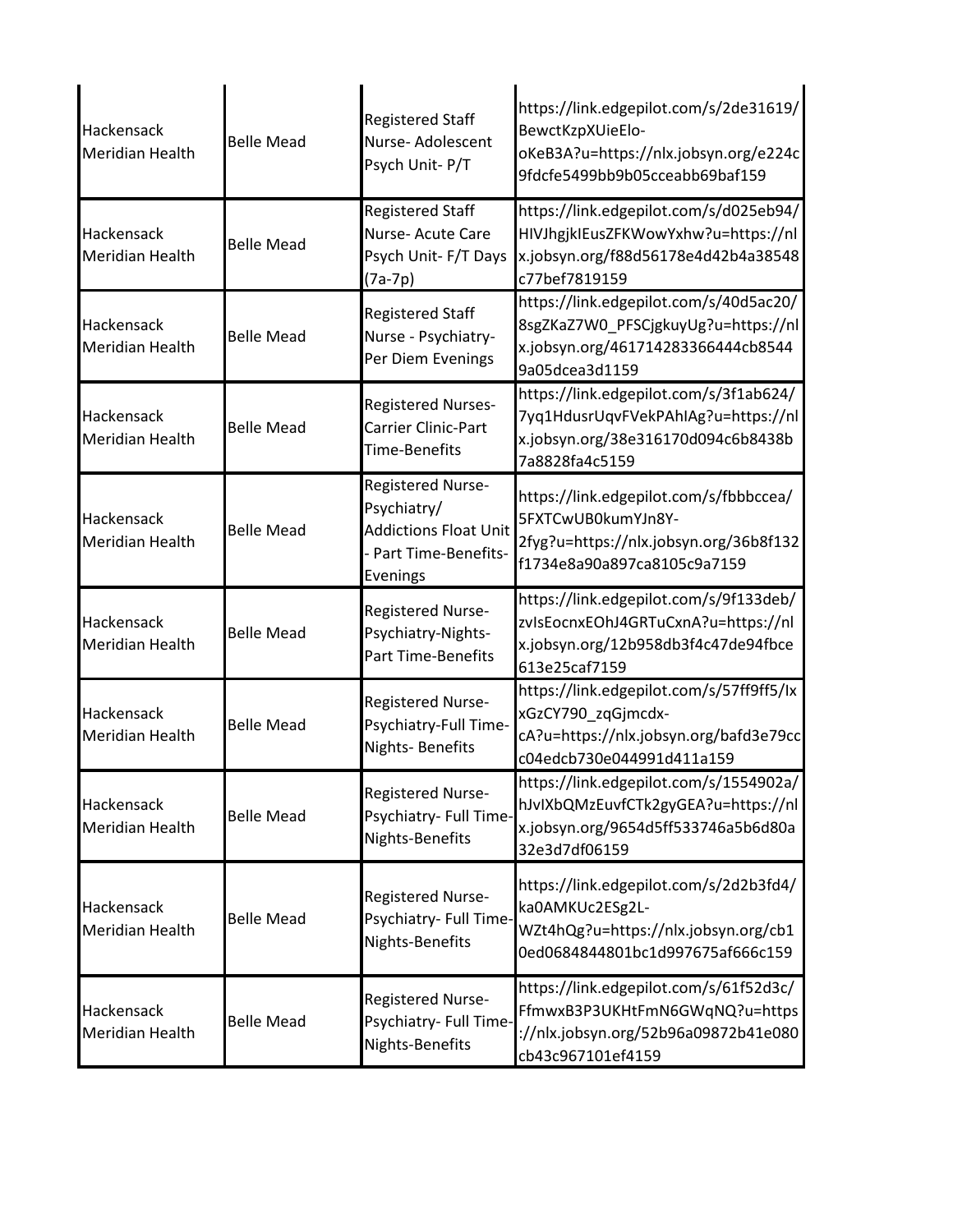| Hackensack<br><b>Meridian Health</b> | <b>Belle Mead</b> | Registered Nurse-<br>Psychiatry- Full Time-<br>Nights-Benefits                            | https://link.edgepilot.com/s/70e63e08/<br>JXmhu4yo-Ue4G-<br>kEsNwIQ?u=https://nlx.jobsyn.org/4da<br>ac2577e944868b318e3bf4bab4595159  |
|--------------------------------------|-------------------|-------------------------------------------------------------------------------------------|---------------------------------------------------------------------------------------------------------------------------------------|
| Hackensack<br>Meridian Health        | <b>Belle Mead</b> | Registered Nurse-<br>Psychiatry &<br><b>Addictions-Part</b><br>Time-Benefits-<br>Evenings | https://link.edgepilot.com/s/74737454/<br>M3oFFzIMGUCRBN_e2Z_CKA?u=https:/<br>/nlx.jobsyn.org/069d1c4805eb407e82d<br>d24dd96b4f669159 |
| Hackensack<br>Meridian Health        | <b>Belle Mead</b> | <b>Registered Nurse-</b><br>Psychiatry &<br>Addiction-Full Time-<br>Evenings-Benefits     | https://link.edgepilot.com/s/4653b01f/<br>n07L_dPGJU_G3APHMm1E6A?u=https:<br>//nlx.jobsyn.org/3d80e12db31e496b9d<br>215b973516a6ab159 |
| Hackensack<br>Meridian Health        | <b>Belle Mead</b> | Registered Nurse-<br>Psych & Addictions-<br>Full Time-Evenings-<br><b>Benefits</b>        | https://link.edgepilot.com/s/cfd41f27/1<br>cr3xT9hdECRF0y_ezXX_A?u=https://nlx.<br>jobsyn.org/4a68f1b4147843db91b5200<br>4accdec1a159 |
| Hackensack<br>Meridian Health        | <b>Belle Mead</b> | Registered Nurse,<br><b>Behavioral Health-</b><br>Evenings                                | https://link.edgepilot.com/s/3a3bc48a/<br>MPLRTfWuFk2p30ZBbMl4pw?u=https:/<br>/nlx.jobsyn.org/af9ac967a09d4b318bcb<br>3f04ad085386159 |
| Hackensack<br>Meridian Health        | <b>Belle Mead</b> | Registered Nurse,<br><b>Behavioral Health</b><br>(Nights Only 8 or 12<br>hr shifts)       | https://link.edgepilot.com/s/16afb5b4/<br>rJl7qRcWlk_S5s7taGTLNw?u=https://nlx<br>.jobsyn.org/316288b19f284b30af0c328<br>04b99d53a159 |
| Hackensack<br>Meridian Health        | <b>Belle Mead</b> | Program Supervisor                                                                        | https://link.edgepilot.com/s/f0780b22/<br>64CsHuNR7UggNWnWZMCH2w?u=http<br>s://nlx.jobsyn.org/f9bd7871c9394ad895<br>5ff2b4c3daccbf159 |
| Hackensack<br>Meridian Health        | <b>Belle Mead</b> | Program Supervisor                                                                        | https://link.edgepilot.com/s/00e58ad1/<br>gn-9u5Ek0uJi4z6Znt-<br>cQ?u=https://nlx.jobsyn.org/0ff067472<br>b6b4ec98c45c869ed176f5a159  |
| Hackensack<br>Meridian Health        | <b>Belle Mead</b> | Program Supervisor                                                                        | https://link.edgepilot.com/s/7b1d5578/<br>TJ5EFn74y0Or4Z5c9mLCCg?u=https://nl<br>x.jobsyn.org/b5e74d57b4af4d2ba33c68<br>14664a1fa3159 |
| Hackensack<br>Meridian Health        | <b>Belle Mead</b> | Program Supervisor                                                                        | https://link.edgepilot.com/s/1445dece/<br>xyoRFEu1iEaxmuyrw10-<br>mA?u=https://nlx.jobsyn.org/2936dbdd<br>278e4472946a43176e0fb0f4159 |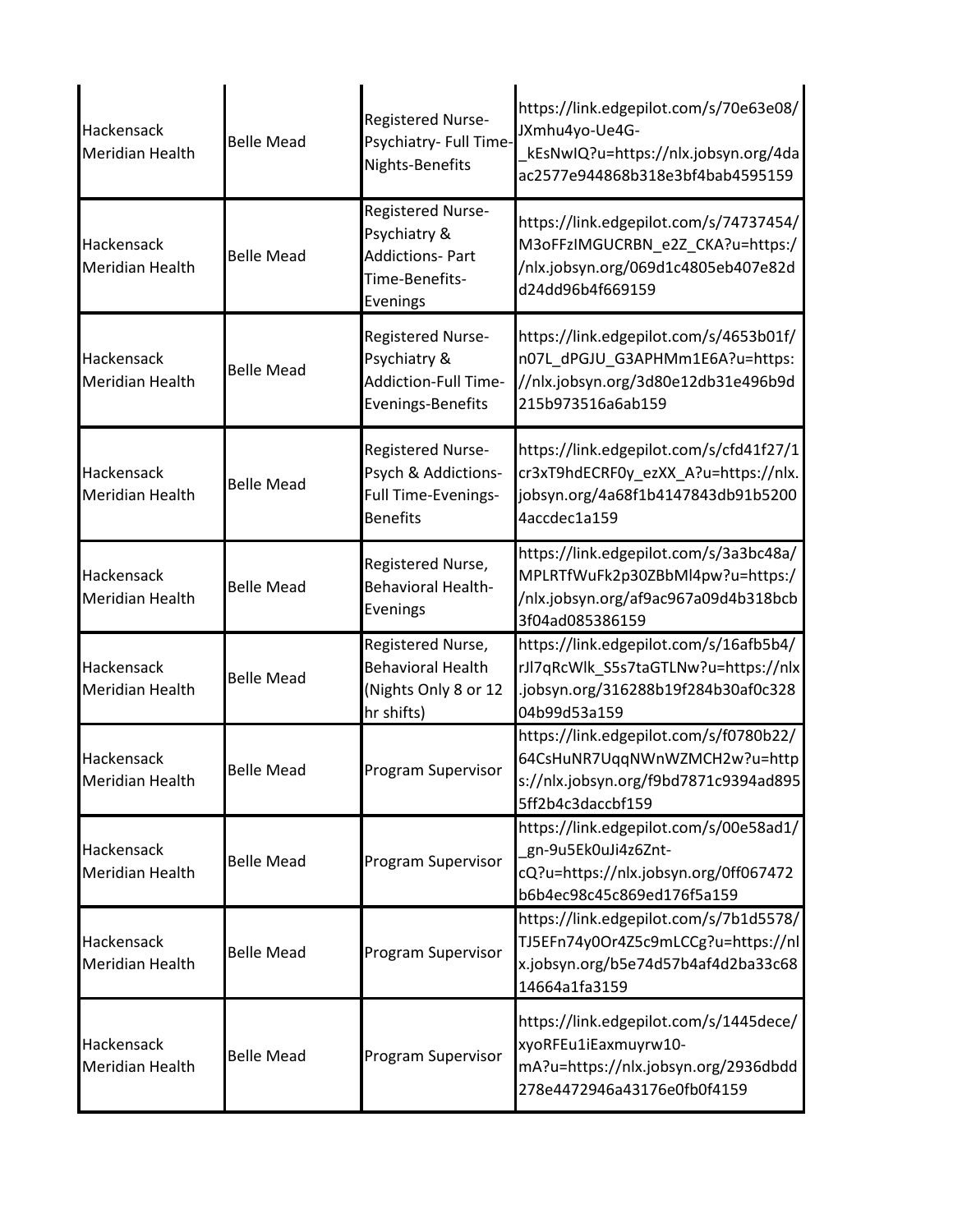| Hackensack<br><b>Meridian Health</b> | <b>Belle Mead</b> | Physical Therapy<br>Aide                                                | https://link.edgepilot.com/s/756acd53/<br>ok7469ZvL0Kwwno9qXG7DA?u=https://<br>nlx.jobsyn.org/8d57d88b836b44c59c73<br>39bee43e09d6159 |
|--------------------------------------|-------------------|-------------------------------------------------------------------------|---------------------------------------------------------------------------------------------------------------------------------------|
| Hackensack<br><b>Meridian Health</b> | <b>Belle Mead</b> | Physical Therapy<br>Aide                                                | https://link.edgepilot.com/s/dd4a45ca/l<br>58MBAyjBEWtO99hdlJW6Q?u=https://<br>nlx.jobsyn.org/4868e31a6ffe4fe28f26a9<br>9fa7cc27f9159 |
| Hackensack<br><b>Meridian Health</b> | <b>Belle Mead</b> | <b>Nursing Supervisor</b>                                               | https://link.edgepilot.com/s/73d99248/<br>q4YDI4NMrU_V2eKlZXY0Pw?u=https://<br>nlx.jobsyn.org/f1de21d5b89746dfbbb7<br>da6ba1b15d14159 |
| Hackensack<br><b>Meridian Health</b> | <b>Belle Mead</b> | <b>LPN EMYL</b>                                                         | https://link.edgepilot.com/s/9a2f8f5e/0<br>jvaSAyRv0WCvgwnih4_pw?u=https://nl<br>x.jobsyn.org/a2d72402f7c84537b5f5df4<br>82cc9d72f159 |
| Hackensack<br><b>Meridian Health</b> | <b>Belle Mead</b> | <b>LPN EMYL</b>                                                         | https://link.edgepilot.com/s/68952c1a/<br>mGAgPDGLn0GRY9ya3-<br>flVg?u=https://nlx.jobsyn.org/0e46c04d<br>4beb49b9a1b989c3fa521422159 |
| Hackensack<br>Meridian Health        | <b>Belle Mead</b> | <b>LPN EMYL</b>                                                         | https://link.edgepilot.com/s/f9c222da/<br>wQx1WoIE4kqWLVzvHQzqew?u=https:/<br>/nlx.jobsyn.org/14a1bb9bf47a46a7a8e1<br>fb16c0bc2d8f159 |
| Hackensack<br><b>Meridian Health</b> | <b>Belle Mead</b> | House Supervisor-<br>Psychiatry- Per Diem                               | https://link.edgepilot.com/s/845a5d45/<br>U6CWLOgZ10iEBBKg8Lq4qQ?u=https://<br>nlx.jobsyn.org/7a3d7b63303f4ed88947<br>697fd4935bab159 |
| Hackensack<br><b>Meridian Health</b> | <b>Belle Mead</b> | House Supervisor-<br>Psychiatry-P/T<br>Weekend (12 hr<br>shift)- Nights | https://link.edgepilot.com/s/aa322460/<br>VhcQD9qGUeh7mms0GoacA?u=https:<br>//nlx.jobsyn.org/56d3d02223d7497698<br>607c4182c4db39159  |
| Hackensack<br><b>Meridian Health</b> | <b>Belle Mead</b> | House Supervisor-<br>Psychiatry-P/T<br>Weekend (12 hr<br>shift)- Nights | https://link.edgepilot.com/s/c0c87707/<br>L4GE28nDEkC8bkAqELRneg?u=https://n<br>lx.jobsyn.org/ba6cea48365242af9a30bf<br>1e16ec7db2159 |
| Hackensack<br><b>Meridian Health</b> | <b>Belle Mead</b> | House Supervisor-<br>Psychiatry-P/T<br>Weekend (12 hr<br>shift)- Nights | https://link.edgepilot.com/s/7e86c6b6/<br>zHFsDeRU_0W4oL-<br>xmJQ7bA?u=https://nlx.jobsyn.org/c3e<br>9fbeaca284add929abe72dfd05a18159 |
| Hackensack<br><b>Meridian Health</b> | <b>Belle Mead</b> | Dir, Nursing Patient<br>Care-Behavioral<br>Health-F/T Days              | https://link.edgepilot.com/s/8de22bf5/<br>TbWMLvkZUE667djrq_zVrw?u=https://<br>nlx.jobsyn.org/ea141bc57b2547fcac2ca<br>cf5c0500345159 |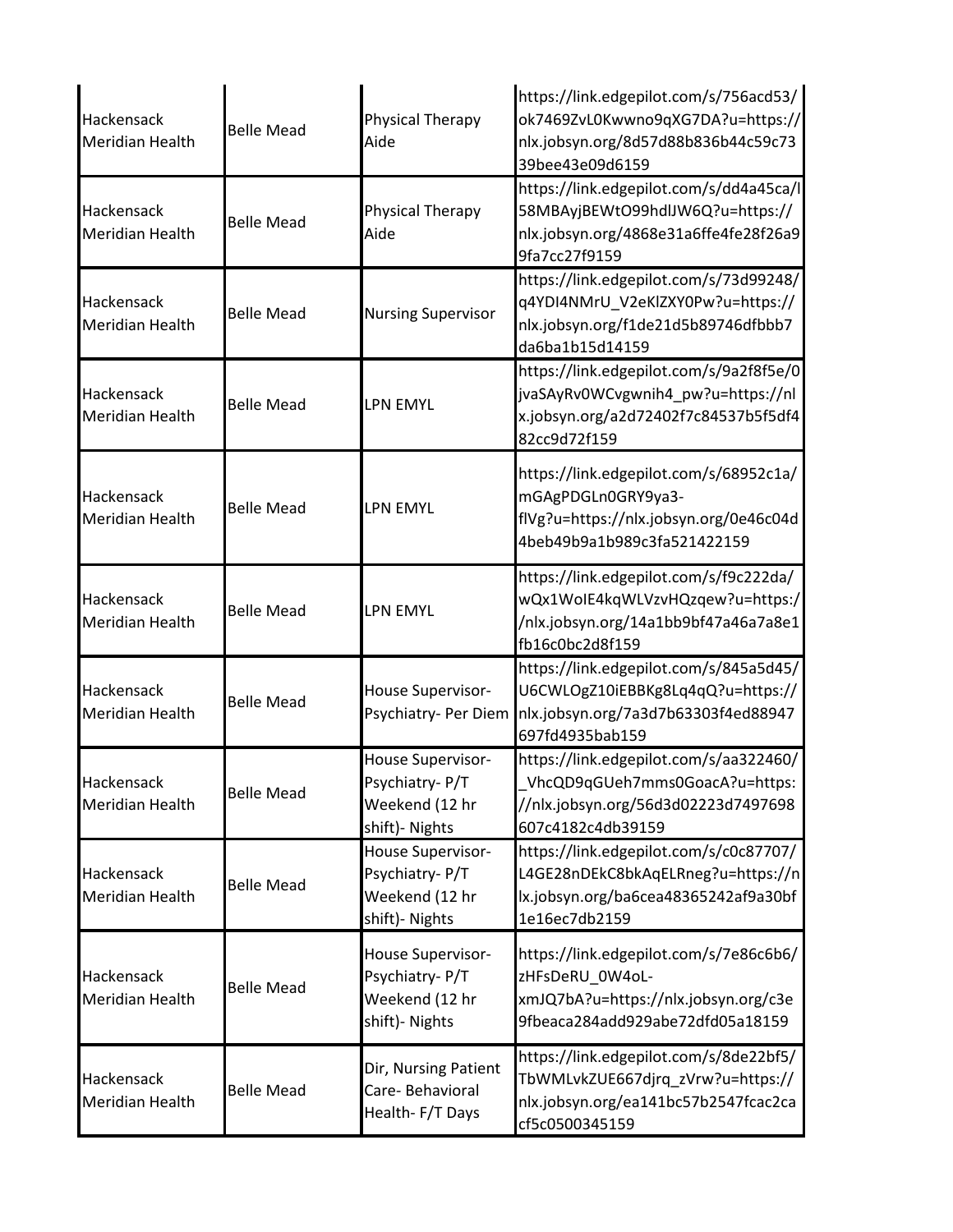| Hackensack<br><b>Meridian Health</b> | <b>Belle Mead</b> | Dir, Nursing Patient<br>Care-Behavioral<br>Health-F/T Days                                        | https://link.edgepilot.com/s/ff497cc3/1<br>OWUZCsJZUSwUOBYt8N-<br>Jw?u=https://nlx.jobsyn.org/d1d806559<br>a294293a806491ab4485107159                     |
|--------------------------------------|-------------------|---------------------------------------------------------------------------------------------------|-----------------------------------------------------------------------------------------------------------------------------------------------------------|
| Hackensack<br><b>Meridian Health</b> | <b>Belle Mead</b> | Dir, Nursing Patient<br>Care-Behavioral<br>Health-F/T Days                                        | https://link.edgepilot.com/s/cc3b07ed/<br>MvMj6TzXMU6hrXVyZi7MEw?u=https:/<br>/nlx.jobsyn.org/40f9e34ed34443dfb66f<br>3288c7f329f4159                     |
| Hackensack<br>Meridian Health        | <b>Belle Mead</b> | Dir, Nursing Patient<br>Care- Behavioral<br>Health-F/T Days                                       | https://link.edgepilot.com/s/273fd57f/0<br>PbI87wfhUau9jZCWF_2vQ?u=https://nl<br>x.jobsyn.org/0fc1da4514684704adfff9c<br>ed9b49302159                     |
| Hackensack<br><b>Meridian Health</b> | <b>Belle Mead</b> | <b>Clinical Informatics</b><br>Specialist                                                         | https://link.edgepilot.com/s/49119778/<br>YtZ9Evha4kycbHpywe-<br>VUQ?u=https://nlx.jobsyn.org/d8e2d04<br>7f521495187a297674a3f2a12159                     |
| Hackensack<br><b>Meridian Health</b> | <b>Belle Mead</b> | <b>Clinical Informatics</b><br>Specialist                                                         | https://link.edgepilot.com/s/4416834a/<br>NTORIRkJXU_wsAsN08HBBQ?u=https://<br>nlx.jobsyn.org/444e4a6a9eb044278d08<br>ba0b8b38cb7e159                     |
| Hackensack<br><b>Meridian Health</b> | <b>Belle Mead</b> | <b>Clinical Informatics</b><br>Specialist                                                         | https://link.edgepilot.com/s/7e819a1b/<br>kaqrNdxwdkujyYcam-<br>gGJw?u=https://nlx.jobsyn.org/ccdb143<br>ff2e7471687b08d4432e7fad8159                     |
| Hackensack<br><b>Meridian Health</b> | <b>Belle Mead</b> | <b>Assistant Nurse</b><br>Manager, Acute Care<br>Psych Unit, F/T<br>Evenings                      | https://link.edgepilot.com/s/0597900f/<br>CEMQOPcrpEmbDFa86nyr3Q?u=https:/<br>/nlx.jobsyn.org/cd2ac3b393db49bea5e<br>7dde12c2c232f159                     |
| Hackensack<br><b>Meridian Health</b> | <b>Belle Mead</b> | <b>Assistant Nurse</b><br>Psych Unit, F/T<br>Evenings                                             | https://link.edgepilot.com/s/3ed17230/<br>Manager, Acute Care IrGQsRNNP0yzbLq2zzvypg?u=https://nl<br>x.jobsyn.org/da7b72e9fad44771984427<br>e709069b12159 |
| Hackensack<br><b>Meridian Health</b> | <b>Belle Mead</b> | <b>Assistant Nurse</b><br>Manager, Acute Care<br>Psych Unit, F/T<br>Evenings                      | https://link.edgepilot.com/s/7d04ee2e/<br>Z49hDqYIQ0yE-<br>oWwUuR3QA?u=https://nlx.jobsyn.org/<br>76a8fe2e89834e0bb266ffb36d33790b1<br>59                 |
| Hackensack<br><b>Meridian Health</b> | <b>Belle Mead</b> | <b>Assistant Nurse</b><br>Manager -<br>Adolescent Unit<br><b>Behavioral Health-</b><br>F/T Nights | https://link.edgepilot.com/s/04679113/<br>8v1vJ2Q43EiDG93p8mSwHw?u=https://<br>nlx.jobsyn.org/d56ddf8da0b442bfac4e7<br>46e2e1cfe3f159                     |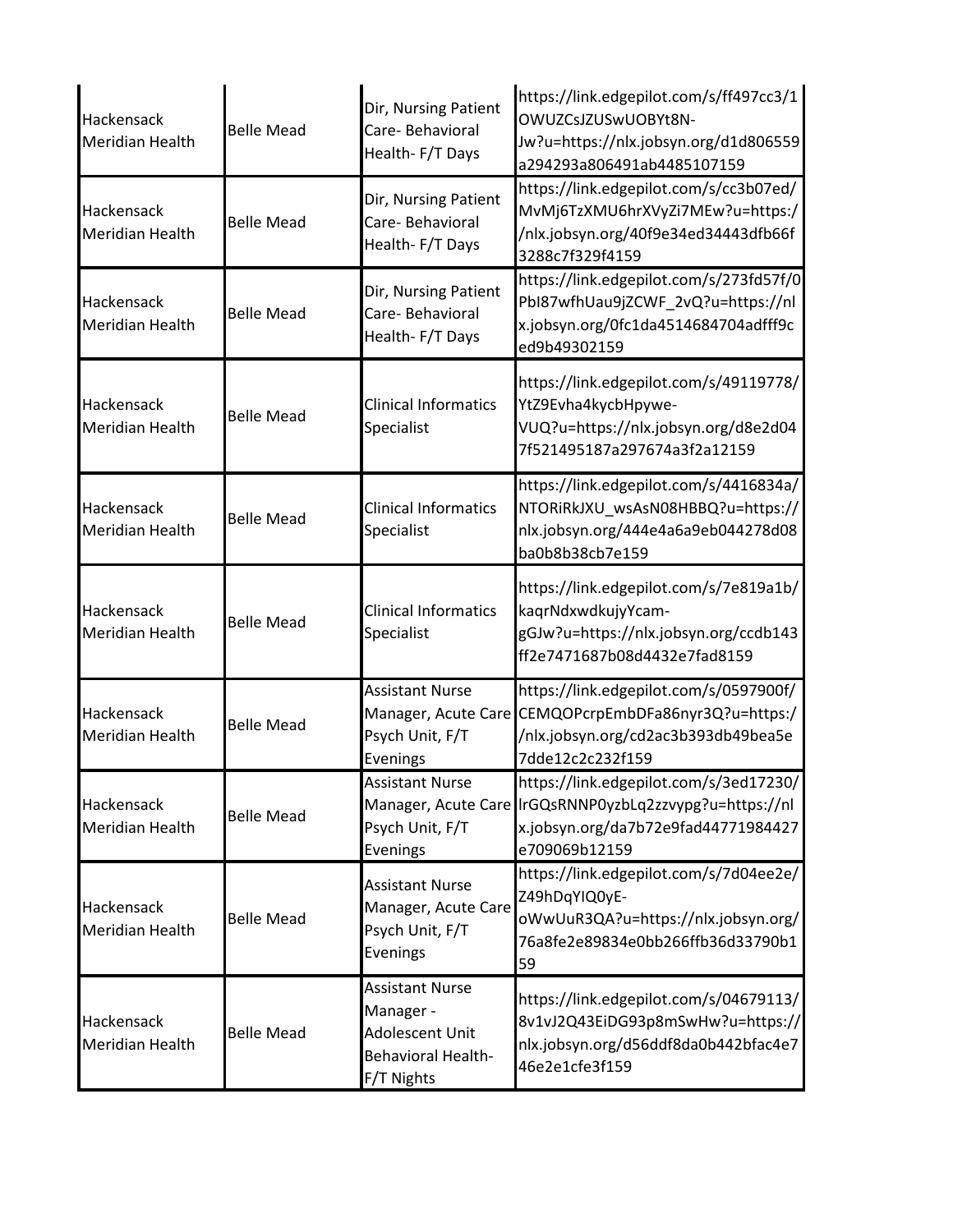| Hackensack<br><b>Meridian Health</b>        | <b>Belle Mead</b> | <b>Assistant Nurse</b><br>Manager -<br>Adolescent Unit<br>Behavioral Health-<br>F/T Nights | https://link.edgepilot.com/s/24e37af1/<br>HL624ySRKUK6rVjey0sYbQ?u=https://nl<br>x.jobsyn.org/1adf83a0d0f342ad90e31c<br>74cc40ac4b159     |
|---------------------------------------------|-------------------|--------------------------------------------------------------------------------------------|-------------------------------------------------------------------------------------------------------------------------------------------|
| Hackensack<br><b>Meridian Health</b>        | <b>Belle Mead</b> | <b>Assistant Nurse</b><br>Manager -<br>Adolescent Unit<br>Behavioral Health-<br>F/T Nights | https://link.edgepilot.com/s/b5503abc/<br>K3-<br>T0O8HMkuVvql1mrz5bg?u=https://nlx.j<br>obsyn.org/04de289d9d354461a3a12ee<br>50f803b5e159 |
| Hackensack<br>Meridian Health               | <b>Belle Mead</b> | <b>Access Triage Nurse</b><br>Coordinator                                                  | https://link.edgepilot.com/s/7cdbad0c/<br>RBT4r9RLE6Sx3D5-<br>Wd99w?u=https://nlx.jobsyn.org/a4391<br>f2febb54c50854a9f0ca8466965159      |
| <b>Hackensack</b><br><b>Meridian Health</b> | <b>Belle Mead</b> | <b>Access Triage Nurse</b><br>Coordinator                                                  | https://link.edgepilot.com/s/7eb16105/-<br>ILAXUOFhUaRFDyyd6Bcvg?u=https://nlx<br>.jobsyn.org/65b5a272948c4768aaf8600<br>2c42b2170159     |
| Hackensack<br><b>Meridian Health</b>        | <b>Belle Mead</b> | <b>Access Triage Nurse</b><br>Coordinator                                                  | https://link.edgepilot.com/s/0f3a5643/<br>bX7RAOemoUKJ8YRYiF72bA?u=https://<br>nlx.jobsyn.org/d43090d29ca44b8c92a9<br>993445ac0530159     |
| <b>Harbor Group</b><br>Management           | Somerset          | Maintenance<br>Technician                                                                  | https://link.edgepilot.com/s/d6763235/<br>6P6gw7PB-<br>EC00WHTA60qQw?u=https://nlx.jobsyn<br>.org/e554d7d31ada4f0190bf07a9f2577<br>de2159 |
| HealthPRO -<br>Heritage                     | Somerset          | Speech Language<br>Pathologist (SLP) FT X9Wh-mDhAkqiif-<br>Somerset, NJ CFY<br>can apply   | https://link.edgepilot.com/s/39d9e6c0/<br>TW7PXvw?u=https://nlx.jobsyn.org/ab8<br>5b4db593c4910a9b5ad1cb3644493159                        |
| Henkel                                      | Bridgewater       | <b>Senior Sales</b><br>Representative                                                      | https://link.edgepilot.com/s/2080b4ff/<br>RnUmouak1UCwGgeFSE3APQ?u=https:/<br>/nlx.jobsyn.org/0172ce08648a41ee83e<br>7d6cfd38a882c159     |
| Henkel                                      | Bridgewater       | Senior Manager<br>Sales & Channel<br>Excellence                                            | https://link.edgepilot.com/s/fc987dd1/<br>E-<br>POcHCHGEm1ltNtvWlsuA?u=https://nlx.<br>jobsyn.org/8ade44d1002a406283eac9c<br>077726386159 |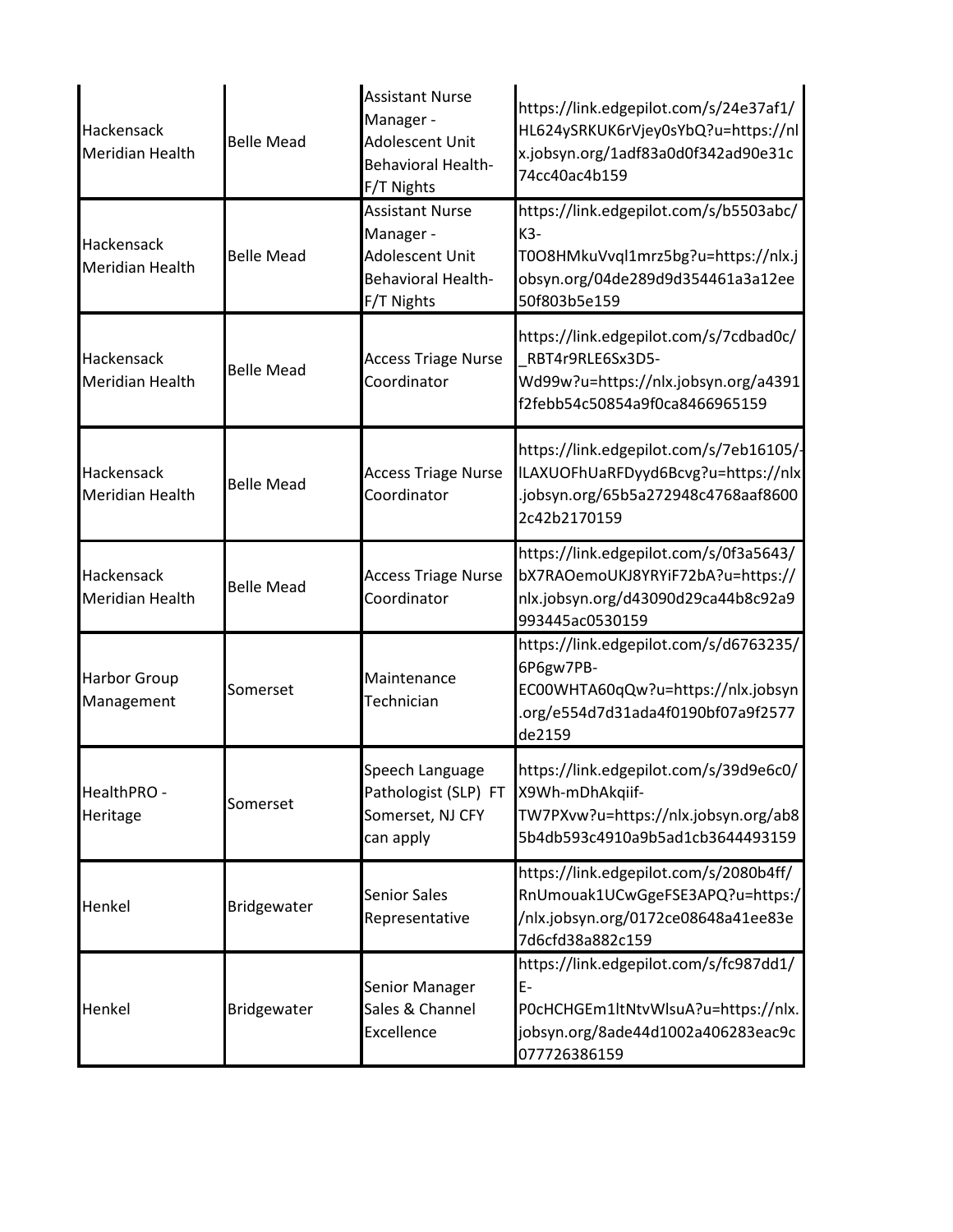| Henkel                                     | Bridgewater | <b>Network Operations</b><br>Controller & Project<br>Management                                | https://link.edgepilot.com/s/3a91476f/<br>eWm4mWKKCEOxZrf-9vjl-<br>w?u=https://nlx.jobsyn.org/6a2115cf3c<br>d2467da9f6fe1ab1647dce159                                          |
|--------------------------------------------|-------------|------------------------------------------------------------------------------------------------|--------------------------------------------------------------------------------------------------------------------------------------------------------------------------------|
| Henkel                                     | Bridgewater | <b>Customer Relations</b><br>Specialist                                                        | https://link.edgepilot.com/s/5a53f9b2/i<br>ZKUhf4x1kaWL-<br>i_8RGhmQ?u=https://nlx.jobsyn.org/31<br>88a389a3be486c9e19fe1a9e99a2ac159                                          |
| Henkel                                     | Bridgewater | Applications<br>Engineer                                                                       | https://link.edgepilot.com/s/e374d895/<br>wyTNs0YPrEq4Qy6yyJBS1A?u=https://nl<br>x.jobsyn.org/6dad9736773047499d4e4<br>e1d62f64f3f159                                          |
| Henkel Corporation Bridgewater             |             | <b>Scientific Principal</b>                                                                    | https://link.edgepilot.com/s/83157db9/<br>ejpg 7RSMEKgyMKkz0j0ZA?u=https://n<br>lx.jobsyn.org/741531e20c744be7911ce<br>7706bbd0300159                                          |
| <b>Henkel US</b><br><b>Operations Corp</b> | Bridgewater | <b>Senior Sales</b><br>Representative<br>(Pressure Sensitive<br>Adhesives)                     | https://link.edgepilot.com/s/f66a98a5/<br>2lgH2uNyDUyXChFeuVA6VA?u=https://<br>nlx.jobsyn.org/f559173c08194390a64b<br>a62eb3651d00159                                          |
| <b>Henkel US</b><br><b>Operations Corp</b> | Bridgewater | Senior Manager<br>Sales & Channel<br><b>Excellence</b>                                         | https://link.edgepilot.com/s/5613b723/<br>N8-<br>e8rq1gk_4I5611_t2bA?u=https://nlx.job<br>syn.org/6a08397d06e64d698a8c30679<br>25475c7159                                      |
| <b>Henkel US</b><br><b>Operations Corp</b> | Bridgewater | <b>Network Operations</b><br>Controller & Project<br>Management                                | https://link.edgepilot.com/s/7f24d74c/l<br>18vhnIOv0ewj44KQ75WAg?u=https://nl<br>x.jobsyn.org/d4118a711ccc4959b39f4ef<br>66d1d1c5d159                                          |
| <b>Henkel US</b><br><b>Operations Corp</b> | Bridgewater | <b>Applications</b><br>Engineer                                                                | https://link.edgepilot.com/s/2ad14db2/<br>f1Tkcq-<br>bTUCTYGaseOWNEw?u=https://nlx.jobs<br>yn.org/8353fd61da59469ea57120c65e4<br>37311159                                      |
| <b>Hormel Foods</b>                        | Bridgewater | <b>National Account</b><br>Retail + Alternative<br>Home Office-<br><b>Preferred Locations)</b> | Manager - Northeast https://link.edgepilot.com/s/6c776fb6/s<br>M67BcK9dE_FgiTv5wpx8w?u=https://nl<br>Channels - Applegate x.jobsyn.org/149050bcabd84666968a27<br>1b96ac219f159 |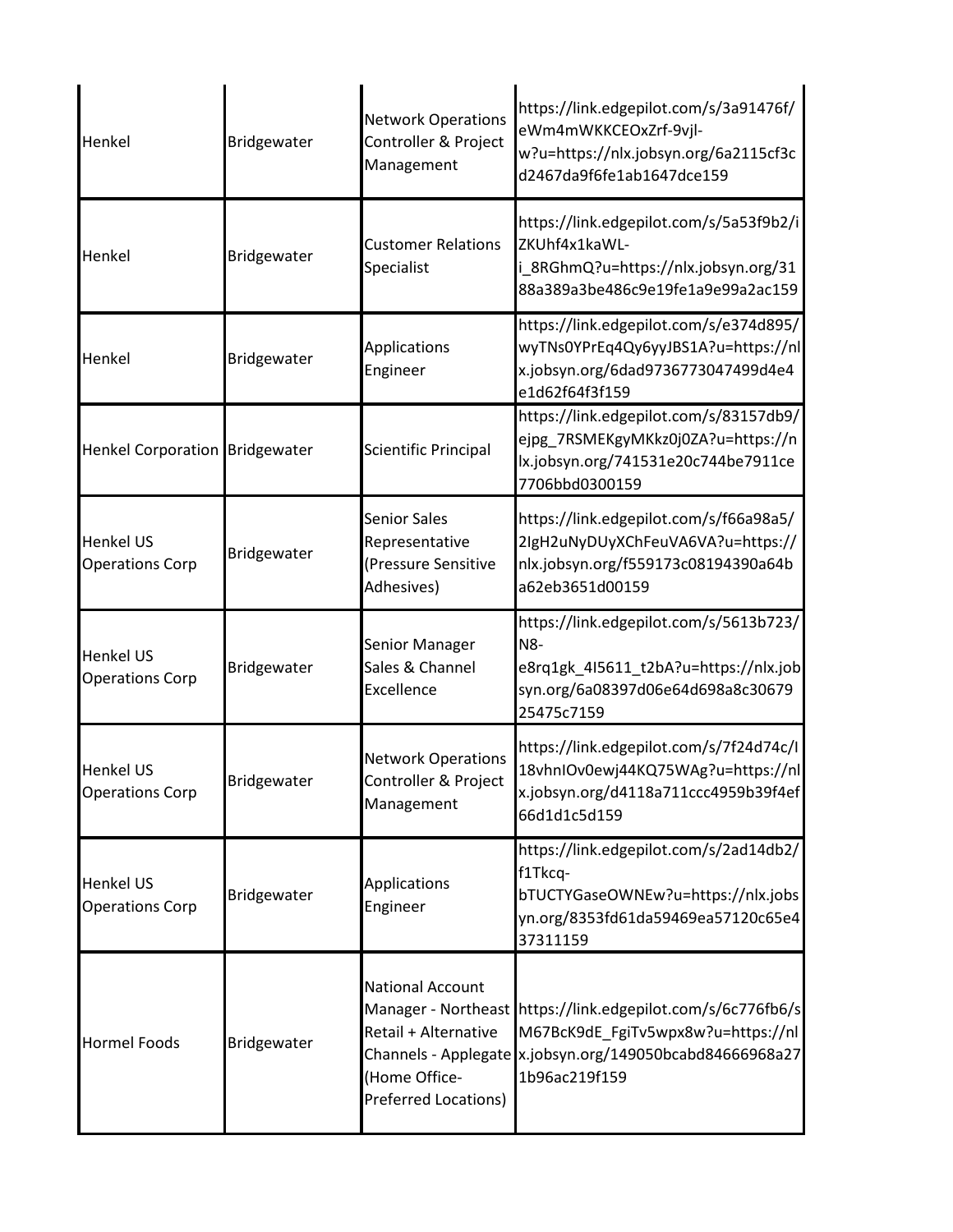| <b>Hormel Foods</b>               | Bridgewater | Applegate - Supply<br>Planner                                                       | https://link.edgepilot.com/s/a96e5822/<br>8dpNOoV5QEuSUn4CvC6kAQ?u=https:/<br>/nlx.jobsyn.org/19a7514669e14a5f9ab7<br>bcdd579e1270159     |
|-----------------------------------|-------------|-------------------------------------------------------------------------------------|-------------------------------------------------------------------------------------------------------------------------------------------|
| <b>Hormel Foods</b><br>Sales, LLC | Bridgewater | Associate<br>Manufacturing<br>Alliances Manager -<br>Applegate<br>(Bridgewater, NJ) | https://link.edgepilot.com/s/fc1ed39f/h<br>YmVQgWJrEypT44T1XWTOQ?u=https://<br>nlx.jobsyn.org/6e78b44aa2094095b997<br>c1b30eb497f1159     |
| <b>Hormel Foods</b><br>Sales, LLC | Bridgewater | Applegate - Supply<br>Planner                                                       | https://link.edgepilot.com/s/1f1d0d77/<br>BF8uPd5PlEeglz9Q3ywFqQ?u=https://nl<br>x.jobsyn.org/8f23dd5664664a40b23331<br>a7dd3f3dbd159     |
| Hunterdon Health<br>Care System   | Raritan     | Radiographer                                                                        | https://link.edgepilot.com/s/2de3ff8f/p<br>TBFgVc13kinn43X88NwgQ?u=https://nl<br>x.jobsyn.org/887724c8434340dfa5dfd2<br>62ffa11a6d159     |
| Hunterdon Health<br>Care System   | Bridgewater | <b>Physical Therapist</b>                                                           | https://link.edgepilot.com/s/93231dc0/<br>IRQoOHSVoUyyZk7mdz9YWA?u=https:/<br>/nlx.jobsyn.org/b3c4e33b6c304a8f9639<br>c86c816af761159     |
| Hunterdon Health<br>Care System   | Bridgewater | <b>Patient Service</b><br>Representative                                            | https://link.edgepilot.com/s/2928e635/<br>A-<br>JTo42jq0aEUfJCDCGnag?u=https://nlx.j<br>obsyn.org/75f9fdb7bf9a4568b898190d<br>033ff32b159 |
| Hunterdon Health<br>Care System   | Bridgewater | <b>Outpatient RN</b><br>\$3,000 Sign On<br><b>Bonus</b>                             | https://link.edgepilot.com/s/a77fc503/<br>OOIX9qL6lECEfpaFpo7yPg?u=https://nlx<br>.jobsyn.org/0283e0694b6e4bcc8dd29e<br>3df8762d81159     |
| Hunterdon Health<br>Care System   | Bridgewater | MRI CT Technician                                                                   | https://link.edgepilot.com/s/4766c50d/<br>p5B9W2I0J0WHOzBJdUynrw?u=https://<br>nlx.jobsyn.org/bcff0321cc1d444d8a086<br>7bc88978694159     |
| Hunterdon Health<br>Care System   | Bridgewater | <b>Medical Assistant</b><br>Non Certified                                           | https://link.edgepilot.com/s/2f6723da/<br>ZTT_Z3qnQUeZB4DPW5Zh0Q?u=https:/<br>/nlx.jobsyn.org/f2da6ce78d4343d396db<br>40620eaca379159     |
| Hunterdon Health<br>Care System   | Bridgewater | <b>CT Technologist</b>                                                              | https://link.edgepilot.com/s/b2f2ca8e/<br>Hz1gE6EmNk_qH2KUFa2bow?u=https:/<br>/nlx.jobsyn.org/2654af4f89c742c9a172<br>3c12ec93addd159     |
| iconectiv                         | Bridgewater | Senior UI/UX<br>Engineer - Job ID<br>2838                                           | https://link.edgepilot.com/s/4d318320/<br>0dSUzokoIkibFbKPGacmgQ?u=https://nl<br>x.jobsyn.org/8f7a048cc24f4b5a83f5a91<br>43106e4a2159     |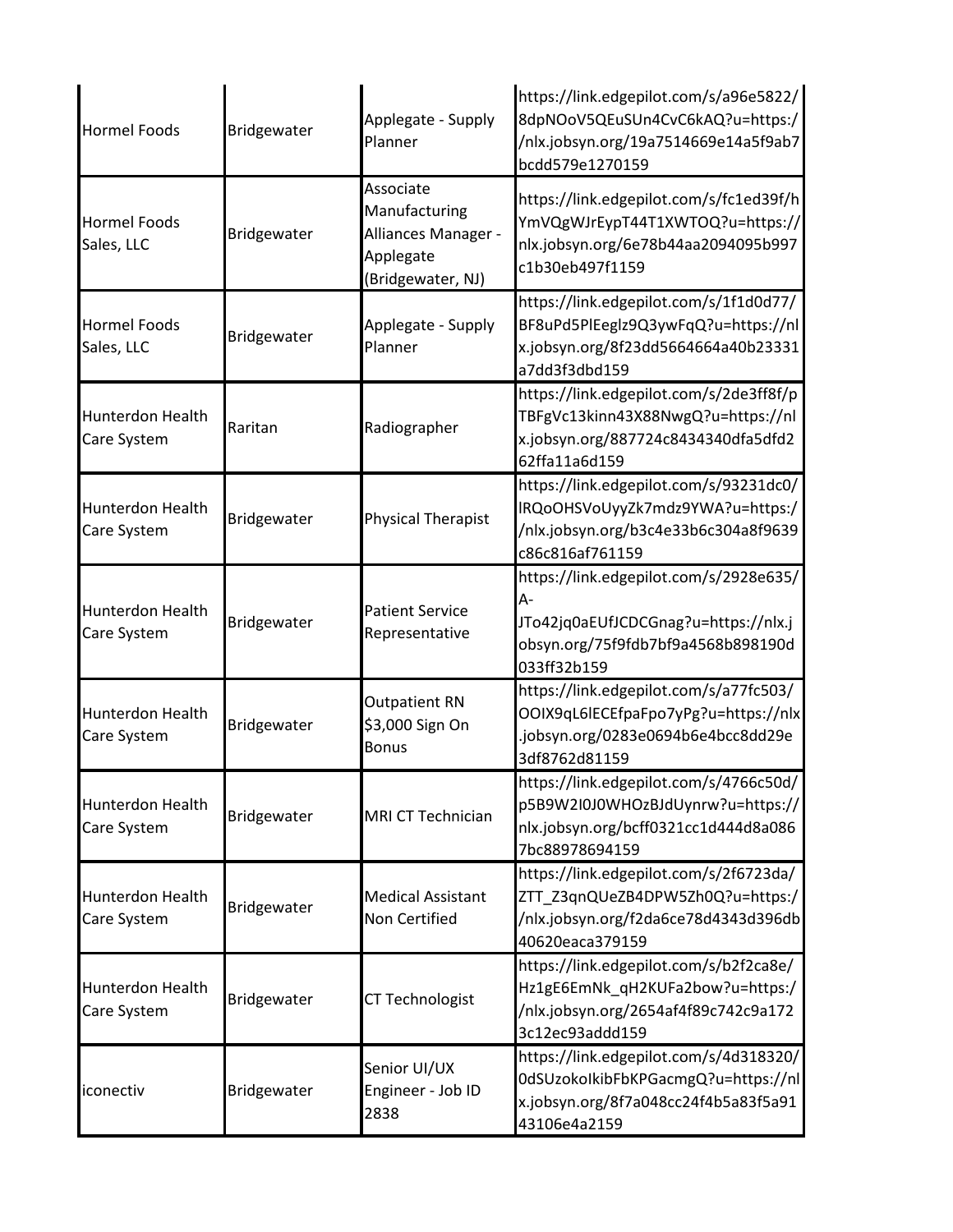| iconectiv                                     | Bridgewater          | NOC I Engineer - Job<br>ID 2839               | https://link.edgepilot.com/s/f7130507/<br>zhpyLTTB-<br>kmk97OEkY_IIg?u=https://nlx.jobsyn.or<br>g/539c1635f5f546699e1b109ba735024<br>9159               |
|-----------------------------------------------|----------------------|-----------------------------------------------|---------------------------------------------------------------------------------------------------------------------------------------------------------|
| iContracts, Inc.                              | Bridgewater          | Software Developer                            | https://link.edgepilot.com/s/fbd056e6/<br>AMLa6P4wk0O6U1lGHepsHA?u=https:/<br>/nlx.jobsyn.org/49856cb758da457b83b<br>11837b3d0bc6f159                   |
| <b>Industrial Staffing</b><br>Services Inc.   | Somerville           | ALAM Project / Site<br>Admin                  | https://link.edgepilot.com/s/0f377e90/<br>8X_u2G2lvUG55RkXOUpzWg?u=https://<br>nlx.jobsyn.org/8f183627bb5a40b98c84<br>65e8f392ae71159                   |
| <b>Industrial Staffing</b><br>Services Inc.   | Somerset             | <b>Human Resources</b><br>Generalist          | https://link.edgepilot.com/s/e2fa97dc/<br>nrkUsAdlgkOq7xBzM1D8PA?u=https://n<br>lx.jobsyn.org/718a542a84444c36b3995<br>9775b09bf22159                   |
| Infosys BPO Ltd                               | <b>Basking Ridge</b> | Associate Lead -<br><b>Talent Acquisition</b> | https://link.edgepilot.com/s/26debb76/<br>5B7T-<br>MsnmEyBW7qavVD6Mg?u=https://nlx.j<br>obsyn.org/fcdc4bbd194b45389b86b355<br>664621fd159               |
| Insmed<br>Incorporated                        | Bridgewater          | Director, Program<br>Management               | https://link.edgepilot.com/s/7590a4a9/<br>zDF66RDGykSmKcnqVYuZnw?u=https://<br>nlx.jobsyn.org/2e0f195eb85d49108ccaa<br>6576f1fe17c159                   |
| Insmed<br>Incorporated                        | Bridgewater          | <b>Clinical Trial</b><br>Associate            | https://link.edgepilot.com/s/1231f0f4/f<br>Sh6cH_2bEKUQNef2w-<br>k2Q?u=https://nlx.jobsyn.org/1d2862d<br>77ad045f9a61bb084a868efed159                   |
| Interstate Hotels &<br>Resorts                | <b>Branchburg</b>    | Attendant                                     | https://link.edgepilot.com/s/b7b90439/<br>Housekeeping Room 0K3DnD4PnEywZ9Y8wUmguA?u=https:<br>//nlx.jobsyn.org/508654d39f75464b9a7<br>044353806ac04159 |
| IPS - Integrated<br>Project Services,<br>LLC  | Somerset             | Design Project<br><b>Engineer II</b>          | https://link.edgepilot.com/s/557fcafd/6<br>duMryDy-<br>0qmKlBdDNKNhw?u=https://nlx.jobsyn.<br>org/ffac8cf6821a435899880ec850c2f71<br>c159               |
| IPS ? Integrated<br>Project Services,<br>Inc. | Somerset             | Design Project<br><b>Engineer II</b>          | https://link.edgepilot.com/s/e9d2d108/<br>KU27bkcob0uA8c18d7UjHA?u=https://<br>nlx.jobsyn.org/f2244de2024046b9bef9d<br>acbdf160d96159                   |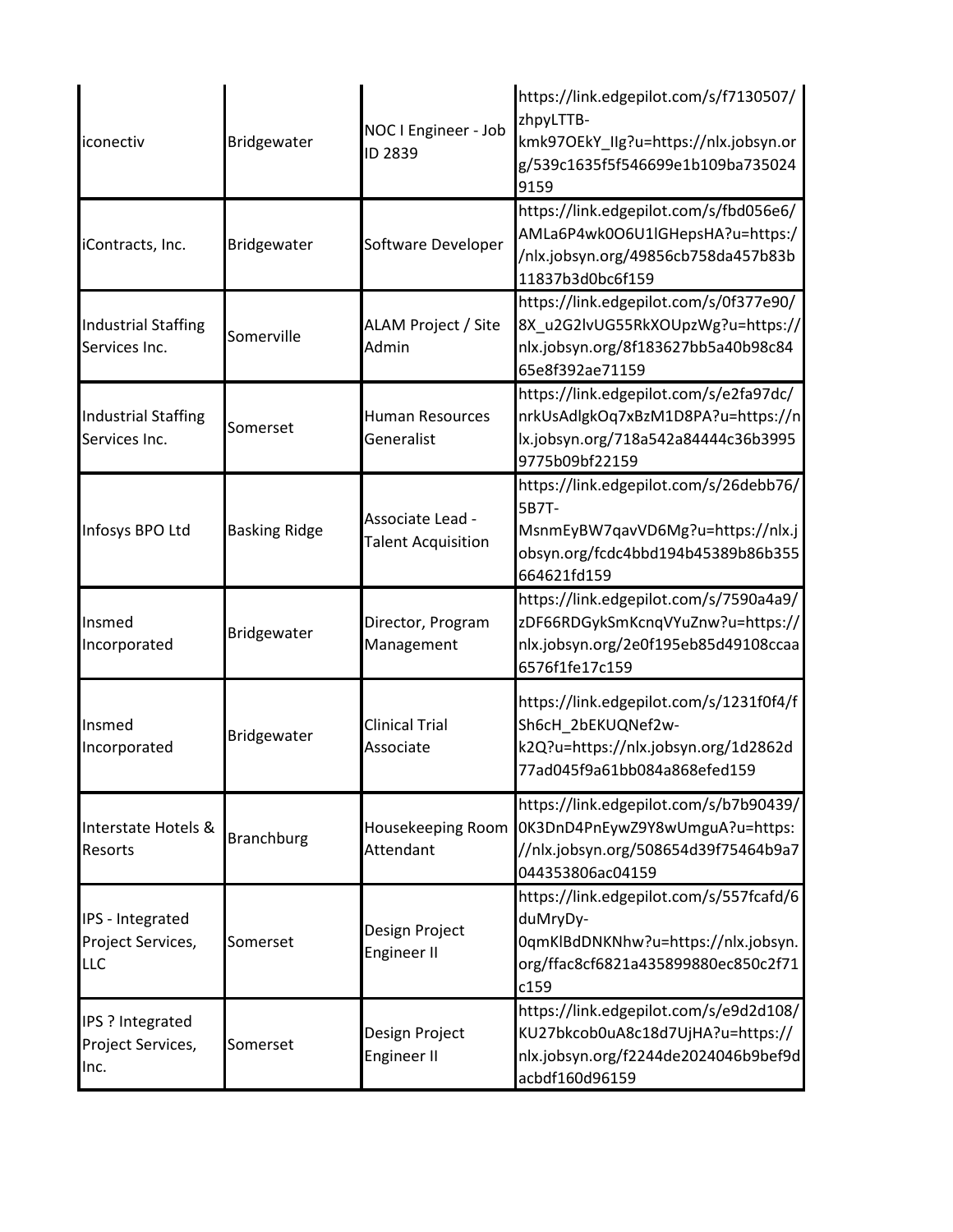| Ipsen<br>Biopharmaceuticals Basking Ridge<br>Inc. |             | <b>Oncology Account</b><br>Specialist, Atlanta<br>North                                       | https://link.edgepilot.com/s/2e235284/<br>y55gBLGlakyd_Jz2pQ-<br>KFA?u=https://nlx.jobsyn.org/e73e0518<br>8cea44e0909c796e55ca76f9159     |
|---------------------------------------------------|-------------|-----------------------------------------------------------------------------------------------|-------------------------------------------------------------------------------------------------------------------------------------------|
| <b>IQVIA</b>                                      | Warren      | Administrative<br>Coordinator/Speciali<br>st                                                  | https://link.edgepilot.com/s/ce5928a0/<br>B2IJIE-<br>mBUSw3JZMR9w1Kg?u=https://nlx.jobs<br>yn.org/2faca1cc03d7442e95d9ffcfb79b<br>ae49159 |
| <b>IQVIA</b>                                      | Bridgewater | Engagement<br>Manager, SFE CoE,<br>Commercial<br>Solutions Insights<br>Hub - Remote           | https://link.edgepilot.com/s/798ddd8b/<br>8kwTjJsDTUO3y70JGL5Zww?u=https://<br>nlx.jobsyn.org/7122b5039bee4e7b9a58<br>d4f8a3156dde159     |
| <b>IQVIA</b>                                      | Bridgewater | <b>Business</b><br>Development Lead,<br>Contract Sales &<br><b>Medical Services</b><br>(CSMS) | https://link.edgepilot.com/s/1a5606d8/<br>YF6rdwUHWE6zzqDlzMR8Dw?u=https:/<br>/nlx.jobsyn.org/290fcc03b5d9430586e9<br>854a912b1dcf159     |
| <b>Ivoclar Vivadent</b><br>Inc.                   | Somerset    | Production<br>Technician I, Cell 2<br>Operations                                              | https://link.edgepilot.com/s/7bb9375c/<br>VRP7h6kALEqcvI3cHJ450Q?u=https://nl<br>x.jobsyn.org/a858e8c1e47241c3aa6948<br>56f3b9a907159     |
| <b>Ivoclar Vivadent</b><br>Inc.                   | Somerset    | Production<br>Supervisor, Zirconia<br><b>Pressing Operations</b>                              | https://link.edgepilot.com/s/df18db21/<br>OH1lbWBAU0O2UX5gZT7ktw?u=https:/<br>/nlx.jobsyn.org/8d1f12822ddc421b9ff7<br>2dcec6642eed159     |
| <b>Ivoclar Vivadent</b><br>Inc.                   | Somerset    | <b>IPS Powder</b><br>Technician I                                                             | https://link.edgepilot.com/s/a7f066b1/<br>uCwWD6vXpUmvee0MHrlTFg?u=https:/<br>/nlx.jobsyn.org/ffad04a4ba0949208f1fd<br>04b014c4128159     |
| <b>Ivoclar Vivadent</b><br>Manufacturing Inc      | Somerset    | Production<br>Technician I, Cell 2<br>Operations                                              | https://link.edgepilot.com/s/e539cb3b/<br>yEwCcrKIK0WTsoM3M-<br>Buhg?u=https://nlx.jobsyn.org/e207a86<br>574cb4bbb85f9f67ab4fcb536159     |
| <b>Ivoclar Vivadent</b><br>Manufacturing Inc      | Somerset    | Production<br>Supervisor, Zirconia<br><b>Pressing Operations</b>                              | https://link.edgepilot.com/s/b3698cf7/<br>E33Du0TKwEuFVZ6lkO_x7w?u=https://<br>nlx.jobsyn.org/de9c09386574438eb64f<br>6881f43a9f46159     |
| <b>Ivoclar Vivadent</b><br>Manufacturing Inc      | Somerset    | <b>IPS Powder</b><br>Technician I                                                             | https://link.edgepilot.com/s/dd542af7/<br>uJikQ3q3H0ifLKU-<br>wbrsTA?u=https://nlx.jobsyn.org/72182<br>e87689b44298c6737aabeb19f48159     |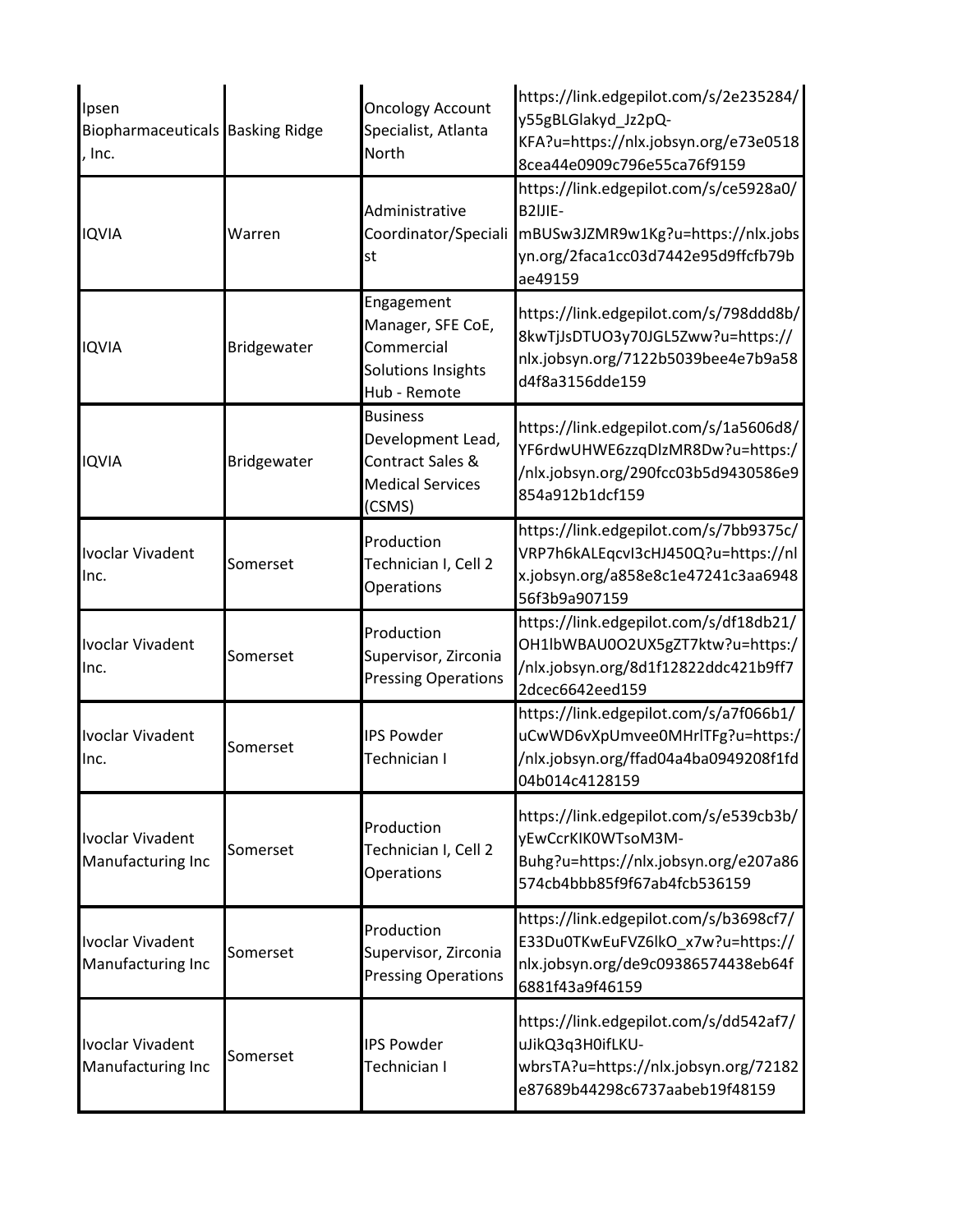| <b>Ivoclar Vivadent</b><br>Manufacturing Inc | Somerset   | Equipment<br>Maintenance<br>Technician II (1st &<br>2nd Shift)            | https://link.edgepilot.com/s/7f4a6549/<br>8qGtgQt_y0ehMs_ZXpFFqg?u=https://n<br>lx.jobsyn.org/1a3a3f0d679b4fbfafb26f0<br>649871478159 |
|----------------------------------------------|------------|---------------------------------------------------------------------------|---------------------------------------------------------------------------------------------------------------------------------------|
| J&J Family of<br>Companies                   | Somerville | <b>SUPPLY CHAIN PLAN</b><br>PROJECT MANAGER                               | https://link.edgepilot.com/s/e19fef68/P<br>D8kzvGdnEiQwiLJjxtlLQ?u=https://nlx.jo<br>bsyn.org/a0850d968f3a4447bb409711e<br>c9220a4159 |
| J&J Family of<br>Companies                   | Somerville | Senior Manager,<br>Academic Health<br>Systems Marketing,<br>Ethicon       | https://link.edgepilot.com/s/5d131250/<br>TQE9QvFTWU_513R_Nyrz1Q?u=https:/<br>/nlx.jobsyn.org/c6d6f111401b4bc492db<br>f91846de240a159 |
| J&J Family of<br>Companies                   | Skillman   | Supply Chain Planner                                                      | https://link.edgepilot.com/s/535e482e/<br>93tyu7tyHk6lgWNkAkWvBQ?u=https://<br>nlx.jobsyn.org/29de9e157cc34d2da5a6<br>ceb22052140f159 |
| J&J Family of<br>Companies                   | Skillman   | <b>Sr CPFR Analyst</b>                                                    | https://link.edgepilot.com/s/e74b65a4/<br>FMQWslg_5ECDJIppEOL-<br>kQ?u=https://nlx.jobsyn.org/4357e712a<br>c7545c38244166e0448f994159 |
| J&J Family of<br>Companies                   | Skillman   | <b>Sr CPFR Analyst</b>                                                    | https://link.edgepilot.com/s/064e3991/<br>o2q_asdQ7k6XDorBcBqICQ?u=https://n<br>lx.jobsyn.org/62c260155c5e438e90d1f5<br>a2a43a4f8e159 |
| J&J Family of<br>Companies                   | Skillman   | Senior Financial<br>Analyst-<br>Costing/Consolidatio<br>n                 | https://link.edgepilot.com/s/359287e6/<br>6qmyIMpbEUCzn9Jwve6q4Q?u=https://<br>nlx.jobsyn.org/5d7e6b3af9e34c1a87563<br>ca1817f9a5a159 |
| J&J Family of<br>Companies                   | Skillman   | Senior Financial<br>Analyst, North<br>America Consumer<br>Supply Chain    | https://link.edgepilot.com/s/7bf96cfb/<br>UX_6NfBclU29Qlp64AiDiQ?u=https://nl<br>x.jobsyn.org/8c2e6e6c372b45d98a2153<br>b1352c49bf159 |
| J&J Family of<br>Companies                   | Skillman   | <b>Senior Finance</b><br>Manager, Global<br>Consumer Health<br>Innovation | https://link.edgepilot.com/s/15618c3f/<br>OtTKEe_jXEa4Ec6PwJz-<br>9A?u=https://nlx.jobsyn.org/80f200475<br>cf3426a84659d87eddc785a159 |
| J&J Family of<br>Companies                   | Skillman   | Senior Digital Shelf<br>Specialist                                        | https://link.edgepilot.com/s/a530ef3d/<br>Sa94q0alM0aS_ludNpoekA?u=https://nl<br>x.jobsyn.org/ef1e2a7bf0e74fe2b2a5400<br>d5a2bc32c159 |
| J&J Family of<br>Companies                   | Skillman   | Senior Copywriter,<br>eCommerce                                           | https://link.edgepilot.com/s/04397e0b/<br>4aVmH3M7xUGyqL1n054elg?u=https://<br>nlx.jobsyn.org/0b17ea1b6e574c7ea814<br>a10631c5f61b159 |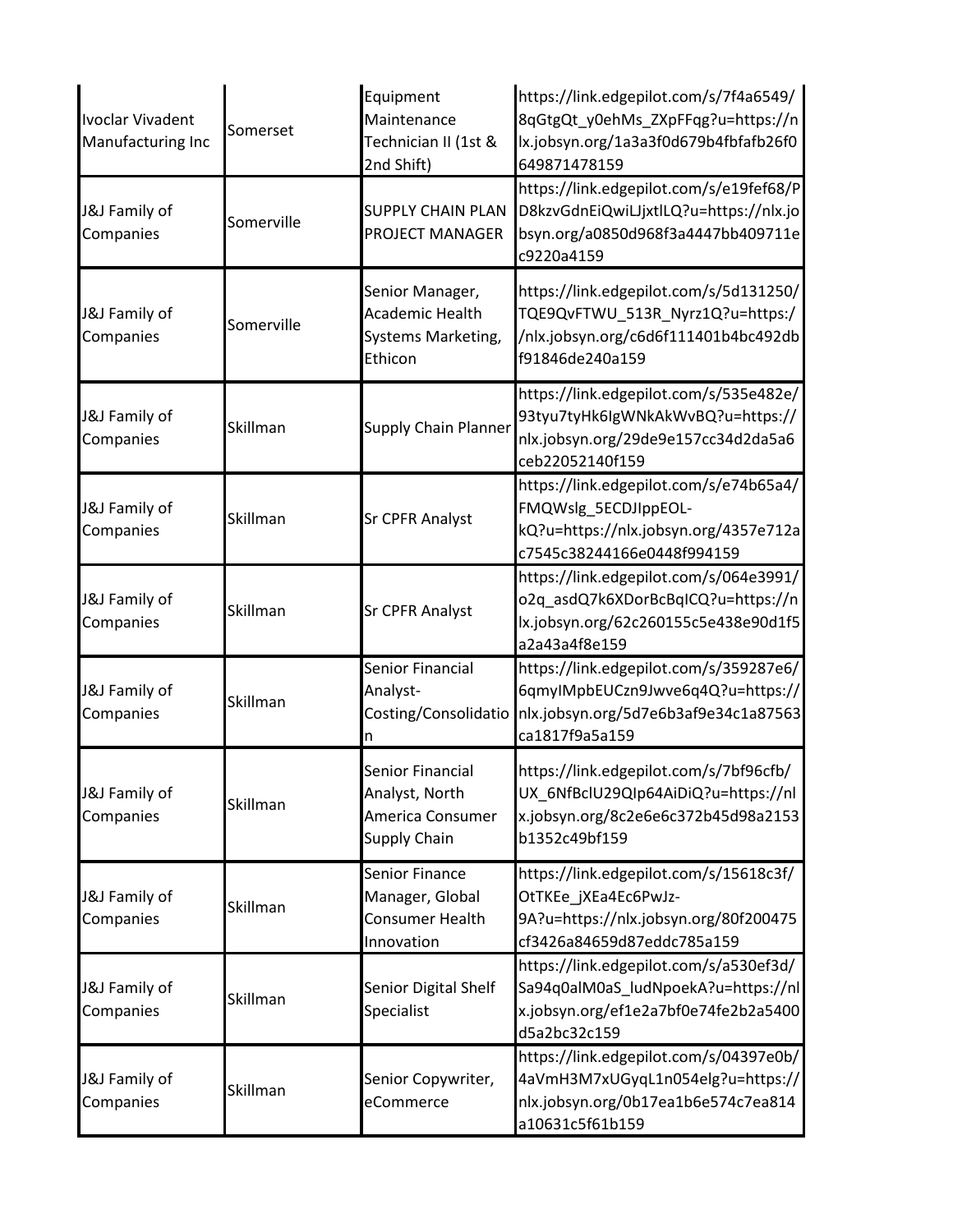| J&J Family of<br>Companies | Skillman | <b>Senior Analytics</b><br>Manager - Health &<br>Safety    | https://link.edgepilot.com/s/c4cbf3fc/J<br>VjLuh_RCk_fjLYsbHs4zw?u=https://nlx.j<br>obsyn.org/1989fcc3416143238f134eb4<br>5cce683c159 |
|----------------------------|----------|------------------------------------------------------------|---------------------------------------------------------------------------------------------------------------------------------------|
| J&J Family of<br>Companies | Skillman | Senior Analyst, Sales<br>Operations (1 of 2<br>Openings)   | https://link.edgepilot.com/s/c3b21c97/<br>bVdQH35as0CioocM-<br>XXfgg?u=https://nlx.jobsyn.org/6aad83<br>84fbc14e32a5fd736781a0f8d6159 |
| J&J Family of<br>Companies | Skillman | Project & Portfolio<br>Manager                             | https://link.edgepilot.com/s/b9ff411e/h<br>QcqxxyXN0_Zx7JZOL3hpw?u=https://nl<br>x.jobsyn.org/c635de1a99e341518d4628<br>03a0832a7e159 |
| J&J Family of<br>Companies | Skillman | Principal Scientist,<br>Oral Care                          | https://link.edgepilot.com/s/bcd7e6c3/<br>2_6KuOjpP0GQ8qHpaucXmA?u=https:/<br>/nlx.jobsyn.org/13204ff595544572bf27<br>901684236641159 |
| J&J Family of<br>Companies | Skillman | Manager Retail<br><b>Customer Logistics</b>                | https://link.edgepilot.com/s/95fe7cc9/<br>4yV0PSH2yEC6EzvW-<br>ZSJ7g?u=https://nlx.jobsyn.org/a4883d<br>0baf3f4bdc967e452c8f459fc1159 |
| J&J Family of<br>Companies | Skillman | Manager Digital<br>Program Controls                        | https://link.edgepilot.com/s/891661dc/<br>ezRv03nDbkGK7Vnw8y63Jg?u=https://n<br>lx.jobsyn.org/dcb92164981f478881bbe<br>6cb27a9049a159 |
| J&J Family of<br>Companies | Skillman | <b>Lead Business</b><br>Analyst                            | https://link.edgepilot.com/s/83ef80d9/<br>c BybXHRUOviXHh6oKxWQ?u=https:/<br>/nlx.jobsyn.org/be37d35128964f9a8d1<br>de03bbe6c5c05159  |
| J&J Family of<br>Companies | Skillman | HR Leader, Supply<br>Chain (JJSC) Strategic<br>Initiatives | https://link.edgepilot.com/s/23a42391/<br>IJ3xRE1y2EiGhED7fV2iew?u=https://nlx.<br>jobsyn.org/946b87758513413c8a0bb1d<br>f0bf08318159 |
| J&J Family of<br>Companies | Skillman | HR Leader, Supply<br>Chain (JJSC) Strategic<br>Initiatives | https://link.edgepilot.com/s/34bc8941/<br>eXCRQ3cuLUaOLZE7eSnUsw?u=https://<br>nlx.jobsyn.org/78936f99283249d8a788<br>ca559553c007159 |
| J&J Family of<br>Companies | Skillman | Communications<br>Specialist -<br>Consumer Health          | https://link.edgepilot.com/s/28bc1923/<br>w2VCViWzFki2vKMCbzYh6g?u=https://<br>nlx.jobsyn.org/0884c258c23b443695e9<br>e8f9851f0b0a159 |
| J&J Family of<br>Companies | Skillman | <b>Business Technology</b><br>Manager Vogue                | https://link.edgepilot.com/s/b9b1d521/<br>MIfRmUCBdEWrs64M7tYt2g?u=https://<br>nlx.jobsyn.org/245d23dbee2e48b1bd0a<br>909001c43671159 |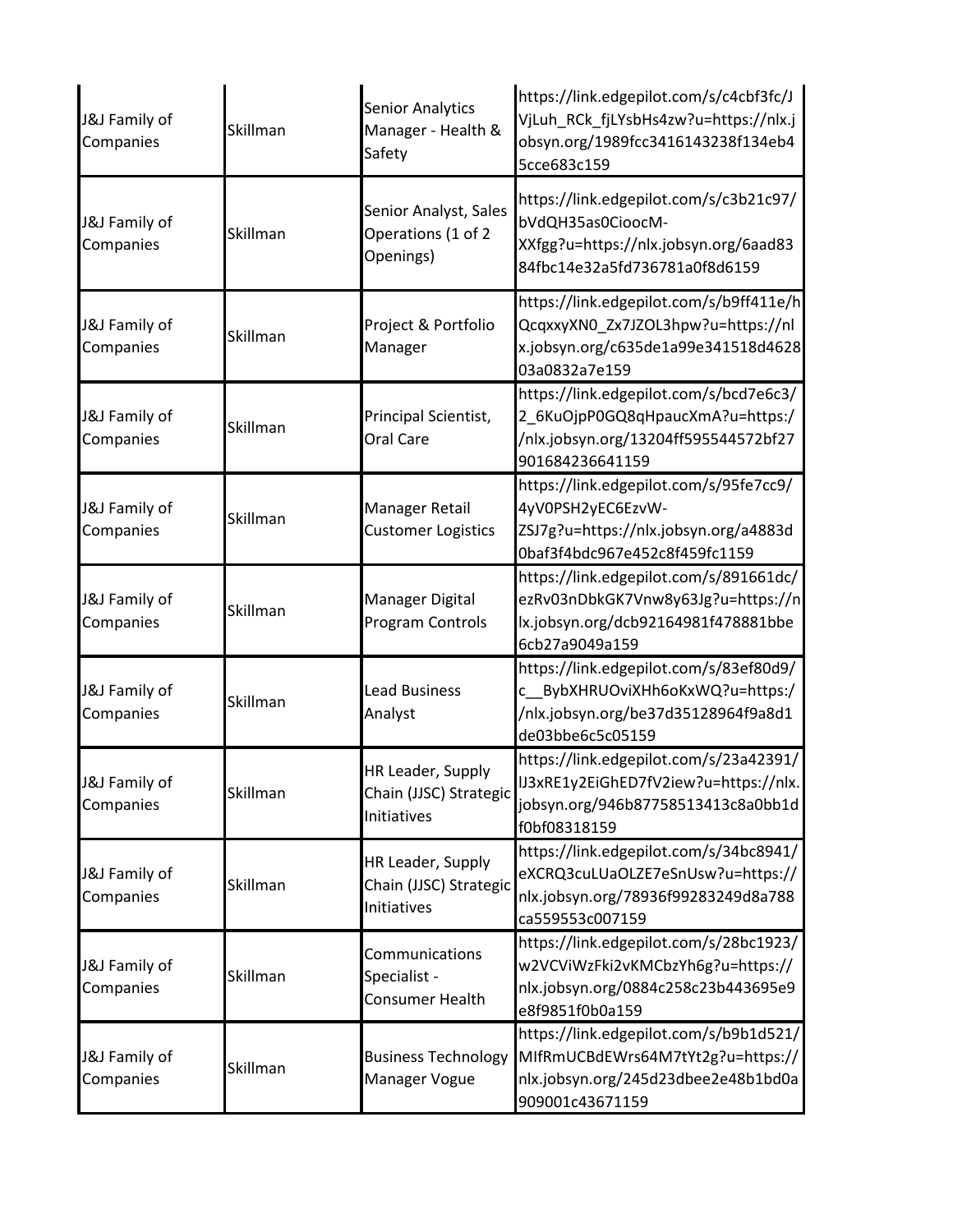| J&J Family of<br>Companies | Skillman | <b>Business Technology</b><br>Manager Vogue                                                            | https://link.edgepilot.com/s/ecbbd27a/<br>6lkHvmAlc0i1oYxbiM8cyQ?u=https://nl<br>x.jobsyn.org/c763d1426a3c49a0afed44<br>03fb6b0039159     |
|----------------------------|----------|--------------------------------------------------------------------------------------------------------|-------------------------------------------------------------------------------------------------------------------------------------------|
| J&J Family of<br>Companies | Skillman | <b>BUSINESS LEADER</b>                                                                                 | https://link.edgepilot.com/s/114977ad/<br>KwZ5J5lZ3Eqo0Ry7Rmgb9w?u=https://<br>nlx.jobsyn.org/9228f6babb234cd2807e<br>41868cb07fe3159     |
| J&J Family of<br>Companies | Skillman | Associate Manager,<br><b>Sales Operations</b>                                                          | https://link.edgepilot.com/s/876b8556/<br>V90ZebuiVUaGYVGKytAPTA?u=https://<br>nlx.jobsyn.org/8a56e1b283364e60bcb2<br>4bf8d46c1f32159     |
| J&J Family of<br>Companies | Skillman | Associate Director,<br><b>CRM Performance</b><br>Data, Insights and<br>Analytics                       | https://link.edgepilot.com/s/63cba9d6/<br>jOoc_gZKYUWpotaID9_BzQ?u=https://n<br>lx.jobsyn.org/2e9110ea0c504ed2bdf9e<br>0a0c5199458159     |
| J&J Family of<br>Companies | Skillman | <b>Assistant Scientist</b><br>Skin Health LCM<br>R&D                                                   | https://link.edgepilot.com/s/d31d8330/<br>0i53mUNsi0uVoFOHqRXUrA?u=https://<br>nlx.jobsyn.org/27049efedb874c648e90<br>5999a7268795159     |
| J&J Family of<br>Companies | Raritan  | <b>Technology Leader</b><br>Data Science                                                               | https://link.edgepilot.com/s/b589c2aa/<br>OqjWfhIVNEmy1hLnDS-<br>9bw?u=https://nlx.jobsyn.org/1e15afbb<br>50f444db8a9974deee7527d1159     |
| J&J Family of<br>Companies | Raritan  | <b>Technical Product</b><br>Owner - IT Manager                                                         | https://link.edgepilot.com/s/27ecfe22/<br>FjfXeEBy-<br>0OAd3QJsllTUw?u=https://nlx.jobsyn.or<br>g/75501a907e2e40e0836bc3bc8a51f2c<br>2159 |
| J&J Family of<br>Companies | Raritan  | <b>Technical Product</b><br>Owner                                                                      | https://link.edgepilot.com/s/016fc4b5/z<br>bE86wseskWztG6r8_fdjA?u=https://nlx.<br>jobsyn.org/17012bfbd75040729d0dbcf<br>58780c7a0159     |
| J&J Family of<br>Companies | Raritan  | Sr Director, Janssen<br><b>Business</b><br>Development,<br>Diagnostics and<br>Enabling<br>Technologies | https://link.edgepilot.com/s/8ce71456/<br>UbSVjhhCI0Cq5IW99M5vkg?u=https://n<br>lx.jobsyn.org/a45f1a15f9c14317a89f61<br>322945d19c159     |
| J&J Family of<br>Companies | Raritan  | <b>Sr Analyst Records</b><br>and Info Mgmt                                                             | https://link.edgepilot.com/s/e89160af/l<br>JL9P5pDh0qOw5mTbqfMnw?u=https://<br>nlx.jobsyn.org/7c693a6521824c4f8b09d<br>993d36c861d159     |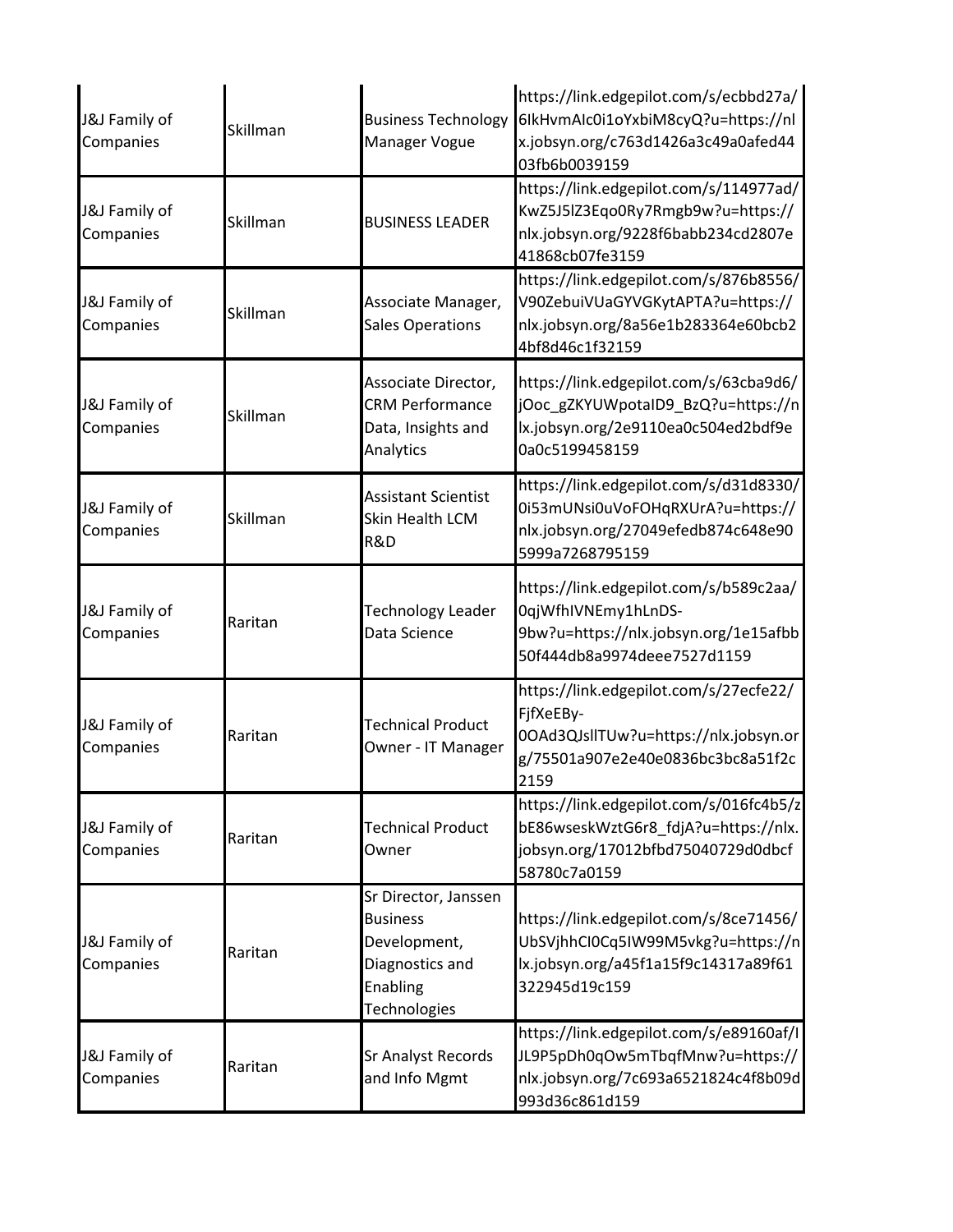| J&J Family of<br>Companies | Raritan | Sr Analyst Contract<br>Document Mgmt                                                    | https://link.edgepilot.com/s/b8c26e1c/<br>9TnZ99rUH0KhbB0qRxLMwQ?u=https:/<br>/nlx.jobsyn.org/2e88e46b70944d589ba<br>84cd96e1a52b3159                   |
|----------------------------|---------|-----------------------------------------------------------------------------------------|---------------------------------------------------------------------------------------------------------------------------------------------------------|
| J&J Family of<br>Companies | Raritan | Specialist III, QC<br>Investigation<br>Support (CAR-T)                                  | https://link.edgepilot.com/s/91d9b6b1/<br>Jek13KIEo0uaqFKojWhXMA?u=https://n<br>lx.jobsyn.org/ece17917de804045a0d48<br>69eaaa4c3de159                   |
| J&J Family of<br>Companies | Raritan | Specialist II, QA<br>Incoming Inspection                                                | https://link.edgepilot.com/s/bde37b94/<br>qFvfW-<br>QOYUqrXgaOpNhiEg?u=https://nlx.jobs<br>yn.org/afd0ab940f3b470eaee62aec322<br>e2d4c159               |
| J&J Family of<br>Companies | Raritan | <b>SENIOR SITE</b><br>(Hematology) (3 of<br>4)                                          | https://link.edgepilot.com/s/30ffd7e1/7<br>MANAGER, Oncology sRN75eNv0qI7FBzon8j0g?u=https://nlx.<br>jobsyn.org/3dd2c83f17774a77acad95ef<br>fddaf1c4159 |
| J&J Family of<br>Companies | Raritan | Senior Scientist<br>Method Expert, CAR-<br>T Manufacturing                              | https://link.edgepilot.com/s/119aed94/<br>sj55RXYTIEK7WtXvg6p1uw?u=https://nl<br>x.jobsyn.org/0adffef9229c435d8c5bf50<br>8c3059cce159                   |
| J&J Family of<br>Companies | Raritan | Senior Manager,<br>Healthcare<br>Compliance Officer<br>(HCCO)                           | https://link.edgepilot.com/s/fc45f5a5/X<br>VgPhyTPrkKiXreQjt-<br>5rg?u=https://nlx.jobsyn.org/efa1b14b6<br>f67497c962d4cd4d9f78974159                   |
| J&J Family of<br>Companies | Raritan | Senior Manager -<br>Data Analytics<br>(Remote Optional)                                 | https://link.edgepilot.com/s/28e05145/<br>Oooszl_rLEm6Vi_9rm_KLw?u=https://nl<br>x.jobsyn.org/4d5501827c84408a8b5a94<br>7f2bc2f70d159                   |
| J&J Family of<br>Companies | Raritan | Senior Local Trial<br>Manager                                                           | https://link.edgepilot.com/s/1743b00f/<br>9jVsHzfpBEGtBSzN61iLQA?u=https://nlx<br>.jobsyn.org/fd617c87ee70421083ebded<br>53135d3d6159                   |
| J&J Family of<br>Companies | Raritan | Senior Financial<br>Analyst, Immunology<br>R&D and Global<br><b>Commercial Strategy</b> | https://link.edgepilot.com/s/d3027bb0/<br>d2NTJFI8F0mp JJlVedyjg?u=https://nlx.j<br>obsyn.org/be31c8e6983444508346c10<br>4c66e4c90159                   |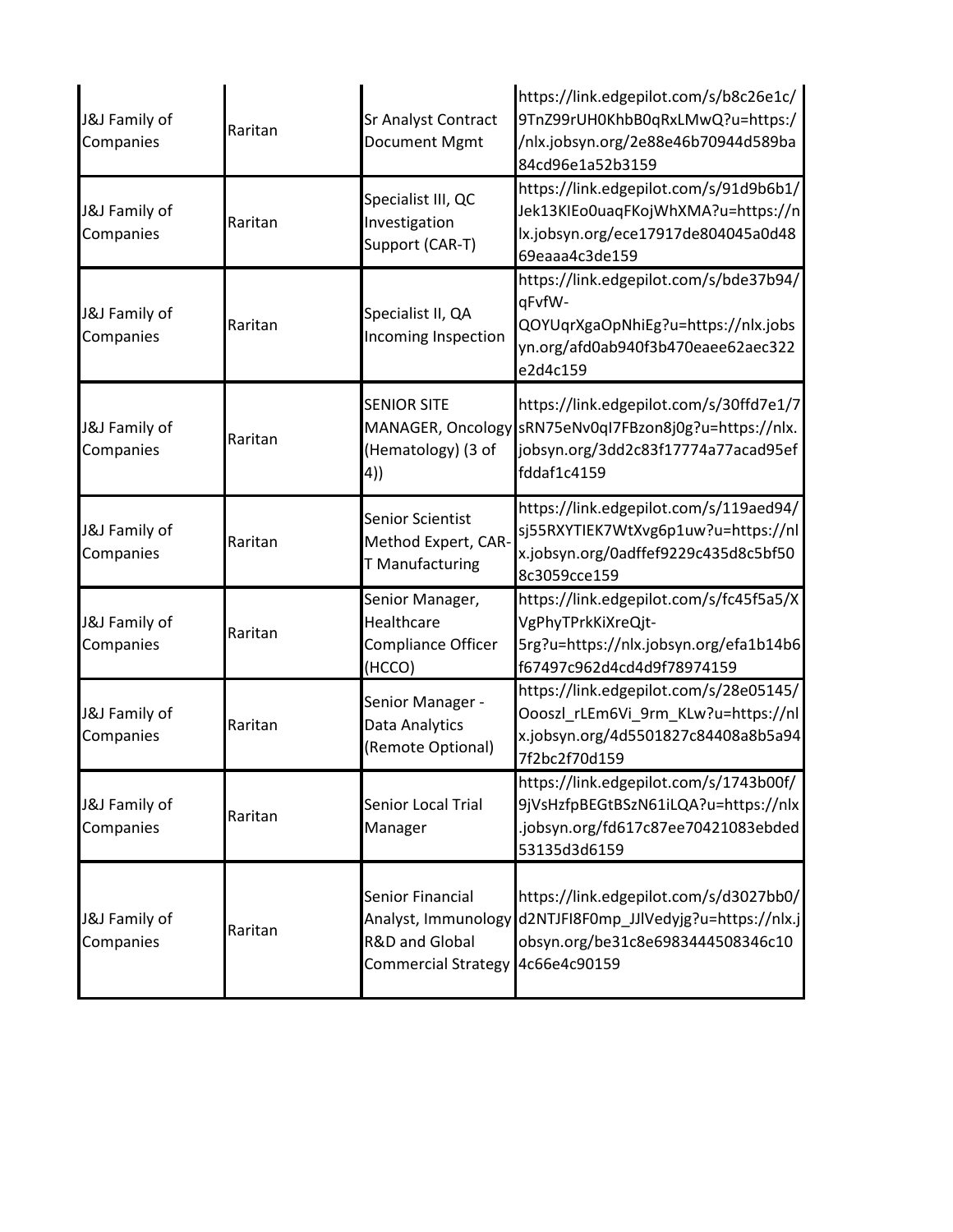| J&J Family of<br>Companies | Raritan | Platform Engineer,<br><b>Business Case</b><br>Development &<br>External<br>Manufacturing<br>Support | https://link.edgepilot.com/s/f949d923/<br>mjs0TKgCokSSHJrFdKKHFw?u=https://nl<br>x.jobsyn.org/f2ba9d2911e643bf8eaeea<br>0ad4c0a7e6159     |
|----------------------------|---------|-----------------------------------------------------------------------------------------------------|-------------------------------------------------------------------------------------------------------------------------------------------|
| J&J Family of<br>Companies | Raritan | <b>MES Low-Code</b><br><b>Solutions Lead</b>                                                        | https://link.edgepilot.com/s/a028dec4/<br>jWjEbblcTUmkS6ZF8SOSXg?u=https://nl<br>x.jobsyn.org/120e7ba6b6e941f183f5d8<br>74653c3c97159     |
| J&J Family of<br>Companies | Raritan | <b>MES Camstar</b><br><b>Solutions Lead</b>                                                         | https://link.edgepilot.com/s/9b7951ac/<br>q487F0Rk6E_2q9II-<br>dwJlw?u=https://nlx.jobsyn.org/1a9f45f<br>7ae5e4fb8bae2cdadafba4085159     |
| J&J Family of<br>Companies | Raritan | Medical<br>Director/Senior<br><b>Medical Director-</b><br>Clinical Research-<br>Hematology          | https://link.edgepilot.com/s/99f42270/<br>bRR2pvhrQEWnFpqJUityHQ?u=https://<br>nlx.jobsyn.org/83e56f77fe264256aace8<br>f746ca0bc03159     |
| J&J Family of<br>Companies | Raritan | Medical Director /<br>Sr. Medical Director,<br><b>CAR-T Clinical</b><br>Development-<br>Oncology    | https://link.edgepilot.com/s/2c60658c/<br>V08JcXR_Nkaa_5PwqFn-<br>Yg?u=https://nlx.jobsyn.org/362757ada<br>941490e943c0fe053f5d264159     |
| J&J Family of<br>Companies | Raritan | <b>Marketing Manager</b><br>GSM, Digital<br>Solutions - Ethicon                                     | https://link.edgepilot.com/s/60a62dd1/<br>0QDb-<br>N11wECmf6de5leXKA?u=https://nlx.job<br>syn.org/82212ca6990247d9a012cc0ad0<br>54aff4159 |
| J&J Family of<br>Companies | Raritan | Manager, Pharma<br><b>Data Solutions</b>                                                            | https://link.edgepilot.com/s/40d07cb7/<br>7e5wDmyJCUqOy8oJk8KMug?u=https:/<br>/nlx.jobsyn.org/da124cf4aae4470a961e<br>59258cefea7c159     |
| J&J Family of<br>Companies | Raritan | Manager, External<br><b>Quality Cell Therapy</b>                                                    | https://link.edgepilot.com/s/02d87ba6/<br>7aE-<br>BPr9YkqbF0mj_xRoUw?u=https://nlx.jo<br>bsyn.org/d5bbd059ffa744c1a19cba937<br>1565348159 |
| J&J Family of<br>Companies | Raritan | <b>Manager Strategy</b><br>and PMO                                                                  | https://link.edgepilot.com/s/9b2a8cdb/<br>5U-<br>wqeOPckeuy9f8tG19Gw?u=https://nlx.j<br>obsyn.org/40bea5ebe12645f5b0851eba<br>04759753159 |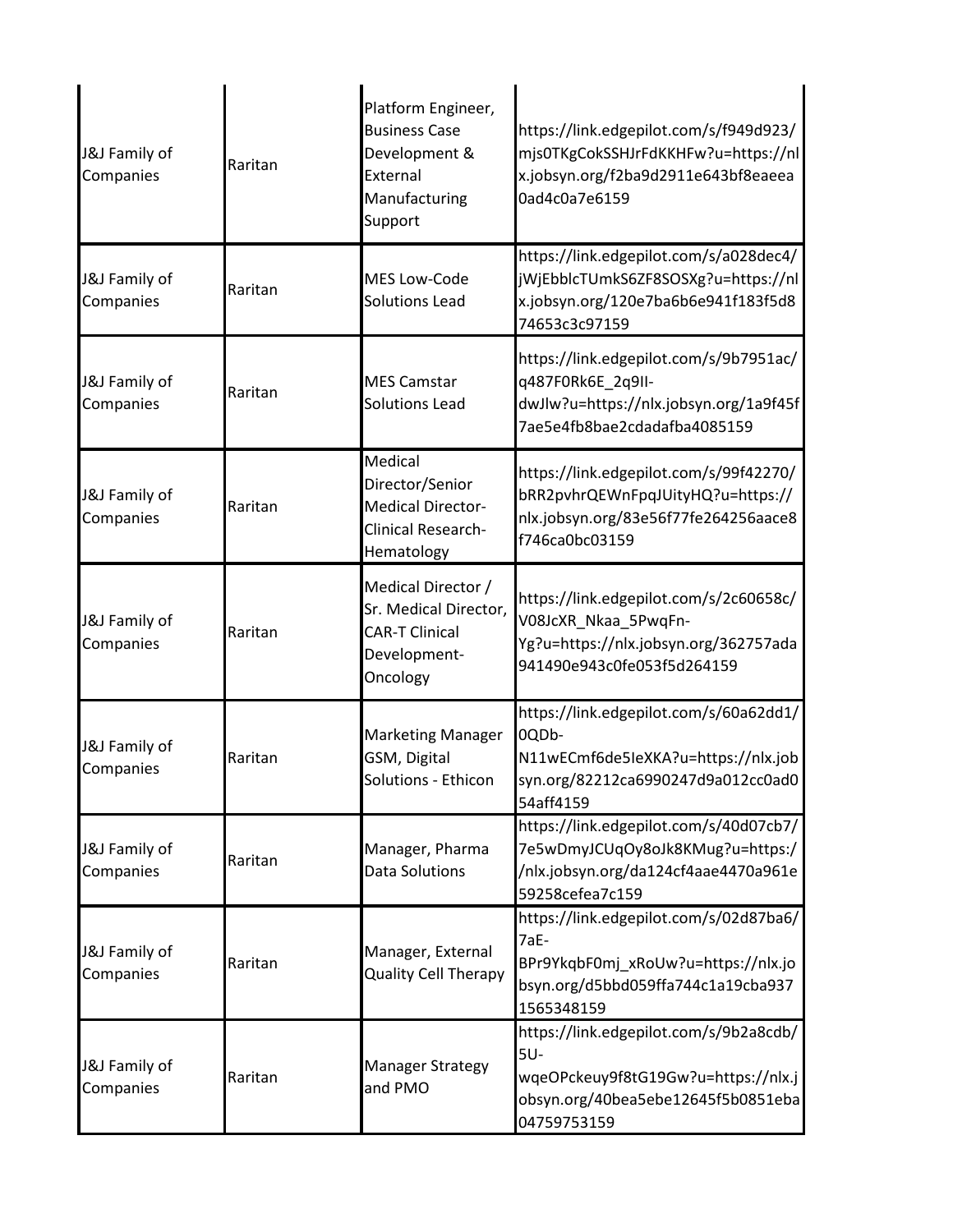| J&J Family of<br>Companies | Raritan | Lead Data Manager,<br><b>Clinical Affairs</b>                                     | https://link.edgepilot.com/s/9e6c9d7b/<br>B8USWr2et0WnoZfzJKPdjw?u=https://n<br>lx.jobsyn.org/acebf0cf2d26445b993a20<br>601c01deac159 |
|----------------------------|---------|-----------------------------------------------------------------------------------|---------------------------------------------------------------------------------------------------------------------------------------|
| J&J Family of<br>Companies | Raritan | <b>Lead Cloud Platform</b><br>Engineer                                            | https://link.edgepilot.com/s/4cd66623/<br>L6DYDcrEfU2D9MO0Ep2fbg?u=https://<br>nlx.jobsyn.org/31bd86bd2711459f8abd<br>c548dcf52beb159 |
| J&J Family of<br>Companies | Raritan | Lead - Technology<br>Regulatory<br>Compliance<br>Operations                       | https://link.edgepilot.com/s/feabe78e/<br>GTf0TTFOAEe7uoFzI7A5Gw?u=https://n<br>lx.jobsyn.org/abcfd9c5c2a741d8a46c2a<br>e312c3cb43159 |
| J&J Family of<br>Companies | Raritan | IT Senior Manager,<br>Intelligent<br>Automation (IA)<br>Lead Engineer (1 of<br>2) | https://link.edgepilot.com/s/366627db/<br>KOjf CyLnkWVFnmXSWu5pg?u=https://<br>nlx.jobsyn.org/03d5d0e9c19d44a4b8a1<br>9db3ba076796159 |
| J&J Family of<br>Companies | Raritan | <b>IT Lead Engineer R</b><br>and D Advanced<br>Computing                          | https://link.edgepilot.com/s/6fbaeefd/y<br>Wux2fJVx0yeQAKRJX_d2g?u=https://nlx<br>jobsyn.org/61f2fa22c3d940d1ad10e3b<br>e972de367159  |
| J&J Family of<br>Companies | Raritan | <b>IT Lead Application</b><br>Integration                                         | https://link.edgepilot.com/s/b8748106/<br>piO5JaTp5Uuc-<br>QmwSxnFLw?u=https://nlx.jobsyn.org/a<br>c35fe05dcd046fb956cd8e2e187364615  |
| J&J Family of<br>Companies | Raritan | <b>ISRM IT MANAGER</b><br><b>SUPPLY CHAIN</b>                                     | https://link.edgepilot.com/s/5759dea8/<br>gYlg_hPT8Eu7oBloIlJ5Bw?u=https://nlx.<br>jobsyn.org/1f027ed045564981b22be7d<br>d0188c25c159 |
| J&J Family of<br>Companies | Raritan | HR Leader, Supply<br>Chain (JJSC) Strategic<br>Initiatives                        | https://link.edgepilot.com/s/06b2d191/<br>2HClYg2LfkSWQ-<br>KIRWCpKw?u=https://nlx.jobsyn.org/88<br>c70d53068d46aca2fb2369a69f3dff159 |
| J&J Family of<br>Companies | Raritan | HR Leader, Ethicon<br>R&D                                                         | https://link.edgepilot.com/s/3bb13ffe/Z<br>DChdf4ztkeKZIo0ItmC8w?u=https://nlx.j<br>obsyn.org/ae0097dfced74ab8b6f26301<br>12d9c1a0159 |
| J&J Family of<br>Companies | Raritan | Equipment<br>Management<br>Specialist                                             | https://link.edgepilot.com/s/68fb43c0/<br>qsPCYKXZJ0S1HFmHwTWCVg?u=https:/<br>/nlx.jobsyn.org/8b945687db3e4eeba03<br>56e9e2e4d407b159 |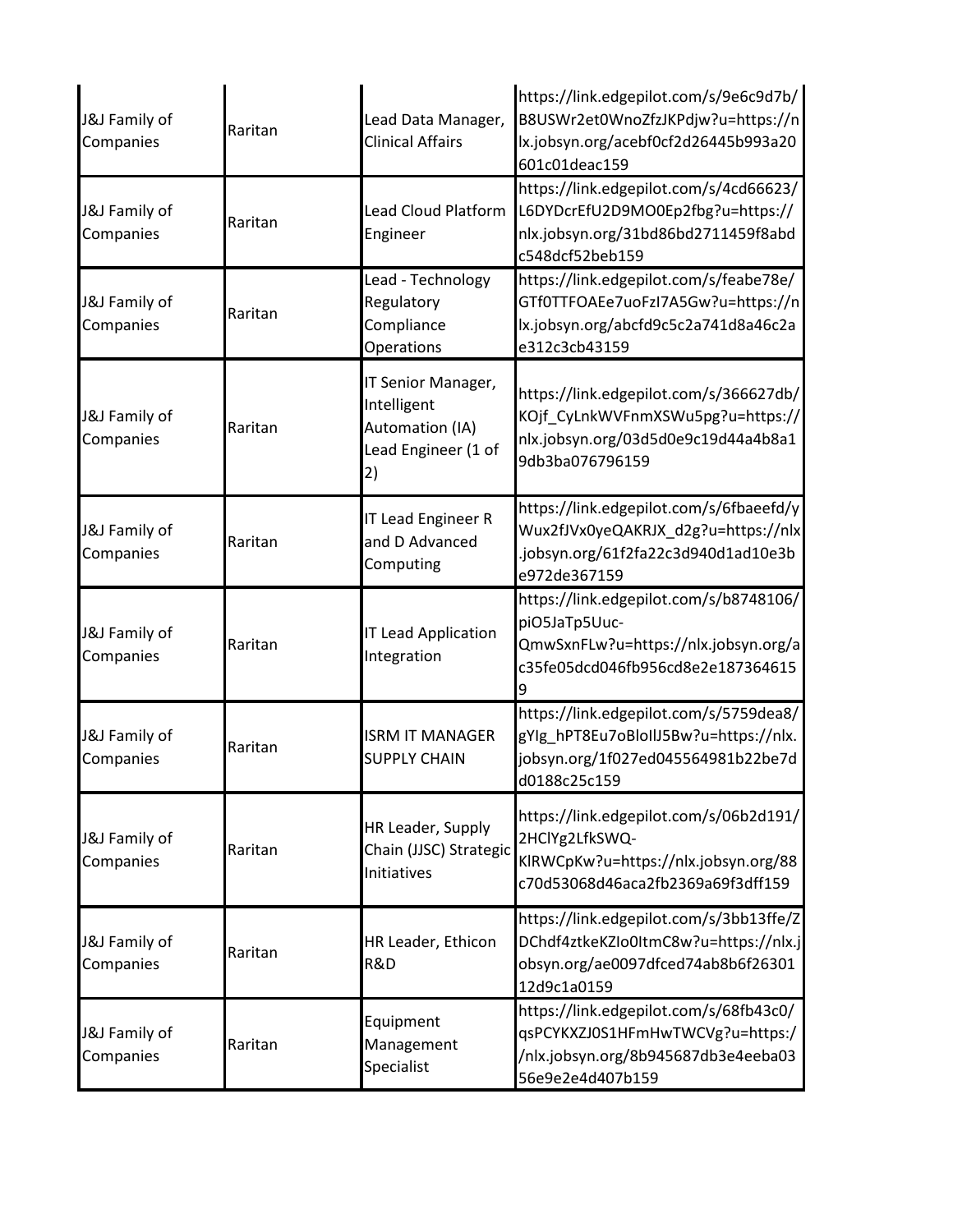| J&J Family of<br>Companies | Raritan | Director, Safety<br>Surveillance<br>Physician                                                                                 | https://link.edgepilot.com/s/cb8e4d7f/<br>7X7q5u2Mjk_st7-<br>b41lAyA?u=https://nlx.jobsyn.org/4149<br>c159be7e44b3a65adc93ff9a7424159                      |
|----------------------------|---------|-------------------------------------------------------------------------------------------------------------------------------|------------------------------------------------------------------------------------------------------------------------------------------------------------|
| J&J Family of<br>Companies | Raritan | Director, MedTech<br><b>Global Supply Chain</b><br>Communications                                                             | https://link.edgepilot.com/s/3e76b0aa/<br>VROO2Ir7tkmOwTh0_jqflQ?u=https://nl<br>x.jobsyn.org/c707d046b67b49dcb9fbd4<br>579d718b0c159                      |
| J&J Family of<br>Companies | Raritan | Data Analyst Data<br>Science                                                                                                  | https://link.edgepilot.com/s/11ff1cb7/o<br>oEBbFGIEk2hY0RmFwZ5ag?u=https://nl<br>x.jobsyn.org/c2ae9e6bc3004951858d45<br>f32b0136f2159                      |
| J&J Family of<br>Companies | Raritan | Coordinator Records NA-<br>and Info<br>Management                                                                             | https://link.edgepilot.com/s/bda759f0/<br>hsdhOeEWk85Ma9kbN2w?u=https://nl<br>x.jobsyn.org/49cf3c98577247c38445a6<br>7b4f184385159                         |
| J&J Family of<br>Companies | Raritan | Document Mgmt                                                                                                                 | https://link.edgepilot.com/s/b39c96f4/<br>Coordinator Contract 1FdDTHtmh0GpFmu3r4jLjQ?u=https://n<br>lx.jobsyn.org/d96eb8e1e60d4adea53ad<br>e1d52069f25159 |
| J&J Family of<br>Companies | Raritan | <b>Clinical Services</b><br><b>Category Analyst</b>                                                                           | https://link.edgepilot.com/s/0e393eb2/<br>lzUN5xSyqEeonoJrAvx0qg?u=https://nlx<br>jobsyn.org/169c86df924a4961a9ad799<br>1a9189c9a159                       |
| J&J Family of<br>Companies | Raritan | Clinical Scientist -<br>Hematology                                                                                            | https://link.edgepilot.com/s/d30688e6/<br>2akx_H3vME6LsTk0N_Wozg?u=https://<br>nlx.jobsyn.org/0a8bb80f58e5462bb00a<br>3ada1f07bcab159                      |
| J&J Family of<br>Companies | Raritan | <b>CAR T Logistics</b><br>Specialist                                                                                          | https://link.edgepilot.com/s/fdd8d4bb/<br>2Me0j9l2ukeGLt 4nOJHew?u=https://n<br>lx.jobsyn.org/46cb5cd1fa84454ea42488<br>689169e58c159                      |
| J&J Family of<br>Companies | Raritan | <b>Business Systems</b><br>Manager-<br>Partnership &<br><b>External Supply</b>                                                | https://link.edgepilot.com/s/4e17015a/<br>9Lu8ZdB CE2aJBQKl7sffA?u=https://nlx<br>.jobsyn.org/785ce693d42744578e0f27d<br>23e06197d159                      |
| J&J Family of<br>Companies | Raritan | Associate Director,<br><b>North America</b><br>Regulatory Lead,<br><b>Global Regulatory</b><br>Affairs (GRA),<br>Neuroscience | https://link.edgepilot.com/s/ed73b21c/<br>rCF 14KxAEO1AezScTKTaA?u=https://nl<br>x.jobsyn.org/4e43cc0fdc9b4db8a1e8c5<br>eb21963db6159                      |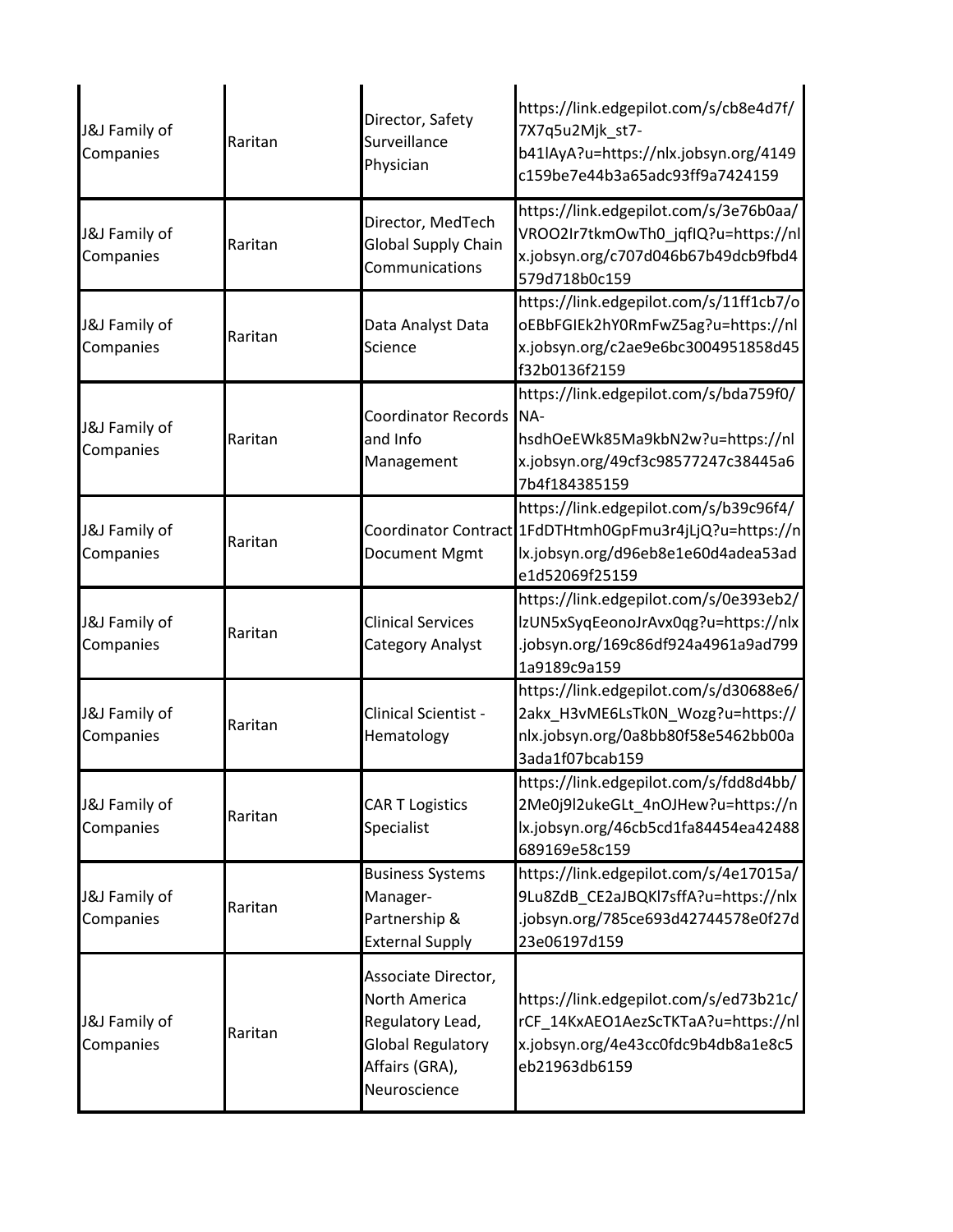| J&J Family of<br>Companies | Raritan     | Analyst Information<br>Security                                                                      | https://link.edgepilot.com/s/0f13bab5/<br>ULTf3vskWh0Ioj_2Dgew?u=https://nlx.j<br>obsyn.org/1745a1103f9b4e4db1f4498c<br>40c58006159   |
|----------------------------|-------------|------------------------------------------------------------------------------------------------------|---------------------------------------------------------------------------------------------------------------------------------------|
| J&J Family of<br>Companies | Raritan     | Analyst I, Quality<br>Control -Stability Lab                                                         | https://link.edgepilot.com/s/11460e2c/<br>b9JUCALKpkKP92JDGy2faA?u=https://nl<br>x.jobsyn.org/05f637e73f7b4ffe8ca71ca<br>5d8dbd316159 |
| J&J Family of<br>Companies | Bridgewater | <b>Technical Product</b><br>Senior Analyst                                                           | https://link.edgepilot.com/s/1207bf4a/t<br>BzkYd5iiEOZDjMhB1dJ_g?u=https://nlx.j<br>obsyn.org/e43a9320460141c99063645<br>d3c495d99159 |
| J&J Family of<br>Companies | Bridgewater | Supply Chain<br>Logistics and OT<br>Security Manager (1<br>of 2)                                     | https://link.edgepilot.com/s/8176f550/<br>9cSM741mXkGBwDUL3bztuA?u=https:/<br>/nlx.jobsyn.org/bb44df4161e94ed2b68<br>25e2f75fb4a03159 |
| J&J Family of<br>Companies | Bridgewater | Supply Chain<br>Logistics and OT<br>Security Manager (1<br>of 2)                                     | https://link.edgepilot.com/s/b662e886/<br>c5ybO7c1K0qbY4tFoHDwFQ?u=https://<br>nlx.jobsyn.org/478709a2894c48988a58<br>d8e34c42a43e159 |
| J&J Family of<br>Companies | Bridgewater | Sr Financial Analyst,<br><b>Vision Quality OPEX</b>                                                  | https://link.edgepilot.com/s/3b93d4c5/<br>rwUEq9_6CUmbmF30ztYXew?u=https:/<br>/nlx.jobsyn.org/ee620d8bca074734a1a<br>7d7c0dc3b6cb0159 |
| J&J Family of<br>Companies | Bridgewater | Senior Director<br><b>Automated Product</b><br>Release - Quality<br><b>Operations</b>                | https://link.edgepilot.com/s/949816fc/<br>xNmBVILvkUOr_S0AGCut0g?u=https://n<br>lx.jobsyn.org/ca8c2f30b4e947b68c4239<br>11cb32bd1d159 |
| J&J Family of<br>Companies | Bridgewater | Senior Data Scientist -<br>Digital & Data<br>Science Group - JJSC<br>(Full-Time Remote or<br>Hybrid) | https://link.edgepilot.com/s/a39a4a5a/<br>IKTuiORqbEq6MWk57qYUmA?u=https:/<br>/nlx.jobsyn.org/df266d21ab834548bc91<br>c3890287384a159 |
| J&J Family of<br>Companies | Bridgewater | Senior Data Scientist<br>Digital & Data<br>Science Group - JJSC<br>(Full-Time Remote or<br>Hybrid)   | https://link.edgepilot.com/s/b434d2a2/<br>iCLoviXtHkC13ySZh1Z9Gw?u=https://nl<br>x.jobsyn.org/c3266694b3a5484991295<br>9516c3f7d6d159 |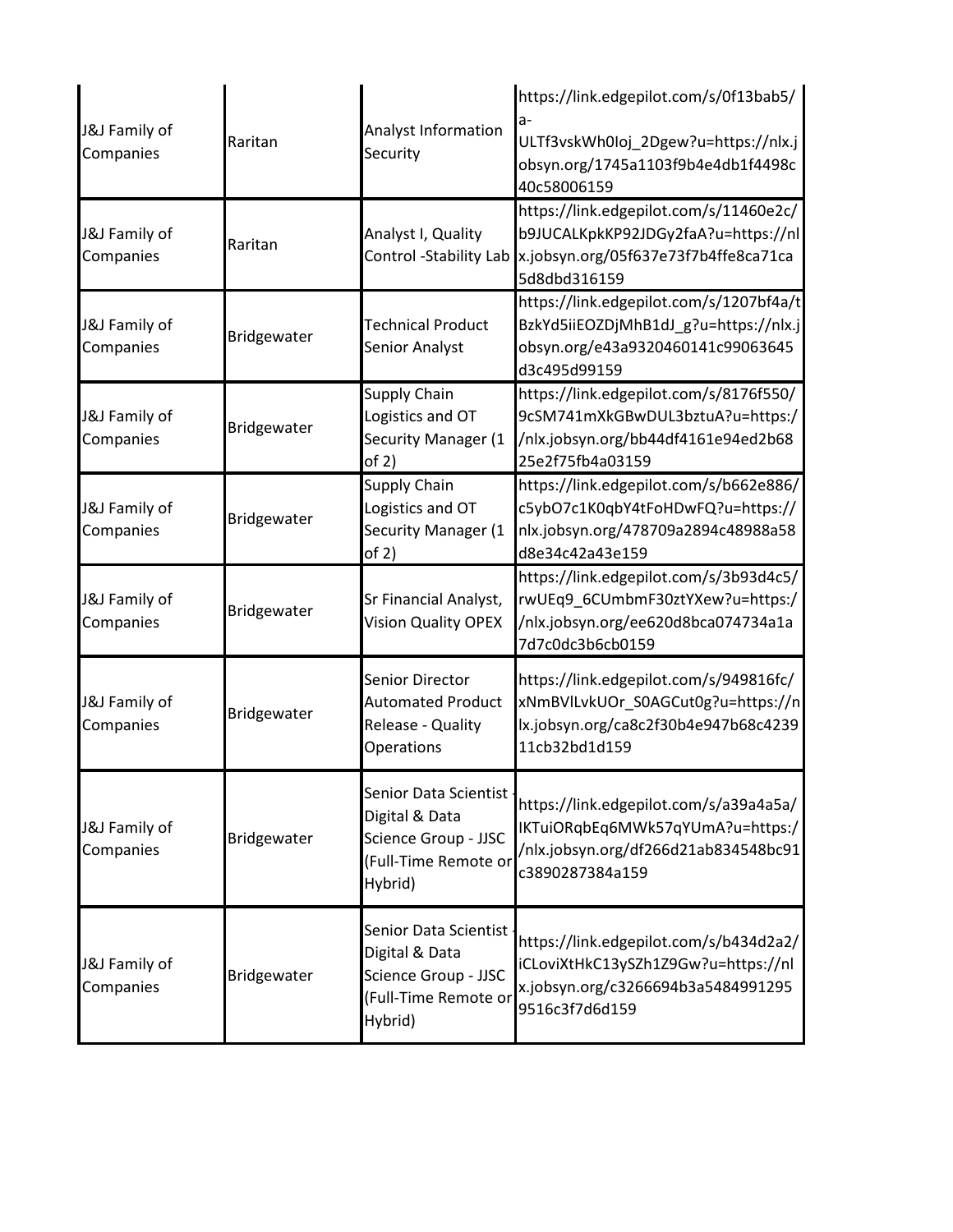| J&J Family of<br>Companies | Bridgewater | Digital & Data<br>Science Group - JJSC<br>Hybrid)                  | Senior Data Scientist Inttps://link.edgepilot.com/s/a2ea4a0d/<br>RC eARhw-<br>0_Ony4UdbZo4w?u=https://nlx.jobsyn.<br>(Full-Time Remote or org/adc9e9a0687349658c62911408dcd<br>b20159 |
|----------------------------|-------------|--------------------------------------------------------------------|---------------------------------------------------------------------------------------------------------------------------------------------------------------------------------------|
| J&J Family of<br>Companies | Bridgewater | MedTech ERP<br><b>Product Line Owner</b><br>(Plan/Source)          | https://link.edgepilot.com/s/26fbfed1/<br>KhZhpGhXfUq7qf59k8I88w?u=https://nl<br>x.jobsyn.org/c85dc792b995498b8b124d<br>595601699a159                                                 |
| J&J Family of<br>Companies | Bridgewater | <b>Manager Strategy</b><br>and PMO                                 | https://link.edgepilot.com/s/bb2d4d82/<br>OxwWqpea70iOqFbOw9ox2w?u=https:<br>//nlx.jobsyn.org/a1714358ede545f4bc7<br>b57e50c933c5c159                                                 |
| J&J Family of<br>Companies | Bridgewater | Lead Engineer-Low<br>Code and the UX<br>Development                | https://link.edgepilot.com/s/a72fc7f4/G<br>qrKyDPKp0 kLw7lTjXd6g?u=https://nlx.j<br>obsyn.org/350f43ae22ac4e08a430803d<br>0a42ad7d159                                                 |
| J&J Family of<br>Companies | Bridgewater | Lead Data and<br><b>Analytics Business</b><br>Analyst              | https://link.edgepilot.com/s/538fc329/<br>cr1uvte2D0GoWqA_4Ev9nw?u=https://<br>nlx.jobsyn.org/15633b4a8ed94eae8c31<br>84778f0a7c93159                                                 |
| J&J Family of<br>Companies | Bridgewater | <b>Lead CPI Process</b><br>Mining                                  | https://link.edgepilot.com/s/16ab54c5/<br>nrl9DeKyOkum79L7f95sZg?u=https://nl<br>x.jobsyn.org/7023b99d2c7f480a97f6ea<br>10f78c2f82159                                                 |
| J&J Family of<br>Companies | Bridgewater | <b>ITAS MGR SERV</b><br><b>ENGINEER MAKE</b><br><b>AND QUALITY</b> | https://link.edgepilot.com/s/d4118a14/<br>Qe4sAKT2eUmJcJHn0gjnRQ?u=https://n<br>lx.jobsyn.org/d567e9eb7a7b437880243<br>0dd3c029a95159                                                 |
| J&J Family of<br>Companies | Bridgewater | <b>ITAS Lead Service</b><br>Engineer - Make and<br>Quality         | https://link.edgepilot.com/s/327c65bf/<br>7G_eR6wJK0qNnLM52xSVfg?u=https://<br>nlx.jobsyn.org/699516ef28e14423a263<br>283e1a4654fb159                                                 |
| J&J Family of<br>Companies | Bridgewater | HR Leader, Supply<br>Chain (JJSC) Strategic<br>Initiatives         | https://link.edgepilot.com/s/eaa9c166/<br>RnKTcd Bk6tS4_lsP2o0Q?u=https://nl<br>x.jobsyn.org/26d065466c674d5cad7a8e<br>d89b5bf038159                                                  |
| J&J Family of<br>Companies | Bridgewater | HR Leader, Supply<br>Chain (JJSC) Strategic<br>Initiatives         | https://link.edgepilot.com/s/8da99e02/<br>QhndYSE Tk 2jHQSEaFZlA?u=https://nl<br>x.jobsyn.org/78f502465207482d82f835<br>b0bd2c0c13159                                                 |
| J&J Family of<br>Companies | Bridgewater | <b>Full Stack Software</b><br><b>Engineering 4</b>                 | https://link.edgepilot.com/s/342c654b/<br>mQDl2ejub0mFt1dlGAgCrA?u=https://n<br>lx.jobsyn.org/f153e7e7ea0a4cd0995779<br>e48baaccc3159                                                 |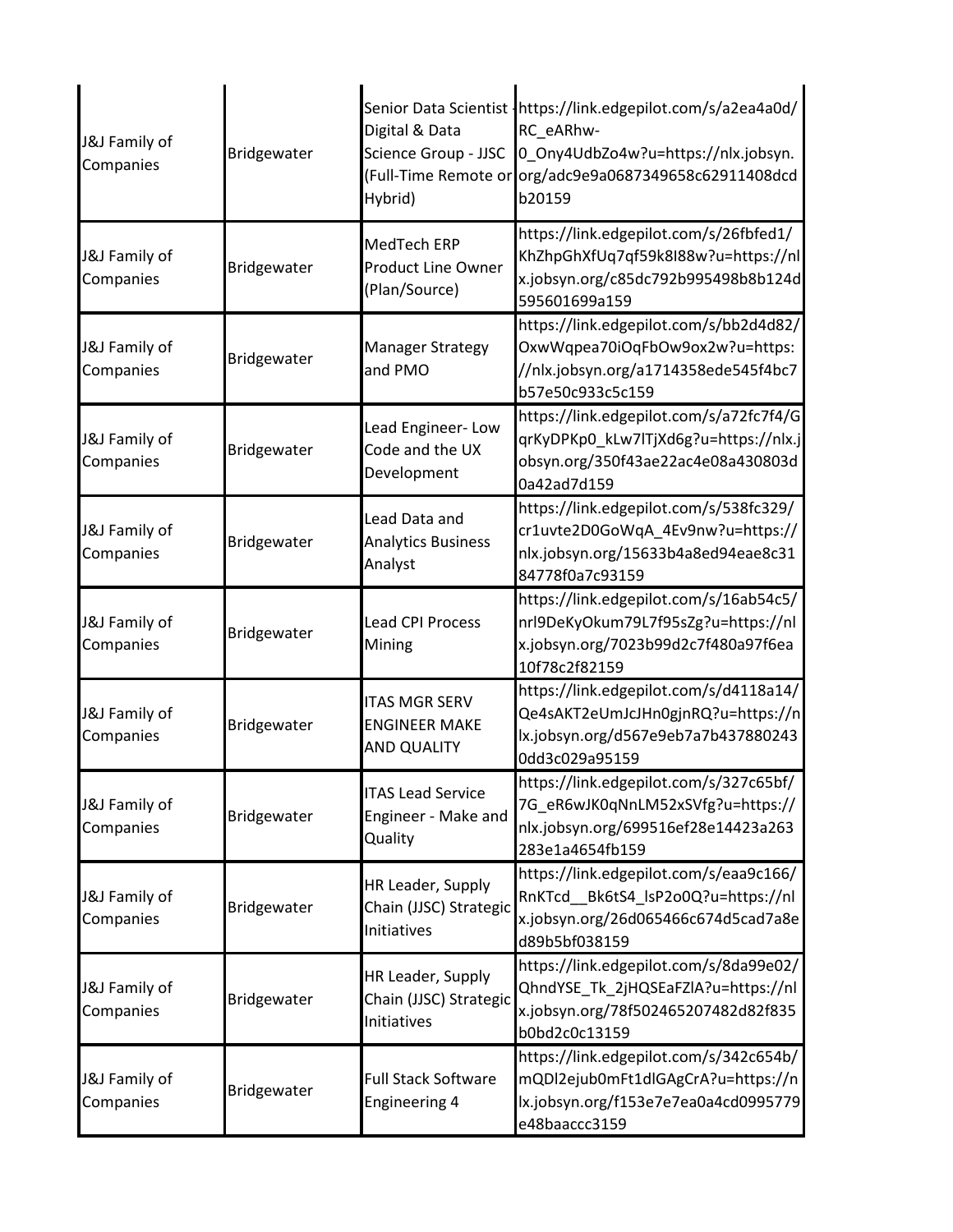| J.Crew                      | Bridgewater | <b>Assistant Manager</b><br>(Part-Time), J.Crew<br>Retail, Bridgewater<br>Commons | https://link.edgepilot.com/s/5082959c/<br>oNGUdD7S1kK_6G02b75Arw?u=https:/<br>/nlx.jobsyn.org/b2e06288809b4e1aa06<br>6320d7ec302a0159                       |
|-----------------------------|-------------|-----------------------------------------------------------------------------------|-------------------------------------------------------------------------------------------------------------------------------------------------------------|
| JAG-ONE Physical<br>Therapy | Warren      | Receptionist -<br><b>Patient Care</b><br>Coordinator (Full-<br>Time)              | https://link.edgepilot.com/s/6b593ac7/<br>RoEcza5OA0axfyaHJSNueA?u=https://nl<br>x.jobsyn.org/c945cfe8c3cf499cb9deea6<br>b795485ab159                       |
| Jones Lang LaSalle          | Warren      | Senior Electrician                                                                | https://link.edgepilot.com/s/e7ca7568/<br>MpOTx1H6Mk2vvToIg8pJfw?u=https://<br>nlx.jobsyn.org/dfb8b0ecb50c4a798aefe<br>d9f27f82216159                       |
| <b>Kelly Services</b>       | Somerset    | Warehouse Lead                                                                    | https://link.edgepilot.com/s/706e8a12/<br>drMJg48LS0e-IXGCHF-<br>2dA?u=https://nlx.jobsyn.org/20744993<br>387c4fdb83c58566934aa162159                       |
| <b>Kelly Services</b>       | Somerset    | Warehouse<br>associate                                                            | https://link.edgepilot.com/s/3ba991fc/<br>XH-<br>S5GL6FUiOkU3Y5HjZNA?u=https://nlx.j<br>obsyn.org/55e42c6861724ca5be821703<br>3a341c1b159                   |
| <b>Kelly Services</b>       | Skillman    | (Sun Care)                                                                        | https://link.edgepilot.com/s/65c7b7ed/<br>Formulation Scientist WLJZEE8HU0W2LIvoWlArug?u=https://<br>nlx.jobsyn.org/0fef7d212f6d469da1b1a<br>5e03b8df9d3159 |
| <b>Kelly Services</b>       | Raritan     | Laboratory Assistant                                                              | https://link.edgepilot.com/s/7b0a86a1/<br>UKfUb-<br>xQXEe6BfnkoRPkOA?u=https://nlx.jobs<br>yn.org/3ef55dbb8119401e81146c662e<br>3e33b2159                   |
| <b>Kelly Services</b>       | Raritan     | <b>Assistant Scientist -</b><br>Molecular<br>Bacteriology                         | https://link.edgepilot.com/s/27737780/<br>KELO8xzRsEqrTDW-<br>XQITBQ?u=https://nlx.jobsyn.org/5e61f<br>f02145f453c9e1f1d5cca127216159                       |
| Kforce                      | Somerset    | <b>Customer Service</b><br>Representative                                         | https://link.edgepilot.com/s/5b3cb7f8/<br>brAQGMXAu02M0U7MFNIB2w?u=https<br>://nlx.jobsyn.org/b0a5482780494edf84f<br>0a40fd15d8672159                       |
| Kforce                      | Somerset    | Accounts Payable<br>Specialist                                                    | https://link.edgepilot.com/s/d5146a34/<br>ir6_Hm-2iEWWyK3-<br>jtfSaA?u=https://nlx.jobsyn.org/f80a76<br>4ba28f4b9c84ff76032ae363ed159                       |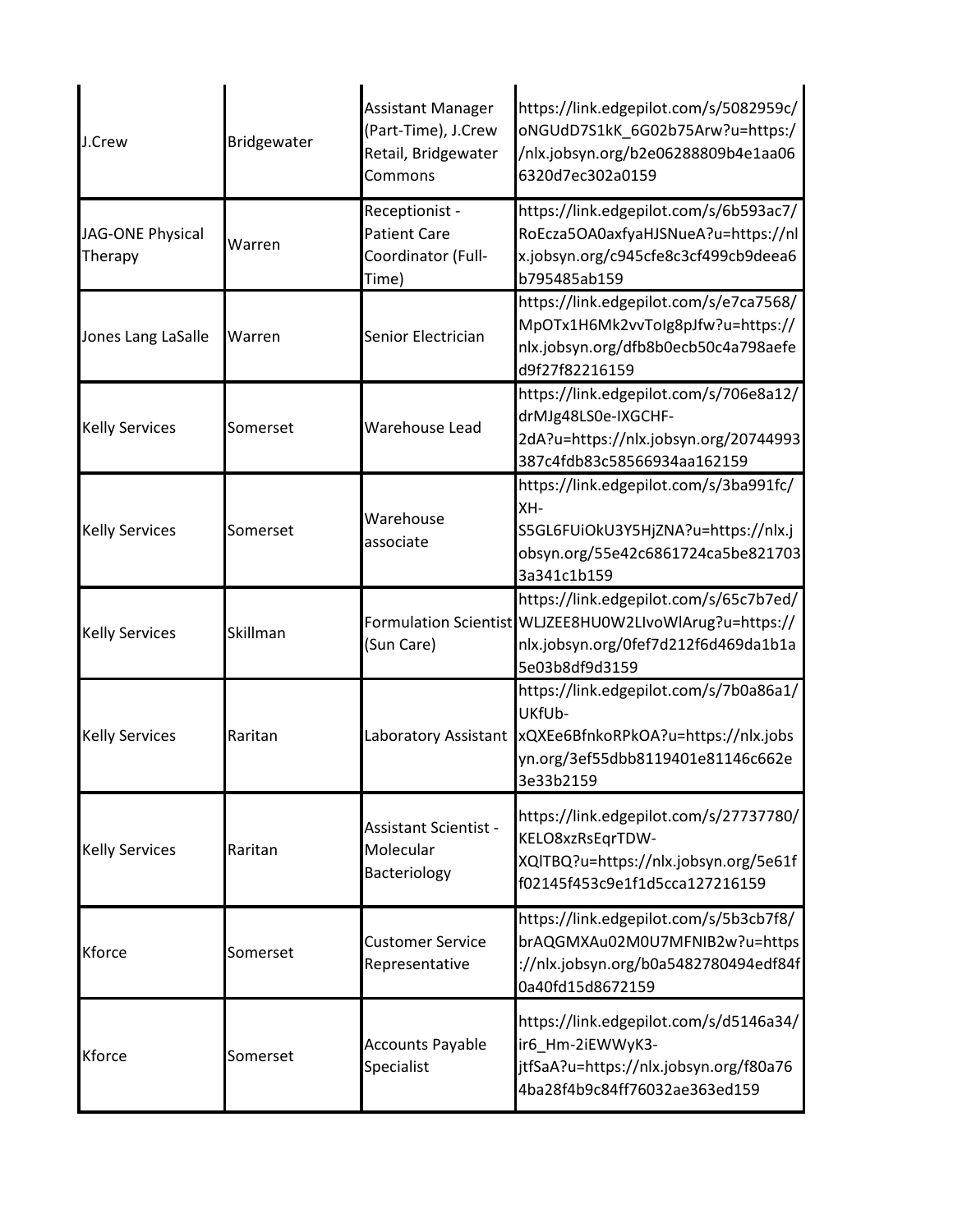| Kforce                             | <b>Basking Ridge</b> | Project Manager                                                   | https://link.edgepilot.com/s/e8d9884c/<br>jwo5ZTBaIUqK7Mff6O7NPQ?u=https://<br>nlx.jobsyn.org/4a954068b2e24b6f8c87c<br>8acf378b784159                      |
|------------------------------------|----------------------|-------------------------------------------------------------------|------------------------------------------------------------------------------------------------------------------------------------------------------------|
| KinderCare<br><b>Education LLC</b> | Somerville           | Teachers at<br>KinderCare at<br><b>Branchburg</b>                 | https://link.edgepilot.com/s/8fb65832/<br>QNFXN_SnakmfPRQNc6X0pA?u=https:/<br>/nlx.jobsyn.org/a90cc801da2c4639a9d3<br>67ff3cd58571159                      |
| Knipper                            | Somerset             | <b>Billing Analyst</b>                                            | https://link.edgepilot.com/s/e11abf46/<br>UBd7omY-s0CupjbGJ-<br>aKRg?u=https://nlx.jobsyn.org/4ac7092<br>8678b4c38bb9c30a4e9f7a623159                      |
| Kohl's                             | Watchung             | Part-Time<br>Stockroom<br>(Early Morning)                         | https://link.edgepilot.com/s/90b255d8/<br>y4NLyheEqE6bPcrFT7xQsg?u=https://nl<br>Operations Associate x.jobsyn.org/f713151ebd1947d39aee9c<br>581b3da1f8159 |
| Kohl's                             | Watchung             | Part-Time Retail<br>Sales Associate                               | https://link.edgepilot.com/s/4ce35c56/<br>vqUTS9l7XEu5iAHGQpXnSQ?u=https://n<br>lx.jobsyn.org/e70115f4a64d4141b296a<br>eda48dd9e7c159                      |
| Kohl's                             | Watchung             | Full-Time Stockroom                                               | https://link.edgepilot.com/s/c8374bcf/<br>5WuxJQXBXUuzAugs-<br>Operations Associate krA4A?u=https://nlx.jobsyn.org/f6ff901<br>f625d460188c81f55c1467041159 |
| Kohl's                             | Hillsborough         | Part-Time<br>Stockroom<br>Operations Associate<br>(Early Morning) | https://link.edgepilot.com/s/577b7bf7/<br>gYzklkcbzUmHYcKzfYd8Yg?u=https://nlx<br>.jobsyn.org/2b6964c30e1e4c219579de<br>d7c9710ae4159                      |
| Kohl's                             | Hillsborough         | Part-Time Retail<br>Sales Associate                               | https://link.edgepilot.com/s/d93fd9f5/k<br>QwP8A5MoUOTwujKa pBWA?u=https:<br>//nlx.jobsyn.org/325f906cf74743518c2<br>9c44d01b0776b159                      |
| Kohl's                             | Hillsborough         | Full-Time Sales Lead -<br>Apparel                                 | https://link.edgepilot.com/s/b6feb16e/<br>Mkv1dAzQ_0eA5DPWiYQnjw?u=https:/<br>/nlx.jobsyn.org/ab5b45ee0cc84f25b8ca<br>fe3ffb2ac3e1159                      |
| L'Oreal USA S/D,<br>Inc.           | Somerset             | Senior Planner-<br>Master Scheduling -<br>Somerset NJ             | https://link.edgepilot.com/s/ecc83006/<br>6hw8tNIO9EyLdIGoTPNUyA?u=https://n<br>lx.jobsyn.org/b51482bb6c5d48ffb05c95<br>4dd6cbd959159                      |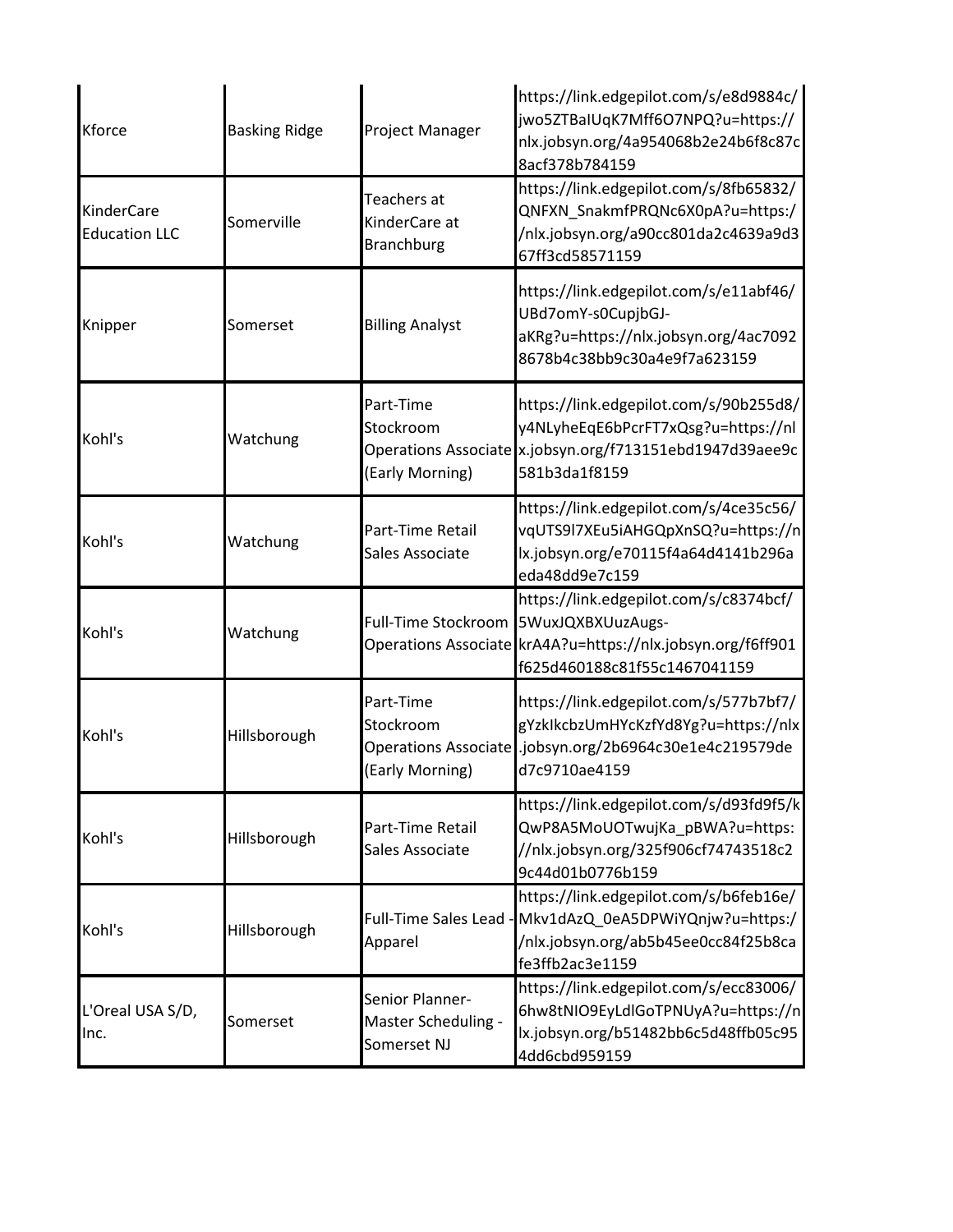| Labcorp                              | Somerset           | Supervisor III<br><b>Building</b><br>Maintenacne            | https://link.edgepilot.com/s/1461d7f9/l<br>2cgB65RCEeygDRSuHKBIg?u=https://nlx<br>jobsyn.org/3a83c4929cae403994bd761<br>28034affb159  |
|--------------------------------------|--------------------|-------------------------------------------------------------|---------------------------------------------------------------------------------------------------------------------------------------|
| Labcorp                              | Raritan            | <b>Medical Laboratory</b><br>Technologist -<br>Molecular    | https://link.edgepilot.com/s/8751e149/<br>97JX9zLJ5kqUDThkz2q_iQ?u=https://nlx<br>jobsyn.org/a6b94f68a0154059a6b8a56<br>44a1ee56e159  |
| Labcorp                              | Raritan            | Lab Assistant -<br>Molecular                                | https://link.edgepilot.com/s/eb5b37dc/<br>Y5U5rkwcekKyVrlUIhfDCA?u=https://nlx<br>jobsyn.org/e5301f237ecb4b119e588b8<br>1a4ff11b5159  |
| Labcorp                              | Raritan            | Lab Assistant                                               | https://link.edgepilot.com/s/ba8bb18b/<br>7fodYJCzFEiFjd4Wa1ihmg?u=https://nlx<br>jobsyn.org/1d57f2643c0543309586376<br>76271ecf6159  |
| Labcorp                              | Raritan            | Lab Assistant                                               | https://link.edgepilot.com/s/aa1e1481/<br>jXhSnNcnGUu_1GTxbguQQg?u=https://<br>nlx.jobsyn.org/d239659a670444a1adf7<br>0baa64601df7159 |
| Labcorp                              | Raritan            | Lab Assistant                                               | https://link.edgepilot.com/s/ce54e398/<br>WgetLT110k_Gjejq4aoYcw?u=https://nl<br>x.jobsyn.org/142cec13ae1e4b74992d8b<br>ff32e0dd29159 |
| Labcorp                              | Raritan            | Accessioning/Specim ESv-<br>en Processing<br><b>Trainer</b> | https://link.edgepilot.com/s/f00ec125/<br>qd1FQE2qwBpjxfO7Ag?u=https://nlx.jo<br>bsyn.org/8c0b7a3e39b84c41abfba888f<br>37b5bd2159     |
| <b>LANDS END INC</b>                 | <b>Bound Brook</b> | <b>Store Manager</b>                                        | https://link.edgepilot.com/s/fbd3e46d/<br>o_1QscyqDU_rlf6pJWaMFw?u=https://<br>nlx.jobsyn.org/68c371f629b24b4ea5bc7<br>b9109352eb4159 |
| <b>LANDS END INC</b>                 | <b>Bound Brook</b> | Key Holder                                                  | https://link.edgepilot.com/s/f199aab4/<br>KHuKWjuIDE6m OgC7Ot6Qw?u=https:/<br>/nlx.jobsyn.org/eb1712a417bb4f49884<br>549c06f0f22dd159 |
| Law Firm of Francis<br>P Linnus, Esq | Somerset           | legal<br>assistant/paralegal                                | https://link.edgepilot.com/s/f97c5001/<br>gmjXG_ey9EOs1JxW-LZM-<br>Q?u=https://nlx.jobsyn.org/70ef95b05d<br>2a4289b1901f7dda9f51f0159 |
| Law Firm of Francis<br>P Linnus, Esq | Somerset           | legal<br>assistant/paralegal                                | https://link.edgepilot.com/s/7bd32570/<br>RyjfF3M2u0ebcfy8vRFoLQ?u=https://nl<br>x.jobsyn.org/a04ac9f457ed4589b5e2a3<br>Obfd2d9fad159 |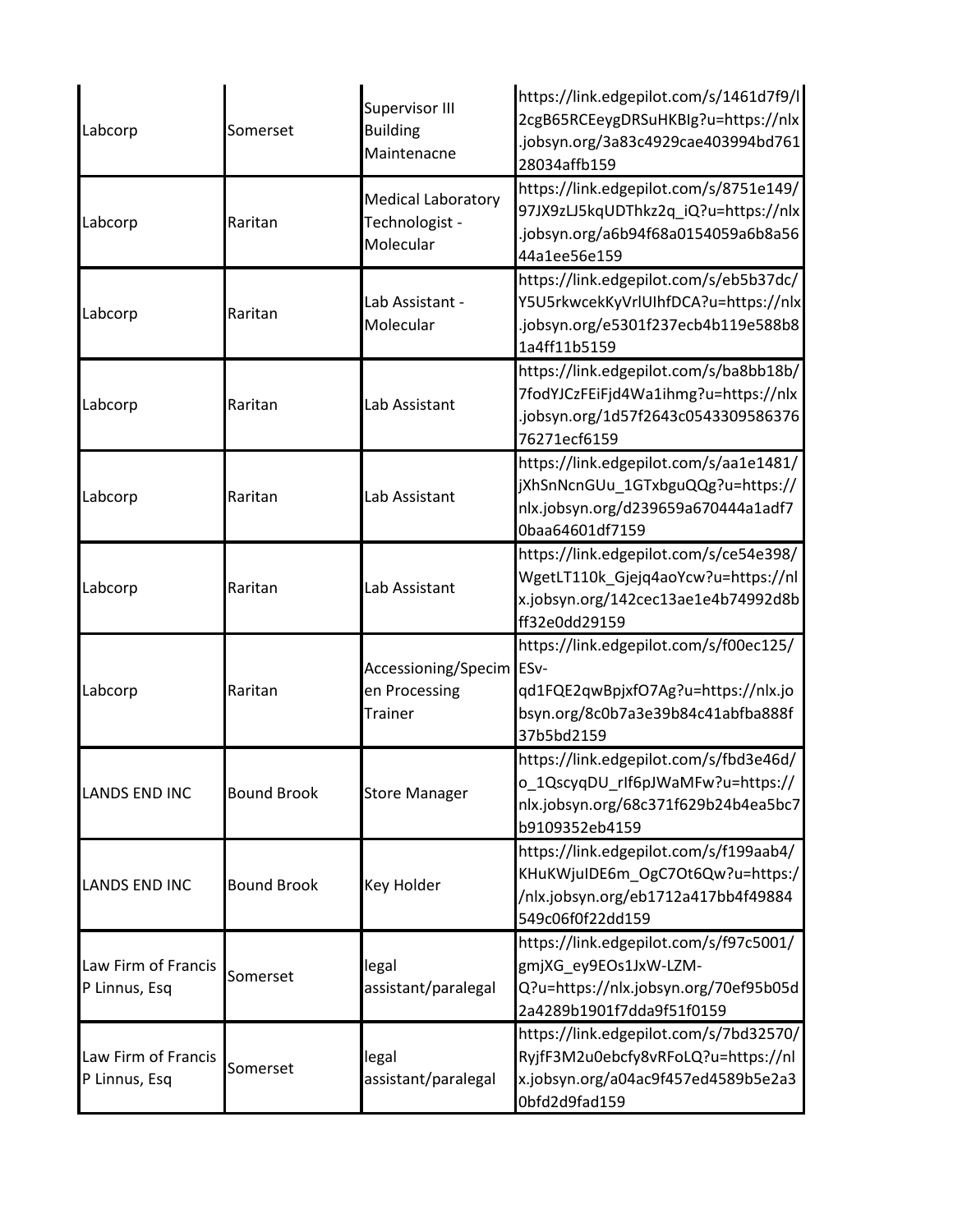| <b>Legrand NA</b> | Somerset            | <b>Demand Planner</b>                                            | https://link.edgepilot.com/s/c51ff7c3/O<br>Htv5huwvEqxYJCcMAHN5Q?u=https://n<br>lx.jobsyn.org/162e287759c642a5a31e4<br>3f057319b84159     |
|-------------------|---------------------|------------------------------------------------------------------|-------------------------------------------------------------------------------------------------------------------------------------------|
| Liberty Mutual    | Warren              | Sales Representative<br>(Base Salary,<br>Uncapped<br>Commission) | https://link.edgepilot.com/s/7df4ad18/<br>Q-<br>c0kifJ20y4XDYSRF1C7g?u=https://nlx.jo<br>bsyn.org/15dd04a8b54f49c38ee4560f3<br>bc97e04159 |
| Lilly             | <b>Branchburg</b>   | Scientist/Engineer<br><b>TSMS Process</b><br>Validation          | https://link.edgepilot.com/s/0481dcda/<br>Ix4FyXjENEijLaxq5vE26w?u=https://nlx.j<br>obsyn.org/d481c1fd8d7f49aaafd0f68ac<br>80a8884159     |
| Lilly             | <b>Branchburg</b>   | <b>Associate Director-</b><br>QC Bioassay                        | https://link.edgepilot.com/s/8d1b097e/<br>M19QTvt8rU2UUoEFcJB7YA?u=https://<br>nlx.jobsyn.org/03122628c3c14f9da86b1<br>f12f596ad88159     |
| Lilly             | <b>Branchburg</b>   | Advisor/Sr Advisor<br>Statistician-<br>Computation               | https://link.edgepilot.com/s/5303f55d/<br>2i3TPLLSJESxyDChqYwiIA?u=https://nlx.<br>jobsyn.org/a21af54c09b7406eafa9e95c<br>1e93db10159     |
| Lowe's            | Hillsborough        | FT-Sales Associate-<br>Day                                       | https://link.edgepilot.com/s/6fb91034/<br>wbOhpwZxs0ymE51E_3w70g?u=https:/<br>/nlx.jobsyn.org/f5a118ebc43a4ed4a9ac<br>5b8f3e5ec6bc159     |
| Lowe's            | Hillsborough        | FT-Sales Associate -<br>Hardware-Day                             | https://link.edgepilot.com/s/f9bcaad5/<br>NrTEsERG9EGSMCY3z9bx5g?u=https://<br>nlx.jobsyn.org/e6a426853d5647b290fd<br>9019477ca4ae159     |
| Lowe's            | Hillsborough        | FT-Merchandising<br>Service Associate-<br>Day                    | https://link.edgepilot.com/s/e5b689c3/<br>zNnJ1APz9U2cD4Daaj8Kig?u=https://nl<br>x.jobsyn.org/0caed011d9f342ea80c8c8<br>afd2be3f49159     |
| Lowe's            | Hillsborough        | FT-Delivery<br>Coordinator-Day                                   | https://link.edgepilot.com/s/533e4e86/<br>7gZrHtF5bk6QDBIepWOGJg?u=https://n<br>lx.jobsyn.org/d5778817be3748caadd93<br>c9a5a790f17159     |
| Lumen             | <b>HILLSBOROUGH</b> | <b>Digital Marketing</b><br>Manager                              | https://link.edgepilot.com/s/5da03fb9/l<br>AUDxBTAbEa2HQwKzpRwgQ?u=https://<br>nlx.jobsyn.org/c9c5358732a248918530<br>2ff9af5bcc94159     |
| Luxottica         | Watchung            | Target Optical -<br>Licensed Optician                            | https://link.edgepilot.com/s/a9b4689d/<br>tUaoL_nes0Sg62Axe_cBCg?u=https://nl<br>x.jobsyn.org/c63a692c6f9a44f2808f872<br>fc26a3f44159     |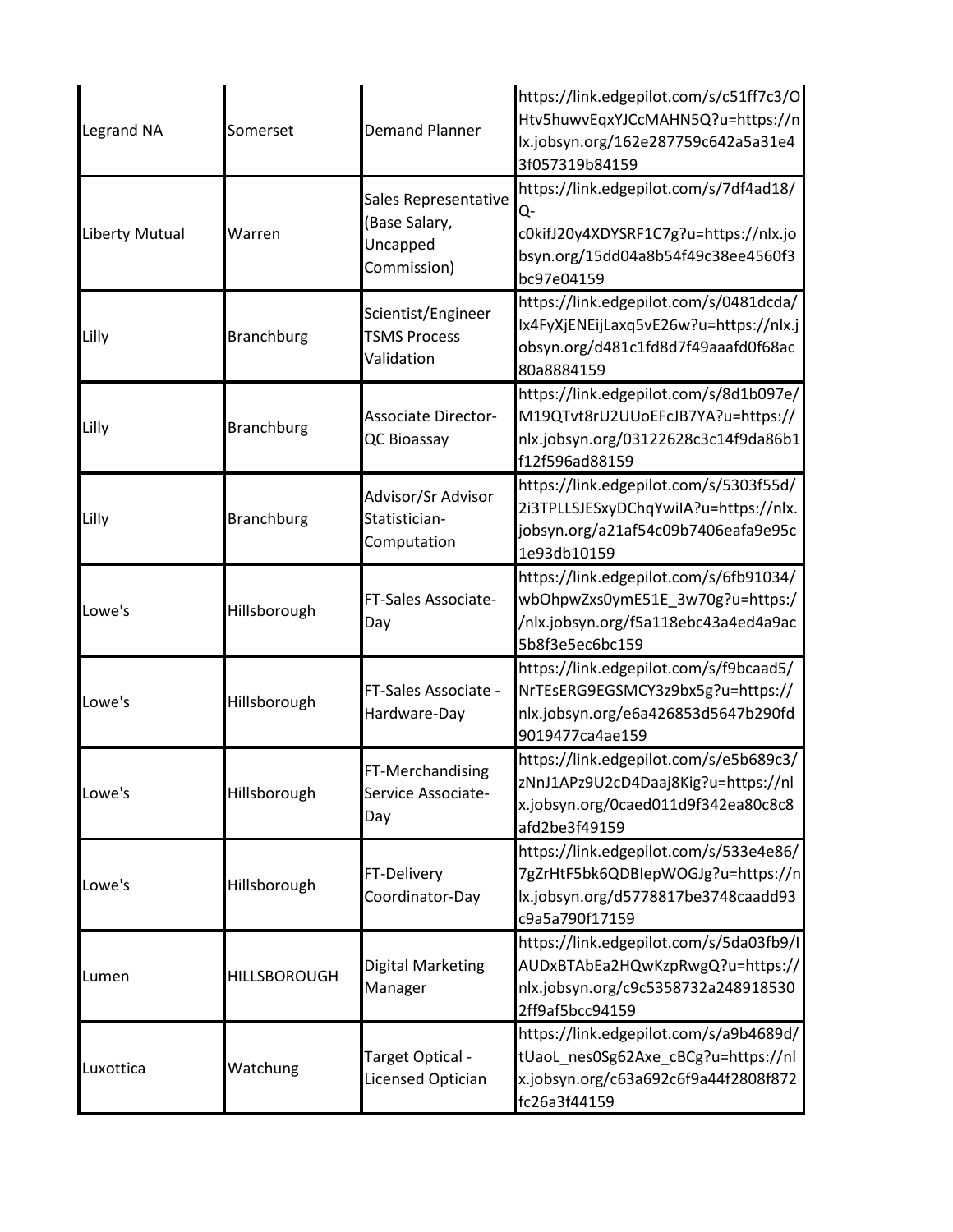| Luxottica                                           | Watchung             | LensCrafters -<br><b>Licensed Optician</b>           | https://link.edgepilot.com/s/7762e66f/<br>AYVoAgnTOEm8LFNHy_Ac4w?u=https:/<br>/nlx.jobsyn.org/13596319bb184818bbf<br>7ad6412d7fd4f159                        |
|-----------------------------------------------------|----------------------|------------------------------------------------------|--------------------------------------------------------------------------------------------------------------------------------------------------------------|
| Luxottica                                           | Bridgewater          | Seasonal Sales<br>Associate Oakley                   | https://link.edgepilot.com/s/b353ceed/<br>mhWMw8GKskmZYQ_yj0LbbA?u=https:<br>//nlx.jobsyn.org/649ae0c02b504be6a85<br>f72de36b7e349159                        |
| Luxottica                                           | Bridgewater          | Oakley - Specialized<br>Consultant                   | https://link.edgepilot.com/s/2df89fd1/a<br>Dsv3JWcCUyNkUyRFsNMGg?u=https://<br>nlx.jobsyn.org/8a6110bb2f734e10983b<br>62fae35c9ec8159                        |
| Marriott                                            | Bridgewater          | <b>Guest Event Expert</b>                            | https://link.edgepilot.com/s/659a3e3c/<br>TZwAq1PNuEirwB_6FCu8Hw?u=https://<br>nlx.jobsyn.org/f9a63c989a364526bdc40<br>36f713687b8159                        |
| Marriott                                            | Bridgewater          | <b>Guest Event Expert</b>                            | https://link.edgepilot.com/s/b247104d/<br>yS05TpTch0GbYNvRlufCCQ?u=https://nl<br>x.jobsyn.org/c0d08ef8f27c4d05a7eed1<br>59fe463bb6159                        |
| Marriott                                            | <b>Basking Ridge</b> | <b>Guest Environment</b><br>Expert -<br>Housekeeping | https://link.edgepilot.com/s/e1b4c64b/<br>jtpND8MzcU_LL8c-<br>l01T_A?u=https://nlx.jobsyn.org/66315<br>bc75a744233af9df7b27526aeab159                        |
| <b>Matheny Medical</b><br>and Educational<br>Center | Peapack              | Respiratory<br>Therapist - Per Diem<br><b>Nights</b> | https://link.edgepilot.com/s/04b022c4/<br>9Pm9FnfW302vnQ2RTaPUTQ?u=https:/<br>/nlx.jobsyn.org/3cccceedd03d410ea1c6<br>e9bb298c490b159                        |
| <b>Matheny Medical</b><br>and Educational<br>Center | Peapack              | <b>Receptionist - Part</b><br><b>Time Sundays</b>    | https://link.edgepilot.com/s/81df8182/<br>FX1Tr4HTn0ms4ajyCKRA7Q?u=https://n<br>lx.jobsyn.org/f85a53bf105744dfa225d6<br>5f740820b8159                        |
| Matheson Tri-Gas                                    | Warren               | Service Desk Analyst -<br>2nd Shift                  | https://link.edgepilot.com/s/cfbd9a8e/<br>PsYOFeoRtUaxlFUGNGRB5A?u=https://<br>nlx.jobsyn.org/46771267a4724f7ea940<br>54e2385ced1c159                        |
| Matheson Tri-Gas                                    | Warren               | 2nd Shift                                            | https://link.edgepilot.com/s/3a98f7a9/J<br>Service Desk Analyst - r3ROqFXtEWFDm5YK1I0hw?u=https://n<br>lx.jobsyn.org/33ceab805f3248aea6fd9a<br>1a94091c52159 |
| Matheson Tri-Gas                                    | Warren               | Jr.NET Application<br>Developer                      | https://link.edgepilot.com/s/a346d158/<br>gTJqR_vYDEuqvQGJaGUzPA?u=https://n<br>lx.jobsyn.org/b3882b2fe1224f84ac616d<br>abe65098c4159                        |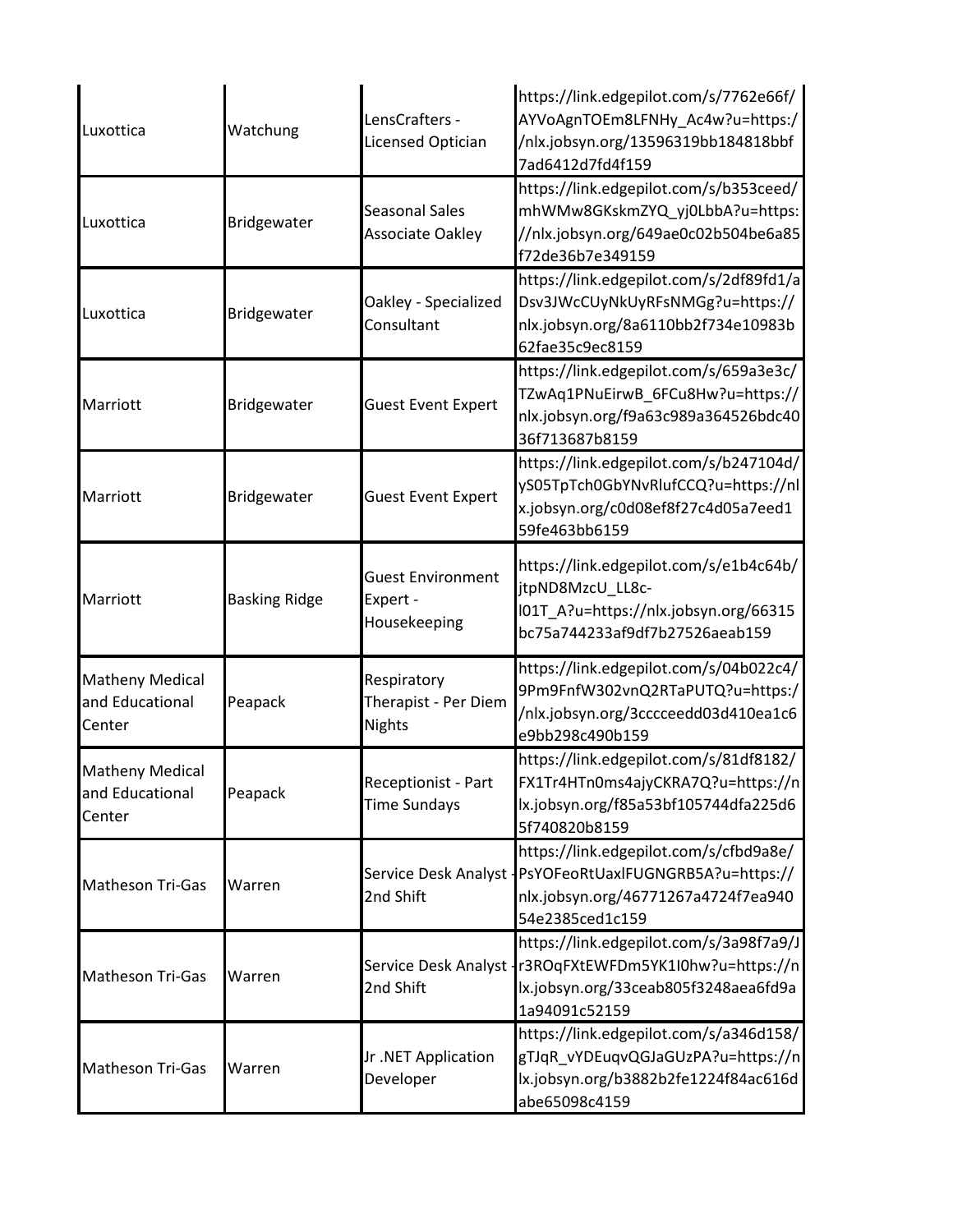| Matheson Tri-Gas                                      | Warren            | <b>Ecommerce IT</b><br>Project Manager                                                   | https://link.edgepilot.com/s/f6c6af9b/Y<br>nxnUFx_-<br>ku6CNCTsRDMIQ?u=https://nlx.jobsyn.<br>org/a719f2441b3a49218a358296cb729<br>198159                  |
|-------------------------------------------------------|-------------------|------------------------------------------------------------------------------------------|------------------------------------------------------------------------------------------------------------------------------------------------------------|
| <b>Matrix North</b><br>American<br>Construction, Inc. | Somerset          | Warehouse Assistant                                                                      | https://link.edgepilot.com/s/17088a7e/<br>r0fKI7LjQUmj2HeXrC_4fQ?u=https://nlx<br>.jobsyn.org/f4c516c6763444ce91b35c3<br>2f13ab719159                      |
| Merck                                                 | <b>Branchburg</b> | <b>Statistical Study Data</b><br><b>Tabulation Model</b><br>Programmer (Hybrid<br>NJ/PA) | https://link.edgepilot.com/s/067c6784/<br>c-<br>LHvihPgUOIMKlKlnqYoA?u=https://nlx.j<br>obsyn.org/c44247c40c4d498e841ca8ea<br>4308a9bd159                  |
| Merck                                                 | <b>Branchburg</b> | OT Cyber Security<br>Analyst                                                             | https://link.edgepilot.com/s/ac282b1d/<br>sOlJGtrDGUWocTDxwKirzA?u=https://nl<br>x.jobsyn.org/f8ad2fce824d4a34840062f<br>9674bda24159                      |
| Merck                                                 | <b>Branchburg</b> | Manufacturing Data<br><b>Systems Analyst</b><br>(Remote)                                 | https://link.edgepilot.com/s/c6a9ea93/<br>Q9Ev9uo37kyg7A-<br>FCwKauQ?u=https://nlx.jobsyn.org/36fa<br>0c369b5c4de7804ff17241fe277d159                      |
| Merck                                                 | <b>Branchburg</b> | Infrastructure<br>Engineer, Application<br><b>Delivery Controllers</b>                   | https://link.edgepilot.com/s/205506dc/<br>bgkUUSkma0yT-<br>mGCd9V24A?u=https://nlx.jobsyn.org/3<br>be6ed265d5942dea8adb57eb72a0f8f15                       |
| Merck                                                 | <b>Branchburg</b> | Exchange / Office<br>365 Engineer                                                        | https://link.edgepilot.com/s/9c074c92/<br>4K8Z9vTCrEu2nqEih3Pxfg?u=https://nlx<br>.jobsyn.org/69bcdff53c6041ac9e54413<br>1ee85cfbb159                      |
| Merck                                                 | <b>Branchburg</b> | Specialist                                                                               | https://link.edgepilot.com/s/8cd26456/<br>Data Loss Prevention mhJe3MTjrEmbvExHFUhHkQ?u=https://<br>nlx.jobsyn.org/7cbe72a6de674d65a350<br>606558d9c28c159 |
| Merck                                                 | <b>Branchburg</b> | <b>Cyber Security</b><br>Vulnerability<br>Management<br>Analyst                          | https://link.edgepilot.com/s/d93fb8a8/<br>OptEAmkMwUWf1QlpTGJ79Q?u=https:/<br>/nlx.jobsyn.org/cd828858a9984c30bc07<br>1fdfa9115eb3159                      |
| Merck                                                 | <b>Branchburg</b> | Assoc. Director, Data<br><b>Center Engineering</b>                                       | https://link.edgepilot.com/s/23435845/<br>qFySKOCt1kek83sS5Y86nA?u=https://nl<br>x.jobsyn.org/f0ec27dcf5ba4131985e26c<br>8a2b69e10159                      |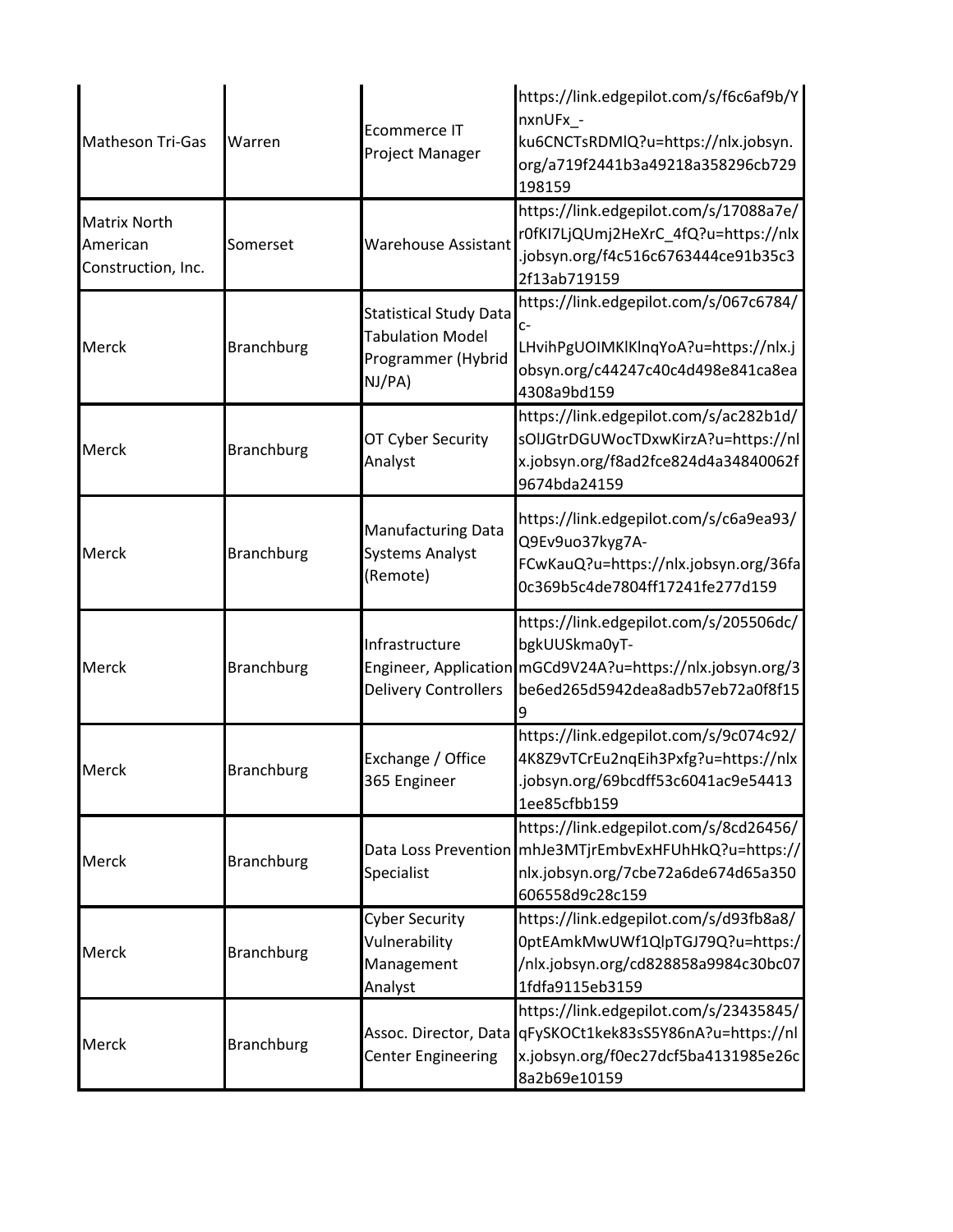| <b>MESSER NORTH</b><br>AMERICA                                 | Bridgewater          | Procurement<br>Process Manager -<br>Source to Contract              | https://link.edgepilot.com/s/0eff3431/r<br>bvlickmTUW5TCKQJsZVIg?u=https://nlx.<br>jobsyn.org/03bbc019573e4a74beae59f<br>8986f514f159 |
|----------------------------------------------------------------|----------------------|---------------------------------------------------------------------|---------------------------------------------------------------------------------------------------------------------------------------|
| <b>MESSER NORTH</b><br>AMERICA                                 | Bridgewater          | Application<br>Development Food<br>& Beverage Manager               | https://link.edgepilot.com/s/f8062e10/<br>rKVRNvQbyESP9SFSxWs3wQ?u=https://<br>nlx.jobsyn.org/342a1731f12041f381c4d<br>c74c4708bca159 |
| MetLife                                                        | Bridgewater          | Senior Technology<br>Liaison                                        | https://link.edgepilot.com/s/11a28652/<br>NxIvue6ONUm27UteQdjgcg?u=https://<br>nlx.jobsyn.org/e3060607483040e6a1a6<br>cd9894612f49159 |
| MetLife                                                        | Bridgewater          | <b>Senior Marketing</b><br>Consultant                               | https://link.edgepilot.com/s/62808348/<br>keSFrFZf1UeaLsqlK-<br>jX8Q?u=https://nlx.jobsyn.org/cf5eedcb<br>1bb949e48e127e32cdb3d3f7159 |
| MetLife                                                        | Bridgewater          | Scrum Lead II                                                       | https://link.edgepilot.com/s/0e88cb65/<br>zZe7E9UrYEiWssCJNFTXig?u=https://nlx<br>.jobsyn.org/8d094660180142ec85947d<br>0b266af8f0159 |
| MetLife                                                        | Bridgewater          | <b>Lead Full Stack</b><br>Software Engineer                         | https://link.edgepilot.com/s/cbfb9615/<br>o6y8dQhIh0W2fRAaYGw5-<br>A?u=https://nlx.jobsyn.org/2fe82d5599<br>9144d181827f492a893d8a159 |
| Metro One Loss<br><b>Prevention Services Somerset</b><br>Group |                      | <b>Unarmed Security</b><br>Officer - Somerset NJ                    | https://link.edgepilot.com/s/45ff39a2/X<br>cobu0_5JE_0x36-<br>YDp1XA?u=https://nlx.jobsyn.org/6a06<br>03afd50143a78a0efa8e5a53d4f5159 |
| <b>MICRO</b>                                                   | Somerset             | <b>Senior Quality</b><br>Auditor                                    | https://link.edgepilot.com/s/2f59606a/<br>HYtjCGHoNUigSyZ65R2Aug?u=https://nl<br>x.jobsyn.org/0ba17d2921684f3ca6b53f<br>b2a5807d17159 |
| <b>MICRO</b>                                                   | Somerset             | <b>Director Quality</b><br><b>Engineering, Quality</b><br>Assurance | https://link.edgepilot.com/s/1883553f/<br>pe3KPjLYw0exgqqjJal 3A?u=https://nlx.<br>jobsyn.org/7e5e9619d0c04d00802b1d2<br>21497499d159 |
| <b>MICRO</b>                                                   | Somerset             | <b>Customer Account</b><br>Specialist                               | https://link.edgepilot.com/s/48651996/<br>VIDYFJN6l0SDlJHZmfm79w?u=https://nl<br>x.jobsyn.org/af69b08c357b409bb608e1<br>ca762970e8159 |
| Microchip<br>Technology Inc.                                   | <b>Basking Ridge</b> | <b>Technical Staff</b><br>Engineer-Design                           | https://link.edgepilot.com/s/50b112f3/<br>zXf_50Wa0kK0TyRyRhhyFg?u=https://nl<br>x.jobsyn.org/111de647e59844c7835f80<br>e14c1f9f40159 |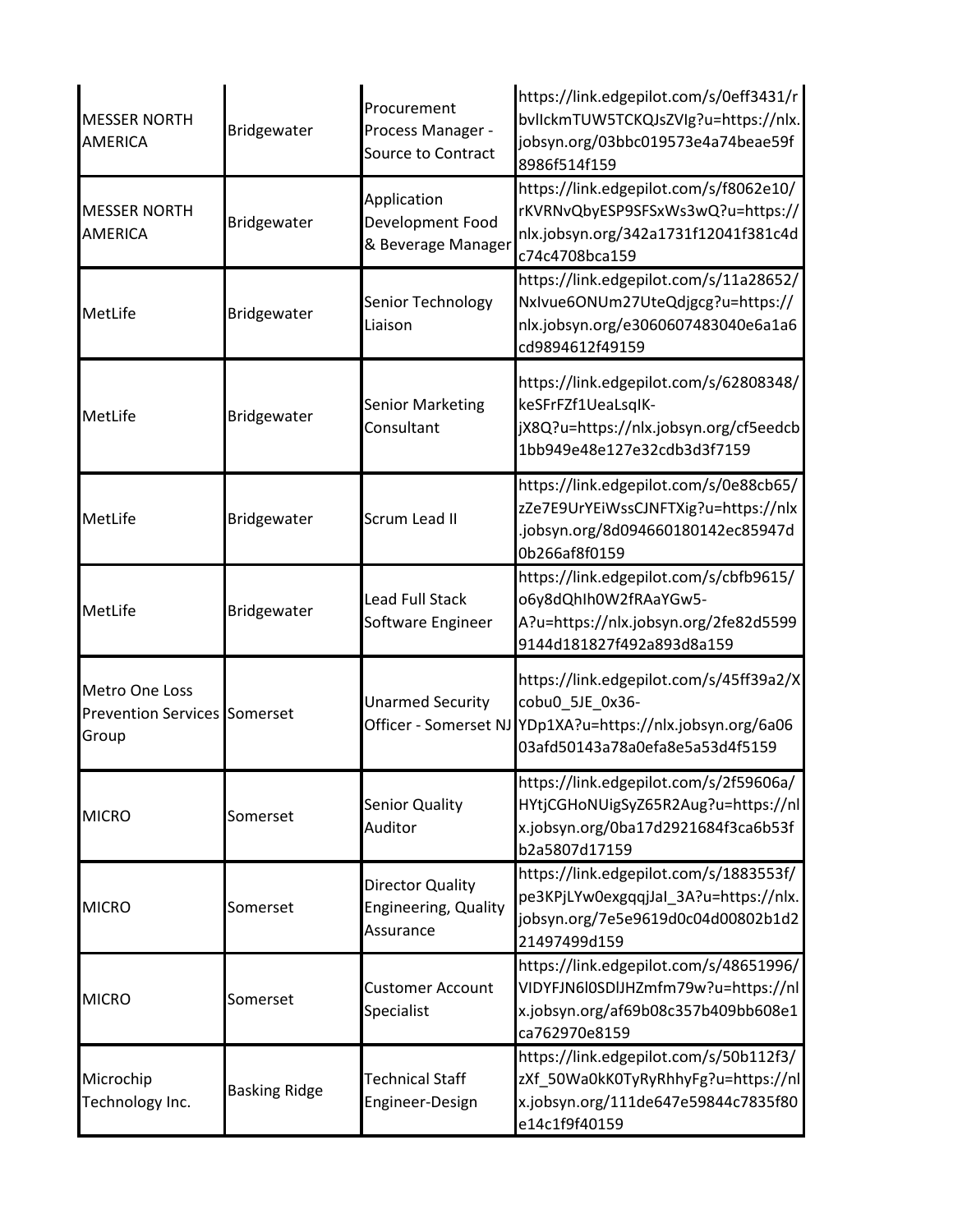| Microchip<br>Technology Inc. | <b>Basking Ridge</b> | Senior Engineer I-<br>Design               | https://link.edgepilot.com/s/fb9b2672/<br>z0sZfWVcoUeiWMW1JAzeDQ?u=https:/<br>/nlx.jobsyn.org/76b99c4a74d84705ac9<br>36b7ccfed02a8159     |
|------------------------------|----------------------|--------------------------------------------|-------------------------------------------------------------------------------------------------------------------------------------------|
| MilliporeSigma               | Somerville           | Senior R&D Scientist,<br>Branchburg, NJ    | https://link.edgepilot.com/s/8295b457/<br>nIpBBsar4Uutxc8z27H4UA?u=https://nl<br>x.jobsyn.org/89bf4a08ba3a42bda0fd6f4<br>8f91b8f9c159     |
| MilliporeSigma               | Somerville           | R&D Scientist,<br>Branchburg, NJ           | https://link.edgepilot.com/s/32715425/<br>Iq W34fhy0SsS-<br>AD1rD2AQ?u=https://nlx.jobsyn.org/2f<br>55e004a5354958bb903587e9ee905115      |
| MilliporeSigma               | Somerville           | R&D Scientist Lead,<br>Branchburg, NJ      | https://link.edgepilot.com/s/bbd9230b/<br>H2ZnsqkCIU2aYooeNZkKOQ?u=https://<br>nlx.jobsyn.org/ec8843e62ffd405689a78<br>7e644d9bcc5159     |
| MilliporeSigma               | Somerville           | <b>Production Operator</b>                 | https://link.edgepilot.com/s/e7861888/<br>19tpeKAx5US-<br>Vzq1AFj5hA?u=https://nlx.jobsyn.org/8<br>99df416687c4860b5c66292db82269b1<br>59 |
| MilliporeSigma               | Somerville           | <b>Production Engineer</b>                 | https://link.edgepilot.com/s/8fc8ebef/j<br>1RMNz0v8UCzw9urNC2rkQ?u=https://n<br>lx.jobsyn.org/49392bd1677c4bfdb72a0<br>accccea4ed1159     |
| MilliporeSigma               | Somerville           | Process Engineer -<br><b>OLDP</b>          | https://link.edgepilot.com/s/b3363769/<br>pyfOyYyD7Ei7HV6lFgrWJg?u=https://nlx<br>.jobsyn.org/163d768e81974c9ab46cb2<br>3e2ca4c801159     |
| MilliporeSigma               | Somerville           | <b>Analytical Chemist</b>                  | https://link.edgepilot.com/s/bf4bfe24/<br>VZhpYYVqPUC0Hc0CUXECug?u=https://<br>nlx.jobsyn.org/0d9322feb392475a98a9<br>e3e930e257c4159     |
| MindTree Limited             | Warren               | <b>Test Specialist</b>                     | https://link.edgepilot.com/s/7ad45cd9/<br>2GLu66ZF4k6izwXRy6R_Sw?u=https://n<br>lx.jobsyn.org/5e15f652b7814980a62b2<br>727988d170e159     |
| MindTree Limited             | Warren               | <b>Technical Leads</b><br>(MT536)          | https://link.edgepilot.com/s/0161b12a/<br>qM_fpcSQzEq8b1VlvI3DfQ?u=https://nl<br>x.jobsyn.org/15a43b359f4a4a019eb1da<br>f3e30e5110159     |
| MindTree Limited             | Warren               | <b>Technical Lead</b><br>(Systems Analyst) | https://link.edgepilot.com/s/cbef38e9/l<br>LTlZsvb7UK9SgAJjFMCJQ?u=https://nlx.j<br>obsyn.org/811cb0b1d40547b88767a41<br>d21934f3f159     |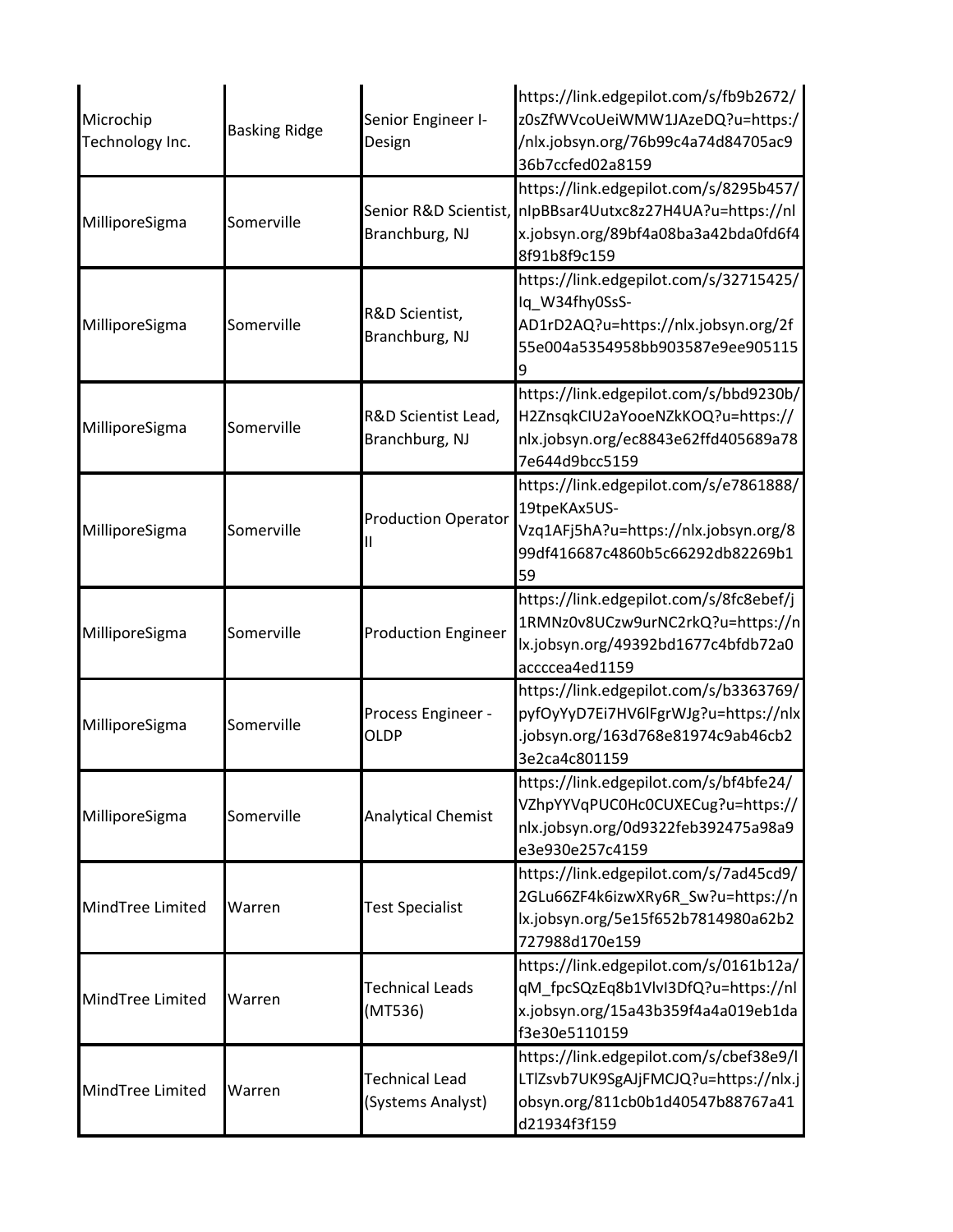| MindTree Limited                                    | Warren      | <b>Technical Lead</b><br>(Systems Analyst)           | https://link.edgepilot.com/s/b029f274/<br>dHsZEFEK9kWM0ulaSA_g0w?u=https://<br>nlx.jobsyn.org/2e361082142c444baf5a6<br>1a95a33ad9f159     |
|-----------------------------------------------------|-------------|------------------------------------------------------|-------------------------------------------------------------------------------------------------------------------------------------------|
| MindTree Limited                                    | Warren      | <b>Technical Lead</b><br>(Applications<br>Developer) | https://link.edgepilot.com/s/900b0234/<br>CEeU-<br>d6uCUek0uVXRtTHgw?u=https://nlx.job<br>syn.org/25ee6dd1fbcd4ef19d9db970b8<br>5fccd3159 |
| MindTree Limited                                    | Warren      | <b>Technical Lead</b>                                | https://link.edgepilot.com/s/2bc38637/<br>3DoWcklWvEydVtRhW4uekg?u=https://<br>nlx.jobsyn.org/a88b9854d95348fcbb49c<br>a4abc9ebbd3159     |
| MindTree Limited                                    | Warren      | Senior Technical<br>Managers (MT537)                 | https://link.edgepilot.com/s/afe2dd0e/<br>Y_68LmyBGkiwkYFF7jLzCg?u=https://nl<br>x.jobsyn.org/7050a673c3e74d31b22a2e<br>c09ad030e0159     |
| MindTree Limited                                    | Warren      | Senior Technical<br>Leads (MT538)                    | https://link.edgepilot.com/s/99a7e7a5/<br>PQMvQQrv2EaFJQzEHp42aQ?u=https://<br>nlx.jobsyn.org/c796a4bf2d1d423cb2e40<br>a885af9d81e159     |
| MindTree Limited                                    | Warren      | Senior Technical<br>Lead                             | https://link.edgepilot.com/s/79dd86d1/<br>wnyaqtD6rU_2bJe0yYkL8w?u=https://n<br>lx.jobsyn.org/cceb7e178b8a463ca79c3b<br>907844db48159     |
| MindTree Limited                                    | Warren      | Module Lead<br>(MT447)                               | https://link.edgepilot.com/s/2cac9a52/<br>pDEE38lZEUWF4m05O51DpA?u=https:/<br>/nlx.jobsyn.org/6c0f5f4759f443179981<br>e67baa21b534159     |
| MindTree Limited                                    | Warren      | Module Lead                                          | https://link.edgepilot.com/s/db143ef3/<br>DHtHageHI0WcUOS-<br>meRJBQ?u=https://nlx.jobsyn.org/1935<br>1393e1db43a7a27d8fb067dcbd9d159     |
| MindTree Limited                                    | Warren      | <b>Cloud Platform</b><br>Consultant                  | https://link.edgepilot.com/s/41872982/<br>a 7yOEOW3kKX dRVKfbz4g?u=https://<br>nlx.jobsyn.org/8d130f165fa94684a9632<br>835feff5411159     |
| <b>National General</b><br><b>Insurance Company</b> | Bridgewater | <b>Managing House</b><br>Counsel                     | https://link.edgepilot.com/s/e89d762a/<br>oHwLEst89E_DsDVELuh_zQ?u=https://n<br>lx.jobsyn.org/3e1a11060cb248a8ac63e<br>82a4a4c84b7159     |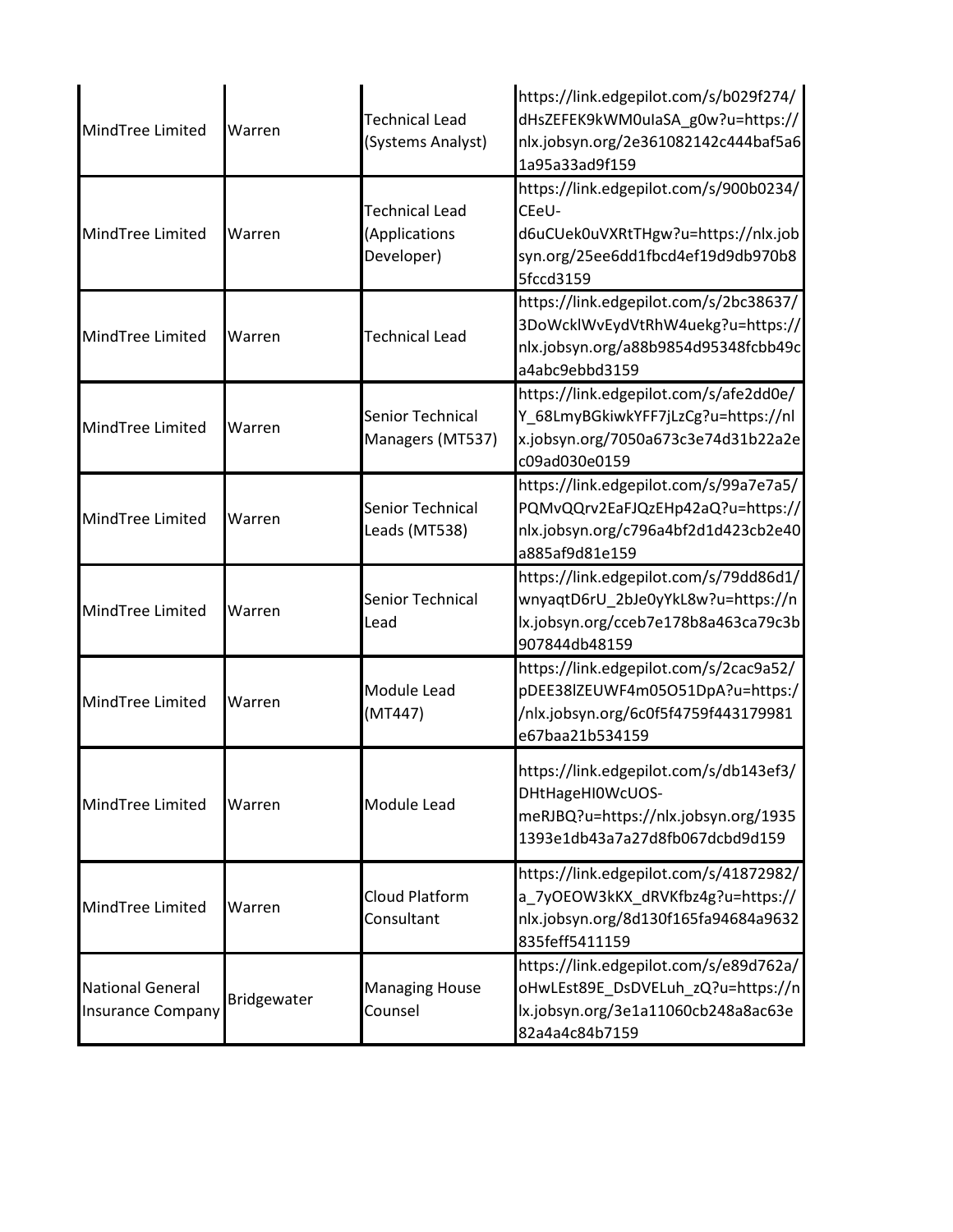| <b>Nestle</b> | Bridgewater        | Sr. Paralegal -<br>Advertising and<br>East Coast Hours)                                  | https://link.edgepilot.com/s/83541227/<br>SOkyg_g7J06u8dZ8GQnO1w?u=https://<br>Regulatory (Remote - nlx.jobsyn.org/d4d57f8001d74644a7e7<br>3b892c4b4a8d159      |
|---------------|--------------------|------------------------------------------------------------------------------------------|-----------------------------------------------------------------------------------------------------------------------------------------------------------------|
| Nestle        | Bridgewater        | Sr. Analyst, Tax                                                                         | https://link.edgepilot.com/s/f5558cc8/<br>6xnPDUk7z0at2qfu6x1PDg?u=https://nl<br>x.jobsyn.org/a18fa2697cc3499987be46f<br>92a0ef645159                           |
| <b>Nestle</b> | Bridgewater        | <b>Sr Manager Bus</b><br><b>Continuity Planning</b>                                      | https://link.edgepilot.com/s/8d9c56c4/<br>TG-<br>zSJnTwEiFnJmZMR1bFA?u=https://nlx.j<br>obsyn.org/363a2d99ba584f88968a76e5<br>3ec46947159                       |
| Nestle        | Bridgewater        | <b>Senior Packaging</b><br>Specialist (Remote)                                           | https://link.edgepilot.com/s/f618da4d/<br>uh4DQHksn0eqETFH9idfiQ?u=https://nl<br>x.jobsyn.org/02fcdd2b90c846faba3ae7e<br>e80c1d9dd159                           |
| <b>Nestle</b> | Bridgewater        | Regulatory &<br><b>Scientific Affairs</b><br>Manager                                     | https://link.edgepilot.com/s/d06a808d/<br>6OxxU-<br>btv0CkVL71KpMBFg?u=https://nlx.jobsy<br>n.org/a06bc8d2868241ec877e0d3656c<br>3411f159                       |
| <b>Nestle</b> | Bridgewater        | <b>Brand Marketing</b><br>Manager - Carnation<br><b>Breakfast Essentials</b><br>(REMOTE) | https://link.edgepilot.com/s/97033fa0/<br>FficI8QMxkSbUdsk_1ZwNg?u=https://nl<br>x.jobsyn.org/4a5e116a60f144bba6aba4<br>ba0cab8aaa159                           |
| Nordstrom     | <b>Bound Brook</b> | Seasonal Retail<br><b>Rock Rack</b>                                                      | https://link.edgepilot.com/s/b0249b85/<br>Qe0YsVpF-<br>Cashier & Sales Floor KOH7ORYfkWhEA?u=https://nlx.jobsyn.<br>org/339658aebfee45ebb79a108292856<br>af6159 |
| Nordstrom     | <b>Bound Brook</b> | Retail Stock &<br>Fulfillment -<br>Chimney Rock Rack                                     | https://link.edgepilot.com/s/31eced64/<br>i6i iiWq-<br>E6l0jUHzlUSzg?u=https://nlx.jobsyn.org<br>/5f6e74a7f01048a695ab076f4ff5a5bd1<br>59                       |
| Nordstrom     | <b>Bound Brook</b> | Retail Cashier &<br>Sales Floor Support -<br>Chimney Rock Rack                           | https://link.edgepilot.com/s/c5a23feb/<br>g000E87ml0yhSargoPAIqQ?u=https://nl<br>x.jobsyn.org/2e52aa0eb6d84894b97af9<br>4e1909996d159                           |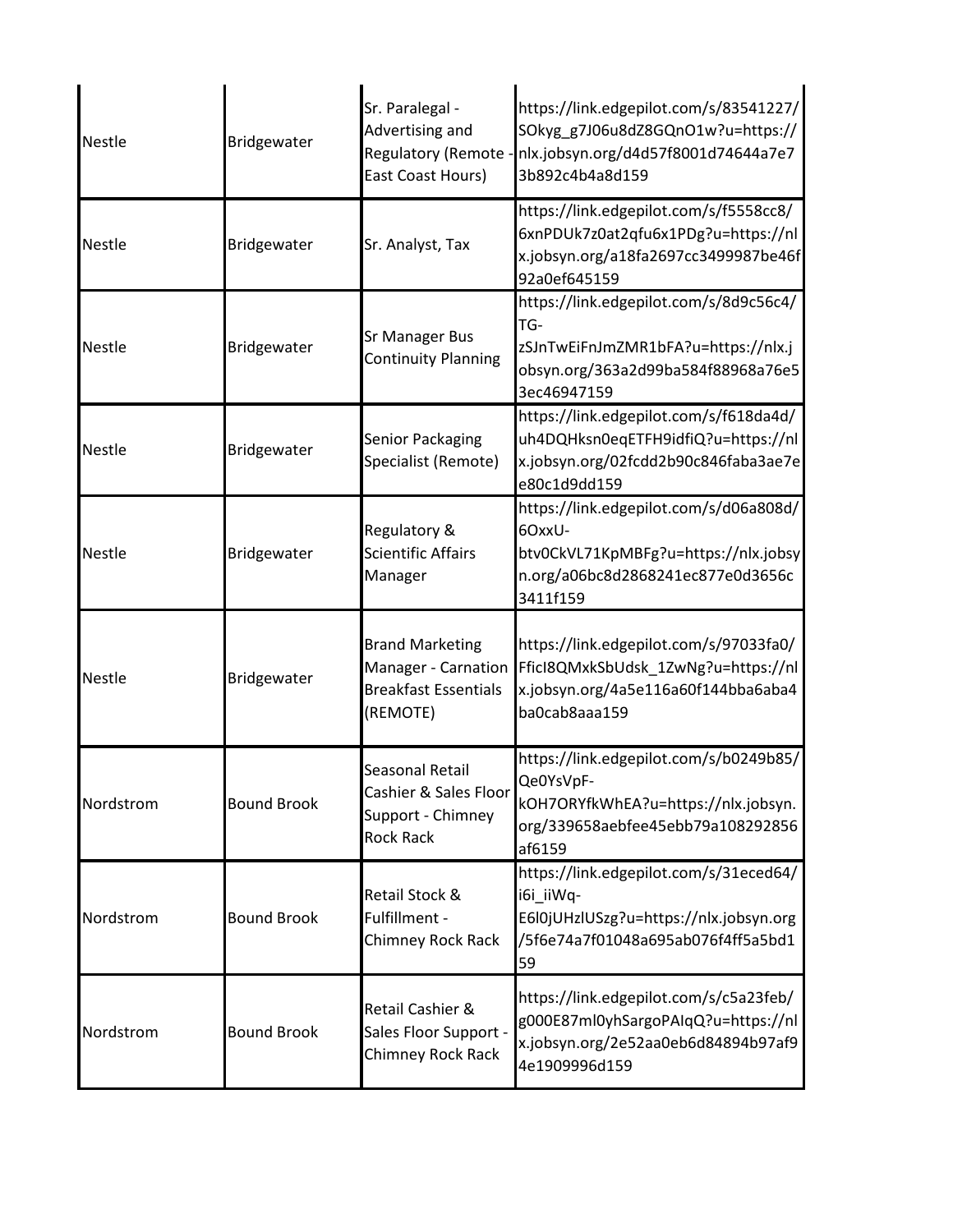| Organon & Co.                              | Somerville | Sr. Software<br>Engineer, SW<br>Foundations                                                       | https://link.edgepilot.com/s/2e511e23/<br>qdxyyPPwxEiStsbi0LosWQ?u=https://nl<br>x.jobsyn.org/00ee8567ef9f498bbecb8e<br>d73303cab5159                        |
|--------------------------------------------|------------|---------------------------------------------------------------------------------------------------|--------------------------------------------------------------------------------------------------------------------------------------------------------------|
| Organon & Co.                              | Somerville | Director - US<br>Commercial Legal                                                                 | https://link.edgepilot.com/s/ae4a3603/<br>u51w7NY_k0qHW4vP3evH3g?u=https:/<br>/nlx.jobsyn.org/1f5bc5d4f1bd4697a66d<br>b87ad8562fb5159                        |
| <b>Ortho Clinical</b><br>Diagnostics, Inc. | Raritan    | Warehouse<br>Associate (Packer)                                                                   | https://link.edgepilot.com/s/9ef4bf95/<br>w0VvV-<br>C6nECXgRf43CDaOw?u=https://nlx.jobs<br>yn.org/d0617870d03c4a01ab7f1b65f47<br>7faec159                    |
| <b>Ortho Clinical</b><br>Diagnostics, Inc. | Raritan    | Sr. Manager and<br>Global Head of<br><b>Advanced New</b><br><b>Product Process</b><br>Development | https://link.edgepilot.com/s/d9bd9b8c/<br>kBaDaJPy4kSdFT4tXR9myA?u=https://nl<br>x.jobsyn.org/a86d8690cd514611b8f3a9<br>80736cb465159                        |
| <b>Ortho Clinical</b><br>Diagnostics, Inc. | Raritan    | <b>SAP Lead SD</b>                                                                                | https://link.edgepilot.com/s/ad2ffde6/Z<br>kdZnXMeL0OiCkO5nAJv3A?u=https://nl<br>x.jobsyn.org/32501b0ed59049c6b696c8<br>c2c1a3a8b3159                        |
| <b>Ortho Clinical</b><br>Diagnostics, Inc. | Raritan    | <b>Product Support</b><br>Scientist II                                                            | https://link.edgepilot.com/s/7885677f/<br>Clsshs2m7EOVe1e6R3ERnQ?u=https://<br>nlx.jobsyn.org/0a5a6a4e15cd403d81eb<br>ed161c587768159                        |
| Oticon, Inc.                               | Somerset   | Territory Manager -<br>Heartland                                                                  | https://link.edgepilot.com/s/39f06366/<br>LGGul7R10UuILl-<br>vvzrz3A?u=https://nlx.jobsyn.org/549e7<br>de687b74a18a02d8a94f296c3ca159                        |
| Oticon, Inc.                               | Somerset   | <b>Regional Sales</b><br>Manager - Central                                                        | https://link.edgepilot.com/s/51f9d225/<br>089LJIMw3UCso0dELxhF3g?u=https://nl<br>x.jobsyn.org/31c1068990514c4f88ca92<br>7c48447f30159                        |
| Oticon, Inc.                               | Somerset   | <b>Ohiol Valley</b>                                                                               | https://link.edgepilot.com/s/eba8d863/-<br>Regional Audiologist - fdtq4cIP0K56dZtPkDQaA?u=https://nlx.j<br>obsyn.org/59a7f181c87840c2867499a2<br>e0d38485159 |
| Oticon, Inc.                               | Somerset   | Marketing<br>Coordinator                                                                          | https://link.edgepilot.com/s/aa5af006/<br>0qTFHjXNSEyMPT4qMrQkkA?u=https://<br>nlx.jobsyn.org/1453d44ae7c8487fb703f<br>c77cdac0f3f159                        |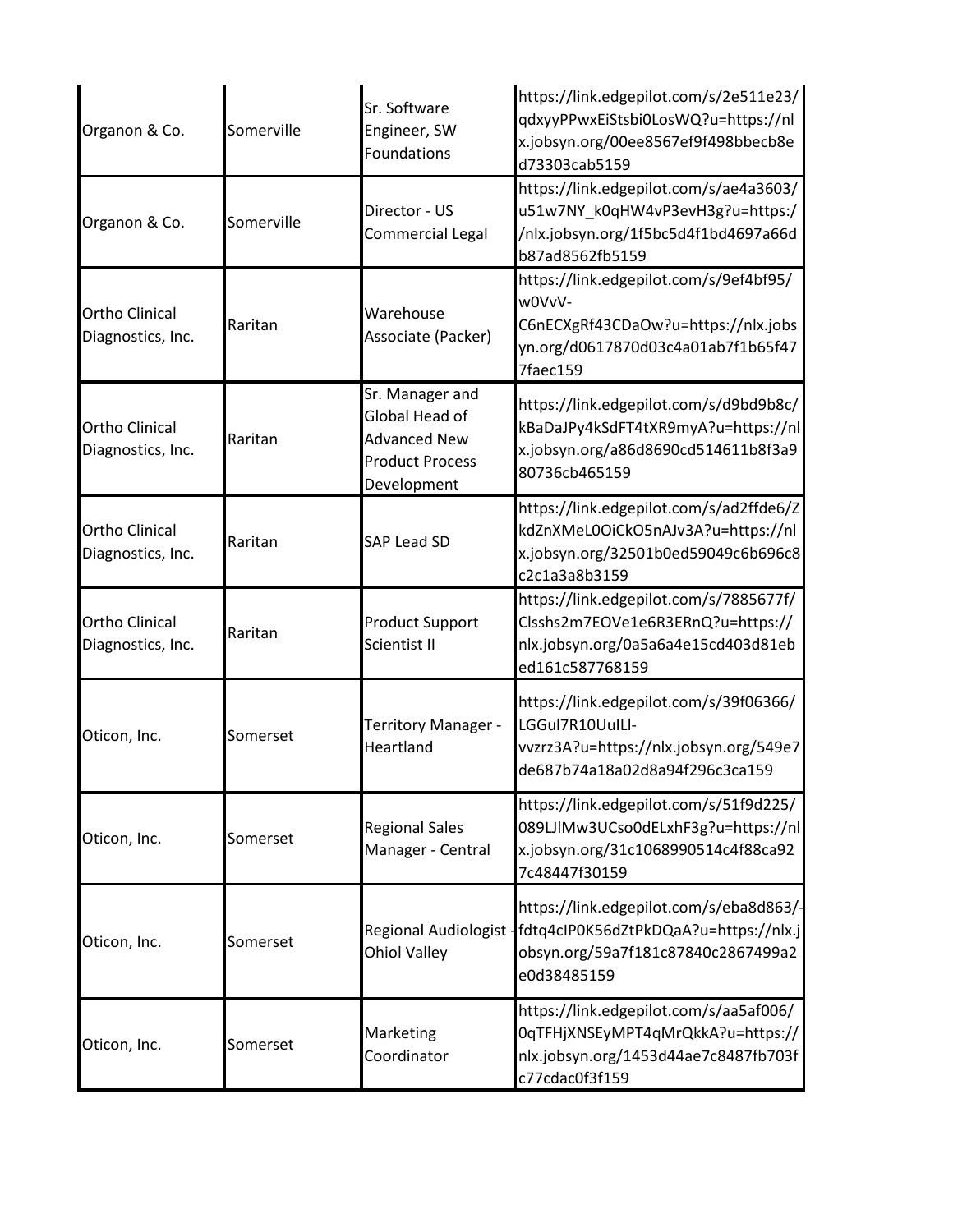| Oticon, Inc.                     | Somerset     | <b>Customer Service</b><br>Rep 1           | https://link.edgepilot.com/s/094154fe/<br>L9wEDQIMSkiRYIXMb5C6kQ?u=https://<br>nlx.jobsyn.org/dd5f78a375c04a9b85ce2<br>0d070f806e1159     |
|----------------------------------|--------------|--------------------------------------------|-------------------------------------------------------------------------------------------------------------------------------------------|
| Oticon, Inc.                     | Somerset     | <b>Customer Service</b><br>Rep 1           | https://link.edgepilot.com/s/b7015e0b/<br>laug7I6MckWr0Gt2Vfbd6A?u=https://nl<br>x.jobsyn.org/fc9dbf1d12404614b22f166<br>94d7d0c21159     |
| Oticon, Inc.                     | Somerset     | <b>Credentialing Team</b><br>Lead          | https://link.edgepilot.com/s/492cf579/<br>SJ9e2I9uzkad8d5F9Sz1eg?u=https://nlx.<br>jobsyn.org/7ff82e1338f44c64bfee6046<br>734cc0c0159     |
| Oticon, Inc.                     | Somerset     | Credentialing<br>Specialist Supervisor     | https://link.edgepilot.com/s/6b85229d/<br>U6QxjvNlDUuQ5HCBw2iUTg?u=https://<br>nlx.jobsyn.org/a3d5a1824e184a7a9035<br>7902821f82a6159     |
| Oticon, Inc.                     | Somerset     | <b>Clinical Trial</b><br>Manager           | https://link.edgepilot.com/s/8ad6d271/<br>99inPJdKoUimTY-<br>MtpkZ5A?u=https://nlx.jobsyn.org/bf69<br>f64986a645d6806015ab6327e788159     |
| Oticon, Inc.                     | Somerset     | <b>Clinical Training</b><br>Manager - East | https://link.edgepilot.com/s/05267dc0/<br>NDFyGTI-<br>6EepMjpGtAdEnw?u=https://nlx.jobsyn.<br>org/b6134baf5ee24ce29d8fa3f252f1d4<br>70159 |
| Oticon, Inc.                     | Somerset     | Clinical Specialist -<br>Mid Atlantic      | https://link.edgepilot.com/s/c254e523/<br>4aKCGNwJYEq5oldVci-<br>Feg?u=https://nlx.jobsyn.org/143c0268<br>f7084a18b81f3bd3973a4105159     |
| Oticon, Inc.                     | Somerset     | <b>Business Intelligence</b><br>Analyst    | https://link.edgepilot.com/s/1a6cea24/<br>wAy1qtD0MEGIWbFp2qdpYw?u=https:/<br>/nlx.jobsyn.org/26780eba362c416f98d5<br>2104e163c831159     |
| Peapack-Gladstone<br><b>Bank</b> | Hillsborough | Universal Banker II                        | https://link.edgepilot.com/s/fc903726/<br>66ksWdEjck6kJB_B8AJmGA?u=https://n<br>lx.jobsyn.org/f02ad8530d5341429b559<br>5e91a2e2125159     |
| Peapack-Gladstone<br><b>Bank</b> | Bedminster   | <b>Client Services</b><br>Officer          | https://link.edgepilot.com/s/eb13ec47/<br>jH4OloMGWkyHSPrn4dowgA?u=https:/<br>/nlx.jobsyn.org/48d98c780c2442f3ac7f<br>afda214ff7d1159     |
| Peapack-Gladstone<br><b>Bank</b> | Bedminster   | <b>Client Services</b><br>Officer          | https://link.edgepilot.com/s/e6fa6f3b/<br>DHZnefnoU02fnvYLPKwzdg?u=https://n<br>lx.jobsyn.org/9620e269bec34b0b97a1af<br>1923b53476159     |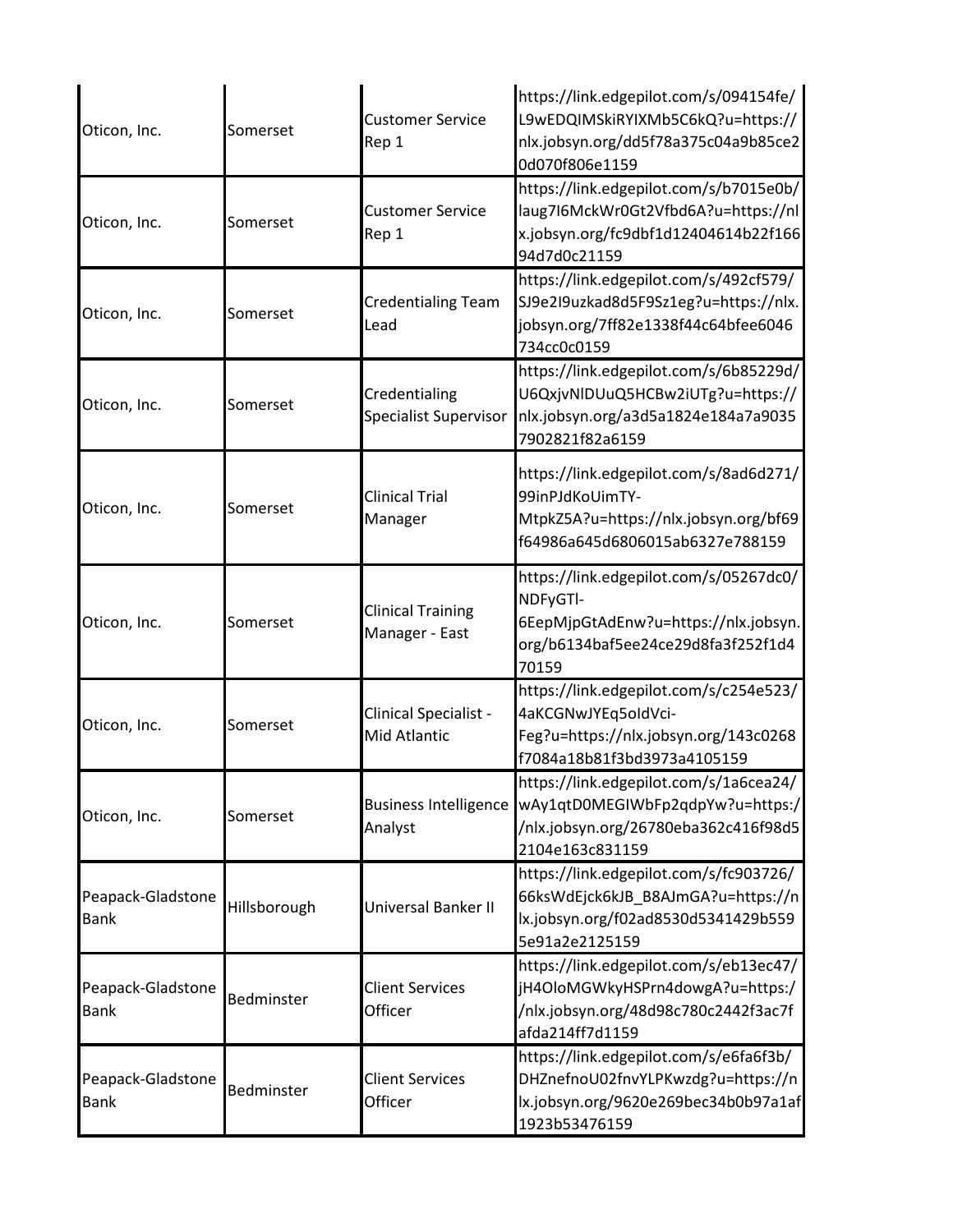| Peapack-Gladstone<br><b>Bank</b>    | Bedminster  | <b>Client Services</b><br>Officer                     | https://link.edgepilot.com/s/31169c37/<br>yv2PnT7Irk2wlQwDbkrCAg?u=https://nl<br>x.jobsyn.org/5915457283ff42b0add69e<br>3deb95a45b159     |
|-------------------------------------|-------------|-------------------------------------------------------|-------------------------------------------------------------------------------------------------------------------------------------------|
| Peapack-Gladstone<br><b>Bank</b>    | Bedminster  | <b>Client Services</b><br>Officer                     | https://link.edgepilot.com/s/c45a92b7/<br>VXEilyoNHkixwVrSxDA5Yw?u=https://nl<br>x.jobsyn.org/6c6f6b08effb48a29de17d3<br>1e9c6f84e159     |
| Peapack-Gladstone<br><b>Bank</b>    | Bedminster  | <b>Asset Liability</b><br>Analyst                     | https://link.edgepilot.com/s/821b5999/<br>BnYKc5hHLk_AagoOGv_0kg?u=https://n<br>lx.jobsyn.org/fa11c3b3e88f473b8007b6<br>464274093d159     |
| Peapack-Gladstone<br>Bank           | Bedminster  | <b>Asset Liability</b><br>Analyst                     | https://link.edgepilot.com/s/ea9eeddf/<br>gTR6T2zMTkmMUVAddxhnTw?u=https:<br>//nlx.jobsyn.org/da23bb476dd04e7d90<br>1006d27babfbfb159     |
| PeopleReady                         | Manville    | <b>Driver</b>                                         | https://link.edgepilot.com/s/bc688653/<br>0ay7yf9ibkWQqDfQ5cl3rQ?u=https://nl<br>x.jobsyn.org/93596fd0c5434bda90bac9<br>c9088f690c159     |
| Pep Boys                            | Bridgewater | Sales and<br>Commercial<br>Associate                  | https://link.edgepilot.com/s/3e023d13/<br>52qnu9BihkKMoFlF-<br>gyQKQ?u=https://nlx.jobsyn.org/22e47<br>9ed433a43cb8e7e466938044de8159     |
| PepsiCo, Inc.                       | Somerset    | Sales District Leader<br>Designate                    | https://link.edgepilot.com/s/4704dc94/<br>TMsnvK3uWEScQowTeONGQA?u=https<br>://nlx.jobsyn.org/152e66390dda4056a3<br>ffd53890b5f863159     |
| Peter Kazella &<br>Associates, Inc. | Bridgewater | Mechanical<br>Commissioning<br>Engineer               | https://link.edgepilot.com/s/32e573fd/<br>HC-<br>osGmiRUur7gyLKGgEgQ?u=https://nlx.j<br>obsyn.org/b9b455eadc1c45bc9035e91b<br>e7cc829b159 |
| Pfizer                              | Peapack     | Sr. Director Global<br>Engineering<br>Operations      | https://link.edgepilot.com/s/538d2e70/<br>QiVMYAjvKE2fQD2Viujkqw?u=https://nl<br>x.jobsyn.org/274a1ec0be1c4a5682d707<br>0063b3e10f159     |
| Pfizer                              | Peapack     | Sr Manager, MDCP                                      | https://link.edgepilot.com/s/b7b7e132/<br>9uVFbeUaAkaPkyxRBwj9jw?u=https://n<br>lx.jobsyn.org/e527409f62514ff6a03aee<br>3b5585b4d7159     |
| Pfizer                              | Peapack     | Sr Associate, Product<br>& Launch Business<br>Analyst | https://link.edgepilot.com/s/9b6353dc/<br>nXW4IbngRkSz9TG0Qi7Mkg?u=https://<br>nlx.jobsyn.org/f3eeb1bb868b455b9689<br>580bbfc48748159     |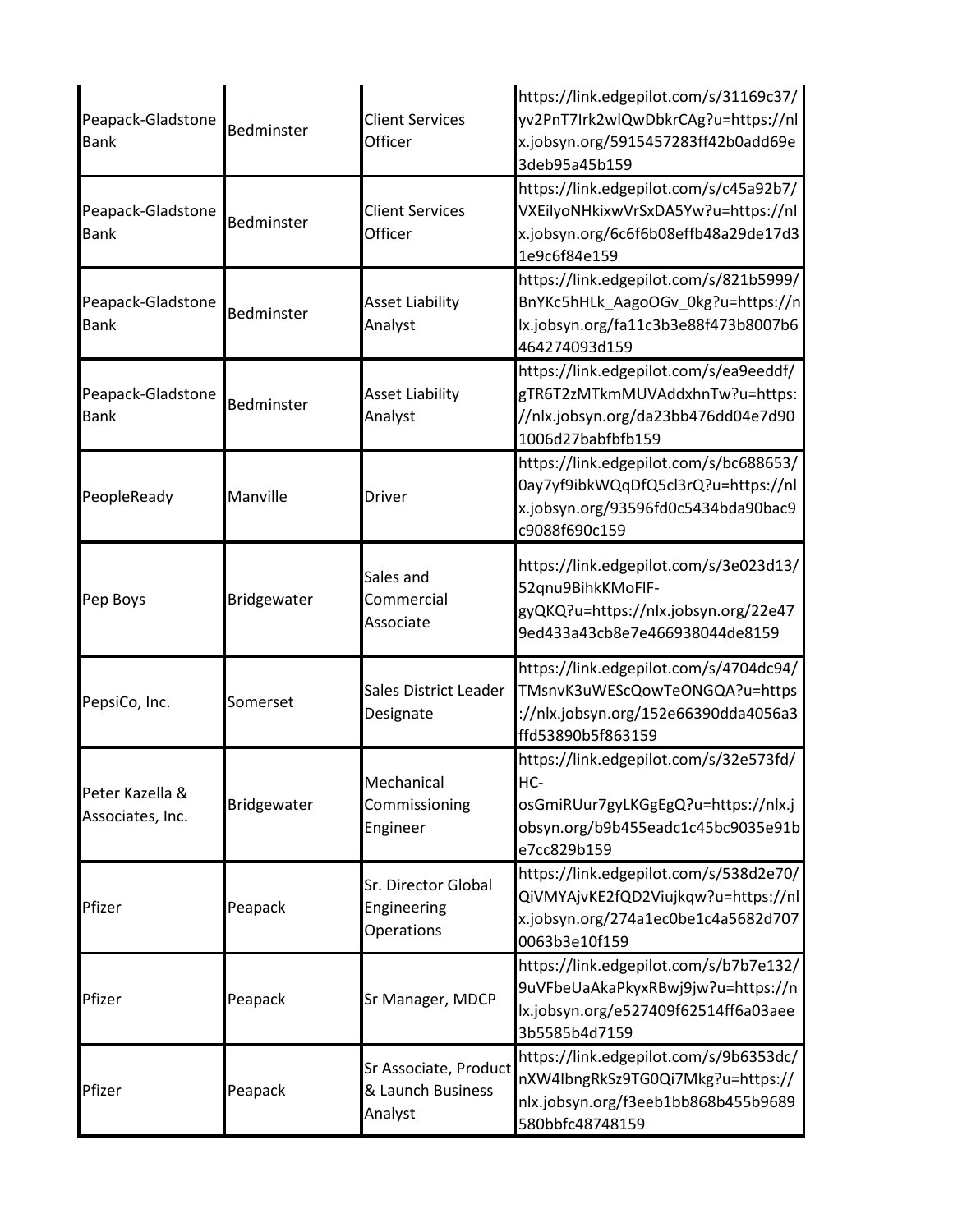| Pfizer      | Peapack | Senior Manager, US<br>Oncology/Hematolo<br>gy, BOSULIF<br>Marketing                 | https://link.edgepilot.com/s/e44d8401/<br>gAdqMgKlK0q-_NtlG-<br>0_bQ?u=https://nlx.jobsyn.org/260ac0f<br>a45544b6ea6a15578192aa90c159                      |
|-------------|---------|-------------------------------------------------------------------------------------|------------------------------------------------------------------------------------------------------------------------------------------------------------|
| Pfizer      | Peapack | Manager Reg CMC<br>Strategy                                                         | https://link.edgepilot.com/s/fd2d062e/<br>NiBqkvsnAUig1ZpfUvHqiw?u=https://nl<br>x.jobsyn.org/cf2444b7c67349a29c5538<br>1a73376cfb159                      |
| Pfizer      | Peapack | Manager                                                                             | https://link.edgepilot.com/s/47c46d3e/-<br>3gRj9s5_0eNjMGd8j2NFQ?u=https://nlx<br>.jobsyn.org/903ea76084014c3285e009<br>9f1f741f7c159                      |
| Pfizer      | Peapack | <b>GBDM Strategic</b><br>Planning and<br><b>Operations Manager</b><br>(Sr. Manager) | https://link.edgepilot.com/s/2f916958/<br>dPY5cfAYfEWYIfdXPKykqQ?u=https://nl<br>x.jobsyn.org/ab3139ca63c74456bdf6e7<br>5748edebef159                      |
| Pfizer      | Peapack | Analytics                                                                           | https://link.edgepilot.com/s/415ccb8e/<br>Director, Compliance cmvDGXurLk2pYmJO6SGmwA?u=https:<br>//nlx.jobsyn.org/fa92ad96c2e64113a6d<br>d3fcba3329d21159 |
| Pfizer      | Peapack | Director, Cloud<br>Enterprise<br>Architecture                                       | https://link.edgepilot.com/s/c384cdcb/<br>80Ao18D1fU22aJ8XeD7mzg?u=https://<br>nlx.jobsyn.org/fee0699529fd48a9a6abd<br>494d958df32159                      |
| Pfizer      | Peapack | DesignOps Specialist,<br>Strategic Design &<br>Operations                           | https://link.edgepilot.com/s/e9618b07/<br>BrYZ73mD7ECjt8FPhhaviA?u=https://nl<br>x.jobsyn.org/61ef0e4e06584f2da06a91<br>593d07bb41159                      |
| Pfizer      | Peapack | Corporate Counsel,<br>Corporate Patent<br>Agent                                     | https://link.edgepilot.com/s/c24a54f2/<br>pEe41VA3kU_QfCT6w-<br>mPbQ?u=https://nlx.jobsyn.org/d50167<br>70b8934038944dbe2d49ec3c8f159                      |
| Pfizer      | Peapack | Audit Manager,<br>Research,<br>Development &<br>Supply                              | https://link.edgepilot.com/s/9d5701a8/<br>pM-0K CErE2-NE2H-<br>03eFQ?u=https://nlx.jobsyn.org/d96fd9<br>05726944d7b37786257c0f93bd159                      |
| Pfizer Inc. | Peapack | Sr. Manager,<br>Salesforce Solution<br>Architect                                    | https://link.edgepilot.com/s/69080c36/<br>SCLuT8_kv06Wm-<br>GwWDCYng?u=https://nlx.jobsyn.org/7<br>94a7cf8c4a8442a8d0180a0ef4d452c15<br>9                  |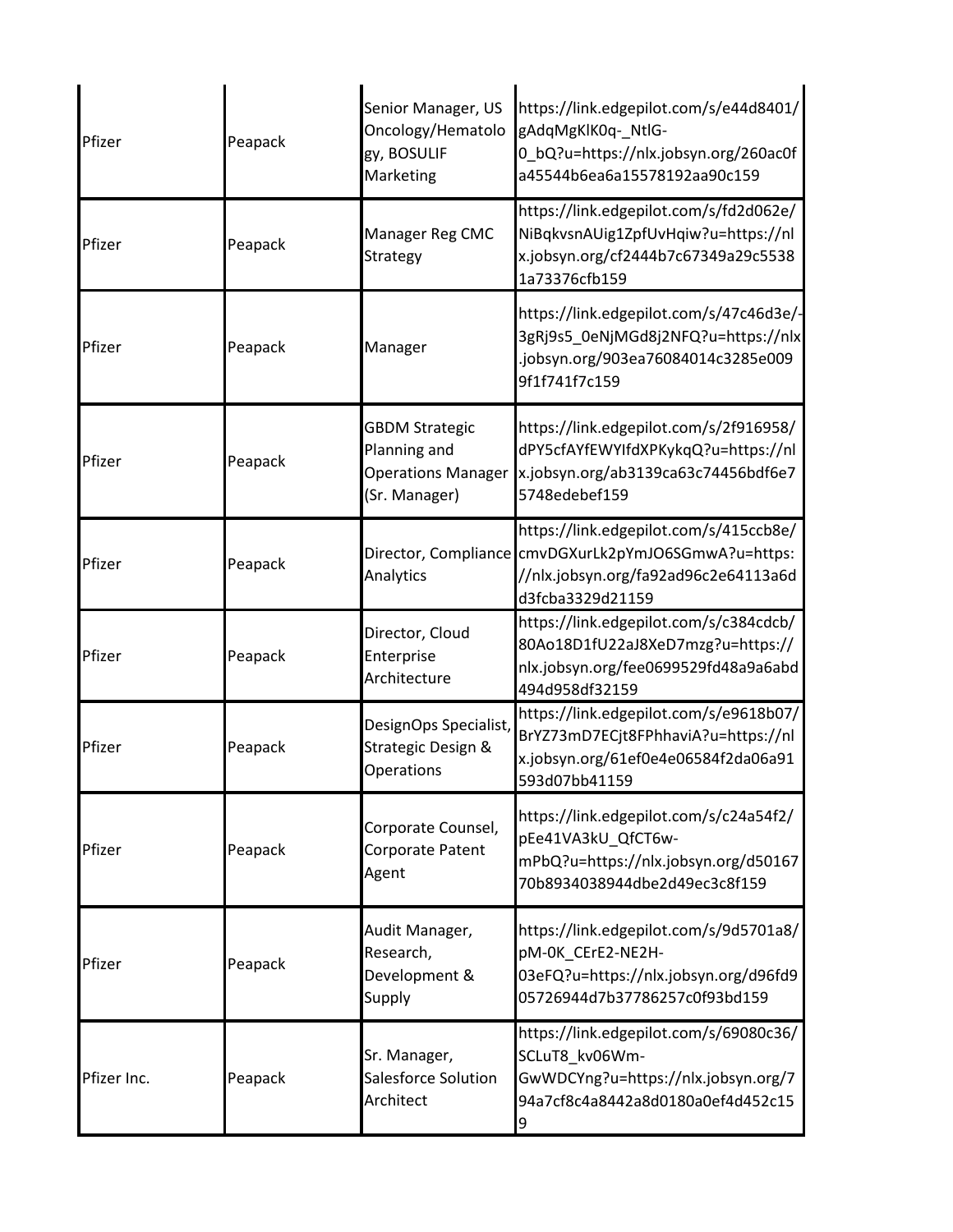| Pfizer Inc. | Peapack | Sr Associate, Product NLR-<br>& Launch Business<br>Analyst                         | https://link.edgepilot.com/s/474eb3c1/<br>IRKCDU284VpwjGJnxQ?u=https://nlx.jo<br>bsyn.org/b17657ae5dd04873a011f28e6<br>039ad73159     |
|-------------|---------|------------------------------------------------------------------------------------|---------------------------------------------------------------------------------------------------------------------------------------|
| Pfizer Inc. | Peapack | <b>Specialized Statistical</b><br>Programmer<br>(Associate)                        | https://link.edgepilot.com/s/fafb166c/R<br>qifAHSLOk_ojooKrY1CHA?u=https://nlx.<br>jobsyn.org/4ec2346397da478782c980c<br>ecef406b5159 |
| Pfizer Inc. | Peapack | Senior Manager, US<br>Oncology/Hematolo<br>gy, BOSULIF<br>Marketing                | https://link.edgepilot.com/s/7bd0e46a/<br>oAsVHAjswEuycXoNkwEkBQ?u=https://<br>nlx.jobsyn.org/5ca62fabe6b6440b9d07f<br>3fb8b783891159 |
| Pfizer Inc. | Peapack | Senior Associate<br><b>Specialized Statistical</b><br>Programmer                   | https://link.edgepilot.com/s/1006e618/<br>P3JbOle4_0aKZM1uHoKmwA?u=https:/<br>/nlx.jobsyn.org/3993ca5a578b450eb36<br>d12d7685bf9dc159 |
| Pfizer Inc. | Peapack | <b>Pfizer Digital</b><br>Oncology<br><b>Commercial Client</b><br>Partner           | https://link.edgepilot.com/s/8ac28a1c/<br>MJvsHMHJ90mCMfOkYAuX0Q?u=https:<br>//nlx.jobsyn.org/ec9cb4a909354c44aba<br>580bdacfc5ca5159 |
| Pfizer Inc. | Peapack | Packaging Engineer<br>R&D, Senior<br><b>Associate Scientist</b>                    | https://link.edgepilot.com/s/f59e8408/<br>R_Nwqzt9S0OJf6DtvQJCtg?u=https://nl<br>x.jobsyn.org/6357c4c0b3f7406098399c<br>26e74a8fe2159 |
| Pfizer Inc. | Peapack | Manager Reg CMC<br>Strategy                                                        | https://link.edgepilot.com/s/32082048/<br>PKOMdUrSY0Of-<br>I0N9jG0NA?u=https://nlx.jobsyn.org/df<br>6cdda01bbe4710ae2927707bf2215d15  |
| Pfizer Inc. | Peapack | Manager - Sales<br><b>Order Mgt and Trade</b><br>Solutions                         | https://link.edgepilot.com/s/73747821/<br>idwkODdKKEi5ZgzNVMsPjw?u=https://n<br>lx.jobsyn.org/3313aa478c7e459893ae2<br>12e1928661b159 |
| Pfizer Inc. | Peapack | <b>GBDM Strategic</b><br>Planning and<br><b>Operations Manager</b>                 | https://link.edgepilot.com/s/706b49a9/<br>znFksPbMHkKtYc2eb195xw?u=https://n<br>lx.jobsyn.org/1695f6f2961146918608f9<br>bdd9b066d5159 |
| Pfizer Inc. | Peapack | Director, Digital<br>Manufacturing,<br>Transformation<br>Value Stream Team<br>Lead | https://link.edgepilot.com/s/2e2e6256/<br>GEk09i30awu6JjRXKPMw?u=https://nlx.<br>jobsyn.org/25fbdc3d12c643d3b08461b<br>0e44ab684159   |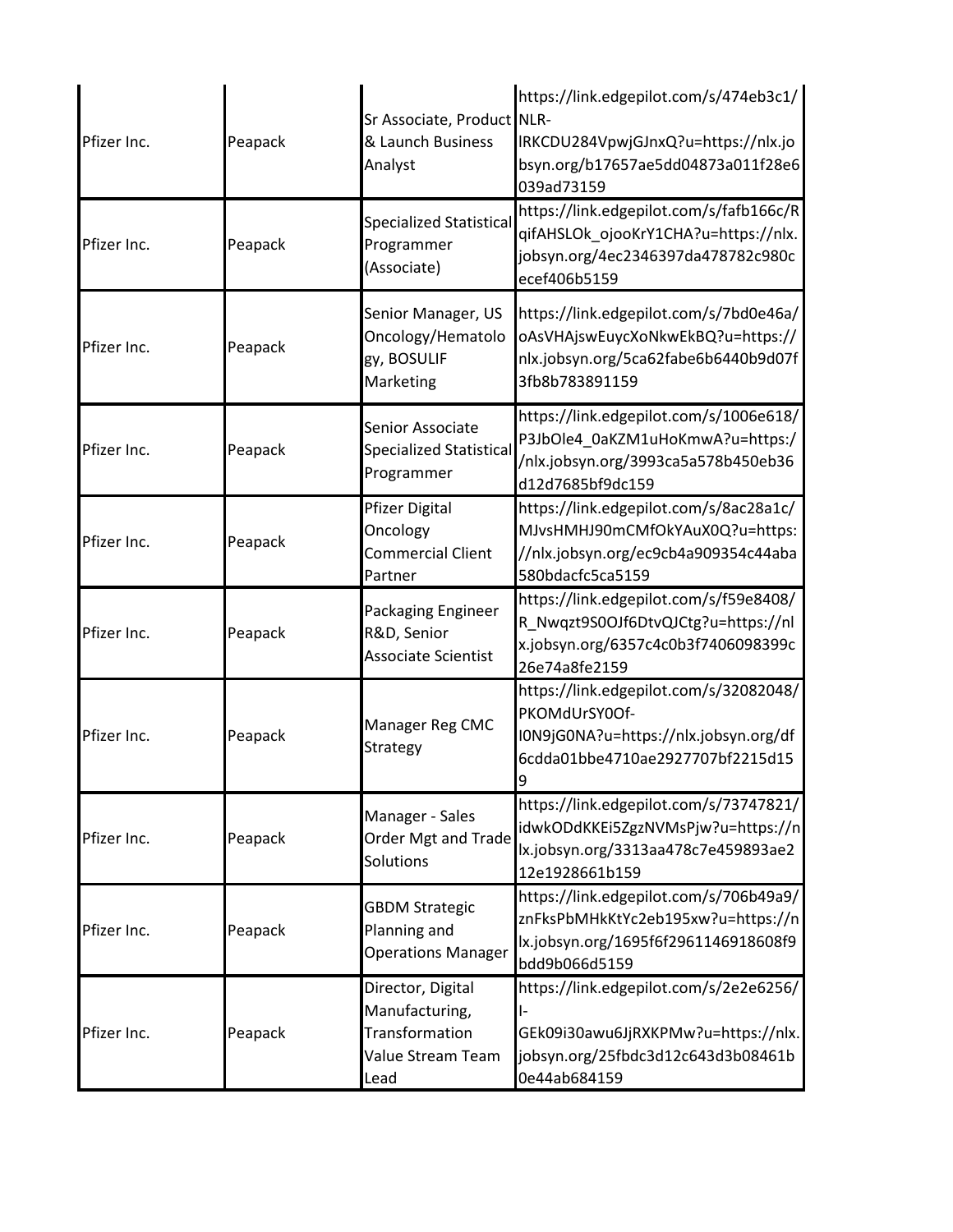| Pfizer Inc.                        | Peapack      | Director, Digital<br>Manufacturing,<br><b>Transformation Site</b><br><b>Team Lead</b>              | https://link.edgepilot.com/s/58b50ac3/<br>L4tP79yS406mVXGQj0QyOQ?u=https://<br>nlx.jobsyn.org/4fe887e12214414aa5cef<br>ea7f8cf89f8159 |
|------------------------------------|--------------|----------------------------------------------------------------------------------------------------|---------------------------------------------------------------------------------------------------------------------------------------|
| Pfizer Inc.                        | Peapack      | Director, Cloud<br>Enterprise<br>Architecture                                                      | https://link.edgepilot.com/s/40cb6e73/<br>PO1RTaiZCkqJ6D3hR4durw?u=https://nl<br>x.jobsyn.org/0c8da3eb770241299daa9f<br>b469811199159 |
| Pfizer Inc.                        | Peapack      | Corporate Counsel,<br>Corporate Patent<br>Agent                                                    | https://link.edgepilot.com/s/72aa7ff9/J<br>5Y2s8WqCUm7nFQd3T0NEA?u=https://<br>nlx.jobsyn.org/2615e47d6af14929bf92c<br>58734530480159 |
| Pfizer Inc.                        | Peapack      | <b>Business Analyst -</b><br><b>Fuse Product Squad</b><br>(ServiceNow<br><b>Experience Portal)</b> | https://link.edgepilot.com/s/a643761d/<br>CEUwuDQ0DUiqDJy3zGbMQQ?u=https:<br>//nlx.jobsyn.org/99f6409b324a4a299d7<br>6e28dfb648796159 |
| Pfizer Inc.                        | Peapack      | Audit Manager,<br>Research,<br>Development &<br>Supply                                             | https://link.edgepilot.com/s/7e0bdd9d/<br>P3kQhnir9EqZ4Vwn43NB6w?u=https://<br>nlx.jobsyn.org/6bc57246f4ba4dc3af47e<br>e92838902b3159 |
| PNC                                | Raritan      | Relationship<br>Manager I - Business<br><b>Banking</b>                                             | https://link.edgepilot.com/s/f2c218aa/<br>bBUTuQBc30KppZjhox-<br>Kqg?u=https://nlx.jobsyn.org/31ed7885<br>f0f84836bc2d6c5750fea5ba159 |
| <b>PNC</b>                         | Martinsville | <b>Brnch SIs&amp;SrvcAssoc</b><br>I(U)(MLO)                                                        | https://link.edgepilot.com/s/ec1f06c4/y<br>68s4Lqp7kC820rdd2PZGA?u=https://nlx<br>.jobsyn.org/9830fc04f7ce4011a2a81e5<br>506f6aa98159 |
| <b>PNC</b>                         | Bedminster   | <b>Branch Banker</b>                                                                               | https://link.edgepilot.com/s/7c290109/<br>2EPxzh8HoEGLX6qCpEPT8Q?u=https://<br>nlx.jobsyn.org/34280f4429cc4b67a0793<br>2c8b43730cc159 |
| <b>Precision Castparts</b><br>Corp | Somerville   | Mechanic/Electrician                                                                               | https://link.edgepilot.com/s/73a1a9a4/<br>f7m7xRmICEWTBmOrMfAJXg?u=https:/<br>/nlx.jobsyn.org/a1f9f0f369ac42158ba94<br>fae71406687159 |
| <b>PS&amp;S</b>                    | Warren       | Architectural<br>Historian                                                                         | https://link.edgepilot.com/s/115fa007/<br>HfbRyXv9QUu130ZcrEw5gQ?u=https://<br>nlx.jobsyn.org/30b78a8cffac448988efd<br>4bcebdac906159 |
| <b>PS&amp;S</b>                    | Warren       | Archaeologist                                                                                      | https://link.edgepilot.com/s/e1d1b3a1/<br>Mrhb7-QTxkqO0vi-<br>HAKOGw?u=https://nlx.jobsyn.org/83b<br>1f2dd23bc48f48097a33107eb4c79159 |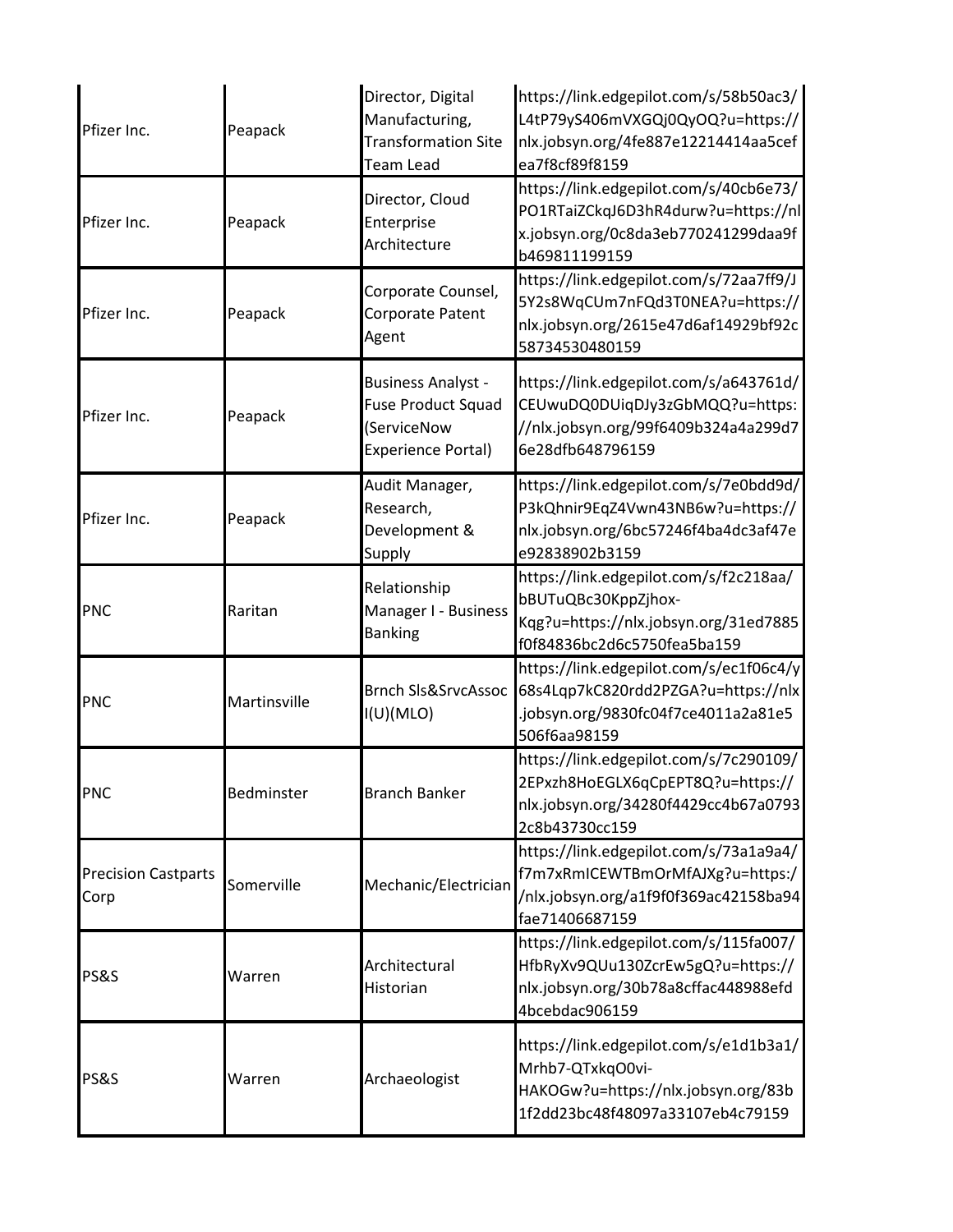| <b>PSEG</b>             | Bridgewater | <b>System Operations</b><br>Supervisor                               | https://link.edgepilot.com/s/b8e13805/<br>PfRdGgmNWUev6TpKiRCUPg?u=https:/<br>/nlx.jobsyn.org/65d78c5a269841e4a55<br>35f4a36711117159 |
|-------------------------|-------------|----------------------------------------------------------------------|---------------------------------------------------------------------------------------------------------------------------------------|
| <b>PTC Therapeutics</b> | Bridgewater | Principal Scientist,<br><b>Medicinal Chemistry</b>                   | https://link.edgepilot.com/s/9a4b89a0/<br>Nv3BUUuvh06UEkUailUdjg?u=https://nl<br>x.jobsyn.org/49556d4bbde94c1db0512<br>2051f10a3f0159 |
| <b>PTC Therapeutics</b> | Bridgewater | Lab Manager,<br>Pharmacology                                         | https://link.edgepilot.com/s/1cd7f6f1/jj<br>ZNoENyvEmq36TXQf_UxA?u=https://nl<br>x.jobsyn.org/b7687373d0544ed9b606e<br>c95c25ce8ef159 |
| <b>PTC Therapeutics</b> | Bridgewater | Contract,<br>Pharmacology &<br><b>Biomarkers Fellow</b>              | https://link.edgepilot.com/s/142a1749/<br>Sq0auRk3rkmnlGeETeUX9Q?u=https://<br>nlx.jobsyn.org/740f1d7533c44bee8ef7a<br>19ad52e897f159 |
| <b>PTC Therapeutics</b> | Bridgewater | Contract, Drug<br>Metabolism<br>Pharmacokinetics<br>Fellow           | https://link.edgepilot.com/s/40d99876/<br>ZHBfCpRvmUKl7Ng6m6-<br>Jdw?u=https://nlx.jobsyn.org/2a4008c4<br>623645c58573628f103a9453159 |
| <b>PTC Therapeutics</b> | Bridgewater | Associate Scientist II,<br>Biology (AAV/Gene<br>Therapy Research)    | https://link.edgepilot.com/s/4c97a683/<br>TvdbvjK8Xkud88fb467wrw?u=https://nl<br>x.jobsyn.org/4ea86d5d39354e2f9bcd26<br>1d1525bd0a159 |
| PVH Corp.               | Bridgewater | Sr. Director North<br>American Logistics -<br>PVH Corp.              | https://link.edgepilot.com/s/d89181ed/<br>N1AkkPMDIkm3oUXlBizsng?u=https://n<br>lx.jobsyn.org/7f379093d6ec4fd0a38ae9<br>2f4a11a99c159 |
| PVH Corp.               | Bridgewater | Lead Developer,<br><b>Financial Systems</b>                          | https://link.edgepilot.com/s/01e43731/<br>RBlpwdHvqkqGWJKAi2kY3w?u=https://<br>nlx.jobsyn.org/7de71fce29b24de8b5eb<br>027f43bfdbf8159 |
| Qualcomm                | Bridgewater | Wireless System<br>Engineer                                          | https://link.edgepilot.com/s/df641d73/<br>HVxvbLXZNE_tmRRaaW7nBQ?u=https:/<br>/nlx.jobsyn.org/e8f52c8148424913a972<br>6b251ddef6b4159 |
| Qualcomm                | Bridgewater | Wireless Modem<br>Embedded, Senior                                   | https://link.edgepilot.com/s/2a73894f/<br>xe11IUMwYEG4tBV71RC2Zw?u=https://<br>nlx.jobsyn.org/8f2c3df8de8548aaaf625<br>3ce4878f717159 |
| Qualcomm                | Bridgewater | <b>Senior Staff Software</b><br>Engineer (Data Path<br>Architecture) | https://link.edgepilot.com/s/b337961c/<br>YGedHmGeSkCv0rr2w6GTwg?u=https:/<br>/nlx.jobsyn.org/fb80beea0b474ac3afc6<br>1aff317284bb159 |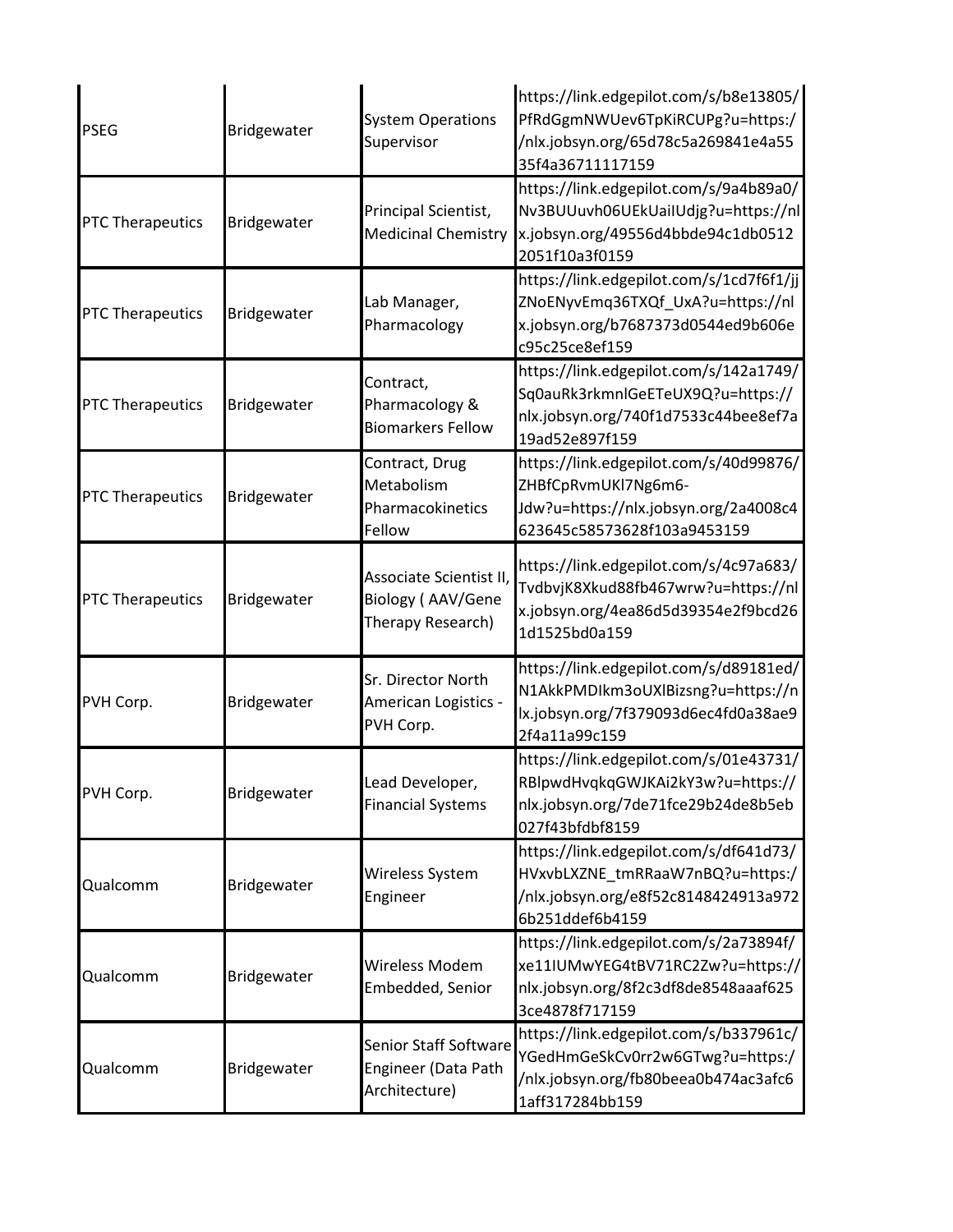| Qualcomm  | Bridgewater         | Senior Mechanical<br>Design Engineer                             | https://link.edgepilot.com/s/f45cfb00/T<br>tr3wxPGQ0C2mSlhg5iSxQ?u=https://nlx<br>.jobsyn.org/a1366f30c87b41eb9207252<br>a3d5764db159                      |
|-----------|---------------------|------------------------------------------------------------------|------------------------------------------------------------------------------------------------------------------------------------------------------------|
| Qualcomm  | Bridgewater         | <b>RFSW Development</b><br>Engineer                              | https://link.edgepilot.com/s/722d26db/<br>XtykHN-<br>cGkKqH_CN3lcQsg?u=https://nlx.jobsyn<br>.org/ccc65a024a994a0bb85a215f1df48<br>bfa159                  |
| Qualcomm  | Bridgewater         | <b>RFSW Development</b><br>Engineer                              | https://link.edgepilot.com/s/20103f9d/<br>k_d98j-emU_4-<br>8JDrA2PEA?u=https://nlx.jobsyn.org/cb<br>5dbc0e4a85489d9521d3730badd38f15                       |
| Qualcomm  | Bridgewater         | <b>Regional Sales</b><br>Manager                                 | https://link.edgepilot.com/s/0b0ee2b1/<br>Jjqo48_2MkCsrkSpVsjsIA?u=https://nlx.j<br>obsyn.org/331371b053cb40888d7a47b<br>7402be173159                      |
| Qualcomm  | Bridgewater         | Modem Systems<br>Engineer                                        | https://link.edgepilot.com/s/dfd6c3d1/<br>a6RKt-SARUCNjQwuXj-<br>VnA?u=https://nlx.jobsyn.org/1cbc06a6<br>378b4f67954e5bdce1f29a40159                      |
| Qualcomm  | Bridgewater         | 5G Software<br>Engineer (Boulder,<br>San Diego, & New<br>Jersey) | https://link.edgepilot.com/s/a7f676ef/h<br>Pv0CwZznkW_D26DmZTEZQ?u=https://<br>nlx.jobsyn.org/ed855c56137d469bb8a8<br>8d7dcb86d129159                      |
| Qualcomm  | Bridgewater         | 5G Software<br>Engineer                                          | https://link.edgepilot.com/s/ea400a44/<br>c0f6Je6N9ESasDFHHZaGCw?u=https://n<br>lx.jobsyn.org/d001742904524cb58f2ab<br>eab05e74fd0159                      |
| Qualcomm  | Bridgewater         |                                                                  | https://link.edgepilot.com/s/a6e5a92e/<br>iEd2MK7VwE -<br>5G RRC SW Engineer dPHp6CiFHw?u=https://nlx.jobsyn.org/c<br>4f4ef3426414b2ab697c726b79e499a15    |
| QuickChek | SOMERVILLE          | Team Member - Part<br>Time                                       | https://link.edgepilot.com/s/6c2ec96d/<br>TnYdjFmAakK-<br>Fdf1vXEuig?u=https://nlx.jobsyn.org/2f<br>62e3611900401a9e752ae5aa41e72915                       |
| QuickChek | <b>HILLSBOROUGH</b> | Time                                                             | https://link.edgepilot.com/s/d29a3234/<br>Gas Attendant - Part n8jvHpxDQEG0tIUzIBxA4A?u=https://nl<br>x.jobsyn.org/14a5221cd56d4c53b7f82a<br>d5b56bce55159 |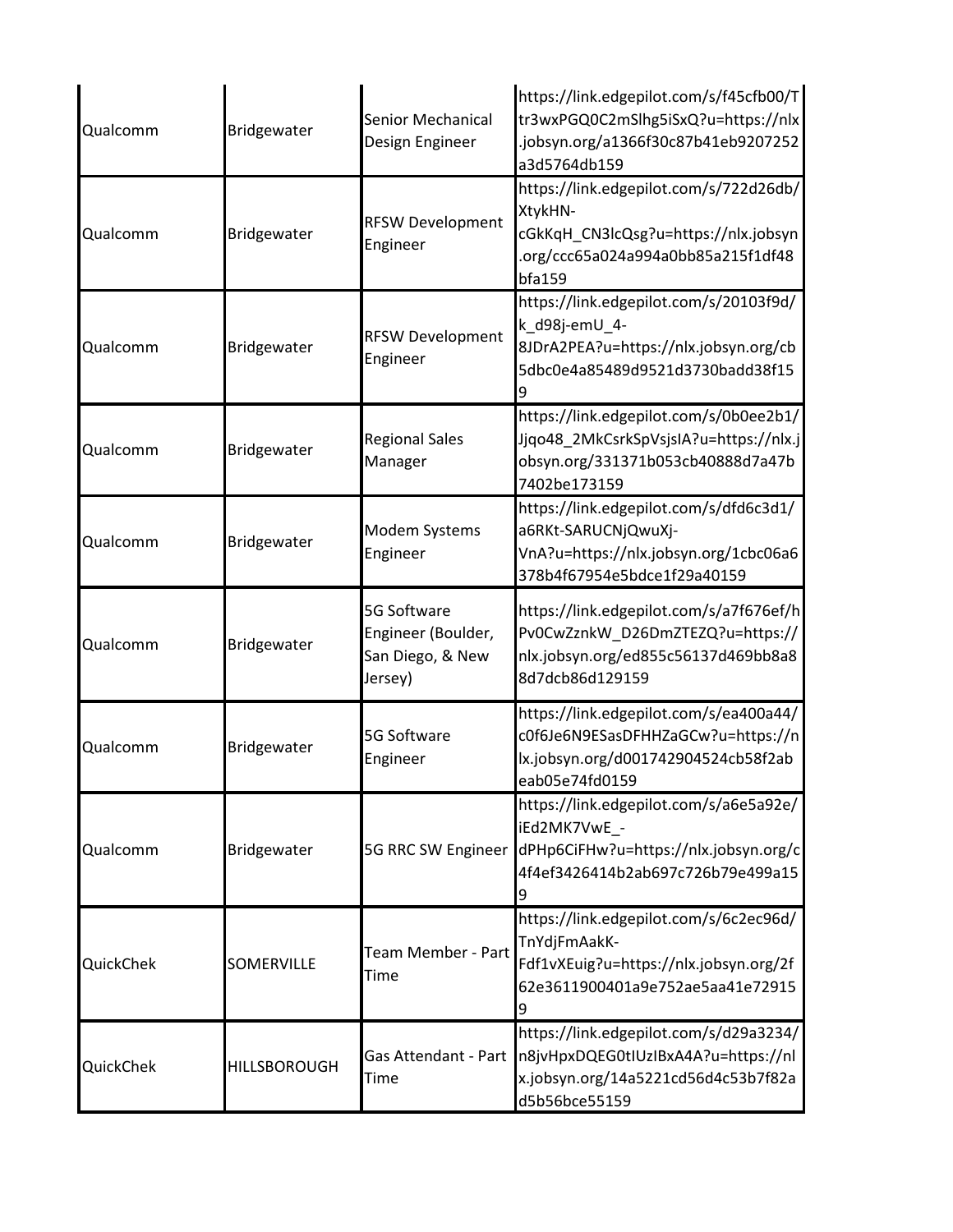| <b>Radiant Digital</b> | <b>Basking Ridge</b> | Engineer                                                       | https://link.edgepilot.com/s/5d1b408d/<br>Lead QA Automation dVwCXNhh6UOtdrFBrkFmOA?u=https:/<br>/nlx.jobsyn.org/6a1ee4c58da7450b984<br>ac19e5f383664159 |
|------------------------|----------------------|----------------------------------------------------------------|----------------------------------------------------------------------------------------------------------------------------------------------------------|
| Randstad US            | warren               | sr. sccm engineer                                              | https://link.edgepilot.com/s/4c100b3b/<br>xiwcoUCTckyzKBdP4Ezx6A?u=https://nl<br>x.jobsyn.org/1344f6bc94ca47afaa8d7c7<br>97fdbb0e1159                    |
| Randstad US            | warren               | sr. sccm engineer                                              | https://link.edgepilot.com/s/8e332dd1/<br>tBSvyXcd40_B9_MVn9VY1Q?u=https://<br>nlx.jobsyn.org/1d30a4f0c1bf4004b821b<br>7a05cd3c124159                    |
| <b>Randstad US</b>     | warren               | sccm engineer                                                  | https://link.edgepilot.com/s/72239900/<br>VX419W0vrECZJjDL9XQ4BA?u=https://n<br>lx.jobsyn.org/eddc3edce4884032adfdd6<br>84ad084011159                    |
| <b>Randstad US</b>     | warren               | sccm engineer                                                  | https://link.edgepilot.com/s/2fbe276f/7<br>VLaN993eEau gEw-<br>6EG7w?u=https://nlx.jobsyn.org/9bca2f<br>15594f4d05bf737e5ed1f3ce26159                    |
| Randstad US            | warren               | mobile device<br>management/teleco<br>m technician level 1     | https://link.edgepilot.com/s/c8fd89f0/P<br>dvtaMygMUeQG8hCIw0AhA?u=https://<br>nlx.jobsyn.org/0f8407d9880e49a6a0a7<br>6325fc6ffe62159                    |
| Randstad US            | warren               | mobile device<br>management/teleco<br>m technician level 1     | https://link.edgepilot.com/s/ca2d625a/<br>oOt3bCohTUq9zAyus-<br>d7EQ?u=https://nlx.jobsyn.org/91cb4ea<br>9fec2400d8011099762e1983c159                    |
| Randstad US            | warren               | mobile device<br>management<br>telecom technician<br>level one | https://link.edgepilot.com/s/158cf42a/r<br>Zd3bV24mEKud2vuXQ3RBA?u=https://<br>nlx.jobsyn.org/6032db42d50947e58029<br>b77af1a7e0fd159                    |
| Randstad US            | warren               | erp program<br>manager                                         | https://link.edgepilot.com/s/1fd61d23/<br>drKhZi1QlUGBNWFmg2 nwQ?u=https:/<br>/nlx.jobsyn.org/42381205c4ea4a569b3<br>6484bf4a928b2159                    |
| Randstad US            | warren               | erp program<br>manager                                         | https://link.edgepilot.com/s/ea4f5441/<br>H05uviE_r0SrypooCSw1xw?u=https://nl<br>x.jobsyn.org/46d8feb7d4074018a882fa<br>9f02ef4530159                    |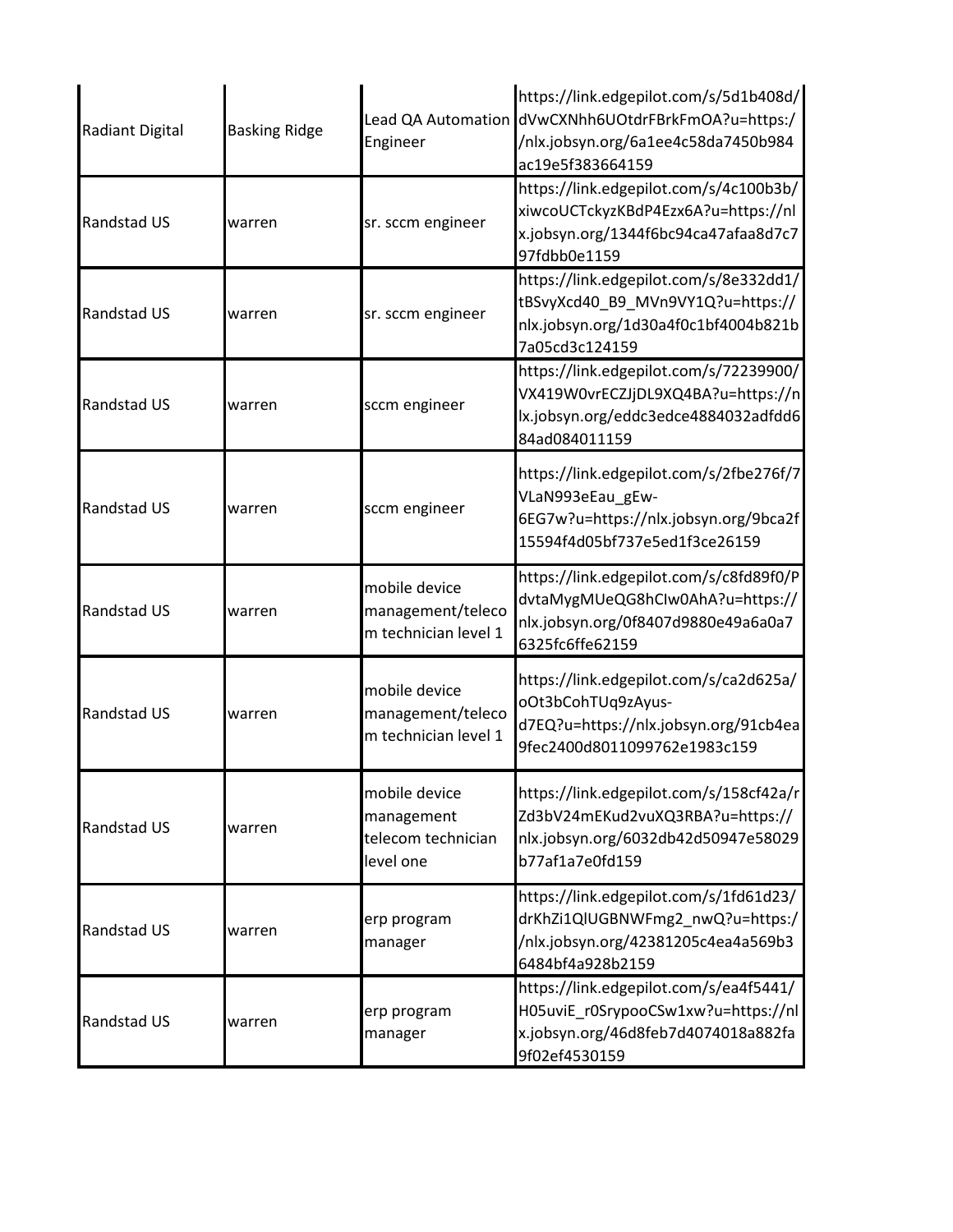| <b>Randstad US</b>           | somerville           | research analyst i                                               | https://link.edgepilot.com/s/c42171bb/<br>TxBMS-<br>BDIE6LHZzhVZkHjA?u=https://nlx.jobsy<br>n.org/6096ede365584acf869072ef421e<br>1aba159 |
|------------------------------|----------------------|------------------------------------------------------------------|-------------------------------------------------------------------------------------------------------------------------------------------|
| <b>Randstad US</b>           | somerset             | quality analyst iii                                              | https://link.edgepilot.com/s/ae72646f/f<br>gYXGeYL7ECGW7Y_ZBoR5w?u=https://<br>nlx.jobsyn.org/a7df2f2d21844b5e8eb14<br>1b33a9c350b159     |
| <b>Randstad US</b>           | bridgewater          | validation specialist                                            | https://link.edgepilot.com/s/05f27875/<br>FecPuJ4U3UqPyltg6MHmew?u=https://<br>nlx.jobsyn.org/7c6f79ba95394f8891bba<br>710d9f48b14159     |
| <b>Randstad US</b>           | basking ridge        | product<br>cybersecurity<br>maturity project<br>manager - remote | https://link.edgepilot.com/s/594d8dfe/<br>qw3TfyetckS8UoyTV9I4QQ?u=https://nl<br>x.jobsyn.org/2ae76a3e85124d7b9853b<br>46a689fe1e3159     |
| rangam consultants<br>linc   | Somerset             | Web & Digital<br>Interface Designer                              | https://link.edgepilot.com/s/0a07964f/<br>zzfbFWcxFkeD6Wko2mAQew?u=https:/<br>/nlx.jobsyn.org/fb228e33320b4d70bfa7<br>adb191757d9b159     |
| Raritan, Inc.                | Somerset             | <b>Demand Planner</b>                                            | https://link.edgepilot.com/s/58b91f61/<br>5uxTimLyEk2aM5JyONT3Yw?u=https://<br>nlx.jobsyn.org/e2846c44bd1a4f288171<br>38cdb3b0d5fa159     |
| <b>RCM Technologies</b>      | <b>Branchburg</b>    | Process Engineer                                                 | https://link.edgepilot.com/s/ec5d70aa/<br>5Qcfs1qkNkawQHZOdy5GeQ?u=https://<br>nlx.jobsyn.org/de722d3266d24dda8cff7<br>a9739a3af86159     |
| <b>RCM Technologies</b>      | <b>Basking Ridge</b> | Product Information<br>Manager                                   | https://link.edgepilot.com/s/b2edf90f/Z<br>VIilgaORk2feEXXwKXDkg?u=https://nlx.j<br>obsyn.org/31c22d8748e0476aaf5b88ff6<br>edfa640159     |
| Regeneron<br>Pharmaceuticals | <b>Basking Ridge</b> | Manager Process &<br>Procedures -<br>Temporary                   | https://link.edgepilot.com/s/799d340c/<br>8Zgvqk2n9UGbowm TIIiDw?u=https://<br>nlx.jobsyn.org/ed4e69cb53ad41b3aa7cf<br>298b96f5c4f159     |
| Regeneron<br>Pharmaceuticals | <b>Basking Ridge</b> | Manager GCP<br>Quality                                           | https://link.edgepilot.com/s/1aac562f/<br>hCRe7ubiVUmvpeuvZdyqlw?u=https://n<br>lx.jobsyn.org/f10d118ef4db4f66b74c71<br>86c2ca91c1159     |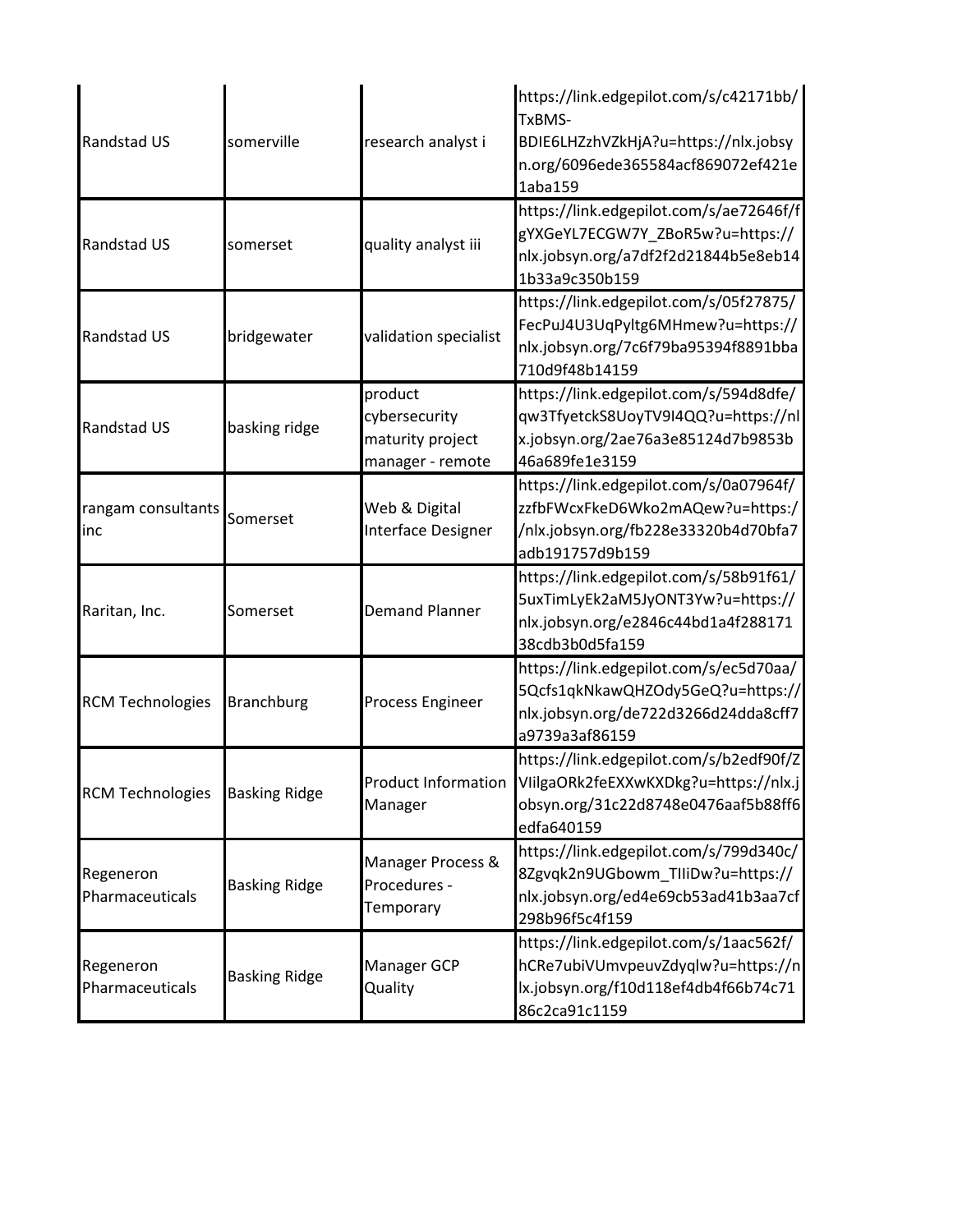| Regeneron<br>Pharmaceuticals          | <b>Basking Ridge</b> | Associate Director,<br>Development Data<br><b>Science Operational</b><br>Data Steward | https://link.edgepilot.com/s/cbaae4ae/<br>T7p94XTYDkukme0t2kilbQ?u=https://nl<br>x.jobsyn.org/a3ba24476c624629a3f81d<br>06b0cc9956159                       |
|---------------------------------------|----------------------|---------------------------------------------------------------------------------------|-------------------------------------------------------------------------------------------------------------------------------------------------------------|
| Regeneron<br>Pharmaceuticals          | <b>Basking Ridge</b> | <b>Associate Director</b>                                                             | https://link.edgepilot.com/s/1fb6e024/<br>QJQ3WFekOU2Yh9iaYzFLRA?u=https://<br>Global Patient Safety nlx.jobsyn.org/be93c1231b3042c7b437<br>9dd49758315f159 |
| Regeneron<br>Pharmaceuticals          | <b>Basking Ridge</b> | <b>Assoc Director</b><br><b>Program Operations</b><br>Leader-Oncology                 | https://link.edgepilot.com/s/9b0bceb6/<br>MB4Kchp9fUid4uhEwkSVxw?u=https://<br>nlx.jobsyn.org/d109c6b5bdda49708a75<br>4d4ad6246fb9159                       |
| Regeneron<br>Pharmaceuticals,<br>Inc. | <b>Basking Ridge</b> | Principal<br><b>Biostatistician</b>                                                   | https://link.edgepilot.com/s/490cf5ee/<br>g8XplCU0j0SggNP32D8N9w?u=https://n<br>lx.jobsyn.org/7b67a582413a4ae0a399c<br>a8f228aeaf9159                       |
| <b>Rite Aid</b><br>Corporation        | Bridgewater          | <b>Assistant Store</b><br>Manager                                                     | https://link.edgepilot.com/s/d16b406d/<br>by45y8hkbkiGJrJTfvH23g?u=https://nlx.j<br>obsyn.org/fc42501e7a17468f88a4744a<br>8a23d3ce159                       |
| <b>Robert Half</b>                    | Watchung             | Director of Talent<br>Acquisition                                                     | https://link.edgepilot.com/s/03173fb0/l<br>t2UBIGSYkicjuU0tIFh3Q?u=https://nlx.j<br>obsyn.org/d8b04e67669443539e9caaf5<br>d23a0973159                       |
| <b>Robert Half</b>                    | Warren               | <b>HR Manager</b>                                                                     | https://link.edgepilot.com/s/7f1f5d87/k<br>J3mREyjSUi0hmzs8-<br>5jYQ?u=https://nlx.jobsyn.org/bce6ba0<br>1612f499aa4812586f7ee4d57159                       |
| <b>Robert Half</b>                    | Somerset             | <b>Technical Support</b><br>Specialist                                                | https://link.edgepilot.com/s/b1ccc4da/<br>gclaly67n0CXgwcTpQvkqg?u=https://nlx<br>.jobsyn.org/702769425ac44320a089ac7<br>a38398896159                       |
| <b>Robert Half</b>                    | Somerset             | <b>Talent Acquisition</b><br>Coordinator                                              | https://link.edgepilot.com/s/c80a1da4/<br>9zGmqywRkitctSvSGQ0Rw?u=https://<br>nlx.jobsyn.org/68ec473d786a428db76a<br>2da4203989d1159                        |
| <b>Robert Half</b>                    | Somerset             | Manager of Financial<br>Planning and<br>Analysis                                      | https://link.edgepilot.com/s/7d9ed452/<br>NsBDsescbkadWkBQzx5-<br>0w?u=https://nlx.jobsyn.org/32adff724<br>a8b4c729028249c23935c79159                       |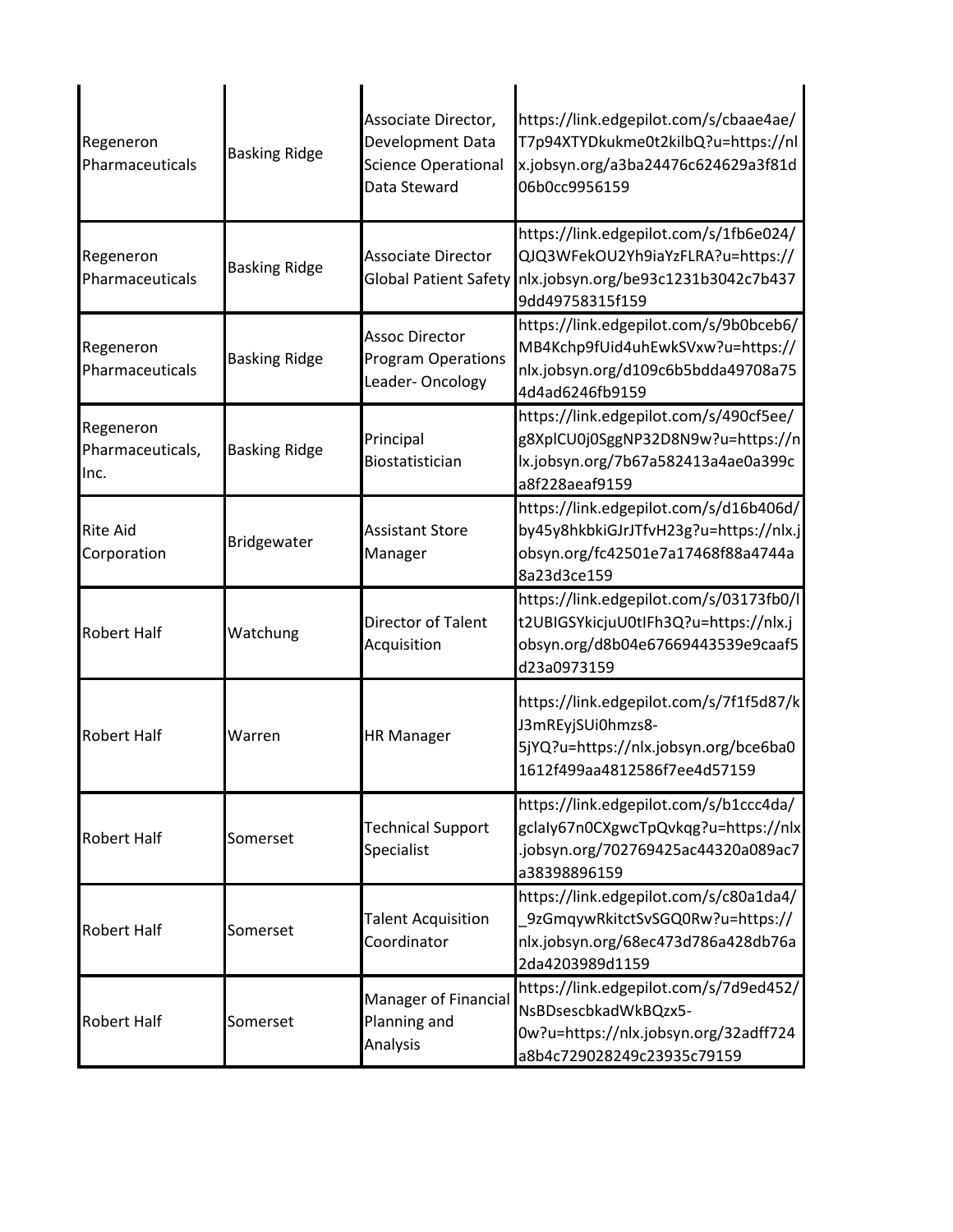| <b>Robert Half</b>             | Skillman    | Proposal Writer                                            | https://link.edgepilot.com/s/cd89b373/<br>3G5uwyYhvkOFZxypyzcnqw?u=https://<br>nlx.jobsyn.org/2fa94f82bd534d7a8dbdc<br>60138b33404159     |
|--------------------------------|-------------|------------------------------------------------------------|-------------------------------------------------------------------------------------------------------------------------------------------|
| <b>Robert Half</b>             | Skillman    | Administrative<br>Assistant                                | https://link.edgepilot.com/s/10b692f9/j<br>TePSTJT3UGumvRi26CgFA?u=https://nl<br>x.jobsyn.org/1796c6dfd10743ebbd9cc1<br>9cfb040aeb159     |
| <b>Robert Half</b>             | Bridgewater | <b>Tax Manager</b>                                         | https://link.edgepilot.com/s/e99b3979/<br>0mI5DgEYzUCgrW6RSbJYyQ?u=https://<br>nlx.jobsyn.org/4a9735ef2f0e41b7a11c7<br>b40b8359081159     |
| <b>Robert Half</b>             | Bridgewater | <b>Staff Financial</b><br>Planning and<br>Analysis Analyst | https://link.edgepilot.com/s/3148e75c/<br>wTqY8u8_7EipN3gzP2FzNQ?u=https://n<br>lx.jobsyn.org/eaed0be3d47443c7a7d82<br>43f55f8abba159     |
| <b>Robert Half</b>             | Bridgewater | Senior Financial<br>Planning and<br>Analysis               | https://link.edgepilot.com/s/d12732b4/<br>nl1nu0lLBkWlcvuqH0ErCA?u=https://nlx<br>jobsyn.org/0c28232f64f34372ab75c5a<br>28bfdc8c1159      |
| <b>Robert Half</b>             | Bridgewater | <b>Payroll Specialist</b>                                  | https://link.edgepilot.com/s/a2b81e9f/<br>0sKTapXG5Uy8hxq_gjxNrg?u=https://nl<br>x.jobsyn.org/09cbca8c81dd48eb9cd58d<br>c96f43da58159     |
| <b>Robert Half</b>             | Bridgewater | <b>Audit Controls</b><br>Analyst                           | https://link.edgepilot.com/s/fc01286b/<br>2bY4VlrI8U694hM13fwF5Q?u=https://n<br>lx.jobsyn.org/5de23a9dd63f45019245fa<br>018695cd48159     |
| <b>Robert Half</b>             | Bridgewater | <b>Accounts Receivable</b>                                 | https://link.edgepilot.com/s/65537774/<br>vQE6uEnX-<br>0qBwYDnjkwbGg?u=https://nlx.jobsyn.<br>org/4a5e2fa11dfb44f49ac8a792dc7baf0<br>4159 |
| Roche Holdings Inc. Somerville |             | Sr. Lab Technician -<br>Enzyme & DNA/RNA                   | https://link.edgepilot.com/s/65949f69/<br>Ffk9fokINkq0oZkjcWBnLA?u=https://nlx<br>.jobsyn.org/97b3a50dccf942ddbfbe4ac<br>76b717ba5159     |
| Roche Holdings Inc. Somerville |             | Manager, Operations F4p-<br>Information<br>Management      | https://link.edgepilot.com/s/77fc7025/<br>E9qTmUavgUte0SQNLA?u=https://nlx.j<br>obsyn.org/7a53aa26018b4b96ab386e4<br>913e89c83159         |
| Roche Holdings Inc. Somerville |             | Diagnostic<br>Technician Mon-<br>Wed (6AM-7PM)             | https://link.edgepilot.com/s/31ae714a/<br>YY4mTyu1P0 GEp3rhkwsw?u=https://<br>nlx.jobsyn.org/115babd4637740a7a1f8<br>a2df166af149159      |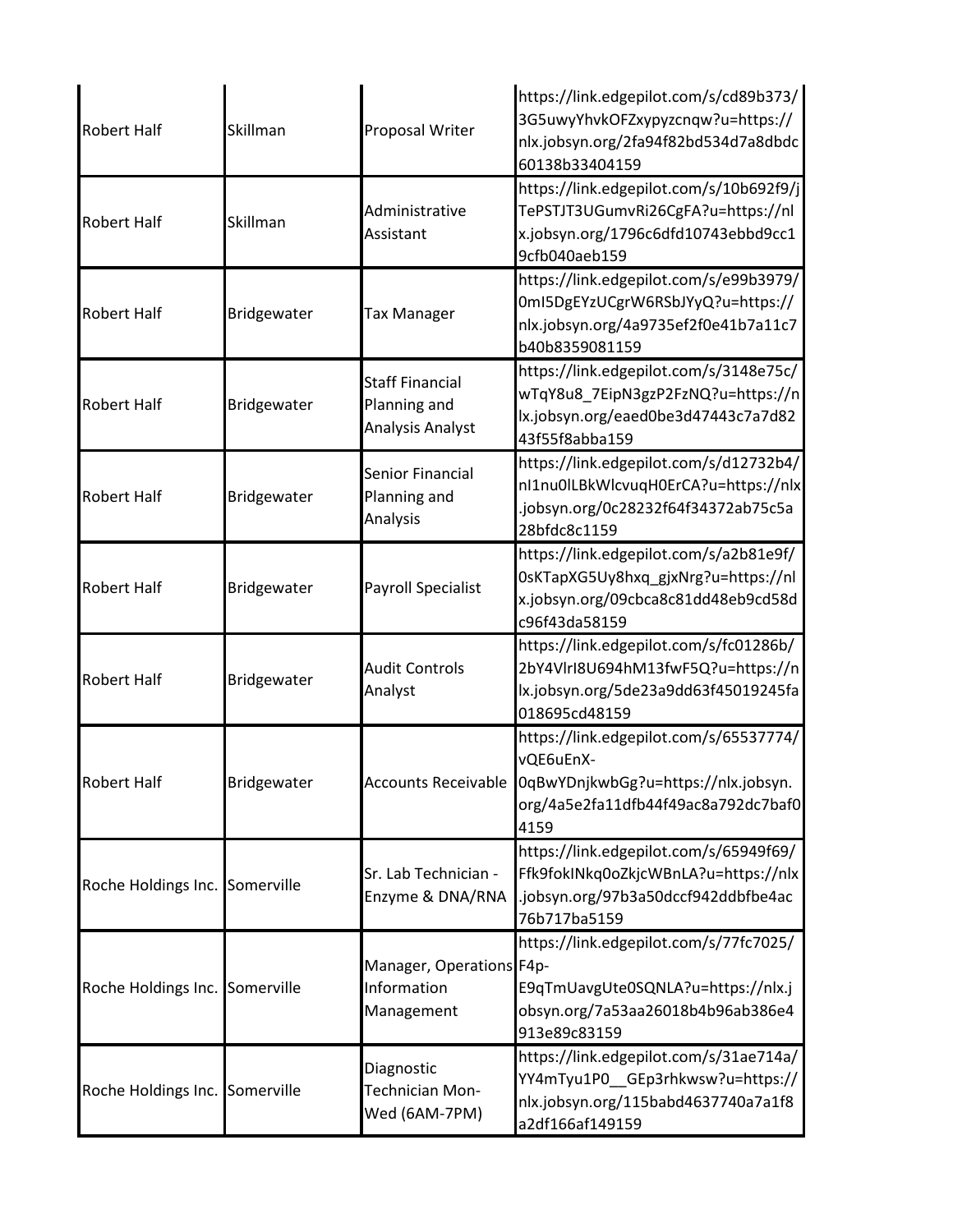| Roche Holdings Inc. Somerville      |            | Diagnostic<br>Technician Associate                   | https://link.edgepilot.com/s/5a6ba3d5/<br>dN4lpekRyEmClW-<br>UwVs_Sw?u=https://nlx.jobsyn.org/dcc<br>2612f2fb34a6ea3332a5e6ffb2917159 |
|-------------------------------------|------------|------------------------------------------------------|---------------------------------------------------------------------------------------------------------------------------------------|
| Roche Holdings Inc. Somerville      |            | Diagnostic<br>Technician (M-W<br>6pm-7am)            | https://link.edgepilot.com/s/d872163b/<br>RkigDVN380 au gQFdG-<br>7g?u=https://nlx.jobsyn.org/ea5a6d958<br>c4748e6b6131ed6a4bbb992159 |
| RWJBarnabas<br>Health               | Somerville | Switchboard<br>Operator                              | https://link.edgepilot.com/s/d7c78bd5/<br>24ePfcQKF0mucei0mPT1eA?u=https://<br>nlx.jobsyn.org/6ee356843eea4279a90f<br>6f437602f7e6159 |
| <b>RWJBarnabas</b><br><b>Health</b> | Somerville | <b>RN</b>                                            | https://link.edgepilot.com/s/a26fd26b/-<br>dPSGx_vBkqmFbZLQIRUyA?u=https://nl<br>x.jobsyn.org/80488a9a986a407aa4fac6<br>37e190d882159 |
| <b>RWJBarnabas</b><br>Health        | Somerville | <b>RN</b>                                            | https://link.edgepilot.com/s/13ededf6/<br>VYk6qEOiTUqeTyKoEGTF0w?u=https://<br>nlx.jobsyn.org/220e7f7613274324ae99<br>3d8fe5ec41cc159 |
| <b>RWJBarnabas</b><br>Health        | Somerville | Recruiter                                            | https://link.edgepilot.com/s/5af2ffde/o<br>Qev7NZoSE6HiU0xcKU-<br>fw?u=https://nlx.jobsyn.org/4cb54b750<br>a904719bdaf9ed4ada1fdf2159 |
| <b>RWJBarnabas</b><br>Health        | Somerville | Physical Therapy<br>Aide                             | https://link.edgepilot.com/s/80a1b2df/<br>BbgSsFuur0eDGo6A5exeSg?u=https://nl<br>x.jobsyn.org/02dddbb9128f4516b45cdc<br>71d90e771b159 |
| <b>RWJBarnabas</b><br>Health        | Somerville | PD RN                                                | https://link.edgepilot.com/s/d9b3758e/<br>rbeSHXPPu0yV5egXUDzZmg?u=https://<br>nlx.jobsyn.org/e9c5b3f2b8504dc78de39<br>27e7d8342b1159 |
| <b>RWJBarnabas</b><br>Health        | Somerville | <b>Patient Transporter</b>                           | https://link.edgepilot.com/s/c54ee7b7/<br>zlo5d1l6lUiED4-<br>rRSRnfg?u=https://nlx.jobsyn.org/db5b<br>12f8361e40abae147e29623af17c159 |
| <b>RWJBarnabas</b><br>Health        | Somerville | Graduate Nurse,<br><b>Intensive Coronary</b><br>Care | https://link.edgepilot.com/s/a7c7949b/<br>nMikPYSgrEuoMF7bl6D-<br>eg?u=https://nlx.jobsyn.org/e0ef728f51<br>9a426e971112e51bdc7c39159 |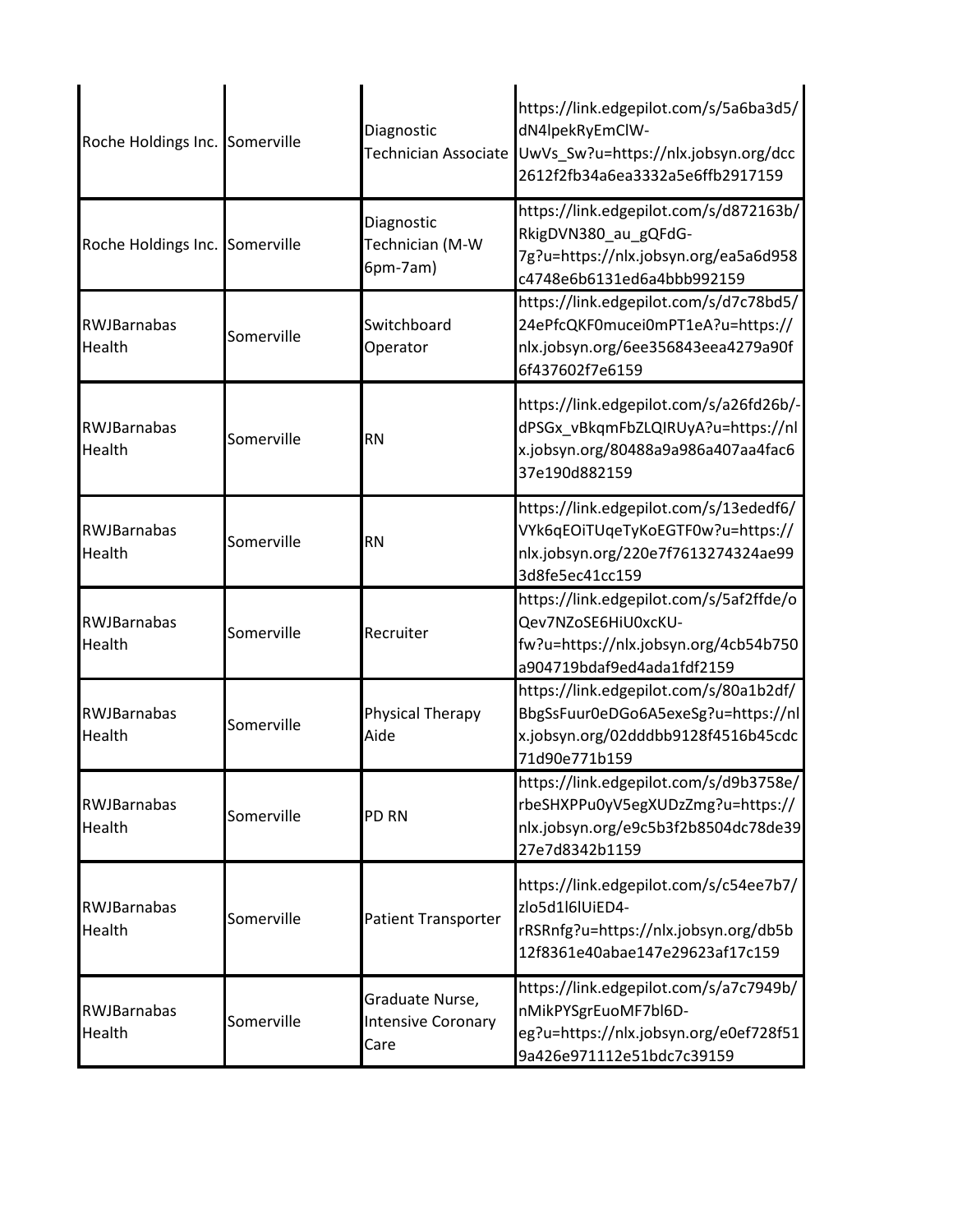| RWJBarnabas<br>Health        | Somerville | Food Service Worker                                 | https://link.edgepilot.com/s/d76a21b7/<br>uv_0UNtAhECnq7Bikoa_eg?u=https://nl<br>x.jobsyn.org/b0351dec71874b93a3dd8<br>624c3fe7184159     |
|------------------------------|------------|-----------------------------------------------------|-------------------------------------------------------------------------------------------------------------------------------------------|
| RWJBarnabas<br>Health        | Somerville | <b>Director of Facilities</b><br>& Plant Operations | https://link.edgepilot.com/s/6acd2f51/<br>Udsd0vS58U28980dQQGKdg?u=https://<br>nlx.jobsyn.org/6570125a72e045dab635<br>824ab0032bf1159     |
| RWJBarnabas<br>Health        | Somerville | Dietician Registered                                | https://link.edgepilot.com/s/5a5eb119/<br>F1iW8Wm_E0eHDY-<br>w0q4Clw?u=https://nlx.jobsyn.org/ded<br>9384d95d34dc2aa582a067de98260159     |
| RWJBarnabas<br>Health        | Somerville | <b>CSP Tech</b>                                     | https://link.edgepilot.com/s/c475cfcc/C<br>cP_U6yEdkiIOxANAIJ3Bw?u=https://nlx.<br>jobsyn.org/163fd2d2a45f41858b216bdc<br>9b868b4e159     |
| RWJBarnabas<br>Health        | Somerville | <b>CSP Tech</b>                                     | https://link.edgepilot.com/s/593dccc3/i<br>C6wCD9-<br>TEettFUGx8Ot9w?u=https://nlx.jobsyn.<br>org/61f88355a5014c428c5ee9672adca<br>63c159 |
| RWJBarnabas<br>Health        | Somerville | <b>Clinical Care</b><br>Technician                  | https://link.edgepilot.com/s/4a3422d1/<br>D_FDSRADWEusu37CYpNTog?u=https:/<br>/nlx.jobsyn.org/9b76bf52414c4981b50f<br>418cdc6dd5a9159     |
| RWJBarnabas<br>Health        | Somerville | <b>Clinical Care</b><br>Technician                  | https://link.edgepilot.com/s/43c5fff3/Q<br>UJ3Oxq8i025HSbkoL9S5Q?u=https://nlx<br>.jobsyn.org/b8ed41acb24a4303b0dff89<br>c30b6dfb7159     |
| <b>RWJBarnabas</b><br>Health | Somerville | <b>Clinical Care</b><br>Technician                  | https://link.edgepilot.com/s/12b28368/<br>Y7IOW3sTq0uMkZH5yrdK7w?u=https://<br>nlx.jobsyn.org/c3495a0fc3564e479650a<br>2a0c2fe5d52159     |
| <b>RWJBarnabas</b><br>Health | Somerville | <b>Clinical Care</b><br>Technician                  | https://link.edgepilot.com/s/4a5b217e/<br>nelfNIxu3Ue7IOALReqz w?u=https://nl<br>x.jobsyn.org/057d35eab2eb40f38a2b17<br>958a3cbf59159     |
| <b>RWJBarnabas</b><br>Health | Somerville | <b>Clinical Care</b><br>Technician                  | https://link.edgepilot.com/s/58ec67ac/<br>Vi389a6Wc0umtZowWbTQtA?u=https:/<br>/nlx.jobsyn.org/85dead465ab14c74ac53<br>87bf9c9b2fa3159     |
| RWJBarnabas<br>Health        | Somerville | Case Manager/PD                                     | https://link.edgepilot.com/s/7ea49054/<br>KkSOuFvu0EaeUGuXALih3Q?u=https://n<br>lx.jobsyn.org/7dca0c0a12bd4f31a97fd7<br>8b77eda643159     |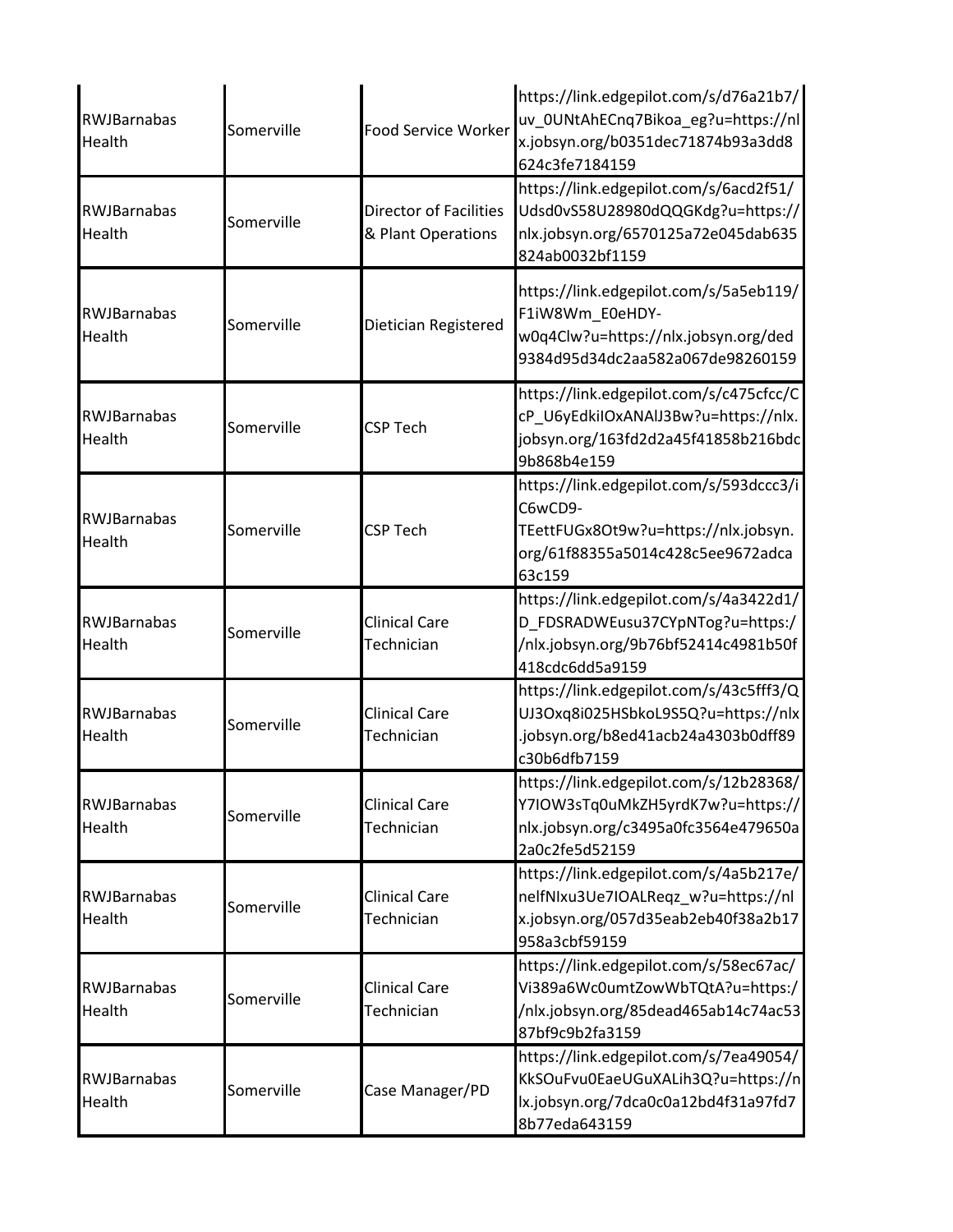| RWJBarnabas<br>Health                       | Somerville   | Assistant                                                                                            | https://link.edgepilot.com/s/a67d8bab/<br>gy3kuGkzakmwxZVeTFYOUg?u=https://<br>nlx.jobsyn.org/aebe742fa04e4635a5aae<br>33fd1d6ab0c159                      |
|---------------------------------------------|--------------|------------------------------------------------------------------------------------------------------|------------------------------------------------------------------------------------------------------------------------------------------------------------|
| RWJBarnabas<br>Health                       | Somerville   | <b>Advance Practice</b><br>Provider                                                                  | https://link.edgepilot.com/s/967af5ac/<br>XgNAfXL6IUi-<br>ZSBmIwg4DQ?u=https://nlx.jobsyn.org/<br>7b12dae96ce54b37b47a021f836c62231<br>59                  |
| RWJBarnabas<br>Health                       | Somerset     | Specialist                                                                                           | https://link.edgepilot.com/s/6e68514c/<br>tJieY7Nvhk_pYVoIE0bJvw?u=https://nlx.<br>jobsyn.org/552b24318a7d4492a70928f<br>c81017905159                      |
| <b>RWJBarnabas</b><br>Health                | Somerset     | <b>Certified Medical</b><br>Assistant (FT) - Chest<br>and Intensive Care                             | https://link.edgepilot.com/s/fd060f92/<br>OXJLU6dNM0qOP8v3xTq-<br>yg?u=https://nlx.jobsyn.org/7cb7bfb47<br>Medic - Somerset, NJ d404ce69e7c9358d3f2fc3f159 |
| RWJBarnabas<br>Health                       | Hillsborough | <b>Clinical Supervisor</b><br>(FT) - Primary Care<br>Center at<br>Hillsborough -<br>Hillsborough, NJ | https://link.edgepilot.com/s/2e888498/<br>3DqwlPTL4keyNMb2aXWziQ?u=https://<br>nlx.jobsyn.org/0f93db7f0a214e29b1240<br>089e1d46b56159                      |
| RWJBarnabas<br>Health                       | Bridgewater  | <b>Patient Services Rep</b><br>(FT) - Behavioral<br>Health at<br>Bridgewater-<br>Bridgewater, NJ     | https://link.edgepilot.com/s/c0a42803/<br>uovvA6g0bkOrBPJthubbVA?u=https://nl<br>x.jobsyn.org/c325aff000d145c99077e9<br>bc2b02d199159                      |
| Saint Barnabas<br><b>Health Care System</b> | Somerville   | Unit Clerk                                                                                           | https://link.edgepilot.com/s/f3807137/<br>8OIVsf0MrEaS8ZIPZpezKw?u=https://nl<br>x.jobsyn.org/7df10fdf5e4f42009f62b97<br>552fead1e159                      |
| Saint Barnabas<br><b>Health Care System</b> | Somerville   | Switchboard<br>Operator                                                                              | https://link.edgepilot.com/s/f4300ad0/<br>OEXkeOv AkKFaX2BEaSCFA?u=https://<br>nlx.jobsyn.org/d9f5f157f7b24bd98f69b<br>185d9c0c236159                      |
| Saint Barnabas<br><b>Health Care System</b> | Somerville   | Social Worker                                                                                        | https://link.edgepilot.com/s/19f278a5/<br>55zSEzXJrUaLpn3Pn4ZyuQ?u=https://nl<br>x.jobsyn.org/45e64162b9e14170bfe76e<br>709215493a159                      |
| Saint Barnabas<br><b>Health Care System</b> | Somerville   | <b>RN First Assist</b>                                                                               | https://link.edgepilot.com/s/59a4e398/<br>MTMxD3dth0K95D9OfpdEug?u=https:/<br>/nlx.jobsyn.org/4a8fcb6c47dd4c2aa348<br>4ee8288bd4c5159                      |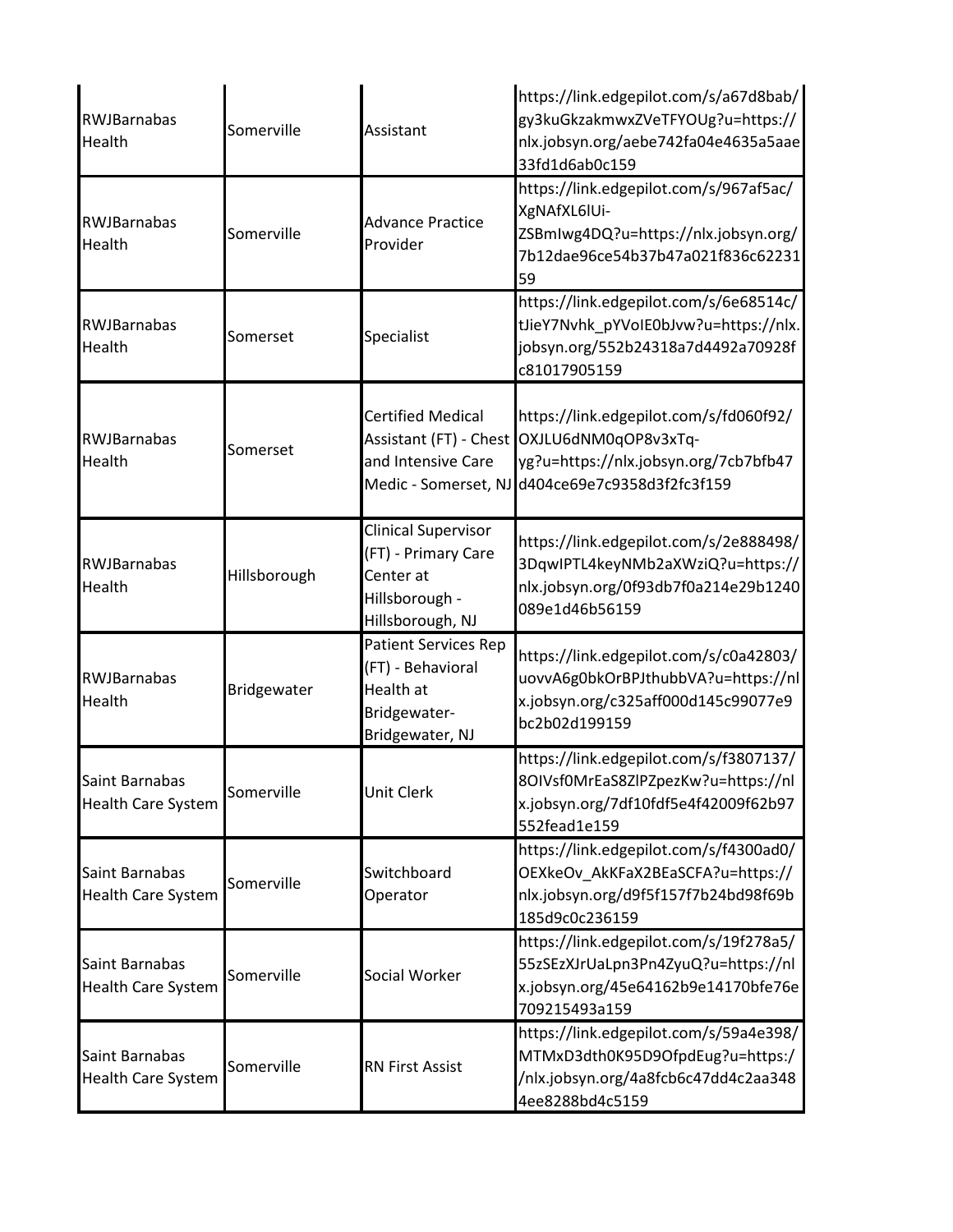| Saint Barnabas<br><b>Health Care System</b> | Somerville | <b>RN</b>                                                         | https://link.edgepilot.com/s/39061a14/<br>khIOeN-<br>ZPUCPvree8zWUGw?u=https://nlx.jobs<br>yn.org/69bb219f278245fbbf819a18240<br>7f9a4159 |
|---------------------------------------------|------------|-------------------------------------------------------------------|-------------------------------------------------------------------------------------------------------------------------------------------|
| Saint Barnabas<br><b>Health Care System</b> | Somerville | <b>RN</b>                                                         | https://link.edgepilot.com/s/9395c94a/<br>PEBRxUPJbEyAUsvk5Hw_XQ?u=https://<br>nlx.jobsyn.org/baabe4f919a34aae88a1c<br>2fc9910213c159     |
| Saint Barnabas<br><b>Health Care System</b> | Somerville | <b>RN</b>                                                         | https://link.edgepilot.com/s/34dfd4ff/z<br>p793JFTIU2vNV6x88Z0Ug?u=https://nlx<br>.jobsyn.org/a69a9d0896204507b462cb<br>997e402f95159     |
| Saint Barnabas<br><b>Health Care System</b> | Somerville | <b>RN</b>                                                         | https://link.edgepilot.com/s/2bb5ceb7/<br>vcgsUrOWTUi8j2yeDsWHDA?u=https://<br>nlx.jobsyn.org/76d1a3f1f01049deb7a63<br>c67d0c16db9159     |
| Saint Barnabas<br><b>Health Care System</b> | Somerville | <b>RN</b>                                                         | https://link.edgepilot.com/s/9e667860/<br>ZhRxFY MOucZSvOc3hSRA?u=https://n<br>lx.jobsyn.org/b90187cbd1b547f79016cc<br>3c8058622f159      |
| Saint Barnabas<br><b>Health Care System</b> | Somerville | <b>RN</b>                                                         | https://link.edgepilot.com/s/9896ad58/<br>9_tFB1VYeUy4L_BFlLmMKg?u=https://n<br>lx.jobsyn.org/8f827d8e41654218af5352<br>cda911eb7c159     |
| Saint Barnabas<br><b>Health Care System</b> | Somerville | <b>RN</b>                                                         | https://link.edgepilot.com/s/8c4e0b83/-<br>mACsmtAjk2b9fnPzUU0KA?u=https://nl<br>x.jobsyn.org/ce8b94c0eb3c4d8b9d3fb2<br>086f67418a159     |
| Saint Barnabas<br><b>Health Care System</b> | Somerville | <b>RN</b>                                                         | https://link.edgepilot.com/s/1dbcfec2/<br>UJiEcnwoL02z1ENLoWOBsw?u=https://<br>nlx.jobsyn.org/bfa74ba162a24950996ca<br>f14dc34ffa5159     |
| Saint Barnabas<br><b>Health Care System</b> | Somerville | Registered Nurse -<br><b>PACU</b>                                 | https://link.edgepilot.com/s/add927ca/<br>n8xVAjTAw0atW484x7uyMw?u=https:/<br>/nlx.jobsyn.org/2ac2723706d54880afae<br>05f41558b767159     |
| Saint Barnabas<br><b>Health Care System</b> | Somerville | <b>Registered Nurse</b><br>(RN) Telemetry, PT,<br><b>Nights</b>   | https://link.edgepilot.com/s/ccfff8ed/Yj<br>0YDj4F3U2hzYKBA8vTUA?u=https://nlx.<br>jobsyn.org/1dab88c88f374a848cf42b10<br>3876bfbe159     |
| Saint Barnabas<br><b>Health Care System</b> | Somerville | <b>Registered Nurse</b><br>(RN) Post ICU-II, PT,<br><b>Nights</b> | https://link.edgepilot.com/s/9039d35d/<br>yogLrweW9keBF8VEtturcA?u=https://nl<br>x.jobsyn.org/806256dbaacf4d69b7695b<br>1360de3da9159     |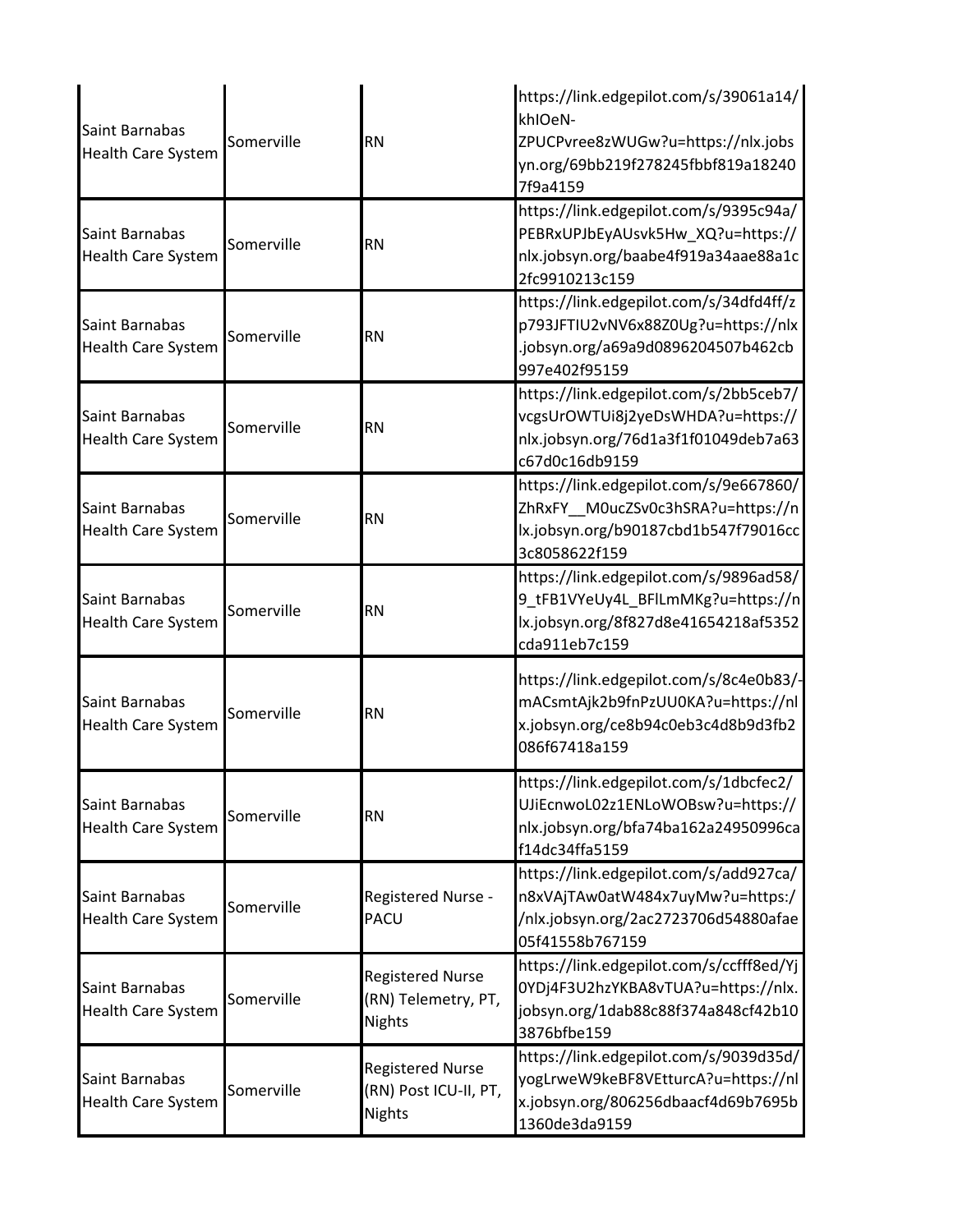| Saint Barnabas<br>Health Care System        | Somerville | <b>Registered Nurse</b><br>(RN) Post ICU - II, PT,<br><b>Nights</b>             | https://link.edgepilot.com/s/fd368f53/a<br>VvtTWox2EqKFyeH8tCe1w?u=https://nl<br>x.jobsyn.org/34e5c07ac07d47578215b4<br>927a037b1c159     |
|---------------------------------------------|------------|---------------------------------------------------------------------------------|-------------------------------------------------------------------------------------------------------------------------------------------|
| Saint Barnabas<br>Health Care System        | Somerville | <b>Registered Nurse</b><br>(RN) Orthopedics,<br>PT, Days                        | https://link.edgepilot.com/s/5fb553b7/<br>ch-<br>UzCfYs0a_94lcyuMpcw?u=https://nlx.jo<br>bsyn.org/685d3842a6a545d1a885ec80<br>eb8627cc159 |
| Saint Barnabas<br>Health Care System        | Somerville | <b>Registered Nurse</b><br>(RN) - Part-Time,<br>Nights, Float Pool              | https://link.edgepilot.com/s/01755d90/<br>eebYG1HWyEmGG8ad71J1Tw?u=https:<br>//nlx.jobsyn.org/ca673166eae64575937<br>60ec4e4add85f159     |
| Saint Barnabas<br>Health Care System        | Somerville | <b>Registered Nurse</b><br>(RN) - Part-Time,<br>Days, Emergency<br>Screening    | https://link.edgepilot.com/s/c8f4642e/l<br>bMCqKqGVE6HhfTYWPgmlA?u=https://<br>nlx.jobsyn.org/ecc4506f57024a0689373<br>b9c83499dfd159     |
| Saint Barnabas<br><b>Health Care System</b> | Somerville | <b>Registered Nurse</b><br>(RN) - Part-Time,<br>Days, Emergency<br>Screening    | https://link.edgepilot.com/s/5d65ac68/<br>tKsiHTiUaUWLo8cR0C2w5w?u=https://<br>nlx.jobsyn.org/7b9530a83425487bbe42<br>6d81da5cfa97159     |
| Saint Barnabas<br>Health Care System        | Somerville | Recruiter                                                                       | https://link.edgepilot.com/s/607e2b52/<br>xQnN7-<br>ou_UqGtU3IGiup8w?u=https://nlx.jobsy<br>n.org/67560909f0b2459fa4f9dad8fc8e8<br>3c5159 |
| Saint Barnabas<br><b>Health Care System</b> | Somerville | Radiologic<br>Technologist                                                      | https://link.edgepilot.com/s/2ebb5a97/<br>z2Zkfa9SUkurOyFGWu-<br>xmw?u=https://nlx.jobsyn.org/c38ece1<br>95b064981b136678d8a8c8001159     |
| Saint Barnabas<br><b>Health Care System</b> | Somerville | Physician Assistant<br>(FT) - Partners in<br>Urology - Somerville,<br><b>NJ</b> | https://link.edgepilot.com/s/a313039f/<br>9Pz5-<br>yxCr0acPxh3H7Kkmw?u=https://nlx.job<br>syn.org/463d147b352d48999a1ce351d<br>4486f70159 |
| Saint Barnabas<br>Health Care System        | Somerville | Physician Assistant                                                             | https://link.edgepilot.com/s/e426fa96/<br>CPnRbZyoQk_PSF9S1Q3a_Q?u=https://<br>nlx.jobsyn.org/40021e00543f450eb371<br>096cc2d56abe159     |
| Saint Barnabas<br>Health Care System        | Somerville | Physical Therapy<br>Aide                                                        | https://link.edgepilot.com/s/29e67dbc/<br>bFbOhjemIUqrcSofVBpnEA?u=https://nl<br>x.jobsyn.org/ad81a351a07a4e828aec40<br>19a7d79b1d159     |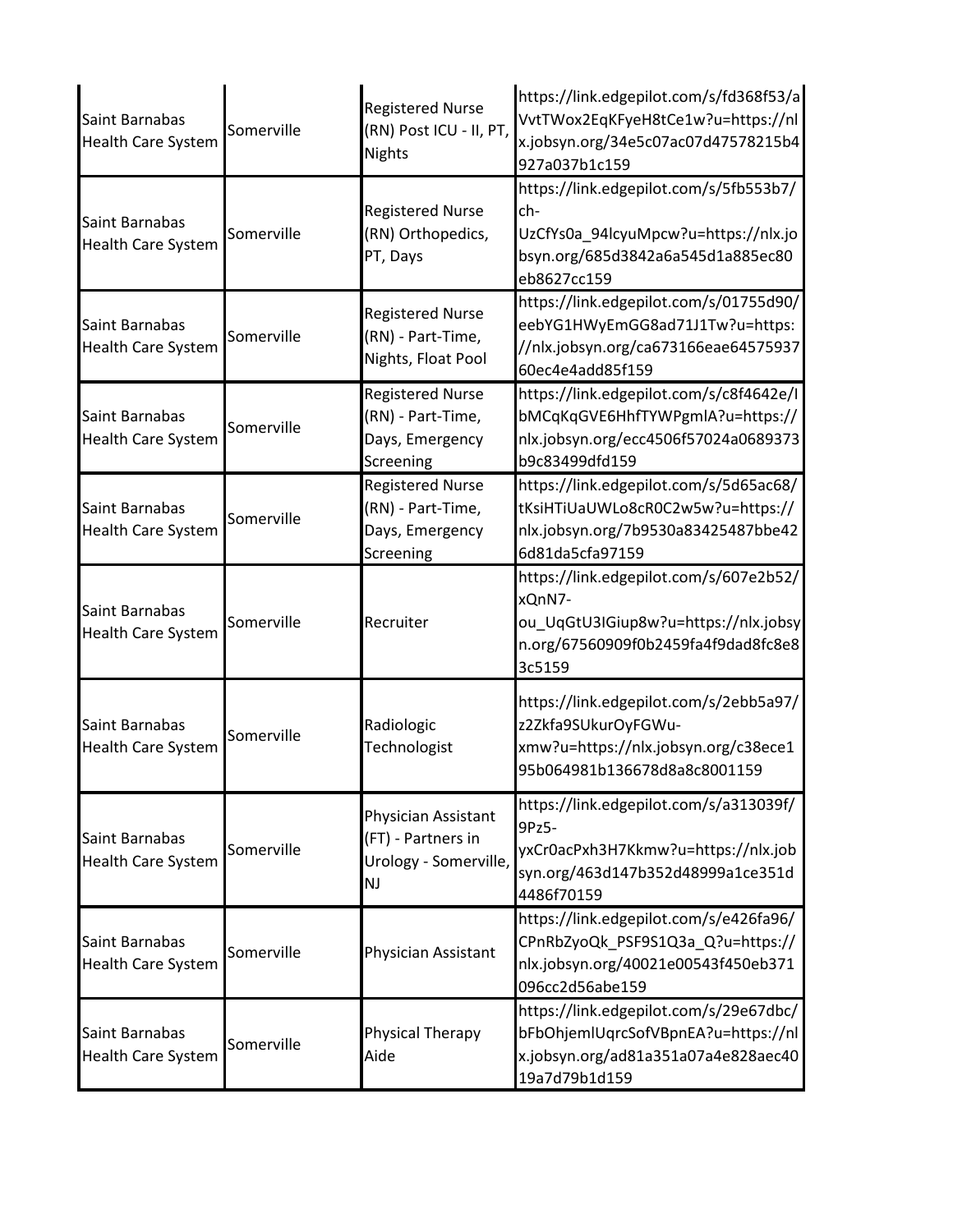| Saint Barnabas<br><b>Health Care System</b> | Somerville | Physical Therapy<br>Aide                | https://link.edgepilot.com/s/795f79ac/c<br>qVLIfr96ESx6d8lG84rrA?u=https://nlx.jo<br>bsyn.org/56e181234785480ab174b742<br>8901ffa9159                  |
|---------------------------------------------|------------|-----------------------------------------|--------------------------------------------------------------------------------------------------------------------------------------------------------|
| Saint Barnabas<br><b>Health Care System</b> | Somerville | PD RN                                   | https://link.edgepilot.com/s/2ad80037/<br>m0k4qL40eUWInJSh5cX3ag?u=https://n<br>lx.jobsyn.org/0743494dd08f41f3921f74<br>198681f5a6159                  |
| Saint Barnabas<br><b>Health Care System</b> | Somerville | PD RN                                   | https://link.edgepilot.com/s/679695bd/<br>LuxpzwYDekCEsUvpnKwZxA?u=https://<br>nlx.jobsyn.org/8be4e576455e431ab637<br>8d955d3a5dc9159                  |
| Saint Barnabas<br><b>Health Care System</b> | Somerville | Patient Transporter                     | https://link.edgepilot.com/s/e2a75ac7/<br>4hkBplQAO0ywmif7ZTo23g?u=https://n<br>lx.jobsyn.org/14693edd094d47c08ee21<br>95d09dc6e5a159                  |
| Saint Barnabas<br><b>Health Care System</b> | Somerville | <b>Patient Monitor</b>                  | https://link.edgepilot.com/s/370fbd90/<br>Sg_iyWCO5k_1MzDP3hsLug?u=https://<br>nlx.jobsyn.org/02737866725f4084a3aa<br>37a6b388b534159                  |
| Saint Barnabas<br><b>Health Care System</b> | Somerville | <b>Patient Access</b><br>Representative | https://link.edgepilot.com/s/4e3f2198/<br>RI h <sub>0</sub> -<br>Bnmke7hTTdMY4OGg?u=https://nlx.job<br>syn.org/2938821d947741cbab5eb4351<br>11a0b65159 |
| Saint Barnabas<br><b>Health Care System</b> | Somerville | <b>Patient Access</b><br>Representative | https://link.edgepilot.com/s/079e9be8/<br>7tfza4vr0UCQTJtwHLOHIg?u=https://nlx<br>jobsyn.org/c0e1f1517bf4444a88eec12<br>049b36bc8159                   |
| Saint Barnabas<br><b>Health Care System</b> | Somerville | Occupational<br>Therapist               | https://link.edgepilot.com/s/3a555b20/<br>hIRhjnyb8Eq-<br>pAqaQp_YQA?u=https://nlx.jobsyn.org/<br>3905218873854debb39aec58ed72f737<br>159              |
| Saint Barnabas<br><b>Health Care System</b> | Somerville | Food Service Worker                     | https://link.edgepilot.com/s/b195a1f2/<br>kig_KR8rcUGTQ6D8c2aQ3g?u=https://n<br>lx.jobsyn.org/dee27b79516c428795c46<br>8985dcb91cf159                  |
| Saint Barnabas<br><b>Health Care System</b> | Somerville | Food Service Worker                     | https://link.edgepilot.com/s/b925c008/<br>G5FknaYX1EKuZL38uFgK5A?u=https://n<br>lx.jobsyn.org/205df50e6ef04641b8b2c4<br>57a79bab96159                  |
| Saint Barnabas<br><b>Health Care System</b> | Somerville | <b>EMT</b>                              | https://link.edgepilot.com/s/f7862fa9/B<br>E5OLebEAEm5n_MYDGYSkA?u=https://<br>nlx.jobsyn.org/198217ec55f441baa1796<br>59c38612c48159                  |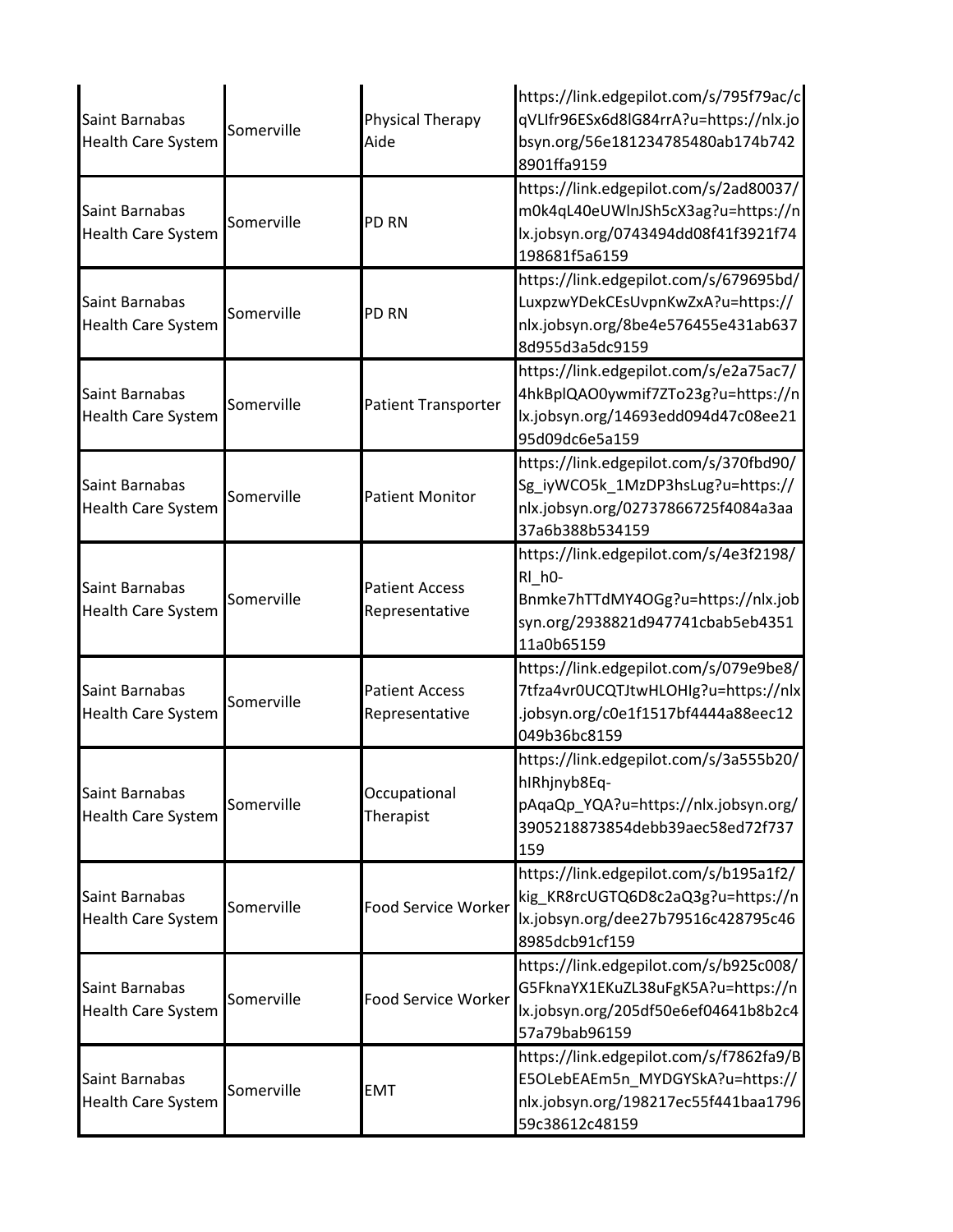| Saint Barnabas<br><b>Health Care System</b> | Somerville | <b>Director of Facilities</b><br>& Plant Operations | https://link.edgepilot.com/s/b988c4d4/<br>zFjfOhq8YESfc6HkOoBQBw?u=https://nl<br>x.jobsyn.org/088cbffb71794cd2a768ae4<br>2e364f3dd159     |
|---------------------------------------------|------------|-----------------------------------------------------|-------------------------------------------------------------------------------------------------------------------------------------------|
| Saint Barnabas<br><b>Health Care System</b> | Somerville | Dietician Registered                                | https://link.edgepilot.com/s/b769fae7/<br>vjgceoMMn0uGX4vge7nLAg?u=https://<br>nlx.jobsyn.org/e04e092fad314b99bfde1<br>627176bbfbd159     |
| Saint Barnabas<br><b>Health Care System</b> | Somerville | <b>CSP Tech</b>                                     | https://link.edgepilot.com/s/12ec940c/<br>bg5SvZ0vD0CyClkACh2n5g?u=https://nl<br>x.jobsyn.org/ba7ec108b1dc434c87cd8d<br>8f66623d01159     |
| Saint Barnabas<br><b>Health Care System</b> | Somerville | <b>CSP Tech</b>                                     | https://link.edgepilot.com/s/f4649424/<br>QD3UrRRhrUu5N7pM0NN5Uw?u=https<br>://nlx.jobsyn.org/9d1d333ca9b8466989<br>10711da7723ec1159     |
| Saint Barnabas<br><b>Health Care System</b> | Somerville | Crisis Worker                                       | https://link.edgepilot.com/s/d7d38b53/<br>2sl78s3N-<br>kC4QZxZOjcbZA?u=https://nlx.jobsyn.or<br>g/ff15beb7ee904257a3f48314b5a6c99b<br>159 |
| Saint Barnabas<br><b>Health Care System</b> | Somerville | Crisis Worker                                       | https://link.edgepilot.com/s/4b5ffb47/<br>uMkgTqsHC0SxrVLBdzlmPA?u=https://n<br>lx.jobsyn.org/2a0b6331979e4424bfe27<br>d4bf094d7c5159     |
| Saint Barnabas<br><b>Health Care System</b> | Somerville | <b>Clinical Educator</b>                            | https://link.edgepilot.com/s/38005179/<br>NqdmXxx4b0WprDlhpFzM2w?u=https:/<br>/nlx.jobsyn.org/9fb46a1c9bfc4ba8a98b<br>e53d23cd9671159     |
| Saint Barnabas<br><b>Health Care System</b> | Somerville | <b>Clinical Care</b><br>Technician                  | https://link.edgepilot.com/s/f219ac10/<br>Kox7ZBO6REyPNTkA98MK8A?u=https:/<br>/nlx.jobsyn.org/8de1d5f6a0594dc3b91c<br>50da87367ca1159     |
| Saint Barnabas<br><b>Health Care System</b> | Somerville | <b>Clinical Care</b><br>Technician                  | https://link.edgepilot.com/s/d56b37b0/<br>uROHVYh1N0uP2mHS3zh9aw?u=https:/<br>/nlx.jobsyn.org/1ec52815f3024731ae78<br>e8a68558c6e8159     |
| Saint Barnabas<br><b>Health Care System</b> | Somerville | <b>Clinical Care</b><br>Technician                  | https://link.edgepilot.com/s/7e2f52f8/-<br>AWCFzrskE_Ud644HnXw5g?u=https://n<br>lx.jobsyn.org/379b3ec96aa0460f9cea8f<br>ccf8e35bca159     |
| Saint Barnabas<br>Health Care System        | Somerville | <b>Clinical Care</b><br>Technician                  | https://link.edgepilot.com/s/bfa08dfd/p<br>kln2r2_pk_3CJrV4DYMXA?u=https://nlx<br>jobsyn.org/aec65a60bf044f7e8eb414f2<br>335b26c4159      |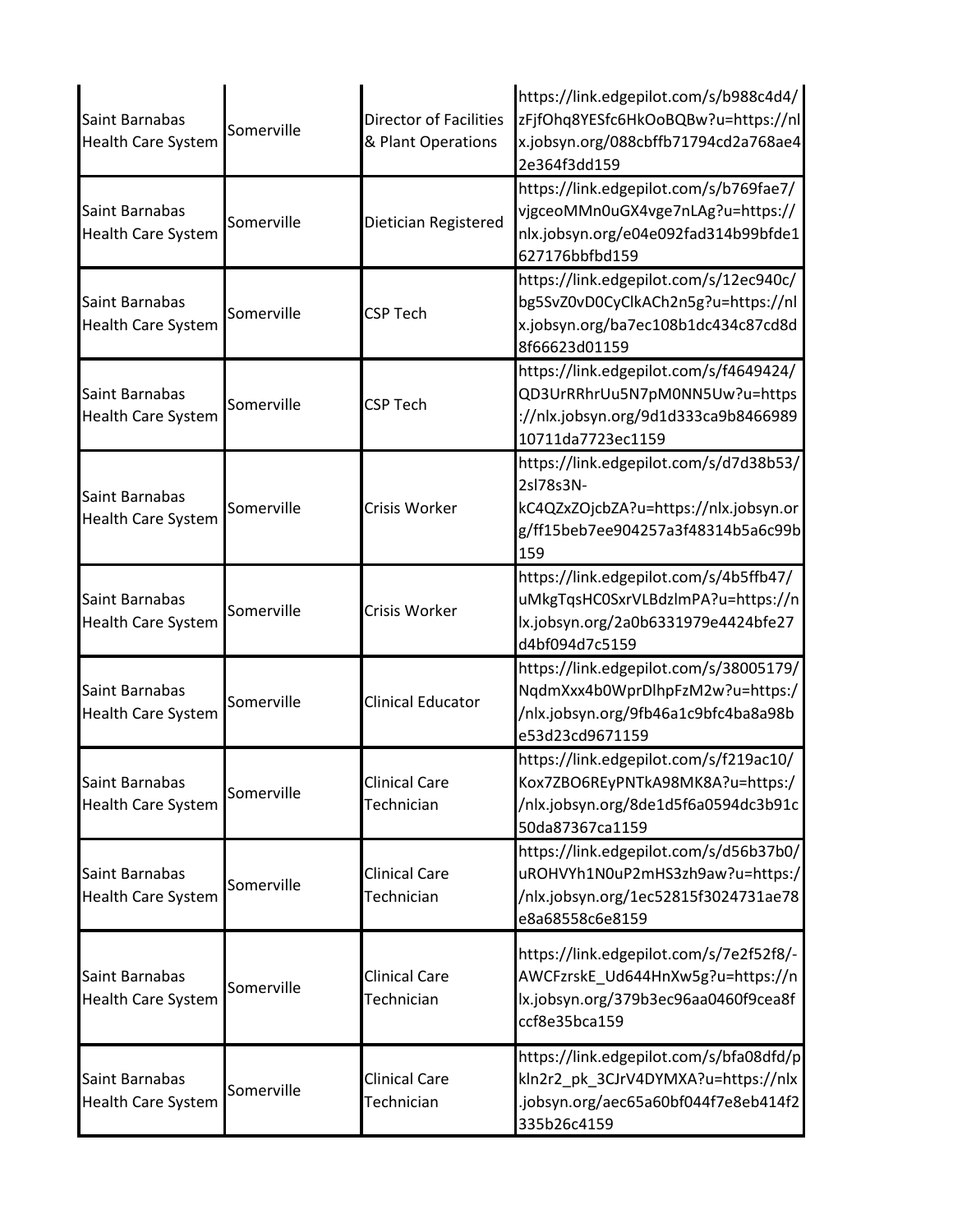| Saint Barnabas<br><b>Health Care System</b> | Somerville | <b>Clinical Care</b><br>Technician | https://link.edgepilot.com/s/f760958d/<br>S5QK70HcA0uwl-<br>BQKnfALg?u=https://nlx.jobsyn.org/738<br>2f34c8e7d493bad373af8e577efb0159     |
|---------------------------------------------|------------|------------------------------------|-------------------------------------------------------------------------------------------------------------------------------------------|
| Saint Barnabas<br><b>Health Care System</b> | Somerville | <b>Clinical Care</b><br>Technician | https://link.edgepilot.com/s/2a3e584f/<br>YWGjyZYOvEeBtLSwOWFxJg?u=https://<br>nlx.jobsyn.org/ce5be539d82e4f329477c<br>4ed1ab5a825159     |
| Saint Barnabas<br><b>Health Care System</b> | Somerville | <b>Clinical Care</b><br>Technician | https://link.edgepilot.com/s/02bd971e/<br>FS4uWxo1nUOG5zwSYakWrQ?u=https:/<br>/nlx.jobsyn.org/a26070ff51ff45e89c434<br>9ffd6c2a02b159     |
| Saint Barnabas<br><b>Health Care System</b> | Somerville | <b>Clinical Care</b><br>Technician | https://link.edgepilot.com/s/7fb9fc0a/<br>QB3JtVr86EuLDT3NO7KlMg?u=https://n<br>lx.jobsyn.org/0e5c557cb53a49aca4db3f<br>91e1032113159     |
| Saint Barnabas<br><b>Health Care System</b> | Somerville | <b>Clinical Care</b><br>Technician | https://link.edgepilot.com/s/9a084f3e/<br>o6-<br>IRdgfZ0KySLAmuVgCag?u=https://nlx.jo<br>bsyn.org/c6b93955c3004f68911022751<br>f2f5883159 |
| Saint Barnabas<br><b>Health Care System</b> | Somerville | <b>Clinical Care</b><br>Technician | https://link.edgepilot.com/s/4df90f2f/<br>tDuJ4K1Bkify24lli2lFA?u=https://nlx.job<br>syn.org/0b12522cfbaa4cea9556bae972<br>9ad5fd159      |
| Saint Barnabas<br><b>Health Care System</b> | Somerville | <b>Clinical Care</b><br>Technician | https://link.edgepilot.com/s/8da4b6ca/<br>4B3WGVh3FE_VwRHDq6Nz2w?u=https:<br>//nlx.jobsyn.org/c86c489ad2c046dd908<br>0507fa8720781159     |
| Saint Barnabas<br><b>Health Care System</b> | Somerville | <b>Clinical Care</b><br>Technician | https://link.edgepilot.com/s/eba268d5/<br>3kJCdRFs7ki9orIdD0UVfg?u=https://nlx.<br>jobsyn.org/b7e179afd6b742b39aaac55<br>819dd67b7159     |
| Saint Barnabas<br><b>Health Care System</b> | Somerville | <b>Clinical Care</b><br>Technician | https://link.edgepilot.com/s/377479e1/<br>CxvI2ZAzrk6lGf9T-sEi-<br>g?u=https://nlx.jobsyn.org/f06ed8784f6<br>547c28f1e4fdc5355ab50159     |
| Saint Barnabas<br><b>Health Care System</b> | Somerville | Cat Scan Technician                | https://link.edgepilot.com/s/63aa9b8a/<br>PzGmXqjWVkKaW2Hdh81aYQ?u=https:<br>//nlx.jobsyn.org/c740a457a2a44ffc91a9<br>6d069c73c726159     |
| Saint Barnabas<br><b>Health Care System</b> | Somerville | Cat Scan Technician                | https://link.edgepilot.com/s/7ae58145/<br>eUyEGNHRYketg9AJ7rgseg?u=https://nl<br>x.jobsyn.org/7f5efb6b392e4aaeafc5a0c<br>be4382f95159     |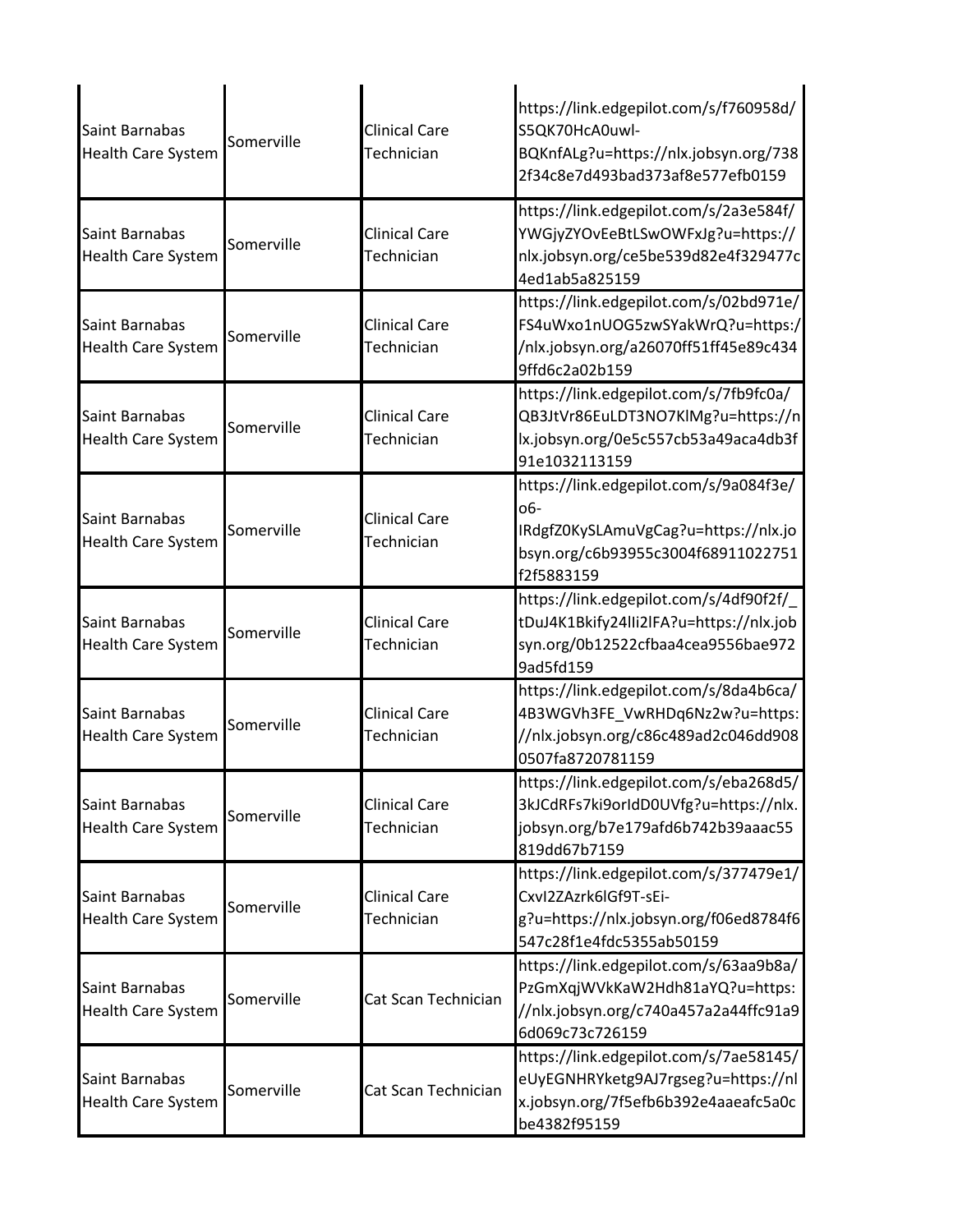| Saint Barnabas<br><b>Health Care System</b> | Somerville   | Case Manager/PD                                                                                                 | https://link.edgepilot.com/s/77757d34/<br>JB36Oe1RYE Q5f5EzsgsVA?u=https://nl<br>x.jobsyn.org/6c7e0d7d4f2d4dfc890d57<br>1c50c7aca7159     |
|---------------------------------------------|--------------|-----------------------------------------------------------------------------------------------------------------|-------------------------------------------------------------------------------------------------------------------------------------------|
| Saint Barnabas<br>Health Care System        | Somerville   | Case Manager/PD                                                                                                 | https://link.edgepilot.com/s/43255dc4/<br>ilHGitlpZ0WsAB_Gsr5ZCw?u=https://nlx<br>.jobsyn.org/951d27b74a184840b0a984<br>d197f969ce159     |
| Saint Barnabas<br>Health Care System        | Somerville   | Assistant                                                                                                       | https://link.edgepilot.com/s/5cb50d31/<br>zuchOG9GjU6qd_PwyNyIIA?u=https://n<br>lx.jobsyn.org/6cca022a1c1e41b7ab6831<br>65624f8aa9159     |
| Saint Barnabas<br>Health Care System        | Somerville   | <b>Advanced Practice</b><br>Nurse                                                                               | https://link.edgepilot.com/s/8c4a3dfd/-<br>2WVdXPiB0_XAEu5EfuoCQ?u=https://nl<br>x.jobsyn.org/6721e36ac3ef466699a53a<br>43f6347a91159     |
| Saint Barnabas<br>Health Care System        | Somerville   | <b>Advance Practice</b><br>Provider                                                                             | https://link.edgepilot.com/s/2210c097/<br>wVtUmQ-<br>zzEitoOhJAmSl6Q?u=https://nlx.jobsyn.<br>org/8be1f35886ee4e39bc3f7bb7c9f0d7<br>8d159 |
| Saint Barnabas<br>Health Care System        | Somerville   | <b>Adjunct Therapist</b>                                                                                        | https://link.edgepilot.com/s/44ae4564/<br>VOocS2T0ck_wHTwLH2_wSQ?u=https:/<br>/nlx.jobsyn.org/7d6151dfc9ff406f9cc62<br>0a10ad10509159     |
| Saint Barnabas<br><b>Health Care System</b> | Somerset     | <b>Certified Medical</b><br>Assistant (FT) - Chest<br>and Intensive Care<br>Medic - Somerset, NJ d1d7bb29c2c159 | https://link.edgepilot.com/s/36bc84d3/<br>IThrqbuXC0O5wyDBzQiljw?u=https://nl<br>x.jobsyn.org/be9dbd11b08948d4a139b                       |
| Saint Barnabas<br><b>Health Care System</b> | Hillsborough | <b>Clinical Supervisor</b><br>(FT) - Primary Care<br>Center at<br>Hillsborough -<br>Hillsborough, N             | https://link.edgepilot.com/s/df5af505/c<br>XwkVhqEBEasGsfiSN0YSA?u=https://nlx<br>.jobsyn.org/cbcc94f5865f45a388528a0f<br>4dfd4a44159     |
| Saint Barnabas<br><b>Health Care System</b> | Bridgewater  | Ultrasound<br>Technician (PT) -<br><b>Bridgewater Medical</b><br>Group - Bridgewater,<br><b>NJ</b>              | https://link.edgepilot.com/s/7331f8b7/<br>3GE3DsVK6EaR3g3zcbRd_A?u=https://n<br>lx.jobsyn.org/c27f705575a8449bb5b66c<br>7d9ad0a211159     |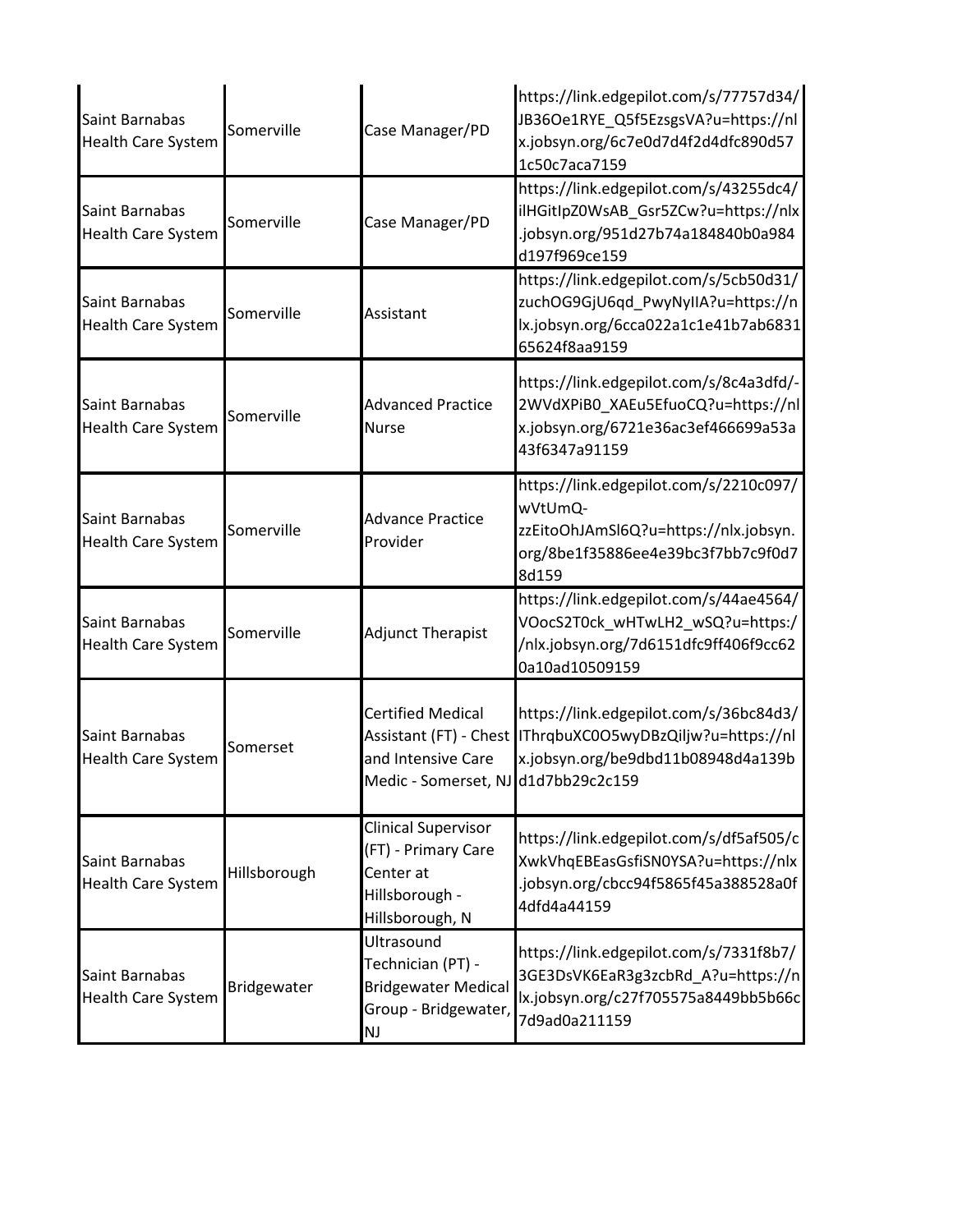| Saint Barnabas<br><b>Health Care System</b> | Bridgewater | <b>Patient Services Rep</b><br>(FT) - Behavioral<br>Health at<br>Bridgewater-<br>Bridgewater, NJ        | https://link.edgepilot.com/s/bcee3710/<br>Meq97s_jtUO8GO4VaVaOWw?u=https:<br>//nlx.jobsyn.org/f4dbabf6e8b2429f96c6<br>a6297c83ceef159 |
|---------------------------------------------|-------------|---------------------------------------------------------------------------------------------------------|---------------------------------------------------------------------------------------------------------------------------------------|
| Sanofi Group                                | Bridgewater | US Regulatory Lead,<br>Director -<br>Immunology and<br>Neurology                                        | https://link.edgepilot.com/s/07ef1bde/<br>Yn6GflRS_Uiiy5P9FatQag?u=https://nlx.<br>jobsyn.org/01542cba18e442488b7c654<br>561292b62159 |
| Sanofi Group                                | Bridgewater | <b>Transversal Study</b><br>Information<br>Implementation<br>Lead                                       | https://link.edgepilot.com/s/f68f345a/u<br>iihzzeRxkmpqXBA86VY5w?u=https://nlx<br>.jobsyn.org/43cc8825a7604d3c99014ac<br>e239caae6159 |
| Sanofi Group                                | Bridgewater | Senior Clinical<br><b>Quality Assurance</b><br>Auditor                                                  | https://link.edgepilot.com/s/985f825c/<br>kewG8uvlbEKX4rvedxAGvA?u=https://n<br>lx.jobsyn.org/2049d918603243568b914<br>851f52c7585159 |
| Sanofi Group                                | Bridgewater | Remote - Sr.<br>Manager, Associate<br><b>Statistical Project</b><br>Leader in Statistical<br>Innovation | https://link.edgepilot.com/s/88f8123f/5<br>F1w8zldVkyIkLnWEoyhOw?u=https://nl<br>x.jobsyn.org/eb0d719dae324a5a9517a8<br>076a0f8794159 |
| Sanofi Group                                | Bridgewater | Regulatory<br>Promotional -<br><b>Excellence Lead</b>                                                   | https://link.edgepilot.com/s/0145a817/<br>dHgJ0FaDfky-<br>wrJGsYrQCQ?u=https://nlx.jobsyn.org/4<br>dfdd9942f584cc7b602cc331a2e9ace15  |
| Sanofi Group                                | Bridgewater | Program Manager                                                                                         | https://link.edgepilot.com/s/b1f2aa34/<br>32q3cA88rkipb56RYUuNaA?u=https://n<br>lx.jobsyn.org/62940fd811db4c52aa0a13<br>83e6c0807b159 |
| Sanofi Group                                | Bridgewater | <b>Post-Trial Access</b><br>(PTA) Coordinator                                                           | https://link.edgepilot.com/s/ced758b7/<br>Jml9dq7Nkanw2HcFEZwEA?u=https://<br>nlx.jobsyn.org/44868a87150b4c8b9b83<br>ef6c22049fb3159  |
| Sanofi Group                                | Bridgewater | Package Developer                                                                                       | https://link.edgepilot.com/s/097ceee5/<br>aC1z_Lsi0k2m4L7xrPl65A?u=https://nlx.<br>jobsyn.org/11e3e583f5ea46a3a8bf79b0<br>f71e9819159 |
| Sanofi Group                                | Bridgewater | <b>National Account</b><br>Manager - Digital<br>Commerce (Amazon)                                       | https://link.edgepilot.com/s/1b172692/<br>0QkxcYu0QkGQkLSGKyZ3BQ?u=https://<br>nlx.jobsyn.org/a4bbb44988894991bdf1<br>3bcb7979c082159 |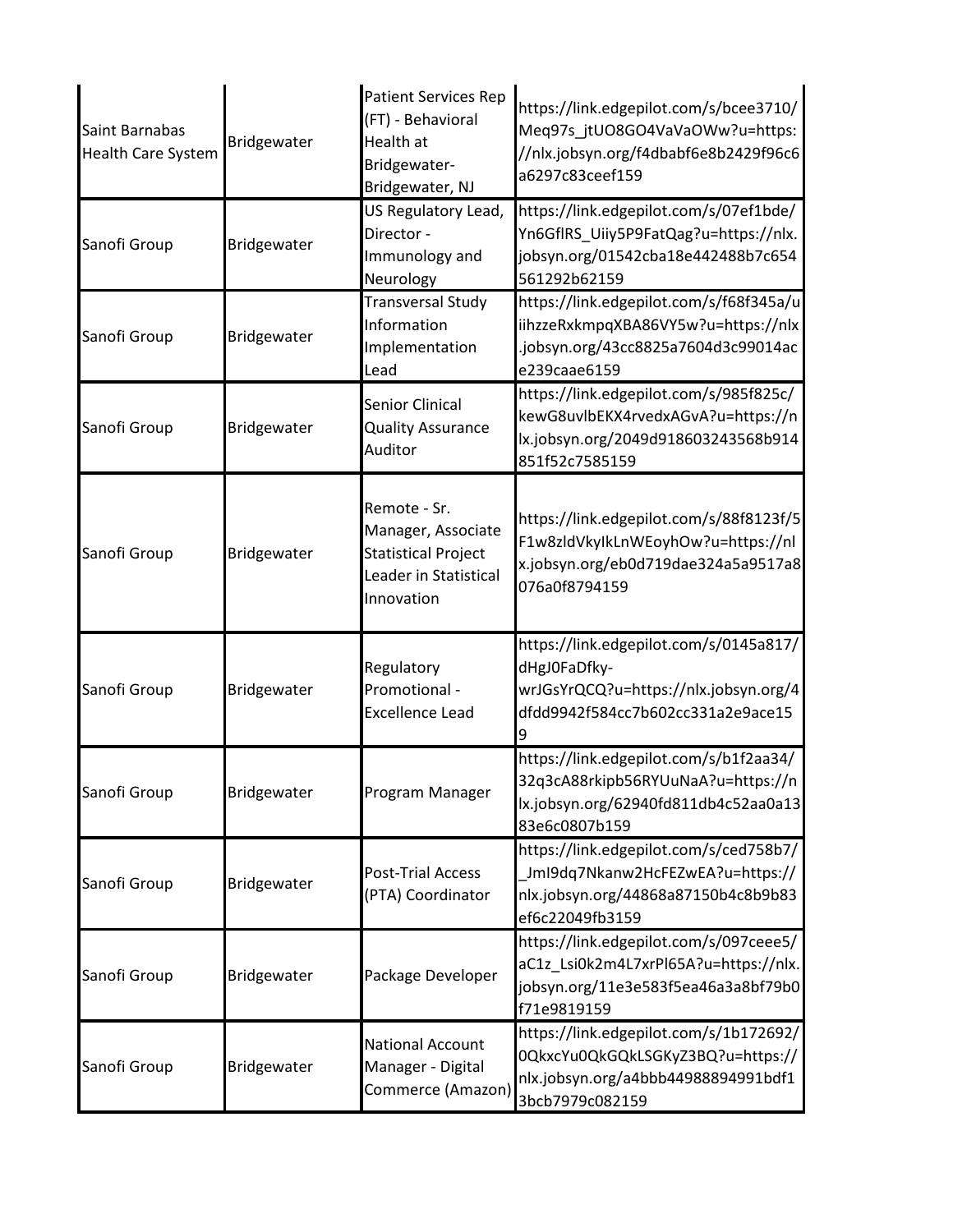| Sanofi Group                                    | Bridgewater          | <b>Associate Director</b><br>Quantitative system<br>Pharmacology (QSP)<br>group Oncology and<br>Immuno-Oncology (I-<br>O) | https://link.edgepilot.com/s/6b2825fe/<br>LhcOVkHYWkKZua kCEtNvA?u=https://<br>nlx.jobsyn.org/b7ee33e1717e4983b28d<br>c46ffec4ce6a159     |
|-------------------------------------------------|----------------------|---------------------------------------------------------------------------------------------------------------------------|-------------------------------------------------------------------------------------------------------------------------------------------|
| Sanofi US Services<br>Inc.                      | Bridgewater          | Research Scientist,<br>Real World<br>Investigator                                                                         | https://link.edgepilot.com/s/c033b3ca/<br>o36GLDkEZESVusvlf3tXog?u=https://nlx<br>.jobsyn.org/c2aab941db984e4290122f9<br>24c483d5c159     |
| Schneider                                       | Somerset             | Class A CDL -<br><b>Regional Tanker</b><br><b>Truck Driver</b>                                                            | https://link.edgepilot.com/s/8c895ff3/y<br>cbIJz5-<br>zUW6d_7hq03YAg?u=https://nlx.jobsyn<br>.org/343520c0b3d94f0b8b0effeb9b50e<br>137159 |
| Securitas Security<br><b>Services USA</b>       | <b>Basking Ridge</b> | <b>Security Officer</b>                                                                                                   | https://link.edgepilot.com/s/33185774/<br>Z35WcD1qkEWJ1NAeLWzeWg?u=https:<br>//nlx.jobsyn.org/4b7a85700d9a4314b6<br>9b2a3a5a8ef7ae159     |
| <b>Securitas Security</b><br>Services USA, Inc. | Bridgewater          | Security Specialty -<br><b>SUSA</b>                                                                                       | https://link.edgepilot.com/s/b39eb310/<br>48QHnPX610CvfP34_GkQlA?u=https://<br>nlx.jobsyn.org/06a413e77d1e4873ade1<br>7ab8b76e6099159     |
| Securitas Security<br>Services USA, Inc.        | Bridgewater          | Security Officer -<br><b>SUSA</b>                                                                                         | https://link.edgepilot.com/s/0ad29488/<br>aF4WcAZ5MkGGyLS2rHSYPg?u=https://<br>nlx.jobsyn.org/0cc209f28c2847ecac83a<br>866a6cb036c159     |
| Securitas Security<br>Services USA, Inc.        | Bridgewater          | Mobile/Patrol<br>Officer - SUSA                                                                                           | https://link.edgepilot.com/s/4dd3aafa/<br>O_Tavwh58kOrD2MupPCUdA?u=https:/<br>/nlx.jobsyn.org/4932c561ad1946c097d<br>477af29ee5185159     |
| Securitas Security<br>Services USA, Inc.        | Bridgewater          | Flex Officer - SUSA                                                                                                       | https://link.edgepilot.com/s/fe3fcb10/<br>OBzAiyUaFE hG0xsdvdM2g?u=https://n<br>lx.jobsyn.org/6ea3030065dd4d5eb14fc<br>e53f5b5768a159     |
| Securitas Security<br>Services USA, Inc.        | <b>Basking Ridge</b> | Security Officer -<br><b>SUSA</b>                                                                                         | https://link.edgepilot.com/s/6a0d66a4/<br>2JpEYSuwHkW14jwDvtJZyw?u=https://<br>nlx.jobsyn.org/f0e1835a129242c3af2ff8<br>eccebc71ba159     |
| <b>Select Medical</b>                           | Somerset             | <b>Medical Assistant</b><br>Float Somerset, NJ                                                                            | https://link.edgepilot.com/s/1fc0b5f5/<br>H8fyj5Cv9E2EuLoDwEDmxg?u=https://n<br>lx.jobsyn.org/f72181909806418e89726<br>d6f7242f2e9159     |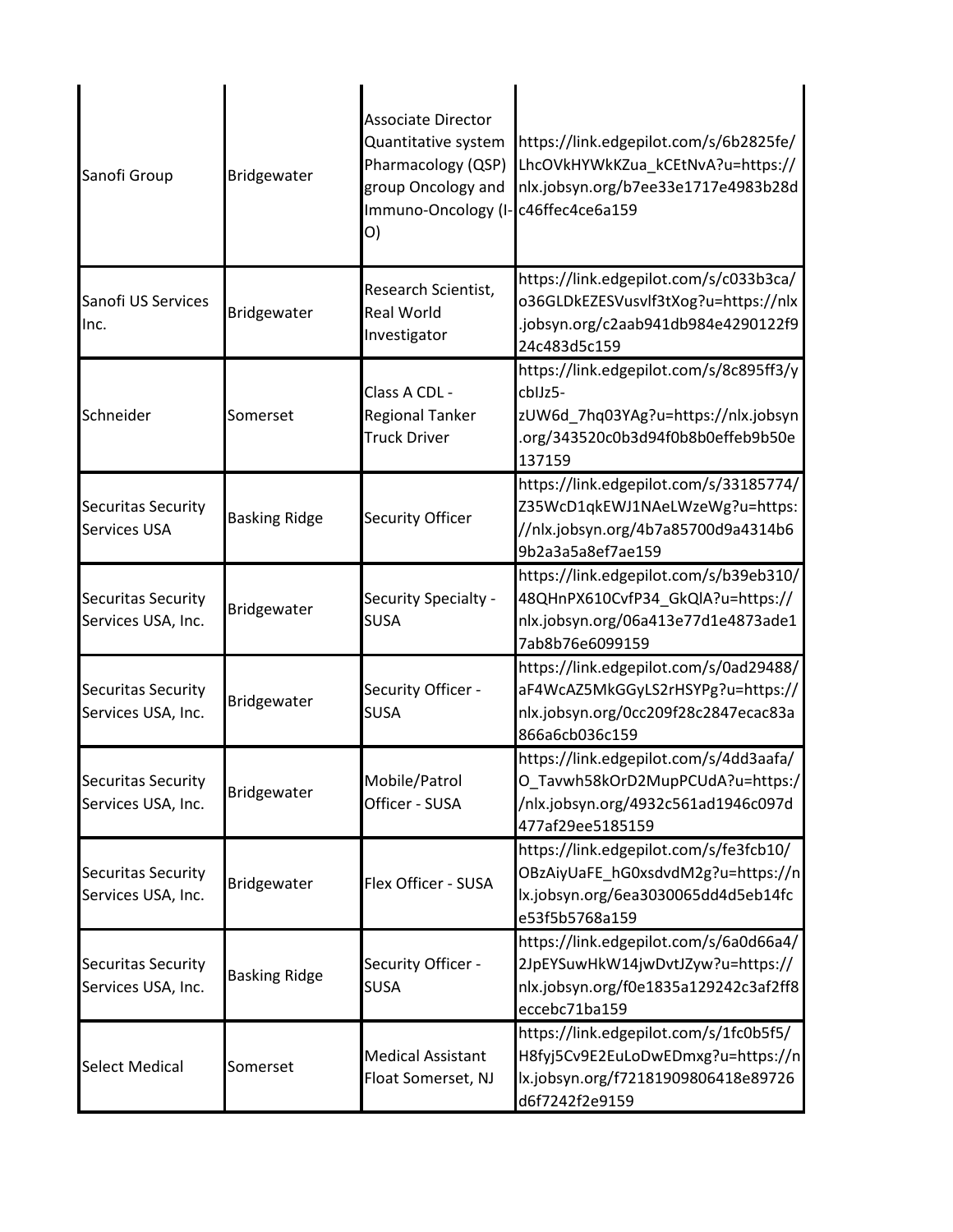| <b>Select Medical</b>             | Montgomery | Center Manager /<br><b>Physical Therapist</b>                            | https://link.edgepilot.com/s/b56930c8/<br>ANW-<br>FFvTyk6kpVQRJChTow?u=https://nlx.jo<br>bsyn.org/de8dacd61c5e4d21911aeaa5f<br>5b58a53159 |
|-----------------------------------|------------|--------------------------------------------------------------------------|-------------------------------------------------------------------------------------------------------------------------------------------|
| Sevita                            | Somerville | QI Field Services<br>Specialist                                          | https://link.edgepilot.com/s/6d0f1d42/<br>RJ5TPVJlSke8Qkc3WCZ7Cg?u=https://nl<br>x.jobsyn.org/fe13e8dd79cf445f9a82d35<br>3769bf906159     |
| <b>SHI International</b><br>Corp. | Somerset   | Sr. Advanced<br>Applications<br>Developer                                | https://link.edgepilot.com/s/80638e25/<br>P959_s6adEO6oCn5g6aZFQ?u=https://n<br>lx.jobsyn.org/4d297873c1fc4514af108e<br>6178e297ff159     |
| <b>SHI International</b><br>Corp. | Somerset   | Solutions<br>Engineering<br>Manager - Apple                              | https://link.edgepilot.com/s/4438ccef/<br>HpKmi4siq0aEM10_Xzc76w?u=https://n<br>lx.jobsyn.org/292c51f6076542b39f51b8<br>c343739827159     |
| SHI International<br>Corp.        | Somerset   | Regional Director -<br><b>Hybrid Cloud</b><br>Solutions -<br>Stratascale | https://link.edgepilot.com/s/00323f9c/-<br>Voukd-<br>lp0qLwfkQM2iJ4A?u=https://nlx.jobsyn.<br>org/974aeb7ba77d41308d3026d84d7b<br>586c159 |
| <b>SHI International</b><br>Corp. | Somerset   | <b>Microsoft Contracts</b><br>Specialist - Tier 1                        | https://link.edgepilot.com/s/ce6e4781/<br>IJ98LHZo80CDFmkZr0oo4A?u=https://nl<br>x.jobsyn.org/1ebc3f5ff12d47bbbbc436d<br>36185d101159     |
| <b>SHI International</b><br>Corp. | Somerset   | Manager -<br>Networking                                                  | https://link.edgepilot.com/s/4dfb85a6/<br>hlPyh7c0VEirojtB9tA3yQ?u=https://nlx.j<br>obsyn.org/a1e22f07d7c84e87a1d6d9fc<br>a2614bb9159     |
| SHI International<br>Corp.        | Somerset   | Inside Sales Manager                                                     | https://link.edgepilot.com/s/4f941edf/p<br>5_yBAqQN0_acwMr9QxmnA?u=https://<br>nlx.jobsyn.org/9f8395037c684724b822c<br>Od2f18caaea159     |
| <b>SHI International</b><br>Corp. | Somerset   | <b>HR Data Analyst</b>                                                   | https://link.edgepilot.com/s/c439ecaa/<br>qCK4H80Ny0C84V76-<br>y0SIQ?u=https://nlx.jobsyn.org/4b521f6<br>78ed44a7bbd17468a7f7d3421159     |
| SHI International<br>Corp.        | Somerset   | Entry Level-<br>Purchasing<br>Representative                             | https://link.edgepilot.com/s/d7d15668/<br>9qNMhUcYSUS9W-<br>LOuTQpmg?u=https://nlx.jobsyn.org/f3f<br>71cf5d6c14da5b5817fdeda7855c7159     |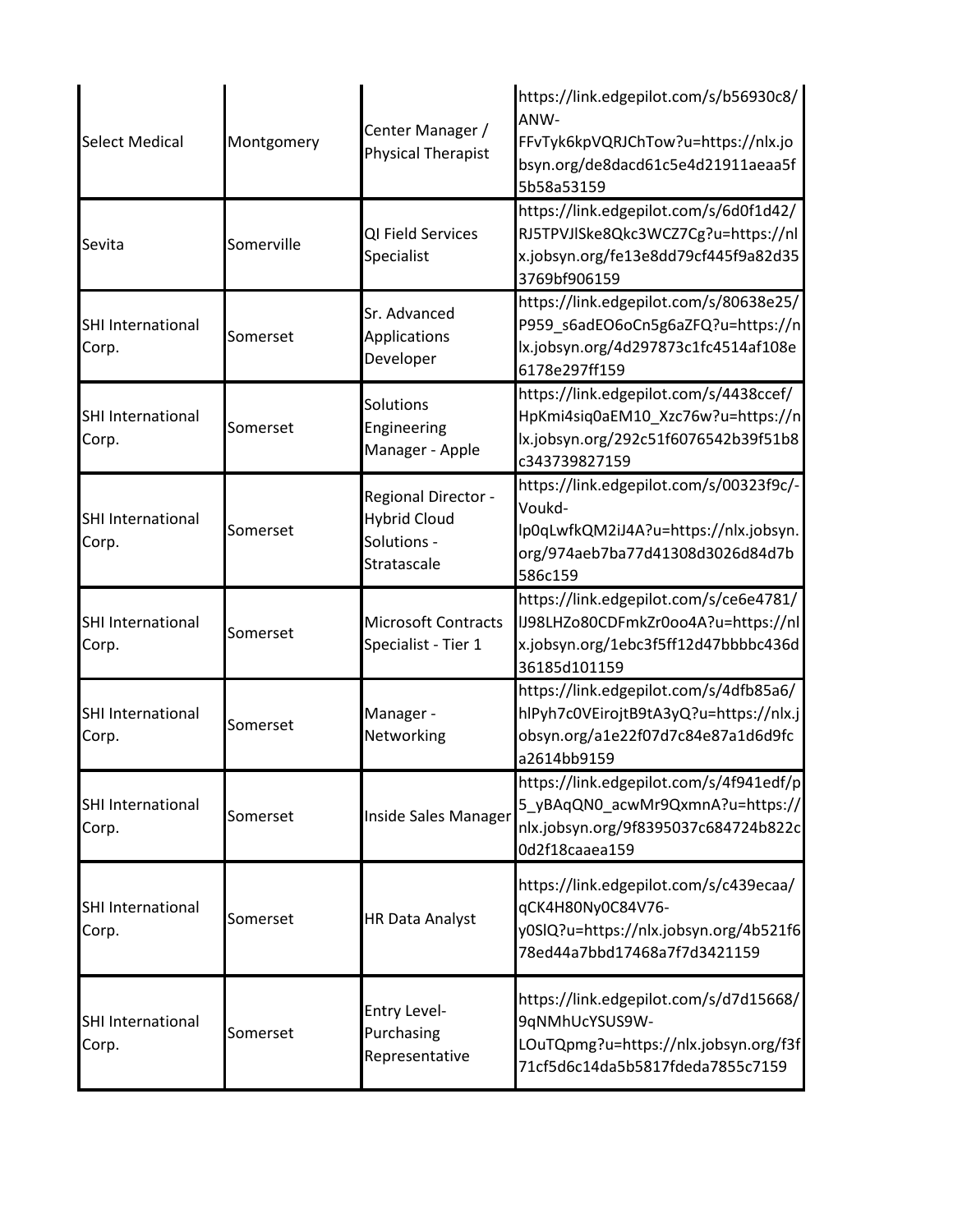| <b>SHI International</b><br>Corp. | Somerset | 2020-4054                                                    | https://link.edgepilot.com/s/c3174d4a/<br>7BwW8yh22Ui67gO9JttAYQ?u=https://<br>nlx.jobsyn.org/8c3eb907d44c4d51afd46<br>8845bd60f2d159     |
|-----------------------------------|----------|--------------------------------------------------------------|-------------------------------------------------------------------------------------------------------------------------------------------|
| <b>SHI International</b><br>Corp. | Somerset | 2019-4052                                                    | https://link.edgepilot.com/s/265be918/<br>tW4PVSu_7E_NKONQ5qPCpg?u=https:/<br>/nlx.jobsyn.org/da0e8968b2c74c6f9748<br>1b0880855706159     |
| SHI International<br>Corp.        | Somerset | 2019-4048                                                    | https://link.edgepilot.com/s/72a7231b/<br>XFaVDF6kzkGgaKx2PUPpAA?u=https://<br>nlx.jobsyn.org/efe1801078534ead8ab5<br>1f7d17d0f882159     |
| <b>SHI International</b><br>Corp. | Somerset | 2019-4040                                                    | https://link.edgepilot.com/s/10388d24/<br>LXDA0JAox0C5vq-<br>rB2CNsg?u=https://nlx.jobsyn.org/f4d4<br>3679c3684d05a334c1eb1637686b159     |
| <b>SHI International</b><br>Corp. | Somerset | 2019-4029                                                    | https://link.edgepilot.com/s/faf4ab78/q<br>CQnPrMd4UqcXEz0Md3FPA?u=https://<br>nlx.jobsyn.org/7b47f233164544389c66f<br>da64f58d6c5159     |
| <b>SHI International</b><br>Corp. | Somerset | 2019-4028                                                    | https://link.edgepilot.com/s/db39c0d4/<br>JQPPwFfLkUSf_Em9FcnknQ?u=https://n<br>lx.jobsyn.org/7abe585cffdb4d05afc679a<br>f6f55a78a159     |
| <b>SHI International</b><br>Corp. | Somerset | 2019-4027                                                    | https://link.edgepilot.com/s/7093201b/<br>HN-<br>z7xDGZUWgOKoFBTLA5Q?u=https://nlx<br>.jobsyn.org/5eebc66130bb4e4492313f7<br>f32d3d9fa159 |
| SHI International<br>Corp.        | Somerset | 2019-3971                                                    | https://link.edgepilot.com/s/1b6874ce/<br>CxVMIuGRW0eoW4g4b-<br>dcNA?u=https://nlx.jobsyn.org/47ad3e8<br>29f5c4001813a32ee52568610159     |
| Signify                           | Somerset | Senior Product<br>Marketing Manager -<br>Professional        | https://link.edgepilot.com/s/d51dee2d/<br>AlPAoNbx9EyUhclCxuoiQQ?u=https://nl<br>x.jobsyn.org/0ec5f061c5934198abfdfdc<br>8272bdbc3159     |
| Signify                           | Somerset | Senior Product<br>Marketing Manager -<br><b>LED Consumer</b> | https://link.edgepilot.com/s/633625b2/<br>ELvYg0JJuEedIq4fNKh3uw?u=https://nlx<br>.jobsyn.org/89e6aacf46d44c21ab60338<br>90cc56544159     |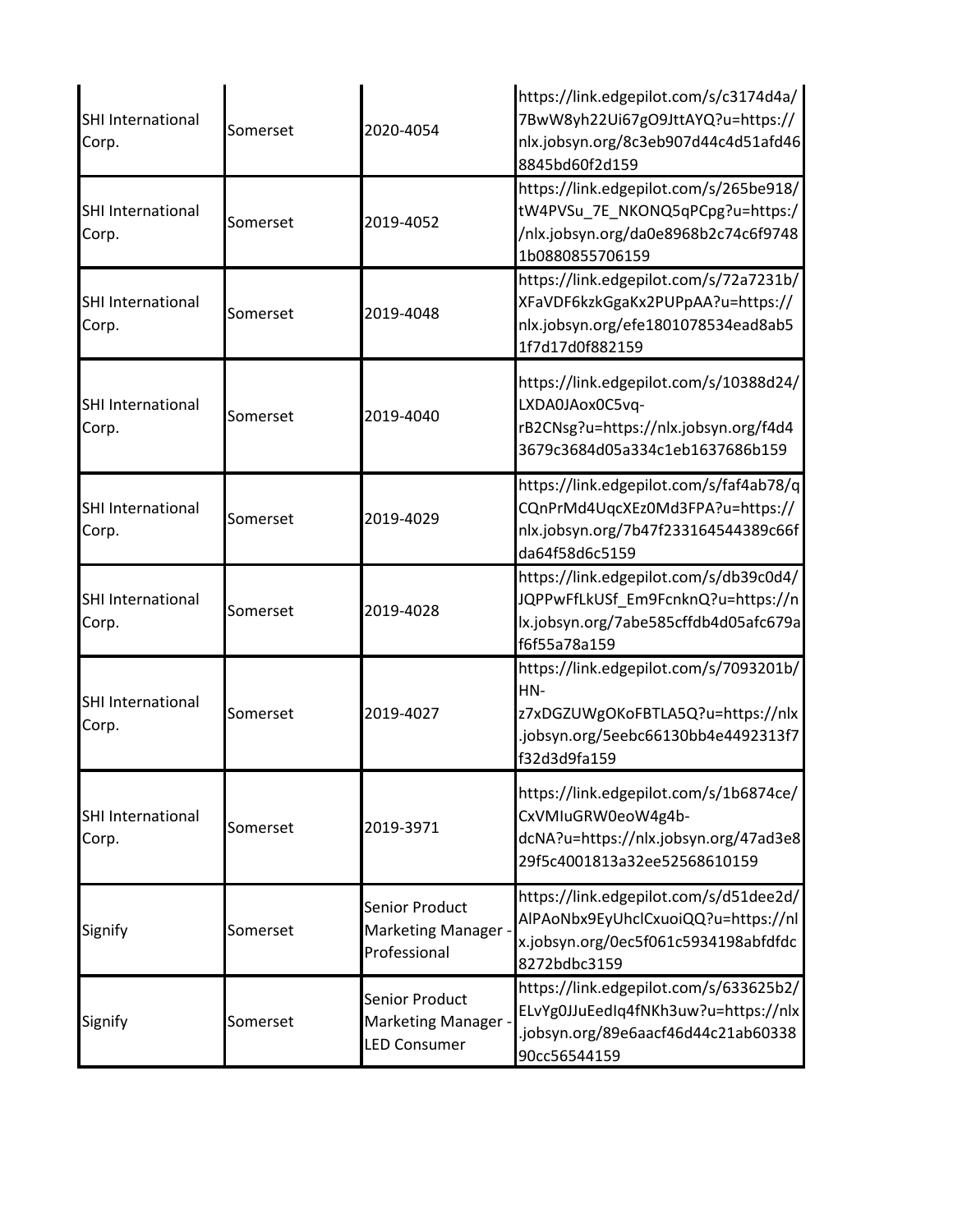| Signify                                        | Somerset           | <b>Product Marketing</b><br>Manager (Senior<br>Level) | https://link.edgepilot.com/s/9c23a872/<br>cw00wpYA6kqiY30GHAwHrA?u=https://<br>nlx.jobsyn.org/2c1521168b6f4da68ad2c<br>485a533e5e2159                      |
|------------------------------------------------|--------------------|-------------------------------------------------------|------------------------------------------------------------------------------------------------------------------------------------------------------------|
| Signify                                        | Somerset           | Intern - Sales<br>Reporting and<br>Analytics          | https://link.edgepilot.com/s/3256b5d0/<br>sfEo9NAf1EGnh12ku5dYUg?u=https://nl<br>x.jobsyn.org/ad06c87bef8f4f1790b2b0f<br>7b331c221159                      |
| <b>Signify North</b><br>America<br>Corporation | Somerset           | Supply Chain Fall Co-                                 | https://link.edgepilot.com/s/1002dfef/<br>GtlBmyeF4kqKybcwpUM1kw?u=https://<br>Op (July - December) nlx.jobsyn.org/c9c8fb4f47714363add30<br>aa9b8390120159 |
| <b>Signify North</b><br>America<br>Corporation | Bridgewater        | Sales Intern - Fall<br>2022                           | https://link.edgepilot.com/s/b54a3fa8/l<br>rd tZpalEGcDg2-<br>85FL9A?u=https://nlx.jobsyn.org/4b577<br>bfa18d443b1b20bff611c26f4fa159                      |
| <b>Signify North</b><br>America<br>Corporation | Bridgewater        | <b>Demand Planner</b><br>Direct-to-Consumer           | https://link.edgepilot.com/s/4120aa59/<br>rBE-<br>M4zYAEeTS1Mr3HMxTA?u=https://nlx.j<br>obsyn.org/6ae5a23a49b944659067af99<br>8ed07817159                  |
| Silvi Concrete<br>Products                     | Kingston           | Loader Operator                                       | https://link.edgepilot.com/s/4d89e702/<br>CBvIMppeSkqX5wIFV3tivw?u=https://nl<br>x.jobsyn.org/713348d388004b5d8f225a<br>82b837b0df159                      |
| Sodexo                                         | <b>BRIDGEWATER</b> | Reprographics<br>Operator                             | https://link.edgepilot.com/s/5eb9666b/<br>nrSsqNCugk6_vlfhovXGvA?u=https://nlx<br>.jobsyn.org/45285a36b82643adbfc1676<br>1602eb38b159                      |
| Sodexo                                         | <b>BRIDGEWATER</b> | <b>Mailroom Clerk</b>                                 | https://link.edgepilot.com/s/6ece695c/f<br>xPtwh06OUKLh8TD915aOQ?u=https://<br>nlx.jobsyn.org/48e1a1aabe784569982b<br>94de003976f4159                      |
| Sodexo                                         | <b>BRIDGEWATER</b> | Food Service Worker                                   | https://link.edgepilot.com/s/9dffb01c/S<br>0G9KCfLFkK0RzOF5c8xkg?u=https://nlx.<br>jobsyn.org/e58dd4cf51fb4e5687471e42<br>a56e7c89159                      |
| <b>Somerset County</b>                         | Somerville         | Wellness & Care<br>Coordinator                        | https://link.edgepilot.com/s/04a3e6df/f<br>iwQPhZK1kClJlFqRBUK-<br>w?u=https://nlx.jobsyn.org/c3668bca2b<br>484ceabb95351eca8d232a159                      |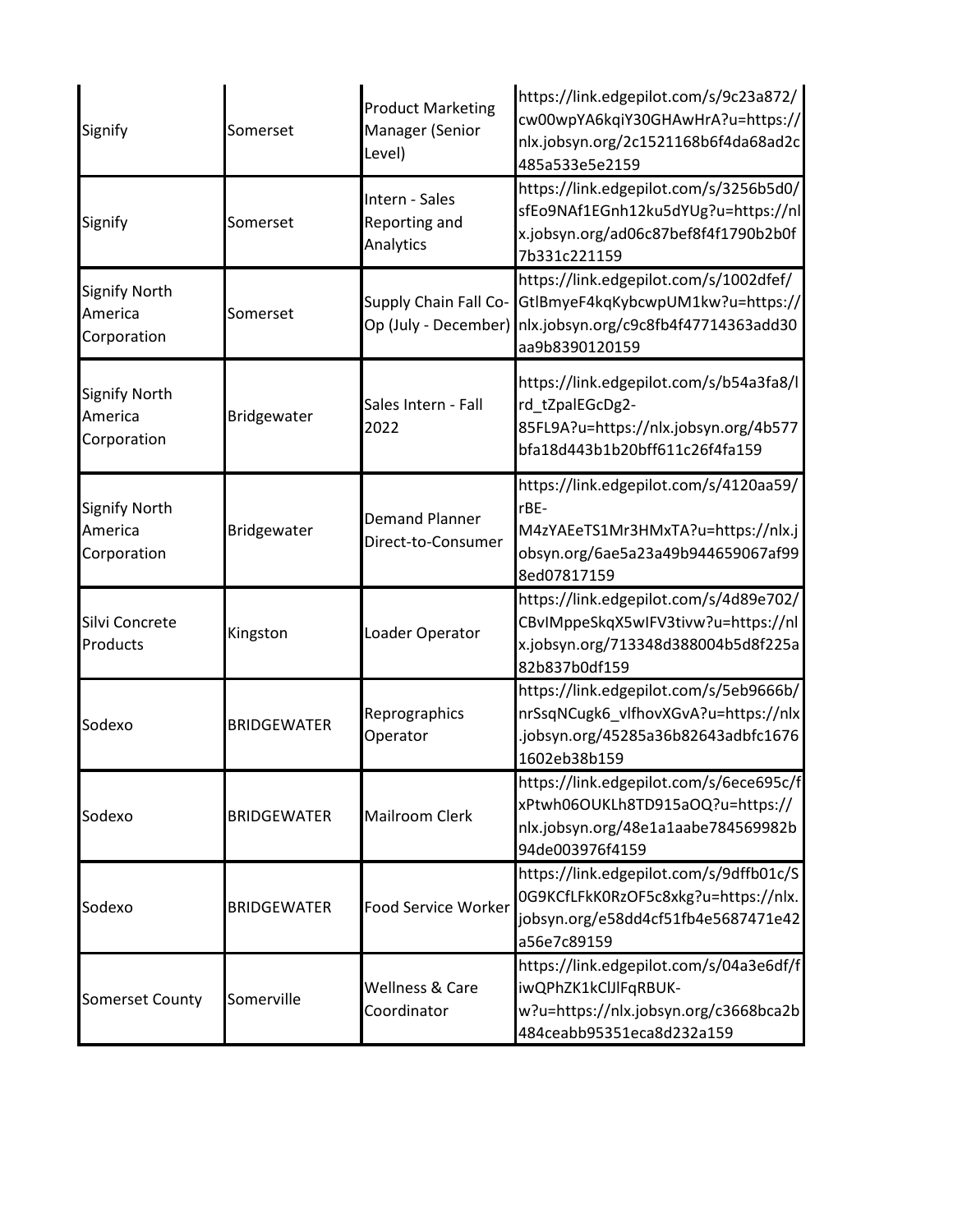| <b>Somerset County</b> | Somerville | <b>Substance Abuse</b><br>Counselor                     | https://link.edgepilot.com/s/618790e4/<br>wM5-<br>XWAJsUit5_a84j7x7A?u=https://nlx.jobs<br>yn.org/716eb60a182c4782a90f549bb2d<br>17d97159 |
|------------------------|------------|---------------------------------------------------------|-------------------------------------------------------------------------------------------------------------------------------------------|
| <b>Somerset County</b> | Somerville | <b>Substance Abuse</b><br>Counselor                     | https://link.edgepilot.com/s/0eda75f7/<br>YiKXY1NUWUS0hfkCJ4OLWw?u=https:/<br>/nlx.jobsyn.org/8ee296a063154e12838<br>b5e95a2af3e1f159     |
| <b>Somerset County</b> | Somerville | Senior Center<br>Associate                              | https://link.edgepilot.com/s/d36ebf57/<br>VMH9qBjMjUq6nRcX3WQMHg?u=https<br>://nlx.jobsyn.org/7ced3d291278406b88<br>dda9432f5acc17159     |
| <b>Somerset County</b> | Somerville | Registered<br>Environmental<br><b>Health Specialist</b> | https://link.edgepilot.com/s/a016e903/<br>e8J57fFxmUqt3VeBmQXyiQ?u=https://<br>nlx.jobsyn.org/827f639d6bef413cb1e85<br>140f2b89e7f159     |
| <b>Somerset County</b> | Somerville | <b>Recovery Support</b><br>Specialist                   | https://link.edgepilot.com/s/dcf13d55/<br>93vDyoNAs0aBMsWX-<br>0HEWQ?u=https://nlx.jobsyn.org/814b<br>e2a0adfb447ea17743aada63c5d2159     |
| <b>Somerset County</b> | Somerville | Public Works Floater                                    | https://link.edgepilot.com/s/6374643e/<br>P8vXxmjVFU6eu4chupO17g?u=https://<br>nlx.jobsyn.org/8d3f3551c10f427e9151b<br>437332bf0a7159     |
| <b>Somerset County</b> | Somerville | <b>Public Relations</b><br>Assistant - Bilingual        | https://link.edgepilot.com/s/521097a3/<br>gCpn-<br>GvEkUKyrFDgfBRrYQ?u=https://nlx.jobs<br>yn.org/9eed9a5700a84883be0c92ce90<br>e32ed7159 |
| <b>Somerset County</b> | Somerville | <b>Psychiatric Nurse</b>                                | https://link.edgepilot.com/s/3812f3d1/<br>VdvEbsQ8Vkurk37naU7tOg?u=https://n<br>lx.jobsyn.org/87d2c6491233454d9ecbb<br>ae4c2a1ffc0159     |
| <b>Somerset County</b> | Somerville | Principal Engineer II -<br>Land Development             | https://link.edgepilot.com/s/456ef561/-<br>Z9a4zXR-<br>EKur5EpBGXw0w?u=https://nlx.jobsyn.<br>org/8ded1b6350b94078aa98a8ecbe63d<br>558159 |
| <b>Somerset County</b> | Somerville | Principal Engineer II<br>(Hydraulics)                   | https://link.edgepilot.com/s/dc1922df/<br>vDMaVz6oiEa2Aqz7NOnyWQ?u=https:/<br>/nlx.jobsyn.org/fbced48493b547f3a0b4<br>3968547ba521159     |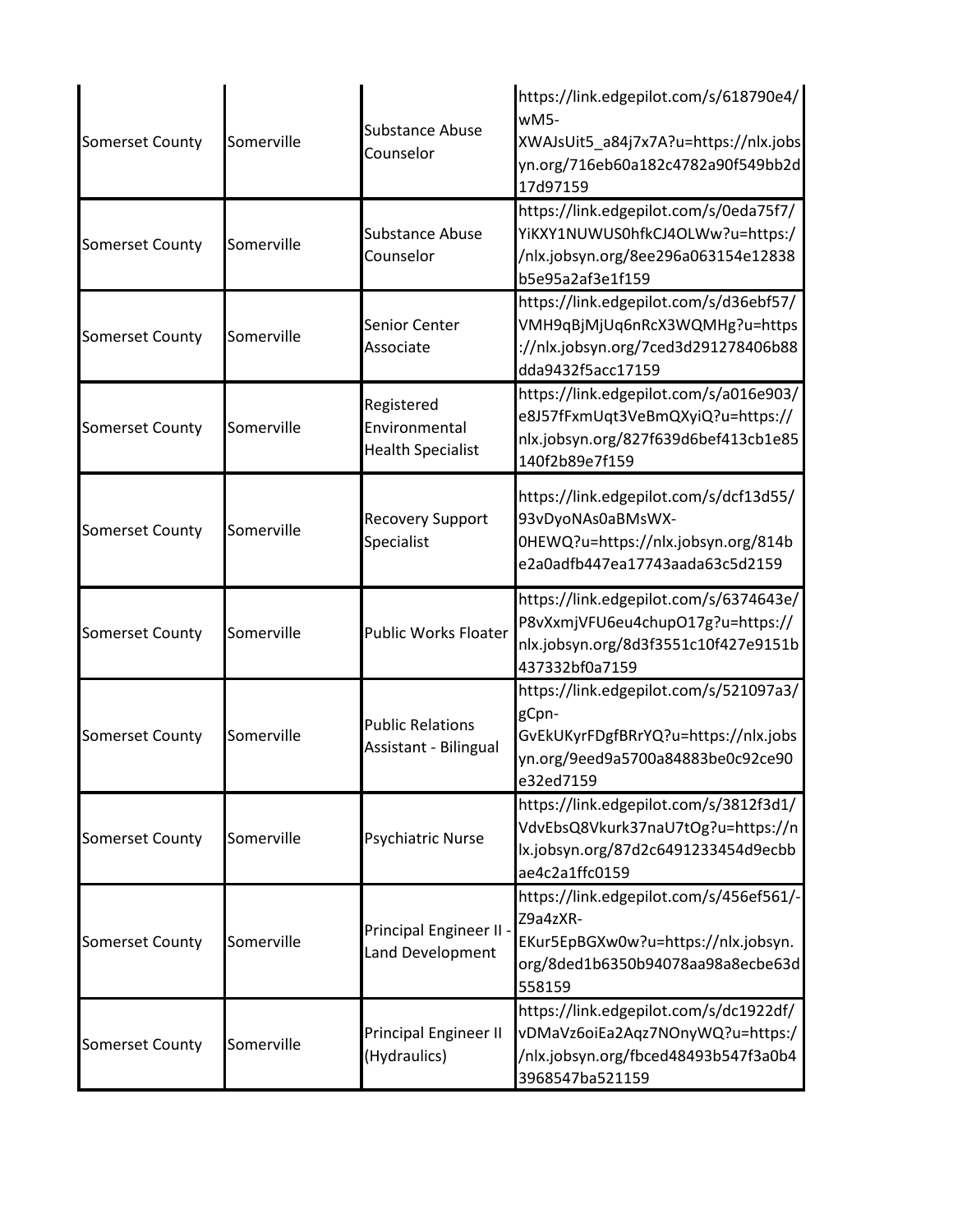| <b>Somerset County</b> | Somerville | Planner                                   | https://link.edgepilot.com/s/69acfe61/<br>Principal Community OvAd2qtfCUya-Ki3lCG7-<br>Q?u=https://nlx.jobsyn.org/ff0c10fef73<br>04460931c95b03d850c01159     |
|------------------------|------------|-------------------------------------------|---------------------------------------------------------------------------------------------------------------------------------------------------------------|
| <b>Somerset County</b> | Somerville |                                           | https://link.edgepilot.com/s/0d29ae44/<br>Q1ntfCkZ-<br>Peer Wellness Coach EGUqFaHYSdoAg?u=https://nlx.jobsyn.o<br>rg/fdbd494eef19496e9997cd2cd33e58<br>87159 |
| <b>Somerset County</b> | Somerville | Peer Recovery<br><b>Support Coach</b>     | https://link.edgepilot.com/s/f081a821/<br>YYNrISAezkm0WmlxH0METg?u=https://<br>nlx.jobsyn.org/a0aea4c48c1f487ca4bc4<br>318549f363b159                         |
| <b>Somerset County</b> | Somerville | Peer Recovery<br>Specialist - Bilingual   | https://link.edgepilot.com/s/7a61e040/<br>QyKBDdJYnEeihz6m2DrQTA?u=https://<br>nlx.jobsyn.org/02ab7212403246f48b26<br>b21892175d90159                         |
| <b>Somerset County</b> | Somerville | Office Manager II                         | https://link.edgepilot.com/s/bbfe5336/<br>GMnxTGZMS0am5hwDpjdKfg?u=https:/<br>/nlx.jobsyn.org/2e347d926683429bb78<br>3e497903332d5159                         |
| <b>Somerset County</b> | Somerville | Nutrition & Wellness<br>Program Assistant | https://link.edgepilot.com/s/98b6a777/<br>6jT32Y41iUOqYROO5dGkwg?u=https://<br>nlx.jobsyn.org/465c2ca4ff4d451ba06f0<br>d99f3fd8af1159                         |
| Somerset County        | Somerville | Motorcoach<br>Operator                    | https://link.edgepilot.com/s/0d743fd8/<br>RKThFYZfYE6YtkDjH6iAqw?u=https://nlx<br>.jobsyn.org/c285aa3009754cb3af48979<br>e042f6c8a159                         |
| <b>Somerset County</b> | Somerville | <b>Medical Director</b>                   | https://link.edgepilot.com/s/ab843a9c/<br>OFzvBgF2j0evtnWall48lw?u=https://nlx.<br>jobsyn.org/6444f8ac1a08425ba29db6b<br>dd9139bef159                         |
| <b>Somerset County</b> | Somerville | Mechanic III                              | https://link.edgepilot.com/s/4ae710df/<br>su3wL5FiakmT0qfoIZOxCQ?u=https://nl<br>x.jobsyn.org/9cfe6e36ca0c4224a9dbde<br>aae44a4fe8159                         |
| <b>Somerset County</b> | Somerville | Mechanic II                               | https://link.edgepilot.com/s/224747d6/<br>bv IW6YqhUe4Q9zIZxr1bA?u=https://nl<br>x.jobsyn.org/e2661acecf2f4bc09a2c387<br>f46e6649c159                         |
| <b>Somerset County</b> | Somerville | Maintenance<br>Worker                     | https://link.edgepilot.com/s/d862f3fc/y<br>JFyVB_uq0yM3YZBPbFxvg?u=https://nlx<br>.jobsyn.org/b647a696bdf74f4ca5c3419<br>8573573ba159                         |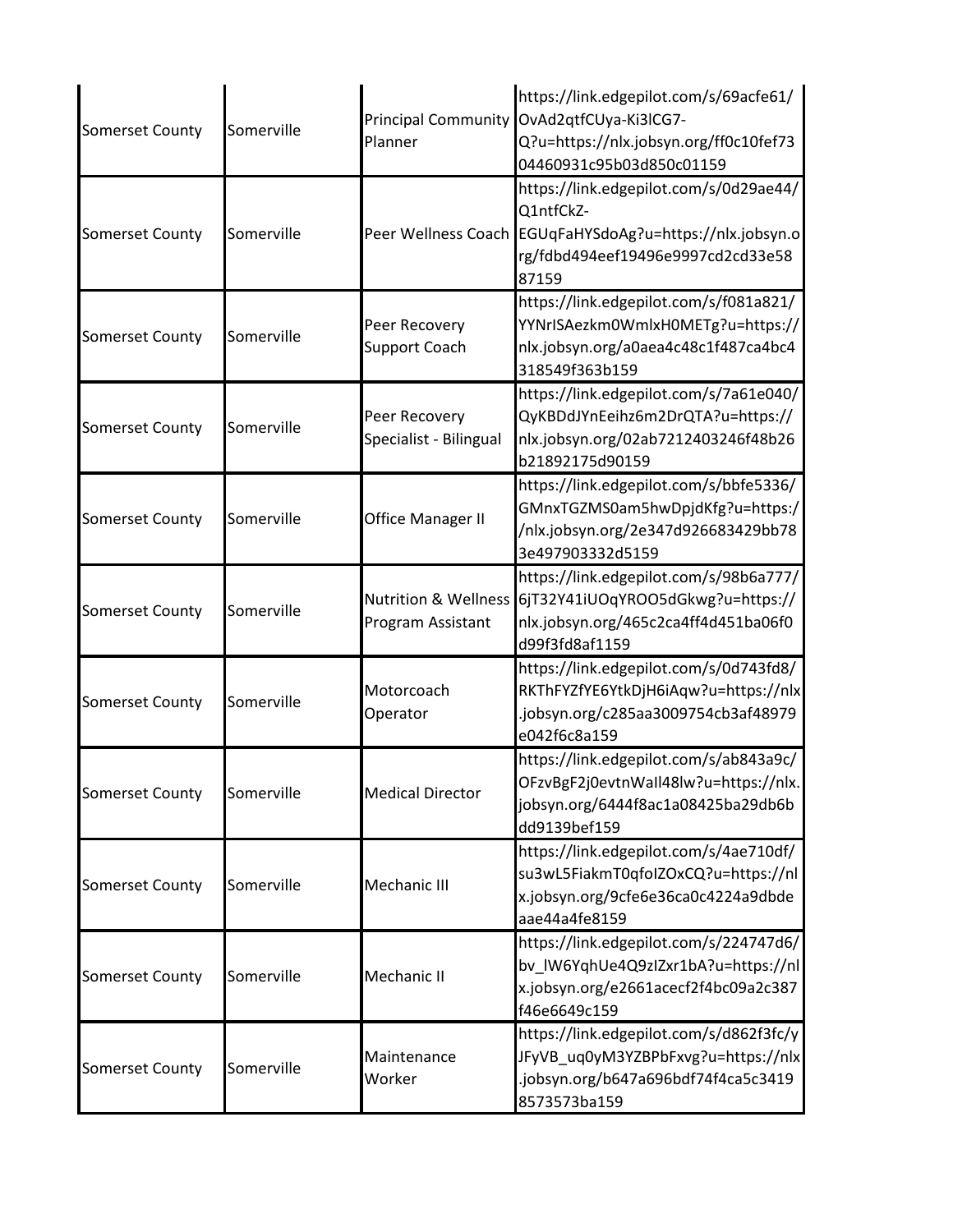| <b>Somerset County</b> | Somerville | <b>Licensed Mental</b><br><b>Health Practitioner</b>                       | https://link.edgepilot.com/s/4947ca1a/<br>Kgf5W7hBckmr3PILarP9ZA?u=https://nl<br>x.jobsyn.org/69272af5ae644e348b420d<br>3001992887159     |
|------------------------|------------|----------------------------------------------------------------------------|-------------------------------------------------------------------------------------------------------------------------------------------|
| <b>Somerset County</b> | Somerville | <b>Intoxicated Driver</b><br><b>Resource Center</b><br>(IDRC) Counselor/PT | https://link.edgepilot.com/s/407b8d02/<br>zalV-<br>PbGYUCpXIL7xdVkNQ?u=https://nlx.job<br>syn.org/d405b313457a42008968502c4<br>3b2dd03159 |
| <b>Somerset County</b> | Somerville | <b>Intake Triage</b><br>Specialist                                         | https://link.edgepilot.com/s/5d5c2851/<br>SLf82yLMdkWDeHwil0QoVA?u=https://<br>nlx.jobsyn.org/9d20caf0a9604da8b0371<br>1358e8b3d86159     |
| <b>Somerset County</b> | Somerville | <b>Human Resources</b><br>Assistant, Leaves &<br><b>Benefits</b>           | https://link.edgepilot.com/s/839bd1da/<br>krGRKWRDGUGfhPrK4OHomw?u=https:<br>//nlx.jobsyn.org/92d29514b720460495f<br>0b51774e16a13159     |
| Somerset County        | Somerville | <b>Health Promotion</b><br>Specialist                                      | https://link.edgepilot.com/s/2d6bf403/<br>fxKERNAKI0GY6GfQxLJ_Aw?u=https://nl<br>x.jobsyn.org/13192923c9df47f2a36d1e<br>32fd708cbb159     |
| Somerset County        | Somerville | Graphic Artist                                                             | https://link.edgepilot.com/s/e07ac01d/<br>f9gJFnSLx0aUP6JyekZIFA?u=https://nlx.j<br>obsyn.org/eec8d880fd8642f29d9989c0<br>22e4f223159     |
| <b>Somerset County</b> | Somerville | GIS<br>Specialist/Planner                                                  | https://link.edgepilot.com/s/b6ee64ab/<br>yOpgkdyCdE2Dy1A1s4wSWg?u=https://<br>nlx.jobsyn.org/f08bb879125045c18a26<br>b6288eeec206159     |
| <b>Somerset County</b> | Somerville | <b>Facilities Attendant</b>                                                | https://link.edgepilot.com/s/88ad91dd/<br>kxqNazKz6kqsi6Agm_Yj1A?u=https://nlx<br>.jobsyn.org/a658f66e2762435482f7e32<br>a0c848630159     |
| <b>Somerset County</b> | Somerville | <b>Executive Assistant</b><br>Ш                                            | https://link.edgepilot.com/s/08801450/<br>L1aQOopktEKTvpbtzD3giQ?u=https://nl<br>x.jobsyn.org/1f7a8cb55c434c4797404a<br>dee2977bcd159     |
| Somerset County        | Somerville | <b>Erosion Control</b><br>Inspector                                        | https://link.edgepilot.com/s/e756f3b1/<br>n51PM8lZ2ka5mFEBi15btA?u=https://n<br>lx.jobsyn.org/98282774d764485a9c83d<br>1ccc70543cd159     |
| <b>Somerset County</b> | Somerville | Electrician                                                                | https://link.edgepilot.com/s/267b0b42/<br>vHAJjBIFXUu2XLIjxW4Q1w?u=https://nl<br>x.jobsyn.org/e2c7c31af65242e88eb183<br>02d47c0aca159     |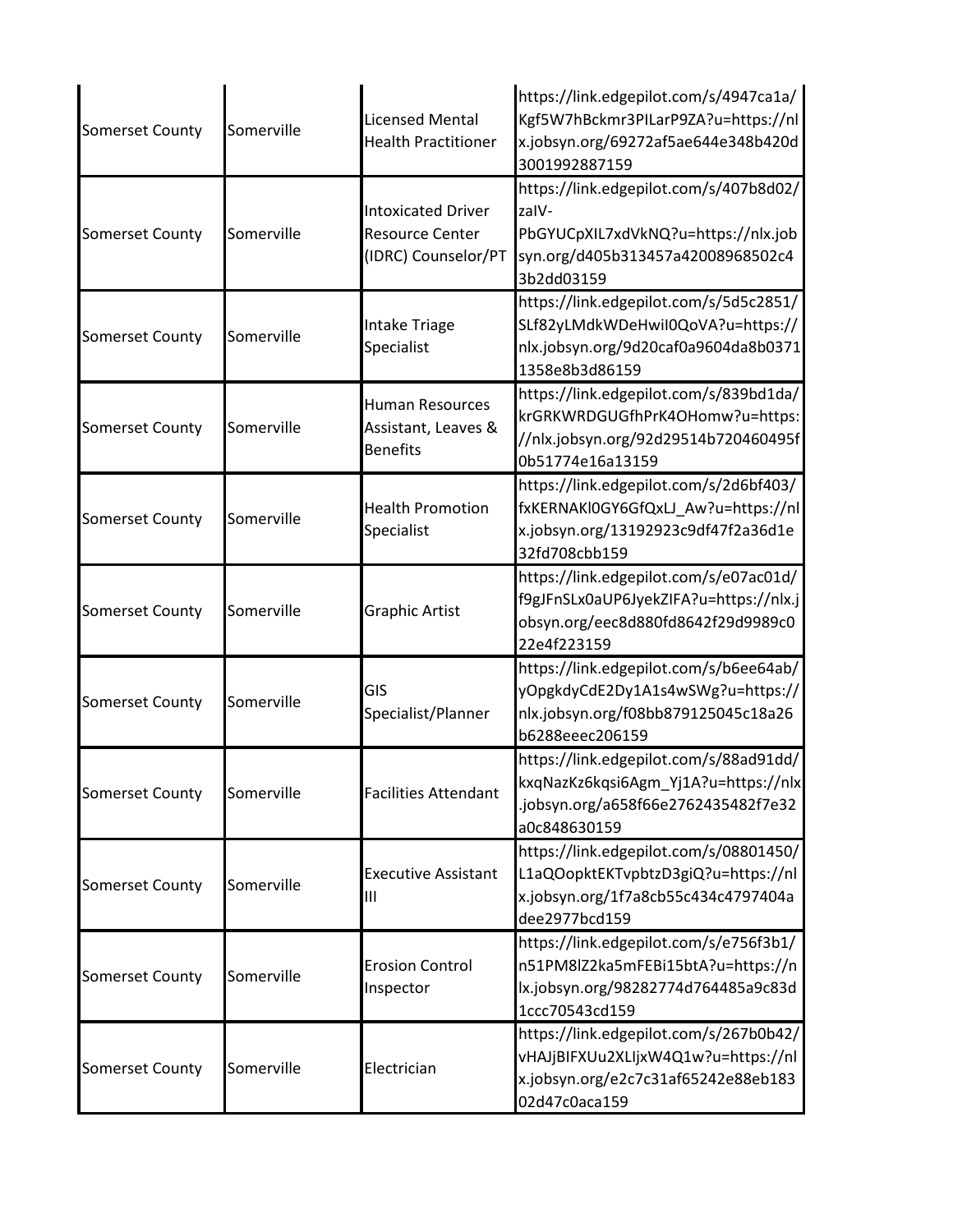| <b>Somerset County</b> | Somerville | <b>Eldercare Educator</b>             | https://link.edgepilot.com/s/ad34ef47/<br>3P3TQT5gaUG5CDqUEyXHYw?u=https:/<br>/nlx.jobsyn.org/47de7cc6bfb44e6ea30a<br>be90be4e4fb4159 |
|------------------------|------------|---------------------------------------|---------------------------------------------------------------------------------------------------------------------------------------|
| Somerset County        | Somerville | <b>COVID Generalist</b>               | https://link.edgepilot.com/s/34999043/<br>NKKOaBRJRU6BE4NIOQsMHw?u=https:<br>//nlx.jobsyn.org/09ef6d19850f4313bd7<br>b051ebda710b1159 |
| Somerset County        | Somerville | Clinical Supervisor I -<br><b>OPD</b> | https://link.edgepilot.com/s/315bbcf9/i<br>pEZWv4Gt06NTAGIBtTL2Q?u=https://nl<br>x.jobsyn.org/4ea9119471a742a2b1ea7d<br>8e84db8ebd159 |
| <b>Somerset County</b> | Somerville | Case Manager II                       | https://link.edgepilot.com/s/569971af/<br>hcjo3hZZKUiCBsC LCQ4TA?u=https://nl<br>x.jobsyn.org/219e1a82baed479abf2886<br>42960f260b159 |
| Somerset County        | Somerville | Case Manager I -<br>(AOTS)            | https://link.edgepilot.com/s/591665e3/<br>AB1zZVC0lk R0VAFDdpClg?u=https://nl<br>x.jobsyn.org/c05f5879f72242deb2ba5e<br>9f90ec7bee159 |
| <b>Somerset County</b> | Somerville | Case Manager I (ISS)                  | https://link.edgepilot.com/s/6d2378e7/-<br>A6AG22elkW_PM6efqVwDA?u=https://<br>nlx.jobsyn.org/f1777a2c5e714409b54f6<br>eda2b6c434b159 |
| <b>Somerset County</b> | Somerville | Case Manager<br>ССВНС                 | https://link.edgepilot.com/s/e8885221/<br>3pB5WNSVoEuRexlrjB1YHw?u=https://<br>nlx.jobsyn.org/f92df2410cbe496a99137<br>1202ce92aab159 |
| <b>Somerset County</b> | Somerville | Carpenter I                           | https://link.edgepilot.com/s/895d2d1e/<br>rXgeSk_tt0KO0MMzGpJGMg?u=https://<br>nlx.jobsyn.org/381410aa8f7b44bc822e<br>42d8e98a9b10159 |
| <b>Somerset County</b> | Somerville | Care Manager                          | https://link.edgepilot.com/s/88cf8f42/B<br>dATTXV4JE6hQD2Oys06-<br>g?u=https://nlx.jobsyn.org/a42d203a99<br>1f4eecb03ac7a1742334c9159 |
| Somerset County        | Somerville | <b>Business Specialist</b>            | https://link.edgepilot.com/s/edb64c0a/<br>CeuaEjJc1kGd-<br>ligSYo1mw?u=https://nlx.jobsyn.org/08<br>6a2eb87a054ad68619e5aa0ace4ffd159 |
| <b>Somerset County</b> | Somerville | Administrative<br>Assistant I         | https://link.edgepilot.com/s/3bc5b93b/<br>xsjZHbMnMU_cYwDBuKaqSg?u=https:/<br>/nlx.jobsyn.org/85f515a6bc0846b485a0<br>e4ccfe6e73b8159 |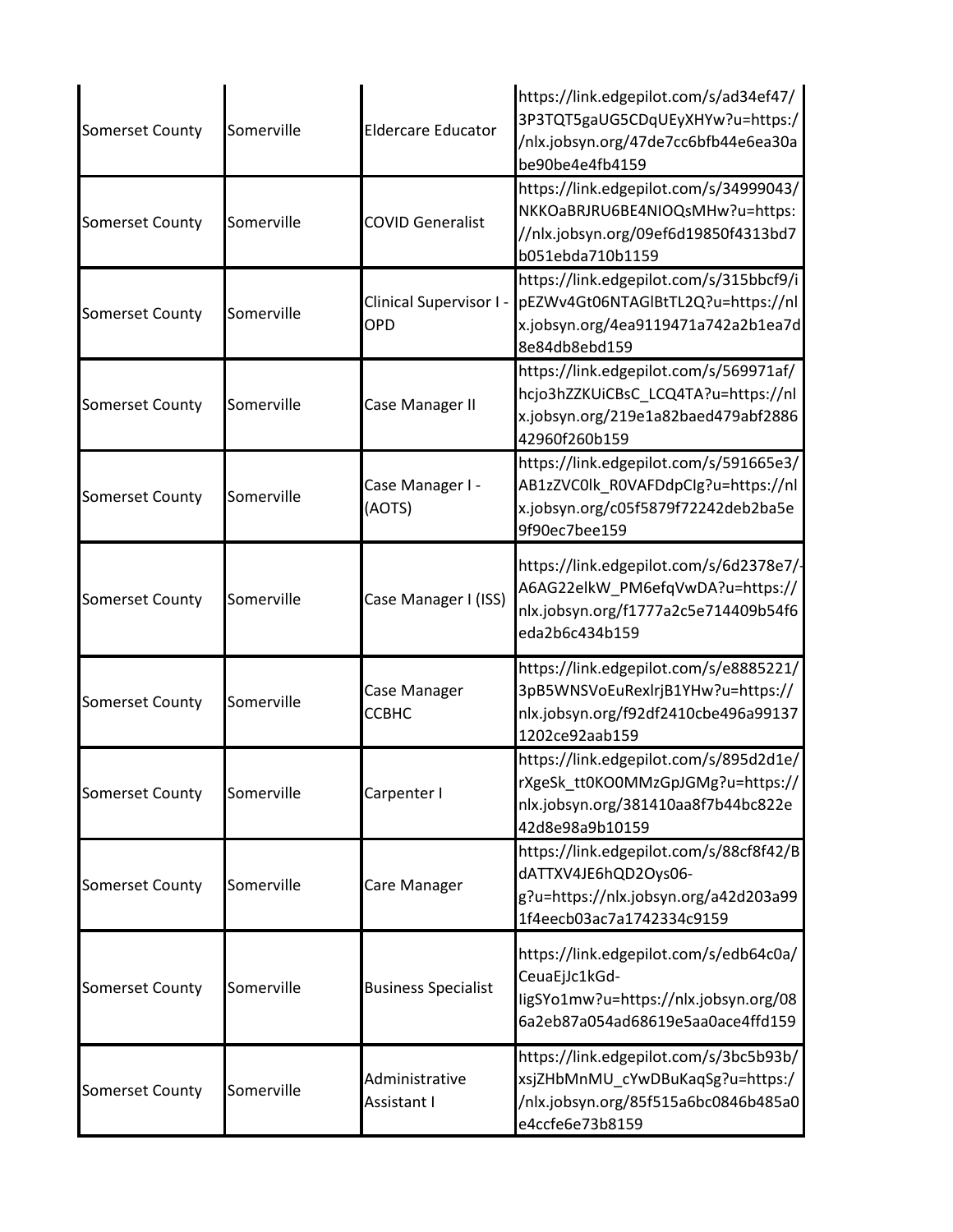| Somerset County<br>Educational<br>Services<br>Commission               | Bridgewater          | Technology<br><b>Education Teacher</b>                      | https://link.edgepilot.com/s/f18deb4c/<br>1ehJC4KcKEGrleFAbL11sQ?u=https://nl<br>x.jobsyn.org/8504a304f14b429082721e<br>83e3b247c0159     |
|------------------------------------------------------------------------|----------------------|-------------------------------------------------------------|-------------------------------------------------------------------------------------------------------------------------------------------|
| <b>Somerset County</b><br>Educational<br><b>Services</b><br>Commission | Bridgewater          | Spanish Teacher                                             | https://link.edgepilot.com/s/d00c75c8/<br>DcrZoaaiiUyoeM5aO8s_hw?u=https://n<br>lx.jobsyn.org/97d4064f28944ab1bee67<br>242b749a27d159     |
| Somerset County<br>Educational<br>Services<br>Commission               | Bridgewater          | <b>Social Studies</b><br>Teacher                            | https://link.edgepilot.com/s/83b1cb6a/<br>A7 nx WBH02w5OU82PEMZQ?u=https<br>://nlx.jobsyn.org/d7754f05c4754056ab<br>e9c70c9cb96237159     |
| <b>Somerset County</b><br>Educational<br>Services<br>Commission        | Bridgewater          | Music Teacher                                               | https://link.edgepilot.com/s/fd457199/<br>FvdQdxKxOEqX2edRzoHe3Q?u=https://<br>nlx.jobsyn.org/cdc9f0e5992e4472844e3<br>703ecdb61f8159     |
| Somerset County<br>Educational<br><b>Services</b><br>Commission        | Bridgewater          | Middle School<br>Teacher w Subject<br>Matter Specialization | https://link.edgepilot.com/s/4cfc0f62/L<br>pnSdBg0o0yB-<br>sHaQflCng?u=https://nlx.jobsyn.org/b2<br>4d0b5286a844a181d92f0604e268d315      |
| Somerset County<br>Educational<br>Services<br>Commission               | Bridgewater          | <b>Chemistry Teacher</b>                                    | https://link.edgepilot.com/s/e4b9c89f/<br>v4-<br>ZDs6DUU6hSmR20GwKZg?u=https://nlx<br>.jobsyn.org/2bfb299d3f3847628f605dd<br>a9200bbb7159 |
| <b>Somerset County</b><br><b>YMCA</b>                                  | <b>Basking Ridge</b> | <b>Wellness Director -</b><br>FT with Benefits              | https://link.edgepilot.com/s/41421810/<br>VyqKCY3u6kKAFJfuRVFjFg?u=https://nlx<br>.jobsyn.org/aef0d4abdb324fc5b7ab4a1<br>0a96caead159     |
| Somerset County<br><b>YMCA</b>                                         | <b>Basking Ridge</b> | Kidz Korner<br>Representative - PT                          | https://link.edgepilot.com/s/981978e6/<br>K_oHqp4yC0O0lZLFgXoNMA?u=https://<br>nlx.jobsyn.org/0e11a27f2a3a4628a305f<br>006660605b0159     |
| SOMERSET<br><b>SAVINGS BANK SLA</b>                                    | <b>Bound Brook</b>   | <b>Branch Manager</b>                                       | https://link.edgepilot.com/s/48ed6fe5/<br>FvM4nKlFVUeKnj6l85dVVg?u=https://nl<br>x.jobsyn.org/a069a3ffa828403391696e<br>0a8f4edf8e159     |
| SOMERSET<br><b>SAVINGS BANK SLA</b>                                    | <b>Bound Brook</b>   | Assistant Branch<br>Manager                                 | https://link.edgepilot.com/s/e099000b/<br>P_ZK2DuO0OBQoilP7ANWQ?u=https:/<br>/nlx.jobsyn.org/0b7563496d584ceb96b<br>2671eba99d334159      |
| Spanish Peaks<br>Mountain Club                                         | Gladstone            | <b>Silver Steward</b>                                       | https://link.edgepilot.com/s/4b1fec86/<br>F_6RHd4meUefTB1LkjhISQ?u=https://nl<br>x.jobsyn.org/45676c75b6d843e4850a4<br>79b2bd2f6a2159     |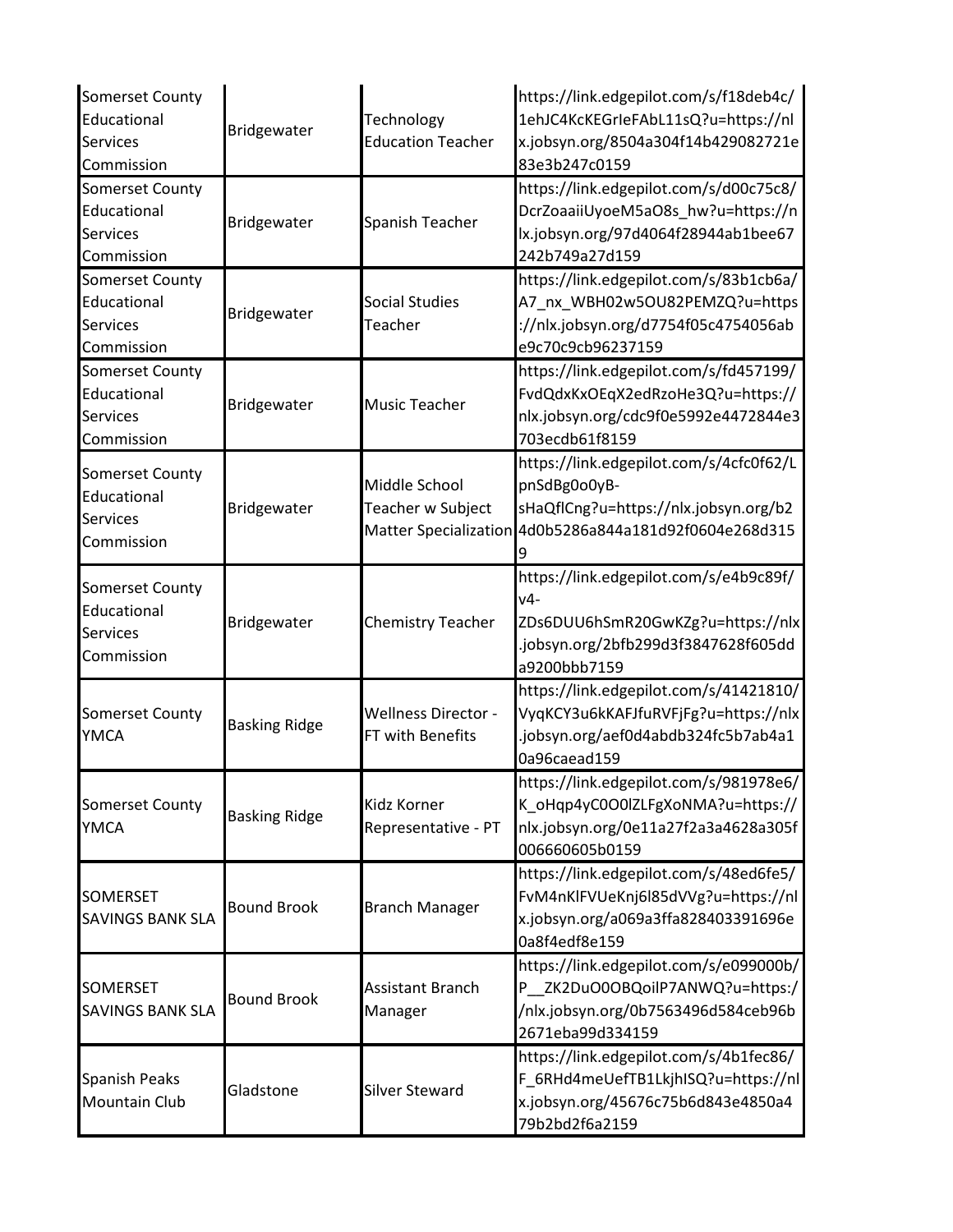| <b>SRS Distribution</b><br>Inc. | Bridgewater          | Warehouse<br>Associate                              | https://link.edgepilot.com/s/c0f7bb6b/<br>S6YW6MWWR069Jp1Z3IVm5A?u=https<br>://nlx.jobsyn.org/0cd24f15d48a49c081c<br>a5e3dd1c6dc78159 |
|---------------------------------|----------------------|-----------------------------------------------------|---------------------------------------------------------------------------------------------------------------------------------------|
| <b>SRS Distribution</b><br>Inc. | Bridgewater          | Local CDL A or CDL B<br>Driver w/Crane Cert         | https://link.edgepilot.com/s/0bd29059/<br>uFS0wlqAKEuHguw01tZ4Pg?u=https://n<br>lx.jobsyn.org/b8b5d6c5297044a093646<br>01bed745607159 |
| <b>SRS Distribution</b><br>Inc. | Bridgewater          | <b>CDL A Transfer</b><br>Driver                     | https://link.edgepilot.com/s/fa21af98/F<br>QjaqGYTq0ql0-zw6-<br>RXSQ?u=https://nlx.jobsyn.org/757287<br>a3c61746deaac2468de0d2a4c6159 |
| <b>SS&amp;C Technologies</b>    | Skillman             | Sr. Payroll Specialist                              | https://link.edgepilot.com/s/29e404f7/<br>TGGMbmQF2Uey1walbYUMlQ?u=https:<br>//nlx.jobsyn.org/ce63c9b920664f1f9ed<br>5d21744dcab4b159 |
| Stavola                         | Hillsborough         | Plant Operator                                      | https://link.edgepilot.com/s/7e3675f9/<br>cr0fBiybU0Wx-Gkq-<br>GJ8ng?u=https://nlx.jobsyn.org/cb4359<br>d966194ddead2739af483a9a13159 |
| Stavola                         | Hillsborough         | Laborer                                             | https://link.edgepilot.com/s/fd505423/<br>8VAU8YVewUmooFwaxKoa2A?u=https:<br>//nlx.jobsyn.org/1e619283294d4e48a1<br>9c37664357a98d159 |
| Stavola                         | <b>Bound Brook</b>   | <b>Quality Control</b><br>Technician                | https://link.edgepilot.com/s/6ba6d669/<br>vPSxHCGtDUujvp9MtTzpMQ?u=https://<br>nlx.jobsyn.org/79559fd86672482aa08d<br>31d44fc8f003159 |
| Stavola                         | <b>Bound Brook</b>   | Plant Operator                                      | https://link.edgepilot.com/s/55243ce2/<br>FFnkpnnvokGUQtF8SPG1aA?u=https://<br>nlx.jobsyn.org/ebf5235037624424a0b9<br>a8b4b984a458159 |
| <b>Sunrise Senior</b><br>Living | <b>Basking Ridge</b> | Reminiscence /<br><b>Memory Care</b><br>Coordinator | https://link.edgepilot.com/s/6cc39c05/<br>PochGrvs0EKVaV-<br>KpB3JRQ?u=https://nlx.jobsyn.org/3c97<br>bbffb0f54ad7b3a418e0ec29f631159 |
| Sunrun                          | Somerset             | Warehouse<br>Specialist                             | https://link.edgepilot.com/s/6d333d62/<br>gn2avs7D6EienAt4wLscMg?u=https://nl<br>x.jobsyn.org/c005aeea9a2b47fd86d87d<br>545fe8afda159 |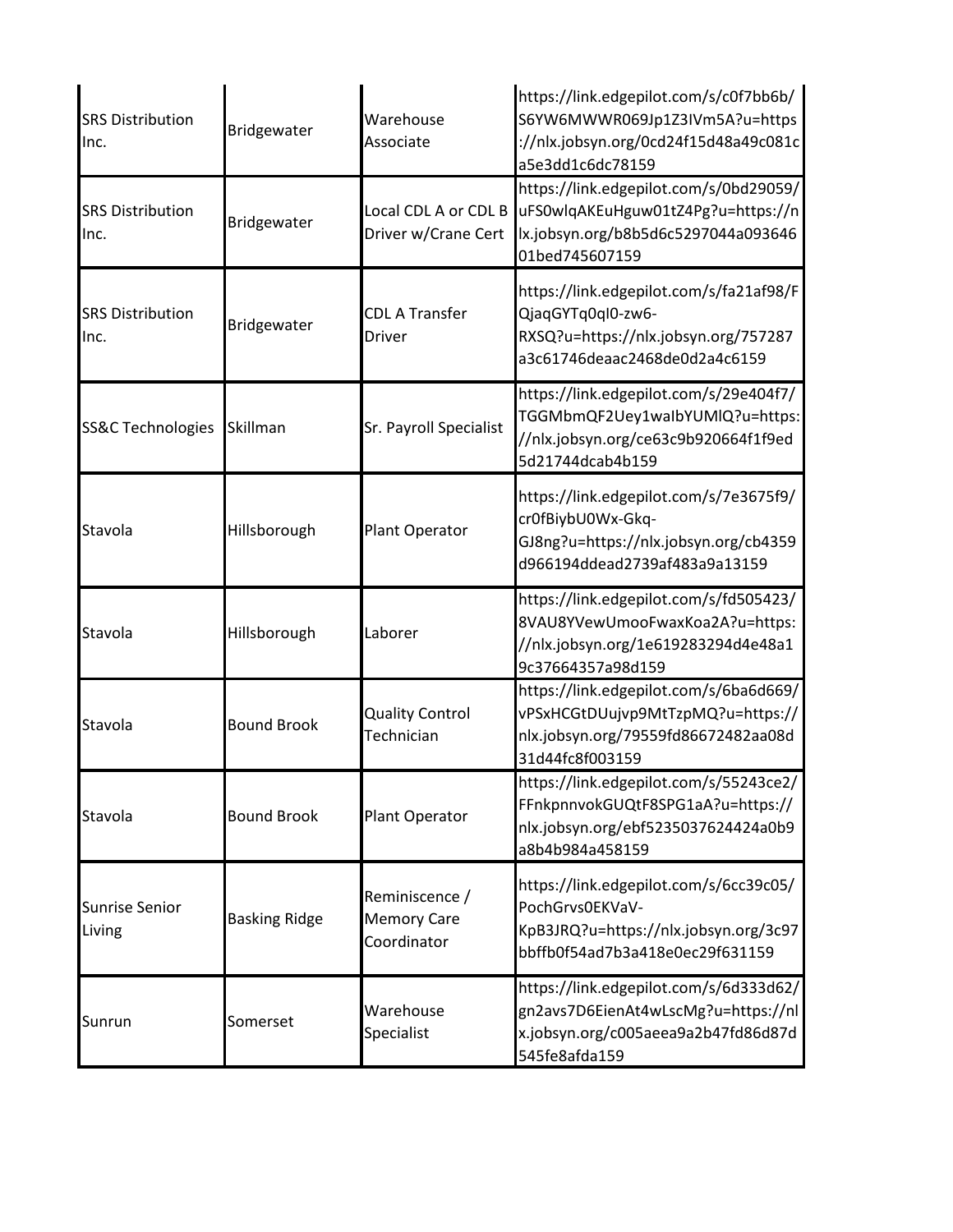| Sunrun                            | Somerset    | <b>Site Survey</b><br>Technician     | https://link.edgepilot.com/s/84073dae/<br>G1Q1j0klY0OyrNoznH2sLw?u=https://nl<br>x.jobsyn.org/1a092b90c261484f90f7c0<br>3f55e05861159 |
|-----------------------------------|-------------|--------------------------------------|---------------------------------------------------------------------------------------------------------------------------------------|
| Sunrun                            | Somerset    | Installer                            | https://link.edgepilot.com/s/ca6457a8/<br>9fhuadFZbUWF77_okCO8Og?u=https://<br>nlx.jobsyn.org/b2381484c07b44de87ef<br>7da98f91d7d1159 |
| Sunrun                            | Somerset    | Installer                            | https://link.edgepilot.com/s/f60385fe/<br>Gqbf7e2xsUiJEQIXu9QYhw?u=https://nl<br>x.jobsyn.org/5b06b15608f14f8db3de5d<br>d0a57bf291159 |
| Sunrun                            | Somerset    | <b>Electrical Foreperson</b>         | https://link.edgepilot.com/s/f500c029/<br>M1ZisvzWKUeEUiu-<br>Hil_NA?u=https://nlx.jobsyn.org/7d014f<br>b8b7694330a5ead2cffb121c29159 |
| Sunrun                            | Somerset    | <b>Damage Resolutions</b><br>Foreman | https://link.edgepilot.com/s/8aef607f/<br>Oug4PYQ8F0aA4a5fDPFQFQ?u=https://<br>nlx.jobsyn.org/c30d607b2ed2425dacc7<br>5a71872944a9159 |
| Sunrun, Inc                       | Somerset    | <b>Retail Sales Advisor</b>          | https://link.edgepilot.com/s/69060cd5/<br>5PptazsNcUWcSszj4ZZBig?u=https://nlx.<br>jobsyn.org/5237734e87b34b4ba9f6a54<br>41684ce3f159 |
| Synchronoss<br>Technologies, Inc. | Bridgewater | Software Engineer III                | https://link.edgepilot.com/s/3acc2334/<br>NqHyUTBGK0OQdn3EaLPk7A?u=https:/<br>/nlx.jobsyn.org/c9f5475b5b81409eb4e5<br>1185cd575f2a159 |
| <b>Syneos Health</b>              | Somerset    | RPO Program Lead -<br>Life Sciences  | https://link.edgepilot.com/s/0edf1543/<br>sra4xoIOfkKPD85r2-<br>snwg?u=https://nlx.jobsyn.org/135bc6e<br>480c5489aa7aa6423ac79e2e4159 |
| <b>Syneos Health</b>              | Somerset    | Payroll<br>Administrator             | https://link.edgepilot.com/s/a4d3414d/<br>rr8P5Zqeikau_q7NqCe7gg?u=https://nlx<br>.jobsyn.org/dee46583c1ad4e70a39bf84<br>34e803b0c159 |
| <b>Sysco Corp</b>                 | Somerset    | Senior Staff<br>Accountant - Hybrid  | https://link.edgepilot.com/s/e6ca4d45/<br>qdgVlCrlGESWe6oLPaMDlg?u=https://nl<br>x.jobsyn.org/bfeb69be72304fca9b1072<br>cf4bb926ff159 |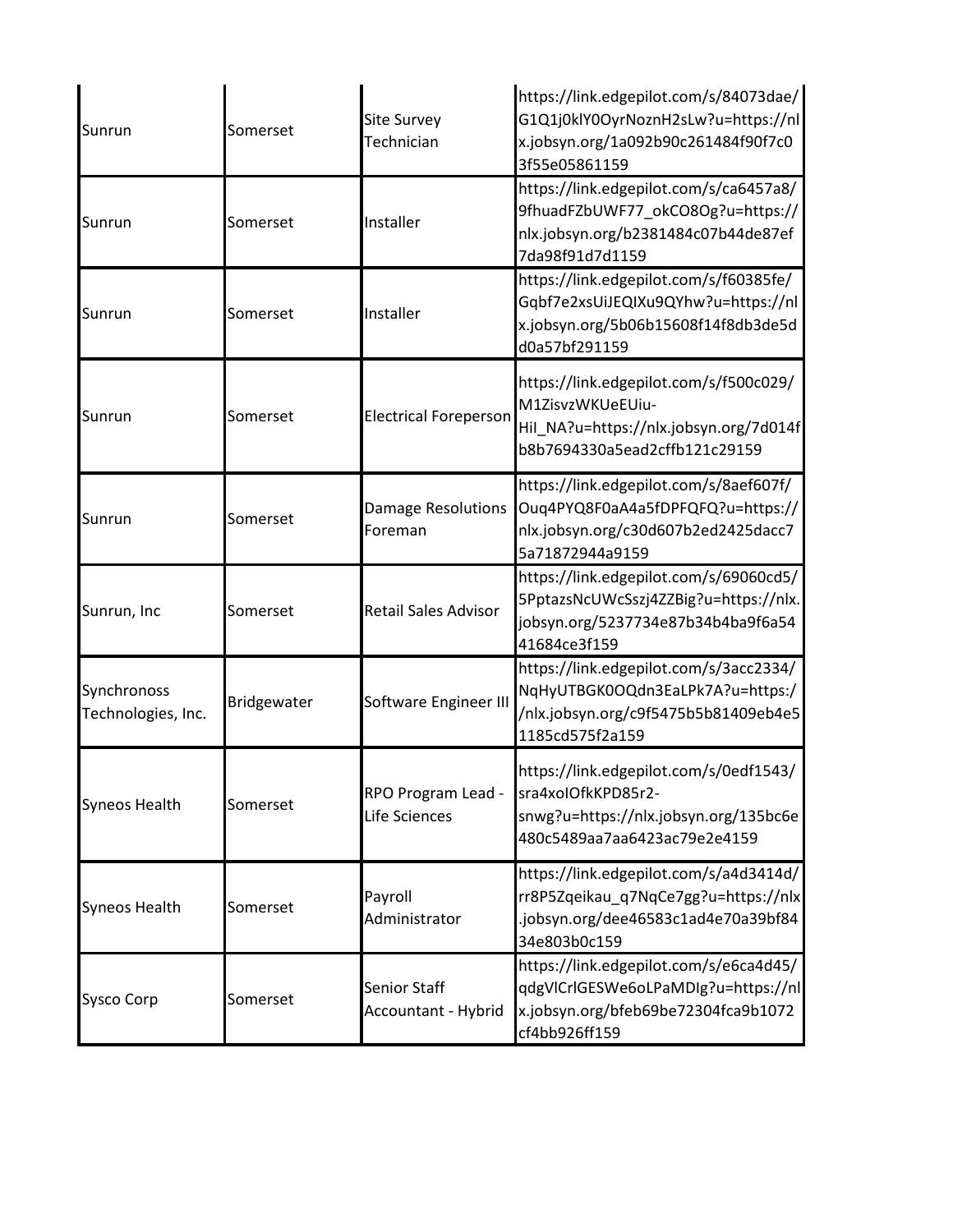| <b>Sysco Corp</b> | Somerset | Senior Financial<br>Planning Analyst -<br>Hybrid                        | https://link.edgepilot.com/s/9094ec1f/<br>4LqgmWEapEWfmS-<br>ullBT4Q?u=https://nlx.jobsyn.org/293a<br>568a513e430f88f408877b012dfb159     |
|-------------------|----------|-------------------------------------------------------------------------|-------------------------------------------------------------------------------------------------------------------------------------------|
| <b>Sysco Corp</b> | Somerset | Senior Database<br>Administrator-<br><b>REMOTE</b>                      | https://link.edgepilot.com/s/16b3d550/<br>xedxSi6Vnke_WgybjnvgFw?u=https://nl<br>x.jobsyn.org/cea7d97267bc49da951357<br>f5d9d1191b159     |
| <b>Sysco Corp</b> | Somerset | Sales & Operations<br>Planning Manager -<br>Hybrid                      | https://link.edgepilot.com/s/4b7e6957/<br>gL_G8GepOESuY8jxUBAB8A?u=https://<br>nlx.jobsyn.org/9ab01d059be44a0a9278<br>0b925791c63f159     |
| <b>Sysco Corp</b> | Somerset | <b>Purchasing Assistant</b><br>Hybrid                                   | https://link.edgepilot.com/s/c9ce4b0b/<br>mr0-<br>v7XCsUeTBbkHITPoyw?u=https://nlx.jo<br>bsyn.org/acf38302012c4591b1794eafd<br>49c6fff159 |
| <b>Sysco Corp</b> | Somerset | Product<br>Development<br>Associate -<br>Somerset, NJ-<br><b>HYBRID</b> | https://link.edgepilot.com/s/aefd0ca9/<br>VvzT1m6DSEqJ0eSmONSgJg?u=https://<br>nlx.jobsyn.org/df90a2971e324f99a800d<br>017d912891b159     |
| <b>Sysco Corp</b> | Somerset | Planner/Buyer-<br>Hybrid (Somerset,<br>NJ)                              | https://link.edgepilot.com/s/ce3470d4/<br>o1yHoelaD0_Ny8woqtJW7Q?u=https://<br>nlx.jobsyn.org/d239acb490ac4837a2c2f<br>ea8f1b6ca1b159     |
| <b>Sysco Corp</b> | Somerset | <b>Outside Sales</b><br>Representative -<br>Middlesex, NJ               | https://link.edgepilot.com/s/beae4de0/<br>WIqIVXV VUWagYnk3v0i1A?u=https://<br>nlx.jobsyn.org/8c3144e5bf5e4c0694200<br>f32597b8ac0159     |
| <b>Sysco Corp</b> | Somerset | <b>Human Resources</b><br>Specialist-Hybrid<br>(Somerset, NJ)           | https://link.edgepilot.com/s/7af9009a/f<br>GDno-<br>4XMkeXmMMAVzC2qw?u=https://nlx.j<br>obsyn.org/5bdcd7b74a974c66a6c09022<br>4f6a41d4159 |
| <b>Sysco Corp</b> | Somerset | Director of Sourcing<br>Supplier<br>Management                          | https://link.edgepilot.com/s/1893fdd0/<br>2zp3kSuDDEmtA0s3bX28Qg?u=https://<br>nlx.jobsyn.org/50a06f3e06bf4fb58d7dd<br>9c95d318bc9159     |
| <b>Sysco Corp</b> | Somerset | <b>Director of Product</b><br>Development &<br>Innovation - Hybrid      | https://link.edgepilot.com/s/87cdae82/<br>jg90a3sTDkabUvrKxgj5VQ?u=https://nlx<br>.jobsyn.org/968901ffbada47e2924932b<br>8c3e48354159     |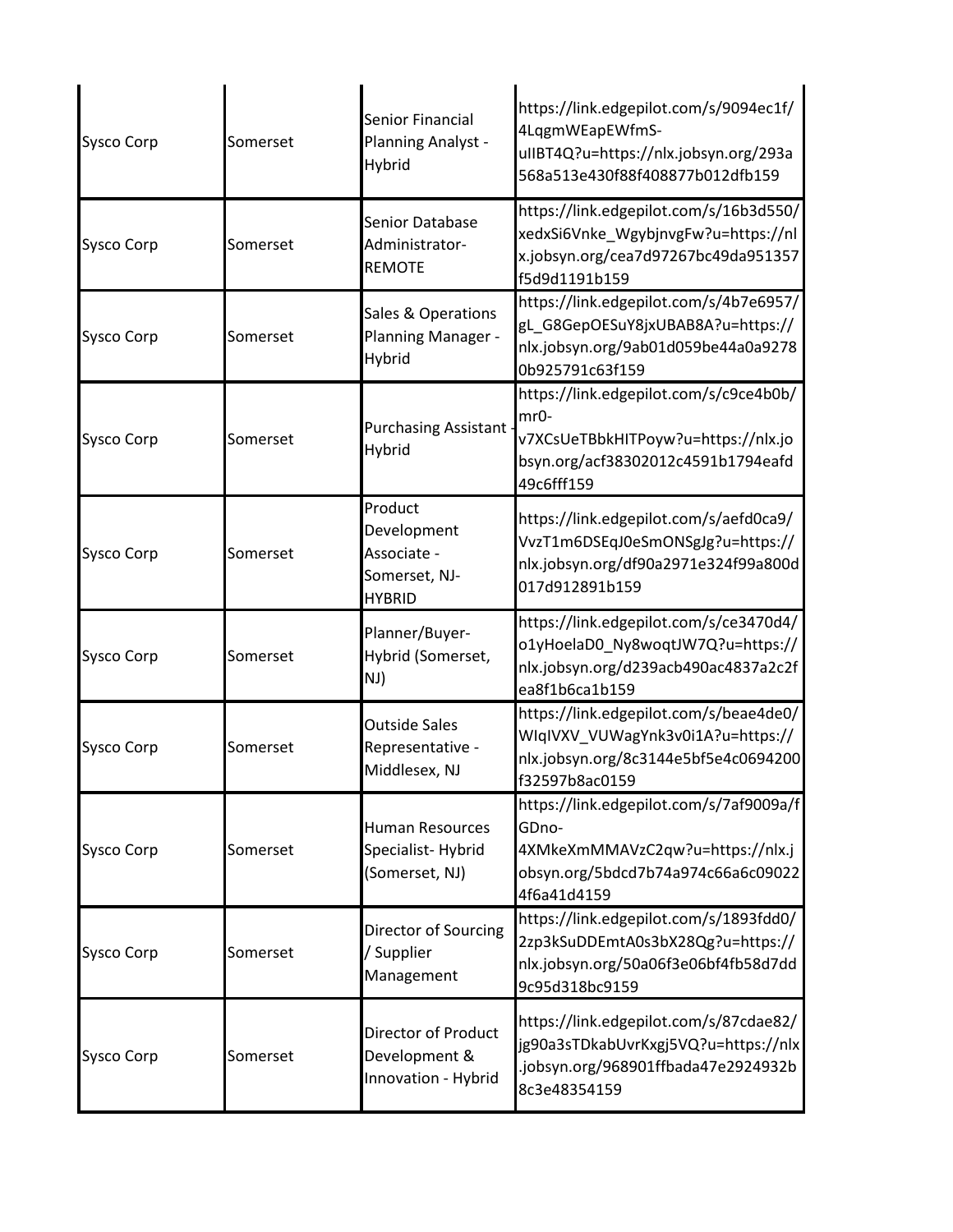| <b>Sysco Corp</b>             | Somerset             | <b>Billing Adjustment</b><br>Coordinator -<br><b>REMOTE</b>       | https://link.edgepilot.com/s/9c873650/<br>I2Enhxe9zEWhKuqhC_viGA?u=https://nl<br>x.jobsyn.org/12f1f59b09f24d6c8344f4d<br>3cb16c86b159    |
|-------------------------------|----------------------|-------------------------------------------------------------------|------------------------------------------------------------------------------------------------------------------------------------------|
| System One                    | Warren               | <b>Validation Specialist</b>                                      | https://link.edgepilot.com/s/68e92230/<br>fsOFvT8JbE6vpt-E1J0-<br>sg?u=https://nlx.jobsyn.org/cf075f0bdc<br>8848bba702c16250ebdc8a159    |
| System One                    | Warren               | Bioanalytical<br>Scientist                                        | https://link.edgepilot.com/s/3e1c4ef7/-<br>jgv39v8fEq9vD5I9XX_NA?u=https://nlx.j<br>obsyn.org/4012a927623242eb87b0c22<br>dd2a868c1159    |
| System One                    | Hillsborough         | Statistical<br>Programmer                                         | https://link.edgepilot.com/s/1c6d7514/<br>YtG5MBM9g0uTETc6UbeMvw?u=https:<br>//nlx.jobsyn.org/abbae4fde07d4b5faaf4<br>4bf5da45a234159    |
| System One                    | Bridgewater          | <b>Regulatory Affairs</b><br>Contractor                           | https://link.edgepilot.com/s/eec3a529/<br>NcUqDFs cUyblUZ7eYxDTg?u=https://n<br>lx.jobsyn.org/8deaf1c3681c4c4d8106f0<br>add0fb1f3b159    |
| System One                    | <b>Branchburg</b>    | HR & Payroll<br>Administrator                                     | https://link.edgepilot.com/s/cd75ba08/<br>NOIb8KSNiUmsRbKYbRzPwg?u=https://<br>nlx.jobsyn.org/fcec05bac05847da861b4<br>ab433567af9159    |
| System One                    | <b>Basking Ridge</b> | <b>Manager Clinical</b><br>Study Lead (CSL)                       | https://link.edgepilot.com/s/f5f5196d/<br>z8AxN1l-<br>UmNMdJHeRqoDQ?u=https://nlx.jobsy<br>n.org/db4dd1f292274a56b4d781148e8<br>8d5f3159 |
| System One                    | <b>Basking Ridge</b> | <b>Clinical Study Assoc</b><br>Mgr                                | https://link.edgepilot.com/s/54f394c0/<br>BRJ8GYWq00WdNmoKBtkrKg?u=https:/<br>/nlx.jobsyn.org/71f84b0ffe084e7dab0d<br>762e610eda1b159    |
| System One<br>Services        | Warren               | Geologist                                                         | https://link.edgepilot.com/s/895c7c87/<br>yyVJArWOG0SAFKvo4zPeyQ?u=https://<br>nlx.jobsyn.org/5da865e721824f3cba2a5<br>5d68efec9ba159    |
| System One<br><b>Services</b> | Bridgewater          | Technician                                                        | https://link.edgepilot.com/s/51154686/<br>ZQ3EXmO9V0y9DRq1N5OZbg?u=https:/<br>/nlx.jobsyn.org/397ba196a4c4456bbbd<br>2695909b51eff159    |
| System One<br><b>Services</b> | <b>Branchburg</b>    | Technical Writer -<br>Platform<br>Independent II<br>(Experienced) | https://link.edgepilot.com/s/46d87f4e/<br>hJSXdDzBhUmyC1VV0Nep_Q?u=https:/<br>/nlx.jobsyn.org/a161549d4f284dfba966<br>06c7f20f9cd1159    |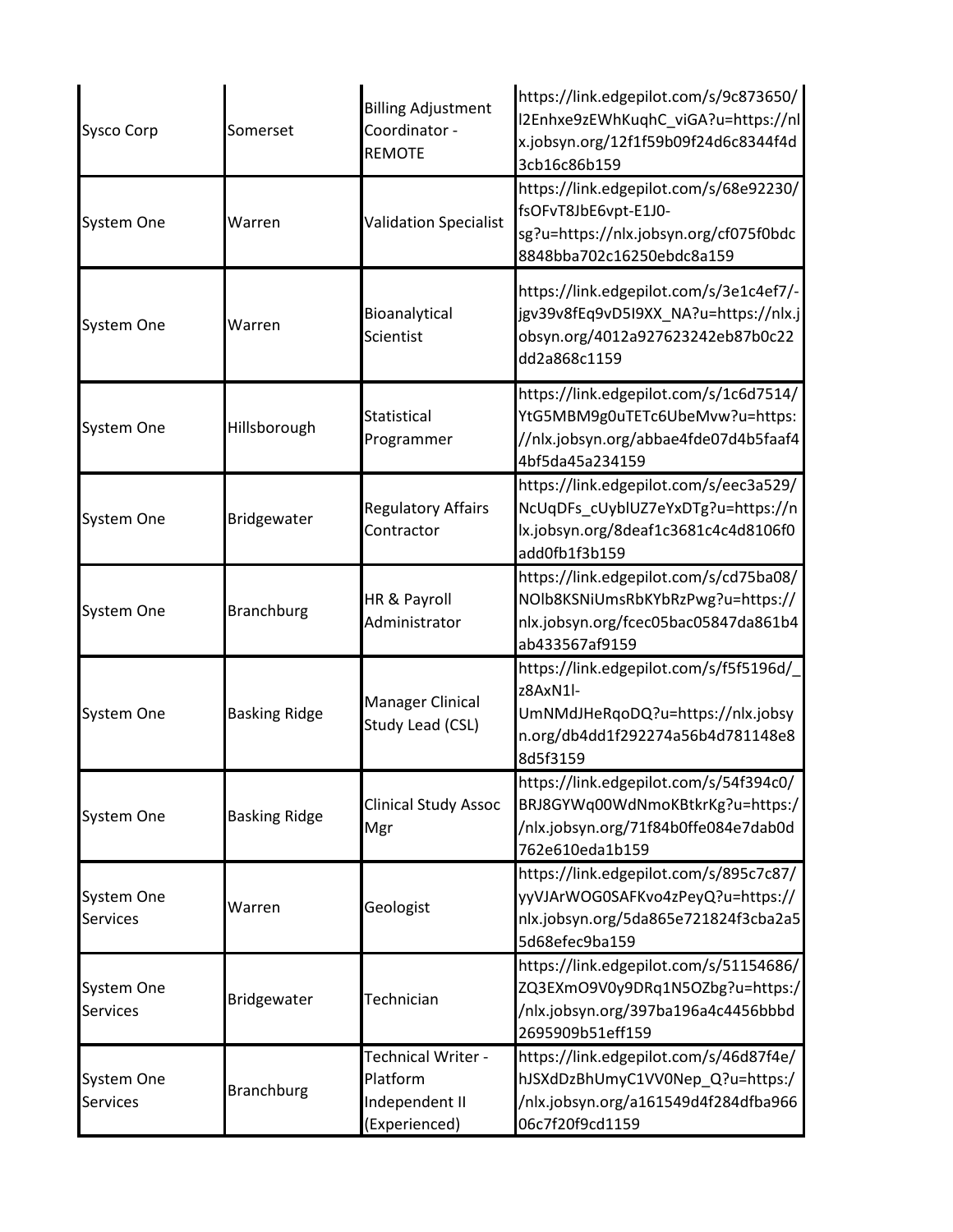| System One<br><b>Services</b>        | <b>Branchburg</b> | SAP Analyst - II                                                 | https://link.edgepilot.com/s/267fc41f/q<br>CDm_IS-4Uy8DPZ-<br>WWk4ug?u=https://nlx.jobsyn.org/0b1<br>6c1d688704af0b7b57ce218bb766c159     |
|--------------------------------------|-------------------|------------------------------------------------------------------|-------------------------------------------------------------------------------------------------------------------------------------------|
| System One<br><b>Services</b>        | <b>Branchburg</b> | <b>Business Analyst IT -</b>                                     | https://link.edgepilot.com/s/62209663/<br>eTV7wscxD0Gsn6r9S3ag_Q?u=https://n<br>lx.jobsyn.org/dd4d087fdc6c4bb1a8649<br>bec2fd989f4159     |
| Target                               | Bridgewater       | <b>Specialty Sales Team</b><br>Leader                            | https://link.edgepilot.com/s/55105e6d/<br>NkMfbHDYs0Wd6iTchsQUOw?u=https:/<br>/nlx.jobsyn.org/b8b4f87bebbe49898d1<br>037f111cc82d5159     |
| Target                               | Bridgewater       | <b>Closing Team Leader</b>                                       | https://link.edgepilot.com/s/7ca32d11/<br>Ytjs-<br>PQNhE25RQ_0XGglMQ?u=https://nlx.jo<br>bsyn.org/193bdabf432747ac8684a5465<br>b9a7ad1159 |
| <b>TCG DIGITAL</b><br>SOLUTIONS LLC  | Somerset          | Senior Software<br>Developer (TCG001)                            | https://link.edgepilot.com/s/e0bd70ba/<br>7UAdm9Oa4E_Sb6EOEWhjwQ?u=https:<br>//nlx.jobsyn.org/43f856ed24fb444bb79<br>d2a1e2dcee67b159     |
| <b>TD Bank</b>                       | Bridgewater       | Teller Manager-FT<br>40hrs- Bridgewater,<br>NJ                   | https://link.edgepilot.com/s/c767424d/<br>UDpQFPYyNEaxdxecILICxA?u=https://nl<br>x.jobsyn.org/c9ff4a169a84447fbf026ea<br>1bb59be9a159     |
| <b>TEKsystems</b>                    | Bridgewater       | Lead Data Engineer                                               | https://link.edgepilot.com/s/d35602a4/<br>5h4TYne5jUOSzvpEFbrgiA?u=https://nlx<br>.jobsyn.org/66f2d0c5ba1645898f88b26<br>0aaf86d0a159     |
| The Arc of<br><b>Somerset County</b> | Manville          | Direct Support<br>Professional<br>(Residential & Day<br>Program) | https://link.edgepilot.com/s/d7fd04c7/i<br>NRi1lWIWU_S8ZNvJsfM9g?u=https://nl<br>x.jobsyn.org/fc8772282e4b44f897595a<br>93cec1276c159     |
| The Bristal Assisted<br>Living       | Somerset          | <b>Food Service</b><br>Director-Working<br>Chef                  | https://link.edgepilot.com/s/af7c891e/<br>2xvBWB0cAkuZ38GudTo0tw?u=https://<br>nlx.jobsyn.org/5ed97ccdda134371bd6a<br>46df5c4b7461159     |
| The Bristal Assisted<br>Living       | Somerset          | Director of Wellness<br>(Director of Nursing)<br><b>RN</b>       | https://link.edgepilot.com/s/cd51f8fa/<br>m051mDL7jECX_rprJzYFFw?u=https://nl<br>x.jobsyn.org/33ec2fc5caad4cd49b9784<br>81f3fd875f159     |
| The Bristal Assisted<br>Living       | Somerset          | Director of Memory<br>Care- (Dementia<br>Unit) LPN/RN/Nurse      | https://link.edgepilot.com/s/b69bb6bb/<br>pidHGYBXuUGjjSNuzQAX3w?u=https://<br>nlx.jobsyn.org/e1f5a3ac8deb4fe3936ef<br>7cd8a57e361159     |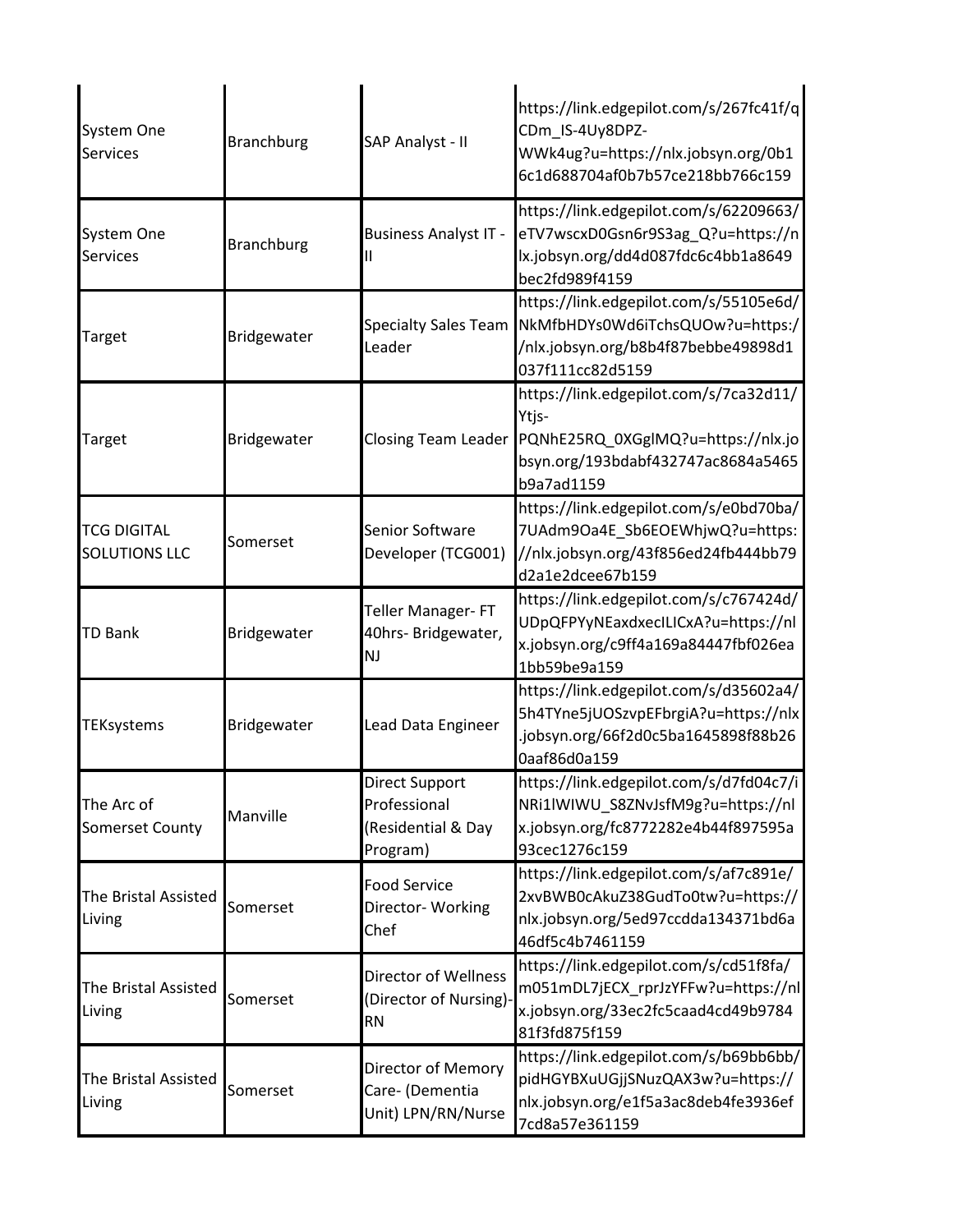| The Bristal Assisted<br>Living              | Somerset | Director of Dining<br>Services-Dining<br>Room Manager                                     | https://link.edgepilot.com/s/49dd2714/<br>TZN6imdsdkSWj-<br>vbyQlyrg?u=https://nlx.jobsyn.org/5956<br>2a5e8b15409bae862fe95ff415b4159                       |
|---------------------------------------------|----------|-------------------------------------------------------------------------------------------|-------------------------------------------------------------------------------------------------------------------------------------------------------------|
| The Bristal Assisted<br>Living              | Somerset | Director of Business<br>Development &<br>Outreach                                         | https://link.edgepilot.com/s/f997d908/<br>viBHX9hA00_rLl8hmeyZYw?u=https://nl<br>x.jobsyn.org/e4b1620924604587b2f187<br>afd3d8afc6159                       |
| The Center for<br><b>Great Expectations</b> | Somerset | <b>Residential Associate</b><br>- Weekends (Adult<br>Program)                             | https://link.edgepilot.com/s/9bf6246e/<br>ukHdU7Mov0yTPja4WIYP6Q?u=https://<br>nlx.jobsyn.org/87612c39ed2d4df1bb23<br>5371bcb8b053159                       |
| The Center for<br><b>Great Expectations</b> | Somerset | <b>Residential Associate</b><br>- Tuesday-Saturday,<br>7am-3pm<br>(Adolescent<br>Program) | https://link.edgepilot.com/s/848556e4/<br>s8NZ8PDeRUGeMupcxyP_ww?u=https:/<br>/nlx.jobsyn.org/2d66e57433cb4fbb98c8<br>7762678eac57159                       |
| The Center for<br><b>Great Expectations</b> | Somerset | - Tuesday-Saturday,<br>3pm-11pm (Adult<br>Program)                                        | Residential Associate https://link.edgepilot.com/s/bb56774c/<br>qvGQPortZ0mwFx-<br>zCi8bfg?u=https://nlx.jobsyn.org/769fd<br>766131047dbb314bb82c471ea2d159 |
| The Center for<br><b>Great Expectations</b> | Somerset | <b>Residential Associate</b><br>- Per Diem (Adult<br>Program)                             | https://link.edgepilot.com/s/55b20996/<br>6cGPJYXZF02nlAWb 2ZHog?u=https://n<br>lx.jobsyn.org/53d471245cd6489d88253<br>5ea8adbc1c7159                       |
| The Center for<br><b>Great Expectations</b> | Somerset | Per Diem<br>(Adolescent<br>Program)                                                       | Residential Associate https://link.edgepilot.com/s/eb42fb50/<br>TsQhGDH2VkmH8irFG-<br>TdpQ?u=https://nlx.jobsyn.org/ea73d5f<br>dd767439c8f443e7fcf81925f159 |
| The Center for<br><b>Great Expectations</b> | Somerset | - Monday-Friday,<br>3pm-11pm (Adult<br>Program)                                           | Residential Associate https://link.edgepilot.com/s/ee0f7daa/<br>7rHz2Jbqg0aKtdDay2Hnug?u=https://nl<br>x.jobsyn.org/e2162b2e96654bdd8209b<br>94e0733f50c159 |
| The Center for<br><b>Great Expectations</b> | Somerset | Childcare Provider                                                                        | https://link.edgepilot.com/s/86b5f596/i<br>TqdUwDHW0yCB-<br>g9iLKXxw?u=https://nlx.jobsyn.org/d47f<br>67c57dac441ab6a7239e6d8997bf159                       |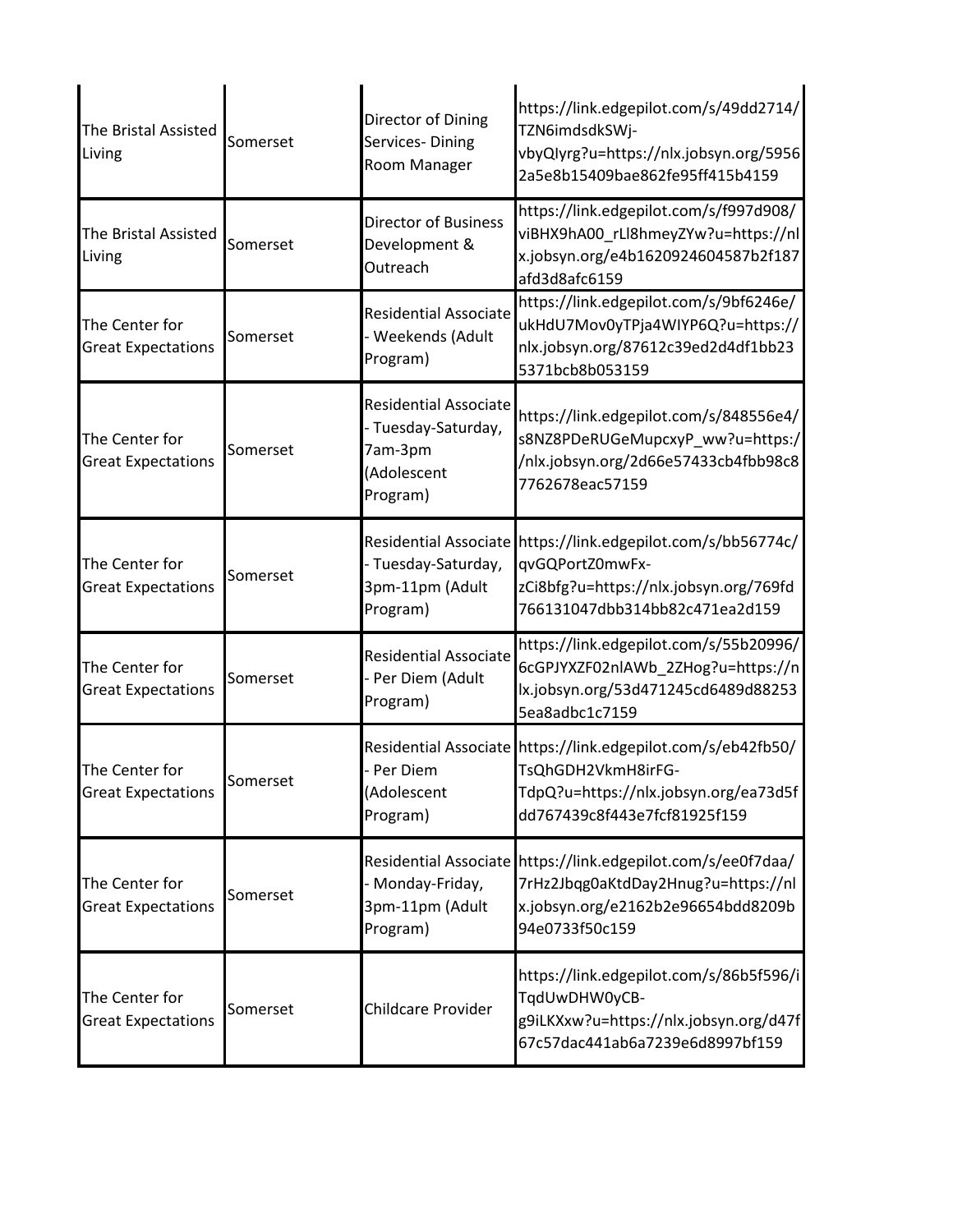| The Center for<br><b>Great Expectations</b> | Bridgewater | Case<br>Manager/Doula,<br><b>START Program</b>                          | https://link.edgepilot.com/s/bb4cc5ca/<br>26QZJgirW0GCAHIefOQzZw?u=https://n<br>lx.jobsyn.org/851039829626463e92df1<br>1e7e6983f38159 |
|---------------------------------------------|-------------|-------------------------------------------------------------------------|---------------------------------------------------------------------------------------------------------------------------------------|
| The Center for<br><b>Great Expectations</b> | Bridgewater | Case Manager,<br><b>Supportive Housing</b>                              | https://link.edgepilot.com/s/b14fdbb7/-<br>OJ_U4FjiEGjqaGfuun15A?u=https://nlx.j<br>obsyn.org/71a2c6c187e940fc89dc9417<br>3e9bc842159 |
| The FlexPro Group                           | Somerset    | Sr. Supply Chain<br>Project Manager                                     | https://link.edgepilot.com/s/c061b125/<br>YffktJ_bw0yeNig37_1H2Q?u=https://nlx<br>.jobsyn.org/b976eb18b1b9404b86ff1d4<br>040620a74159 |
| The Fresh Market                            | Bedminster  | <b>Produce Team</b><br>Member                                           | https://link.edgepilot.com/s/d2cedf45/<br>9IrwsMSkXUK_INk4NhRciQ?u=https://nl<br>x.jobsyn.org/feedc49140be4eda829625<br>c9254effd2159 |
| The Fresh Market                            | Bedminster  | <b>Grocery Clerk</b>                                                    | https://link.edgepilot.com/s/cde0a2c4/<br>FrlPibJJ1EmX4aZZD-<br>fgNw?u=https://nlx.jobsyn.org/66fe5f1<br>b7e934b289d781852c45e9ad6159 |
| The Fresh Market                            | Bedminster  | Deli Team Member                                                        | https://link.edgepilot.com/s/185eb63e/<br>6Z7be6FnHUeMVWX6gWBBEg?u=https:<br>//nlx.jobsyn.org/2d2ca0def3434095872<br>9c56ea5b34379159 |
| The Gap, Inc.                               | Watchung    | <b>UNPOSTED - Sales</b><br>Associate -<br><b>Watchung Square</b>        | https://link.edgepilot.com/s/2a74030a/<br>J8XztptYUEqiGscCopCE3w?u=https://nlx<br>.jobsyn.org/a542ee42f986458d8774e45<br>f9a761e6f159 |
| <b>Thermo Fisher</b><br>Scientific          | Somerset    | Scientist III,<br><b>Technical Support</b><br>and Field<br>Applications | https://link.edgepilot.com/s/fcdc6d77/<br>6cHGmD4zw0GS6MwAlbvskA?u=https:/<br>/nlx.jobsyn.org/4a450a6f8b7342b5b9b<br>6ba34c0a66a48159 |
| <b>Thermo Fisher</b><br>Scientific          | Bridgewater | <b>Warehouse Clerk</b>                                                  | https://link.edgepilot.com/s/b8562774/<br>AZ0xM_aur0qpDPptNmJ8Dg?u=https://<br>nlx.jobsyn.org/fa411d7d0a474a86b1b6<br>8cb051beb176159 |
| Thermo Fisher<br>Scientific                 | Bridgewater | Sr. Site Specialist                                                     | https://link.edgepilot.com/s/6ea04a40/<br>sONxGk4cS02va9x8k8lzWA?u=https://n<br>lx.jobsyn.org/aa6639051e74475190c2fe<br>d6f0a5ef58159 |
| <b>Thermo Fisher</b><br>Scientific          | Bridgewater | 2nd Shift Team Lead<br>Manufacturing<br>Operations                      | https://link.edgepilot.com/s/08edb655/<br>pYFNd_KLT0SohvyT2bogfg?u=https://nl<br>x.jobsyn.org/113a4a44dbc2473e8a08ae<br>4a12c05932159 |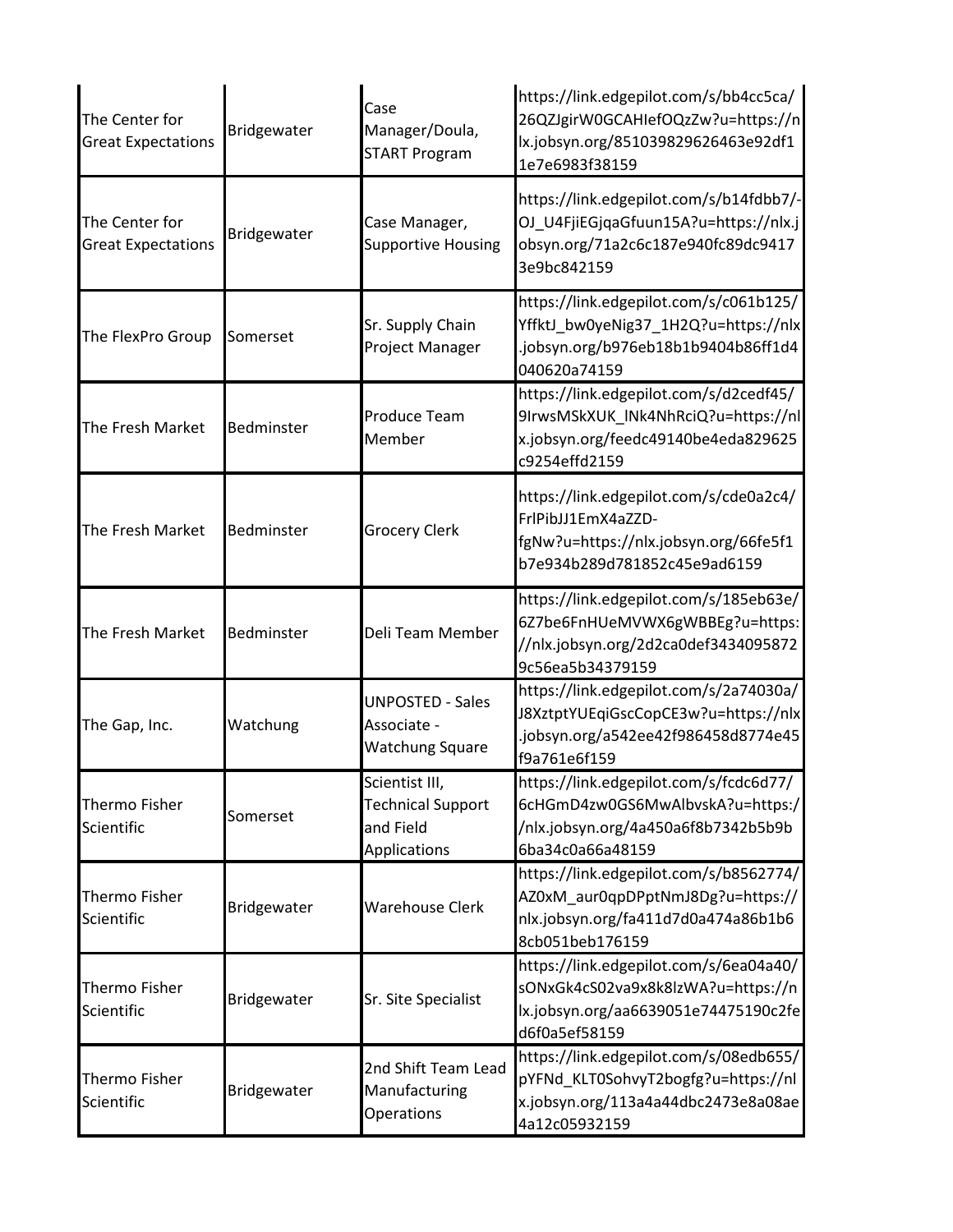| Trane Technologies Branchburg         |                   | Area Service<br>Manager                                 | https://link.edgepilot.com/s/a09c025f/<br>olYpcJ2CJkis10tHAGGbQg?u=https://nlx<br>.jobsyn.org/6d2f74aa6408438a800662d<br>aca1fcc16159 |
|---------------------------------------|-------------------|---------------------------------------------------------|---------------------------------------------------------------------------------------------------------------------------------------|
| <b>Trovetechs Inc</b>                 | Hillsborough      | <b>Information Security</b><br>Analyst                  | https://link.edgepilot.com/s/52be7859/<br>8VCfRf8GP0uUFG-<br>YQJvUEw?u=https://nlx.jobsyn.org/e1a<br>76504905a4dcfa1e3af64fda608dc159 |
| <b>Trovetechs Inc</b>                 | Hillsborough      | Cloud Engineer                                          | https://link.edgepilot.com/s/38106f8b/<br>be-ZlXwwAk_EzJDjQXy-<br>Tw?u=https://nlx.jobsyn.org/d86369c4<br>bbc64841be8b65cf55708138159 |
| Turner<br>Construction                | Bridgewater       | Project<br>Superintendent-<br>New Jersey                | https://link.edgepilot.com/s/0a6cdf63/<br>vgJlWnWUJUWZYKt5VC_bJg?u=https://<br>nlx.jobsyn.org/a696277af9104b5ca9b8d<br>e3f177952fe159 |
| Turtle & Hughes<br>Inc.               | Somerset          | Warehouse<br>Associate - Pipe Yard                      | https://link.edgepilot.com/s/9b2aa2f4/<br>cyngbatFGUaDYROp9KrQ3A?u=https://<br>nlx.jobsyn.org/087669864507413099e8<br>98e3372697e1159 |
| Turtle & Hughes<br>Inc.               | Somerset          | Warehouse<br>Associate                                  | https://link.edgepilot.com/s/f19feed0/p<br>V2Ozx3iMk_K59coPdaP2A?u=https://nl<br>x.jobsyn.org/c5d00a73ac7e48c2aa9ffce<br>1e5a20639159 |
| <b>UKG</b> (Ultimate<br>Kronos Group) | <b>Branchburg</b> | <b>Solution Architect</b>                               | https://link.edgepilot.com/s/6f2b480b/<br>C5rSH4ZpWUuAL--<br>rl3vgIw?u=https://nlx.jobsyn.org/70818<br>9068f3d4a62b1863c5801324411159 |
| <b>UKG</b> (Ultimate<br>Kronos Group) | <b>Branchburg</b> | Senior Software<br>Engineer                             | https://link.edgepilot.com/s/50cb4c9a/<br>prDsw4IuskygzNdQSeFOsw?u=https://n<br>lx.jobsyn.org/16703f9b72df41b2802bbe<br>f26a75a38e159 |
| <b>UKG</b> (Ultimate<br>Kronos Group) | <b>Branchburg</b> | Senior QA<br>Automation<br>Engineer                     | https://link.edgepilot.com/s/6f186f06/Y<br>uaoXpbsT0eeDqa9CMYgEw?u=https://n<br>lx.jobsyn.org/2c97ce7286bf468c8a7b15<br>0977005235159 |
| <b>UKG</b> (Ultimate<br>Kronos Group) | <b>Branchburg</b> | Senior Product<br>Management<br><b>Business Analyst</b> | https://link.edgepilot.com/s/f5b605f1/S<br>fhe3vEQhE2lxTmbgUwW_Q?u=https://<br>nlx.jobsyn.org/d70cda77d9d243088f52<br>da7dcabfd8e0159 |
| <b>UKG</b> (Ultimate<br>Kronos Group) | <b>Branchburg</b> | Senior Product<br>Management<br><b>Business Analyst</b> | https://link.edgepilot.com/s/d5acf966/<br>xmsUJT9LkUmpdjLaXNc2zw?u=https://<br>nlx.jobsyn.org/bde6863532804435a461<br>f44989bea932159 |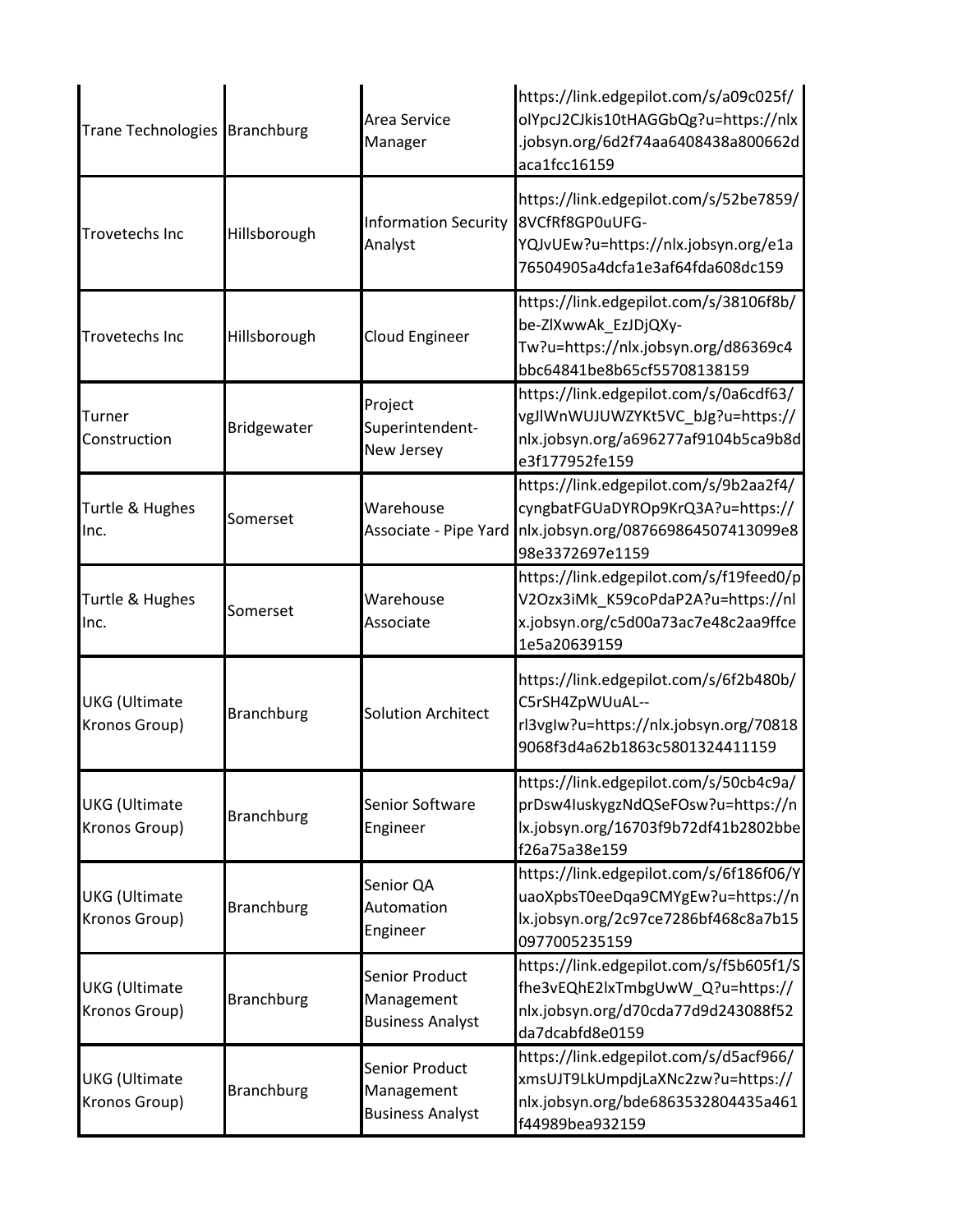| <b>UKG</b> (Ultimate<br>Kronos Group) | <b>Branchburg</b>    | Senior Data Analyst                                                | https://link.edgepilot.com/s/dae0e376/<br>oSsw_lwD2E2ZOYRSE7qydw?u=https://<br>nlx.jobsyn.org/6126de74aa8e4cbe9c2fd<br>34c7fb9cf38159 |
|---------------------------------------|----------------------|--------------------------------------------------------------------|---------------------------------------------------------------------------------------------------------------------------------------|
| <b>UKG</b> (Ultimate<br>Kronos Group) | <b>Branchburg</b>    | Salesforce.com CPQ<br><b>Business Systems</b><br>Analyst -- hybrid | https://link.edgepilot.com/s/796a88fb/<br>5007YnsQekeqDolSoetI9w?u=https://n<br>lx.jobsyn.org/20879a3389c44d098ffcfb<br>86ead771b8159 |
| <b>UKG</b> (Ultimate<br>Kronos Group) | <b>Branchburg</b>    | Lead Software<br>Engineer                                          | https://link.edgepilot.com/s/c522cbb4/l<br>1tvsT2qKUWPsc5RNBVdbA?u=https://nl<br>x.jobsyn.org/598c39889d654b18a54cf4<br>7952857247159 |
| <b>UKG</b> (Ultimate<br>Kronos Group) | <b>Branchburg</b>    | <b>Lead Product</b><br>Manager                                     | https://link.edgepilot.com/s/7aa1c000/<br>kGoVcvM4g0CVfMIrjr-<br>Cpw?u=https://nlx.jobsyn.org/25588c0<br>0742c4f7b87a3d03b03ea45e2159 |
| UnitedHealth<br>Group                 | <b>Basking Ridge</b> | Software Engineer -<br>Telecommute                                 | https://link.edgepilot.com/s/07306597/<br>1BeDKA3PG02p-<br>RULdTyzyg?u=https://nlx.jobsyn.org/90<br>a3a994136240c2a9431a711543154d15  |
| UnitedHealth<br>Group                 | <b>Basking Ridge</b> | <b>Senior Quality</b><br>Engineer -<br>Telecommute                 | https://link.edgepilot.com/s/e2ce8abf/<br>ZW3MXvo6EEm3HMZouJKswA?u=https:<br>//nlx.jobsyn.org/5b1149fa66294c5b8a2<br>67b274e4abf39159 |
| UnitedHealth<br>Group                 | <b>Basking Ridge</b> | <b>Release Train</b><br>Engineer -<br>Telecommute                  | https://link.edgepilot.com/s/39f1bd9a/<br>WqYK55WSv02KtjAVQcKs1A?u=https://<br>nlx.jobsyn.org/5f43b28e5aeb4fb1abffdf<br>222f00be78159 |
| UnitedHealth<br>Group                 | <b>Basking Ridge</b> | Nurse Practitioner -<br>Long Term Care -<br>Bergen-Essex, NJ       | https://link.edgepilot.com/s/9b16bcad/<br>XYelyVzBr0mg3htxVNP2Lg?u=https://nl<br>x.jobsyn.org/86302316bc95422f9b554d<br>7b709b504e159 |
| <b>UPS</b>                            | Bridgewater          | PT Package Dispatch<br><b>Supervisor Bound</b><br><b>Brook</b>     | https://link.edgepilot.com/s/71c2180d/<br>d8J0T1JvWUGEBtawe3ouNQ?u=https://<br>nlx.jobsyn.org/224b71c08b58419f850a<br>6b42f7ec5426159 |
| <b>UPS</b>                            | Bridgewater          | PT Package Dispatch<br>Supervisor                                  | https://link.edgepilot.com/s/11fd4da2/<br>2Xh1Sk7jS0mmlzm-<br>x3KYbw?u=https://nlx.jobsyn.org/97d2<br>697b6e7d45eebd64e83691ca4d8e159 |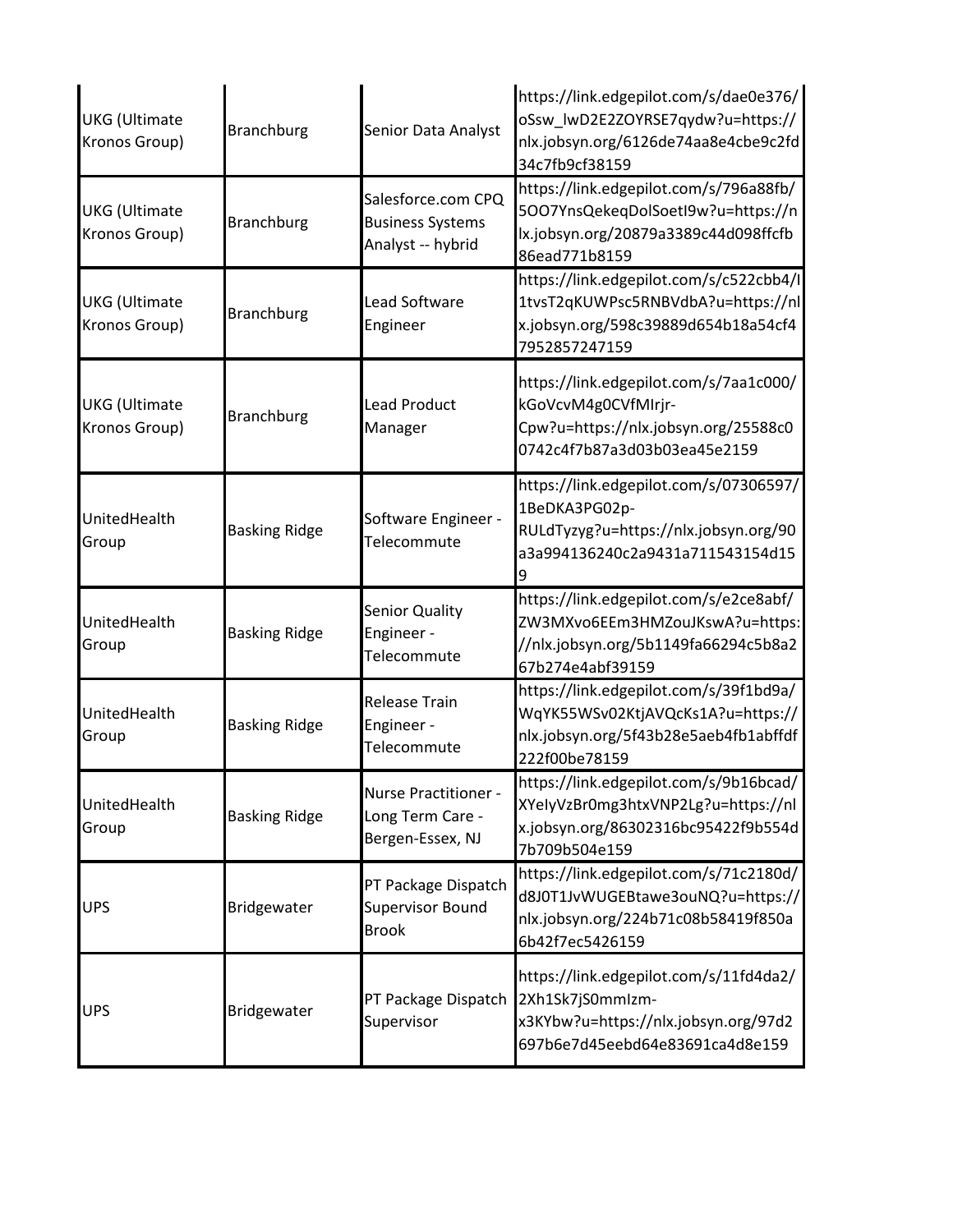| <b>UPS</b>                       | <b>Bound Brook</b> | <b>PTPCS Flemington</b><br>Center NJBOU                 | https://link.edgepilot.com/s/d136fad7/<br>yuhcr6mV9EOrCg7y--<br>LscQ?u=https://nlx.jobsyn.org/e80eafb<br>8828649be8291a5f7064d83c9159                     |
|----------------------------------|--------------------|---------------------------------------------------------|-----------------------------------------------------------------------------------------------------------------------------------------------------------|
| <b>Veeco Instruments</b><br>Inc. | Somerset           | Manufacturing<br>Technician                             | https://link.edgepilot.com/s/7e166da2/<br>NcGlaa47YUOOCzi4MWJfAA?u=https://<br>nlx.jobsyn.org/6dba33cd2ccb49b183d9<br>15a61aee31d7159                     |
| <b>Veeco Instruments</b><br>Inc. | Somerset           | Manufacturing<br>Engineer                               | https://link.edgepilot.com/s/365c4290/<br>BSUNSSsPBEinvvq8B5ooug?u=https://nl<br>x.jobsyn.org/f10e90a9ad54430abead98<br>d2fa0df63c159                     |
| <b>Veeco Instruments</b><br>Inc. | Somerset           | Additive<br>Manufacturing<br>Design Engineer            | https://link.edgepilot.com/s/5b87ff8d/E<br>tNtHSHGL02vtdDLzpgcLQ?u=https://nlx.<br>jobsyn.org/fb23e830b45047c19178b0e<br>6b1bfbdb7159                     |
| Verizon                          | Somerville         | Sr Engineer -                                           | https://link.edgepilot.com/s/e86bce1b/<br>w_v8MHF8q0e7h0k2hTyzVg?u=https://<br>Network Engineering nlx.jobsyn.org/a5520d70e7244142b4e9<br>22b932315dcd159 |
| Verizon                          | Somerville         | Senior SQL Server<br><b>DBA</b>                         | https://link.edgepilot.com/s/b36c370e/<br>trj865N9V0Wy66mXxCpdww?u=https:/<br>/nlx.jobsyn.org/177c478e2a5f4d5fb450<br>2ca018cd0611159                     |
| Verizon                          | Somerville         | Senior Data<br>Intelligence Analyst                     | https://link.edgepilot.com/s/9b76b5ba/<br>f10UppB4_E2TcvENG4KCwQ?u=https://<br>nlx.jobsyn.org/5994ddbabc774365adb3<br>57c15c659f06159                     |
| Verizon                          | Somerville         | Senior Cloud<br>Engineer                                | https://link.edgepilot.com/s/f754e09a/J<br>t4f Y4E7Ea0Aecz5nADXw?u=https://nlx<br>.jobsyn.org/739c8c70c33748beb5eddc3<br>fd8517f50159                     |
| Verizon                          | Somerville         | <b>Security Analyst</b>                                 | https://link.edgepilot.com/s/ae9ece36/<br>7Jqs1LH2qkiLVVjp2wcaDw?u=https://nl<br>x.jobsyn.org/4f22d0fedb6f46f3ad67327<br>b6bbc4512159                     |
| Verizon                          | Somerville         | <b>Principal Systems</b><br>Engineer                    | https://link.edgepilot.com/s/af5ac531/<br>P7toaNSpjEq_WEwL26L2dA?u=https://<br>nlx.jobsyn.org/089e5779b2934d5680dd<br>a2e746213801159                     |
| Verizon                          | Somerville         | <b>Principal Software</b><br><b>Engineer Full Stack</b> | https://link.edgepilot.com/s/4ea03b31/<br>4fPKh1Ge2EWajcU7WFx7Fg?u=https://<br>nlx.jobsyn.org/ddaf3232f60440bfb6c12<br>95336b77bbd159                     |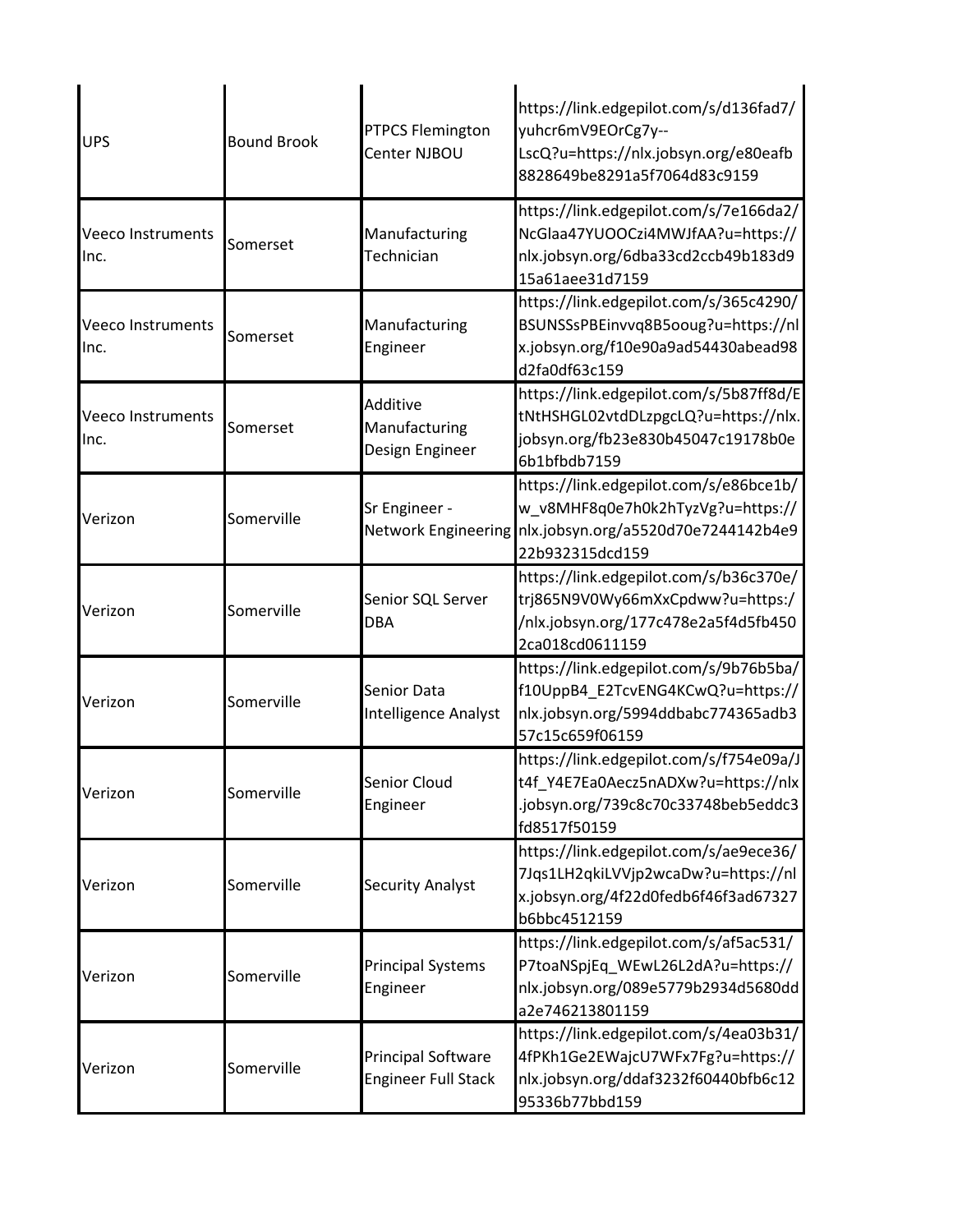| Verizon | Somerville           | Distinguished<br>Software Engineer<br><b>Full Stack</b> | https://link.edgepilot.com/s/bca2fc24/<br>XmRSBtOdM0CebKkP1FkeTA?u=https://<br>nlx.jobsyn.org/4521a214f62e409bb941<br>711f60ef9d9f159 |
|---------|----------------------|---------------------------------------------------------|---------------------------------------------------------------------------------------------------------------------------------------|
| Verizon | Somerville           | Data Analyst<br>Apprenticeship                          | https://link.edgepilot.com/s/0c53b737/<br>pAIHNzHEP06jsM2HOOthtg?u=https://n<br>lx.jobsyn.org/b3ab7fc67b2a410189c4fcf<br>cbfc94a20159 |
| Verizon | Bedminster           | Project Manager                                         | https://link.edgepilot.com/s/6b83fefd/S<br>H1OdpLr2U aTBfRsvduXw?u=https://nl<br>x.jobsyn.org/b62328c289ab476ab5f77c<br>013be468a6159 |
| Verizon | Bedminster           | Principal UI UX<br>Designer                             | https://link.edgepilot.com/s/7eb37237/<br>z_EAyp20okyRkn5JPaS2VQ?u=https://nl<br>x.jobsyn.org/47d4a1878abf477eb043f2<br>4889ce9360159 |
| Verizon | <b>Basking Ridge</b> | Website Channel<br>Manager                              | https://link.edgepilot.com/s/024b2786/<br>xtPAc_LOOkaLnQxyGjuBEg?u=https://nl<br>x.jobsyn.org/04b148099d8f4da4b216b2<br>7cb787ed58159 |
| Verizon | <b>Basking Ridge</b> | User Acceptance<br><b>Testing Specialist</b>            | https://link.edgepilot.com/s/7cacb85e/<br>MndYrcPSYE_fjv08IoMJ2g?u=https://nlx<br>.jobsyn.org/583403aaab614a08a65c8d1<br>a38e637cc159 |
| Verizon | <b>Basking Ridge</b> | Transactional<br>Communications<br>Manager              | https://link.edgepilot.com/s/54f452cd/<br>ulOn3PE41ka7ko_SnkVywA?u=https://n<br>lx.jobsyn.org/91b7823930d344a980d36<br>00bb50a8b2b159 |
| Verizon | <b>Basking Ridge</b> | <b>Test Automation</b><br>Engineer                      | https://link.edgepilot.com/s/9ae670e9/<br>QamqvcOxtU2mE8qNLaVz0g?u=https://<br>nlx.jobsyn.org/1980d15045764a5da9f9<br>3199e0f5c573159 |
| Verizon | <b>Basking Ridge</b> | <b>Test Automation</b><br>Engineer                      | https://link.edgepilot.com/s/ead694ec/<br>FfE5I Kqvku7X66KHaVUGg?u=https://nl<br>x.jobsyn.org/347953c7cc2940f49995e9<br>4f7b613ea4159 |
| Verizon | <b>Basking Ridge</b> | <b>Technology Auditor</b>                               | https://link.edgepilot.com/s/0aa9bf68/t<br>kGso0BJVEW43D0_UrwCRg?u=https://n<br>lx.jobsyn.org/c4aeb727ee7149229c609<br>a53d63dbd80159 |
| Verizon | <b>Basking Ridge</b> | <b>Technical Project</b><br>Manager                     | https://link.edgepilot.com/s/a9c8af0c/<br>VqnFUdesLkGHinQtMdXuJw?u=https://<br>nlx.jobsyn.org/c322e06784f24b3882ab<br>5cba3cefa233159 |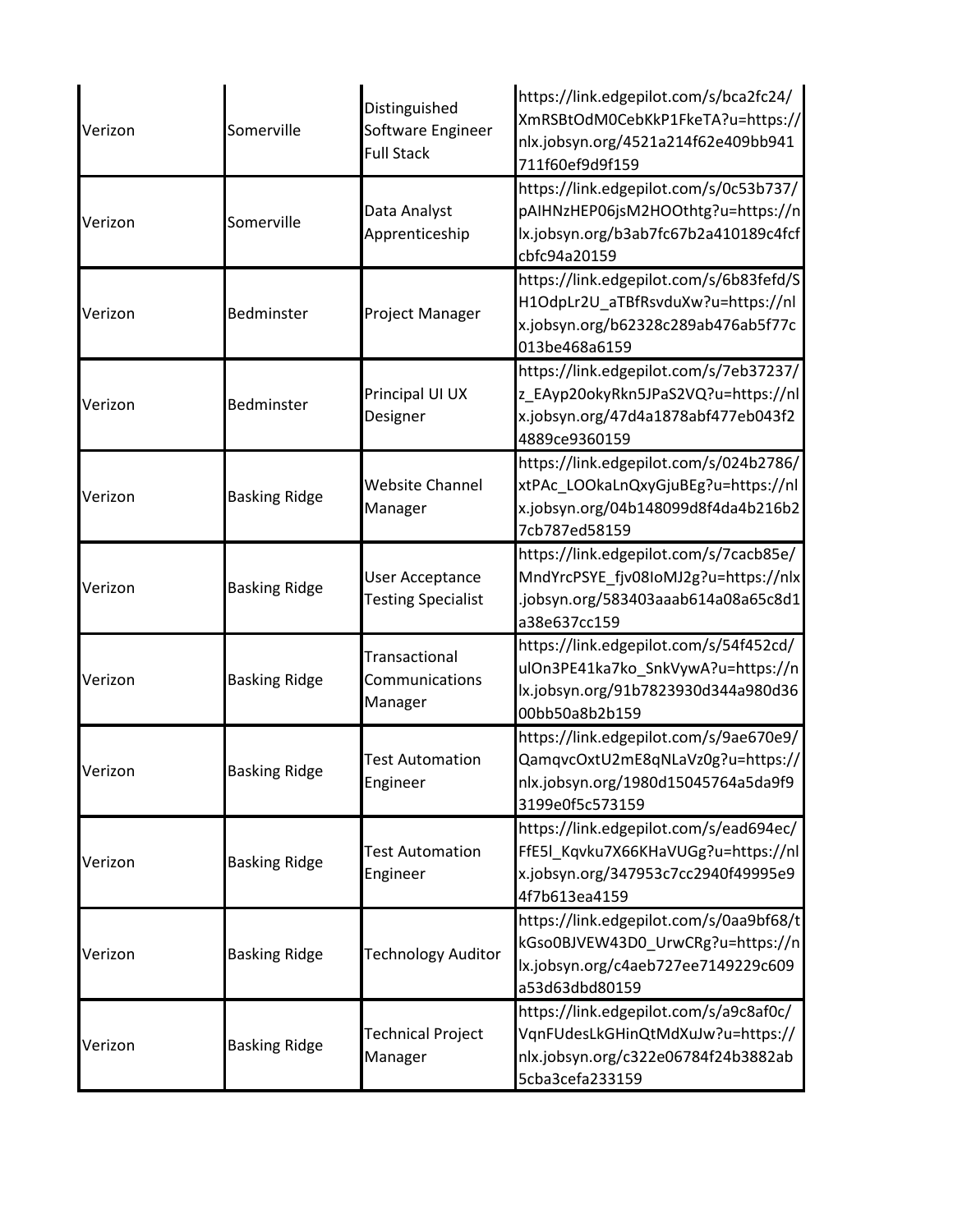| Verizon | <b>Basking Ridge</b> | Strategy and<br><b>Business Insights</b><br>Manager                              | https://link.edgepilot.com/s/ad582bcf/<br>SImkITBZQUKJFB0YpoNSQQ?u=https://<br>nlx.jobsyn.org/d7dcf6e8b8684a9da8cb8<br>bbf96aa35c8159     |
|---------|----------------------|----------------------------------------------------------------------------------|-------------------------------------------------------------------------------------------------------------------------------------------|
| Verizon | <b>Basking Ridge</b> | Sr. Advisor, Product<br>Marketing                                                | https://link.edgepilot.com/s/b29e3d96/<br>j4JsTNaPgEGtOwDa1nTCgA?u=https://n<br>lx.jobsyn.org/5c004db71e624543ba3d3<br>2d15230ad23159     |
| Verizon | <b>Basking Ridge</b> | <b>Sr Application</b><br>Support Specialist -<br>Salesforce                      | https://link.edgepilot.com/s/df7fa24d/9<br>RTU0BBdU0WT6XcamwUGbA?u=https:/<br>/nlx.jobsyn.org/b2a0493502c0430dbc9<br>5fd8e5e5244e7159     |
| Verizon | <b>Basking Ridge</b> | <b>Solution Architect</b>                                                        | https://link.edgepilot.com/s/3664250d/<br>tpxMufEJUUSq5B-<br>VC9FLEQ?u=https://nlx.jobsyn.org/05c1<br>b070d9384ef2a3d36fa4e15fb46c159     |
| Verizon | <b>Basking Ridge</b> | Service Level<br><b>Reporting Manager</b>                                        | https://link.edgepilot.com/s/7552fcec/Z<br>WRZWvpULUKMOi68jQt4EA?u=https://<br>nlx.jobsyn.org/29545def924c4c2b90a10<br>51bb61558e3159     |
| Verizon | <b>Basking Ridge</b> | Senior Principal<br><b>Product Security</b><br>Architect                         | https://link.edgepilot.com/s/37836af2/-<br>XJbEA775kuFYep5ayiwJQ?u=https://nlx.<br>jobsyn.org/e72a6553f60840f5af31169b<br>5777331e159     |
| Verizon | <b>Basking Ridge</b> | Senior Manager-<br>Application<br>Development                                    | https://link.edgepilot.com/s/1b984bdf/<br>bWsZQ-<br>j4u0KFvkCfEQmdhw?u=https://nlx.jobs<br>yn.org/45f029eb5f7d4fa18515380c06e<br>04c27159 |
| Verizon | <b>Basking Ridge</b> | Senior Manager<br>Product Lifecycle<br>Verizon New<br><b>Business Incubation</b> | https://link.edgepilot.com/s/cbb5cbf9/<br>wDayFwSsp0CXrVhDV_1DnA?u=https://<br>nlx.jobsyn.org/27b2edc34a754dfaaa2d4<br>d39905cc45f159     |
| Verizon | <b>Basking Ridge</b> | Senior Manager -<br>Software<br>Development                                      | https://link.edgepilot.com/s/c5a00285/<br>1t4LG4fLREGV8twf5APilw?u=https://nlx<br>jobsyn.org/20412b0a423a4686a46412<br>af285a445b159      |
| Verizon | <b>Basking Ridge</b> | Senior Manager -<br>Products and<br>Solutions<br>Compliance                      | https://link.edgepilot.com/s/e2400426/<br>heildxgKnUOOM706rSrVPg?u=https://nl<br>x.jobsyn.org/64466a04bcb44eb098ba46<br>350cd8a2c3159     |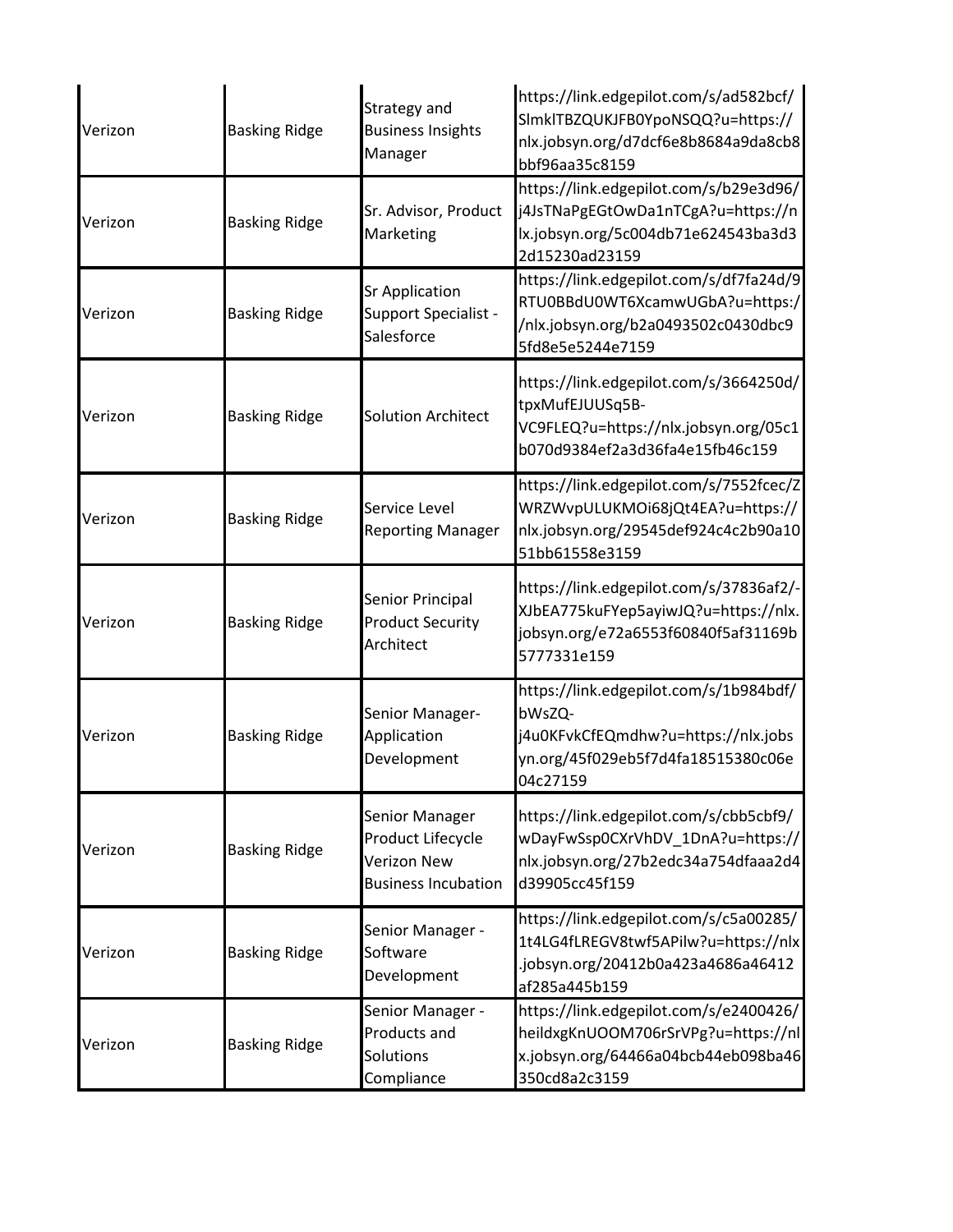| Verizon | <b>Basking Ridge</b> | Senior Manager -<br>Platform, Infra and<br>Tooling              | https://link.edgepilot.com/s/dbff68f0/N<br>w_Tnil6CUG-<br>bBKQwOOtQw?u=https://nlx.jobsyn.org<br>/bbf72bd203c149448c010c918d8f9293<br>159 |
|---------|----------------------|-----------------------------------------------------------------|-------------------------------------------------------------------------------------------------------------------------------------------|
| Verizon | <b>Basking Ridge</b> | Senior Manager -<br>Governance &<br>Process<br>Improvement      | https://link.edgepilot.com/s/1900386c/<br>fi5Em-<br>HQC0Cx3w_E3qu6MA?u=https://nlx.job<br>syn.org/4af7433b27774f07bcbd0348df<br>206f70159 |
| Verizon | <b>Basking Ridge</b> | Senior Manager -<br>Device Identity<br><b>Access Management</b> | https://link.edgepilot.com/s/895b3989/<br>Kbcjc1cKU0S8latd0n6MxA?u=https://nl<br>x.jobsyn.org/90a9470971194b5bb4de5<br>16fcf7e854a159     |
| Verizon | <b>Basking Ridge</b> | Senior Manager -<br>Compliance<br>Relations                     | https://link.edgepilot.com/s/f4334b06/<br>bOziRVA3g0KJ1gqiifhUXw?u=https://nlx<br>.jobsyn.org/1a4259144cf441c1b37c952<br>570304672159     |
| Verizon | <b>Basking Ridge</b> | Senior Manager -<br>Application<br>Development                  | https://link.edgepilot.com/s/3e6f294a/<br>PdYBMhtmpUmMMpTBtN0aqA?u=http<br>s://nlx.jobsyn.org/0b6ebc5298c04751bf<br>13933321354bc4159     |
| Verizon | <b>Basking Ridge</b> | Senior Engineer -<br>Data Engineering                           | https://link.edgepilot.com/s/40decab4/<br>5RPEkdkC3UuIw6nzXsAqWQ?u=https://<br>nlx.jobsyn.org/1ffe395a144d4c7985115<br>4c44dfbcfe4159     |
| Verizon | <b>Basking Ridge</b> | Senior Database<br><b>Operations Lead</b>                       | https://link.edgepilot.com/s/3e267d76/<br>KZGLXs0GgUuxpIPCgRaJbg?u=https://nl<br>x.jobsyn.org/e6b6d17e186141eea222fd<br>b212a08f2b159     |
| Verizon | <b>Basking Ridge</b> | Senior Analyst -<br>Compliance<br>Operations                    | https://link.edgepilot.com/s/92917cdc/<br>PfU2hF9w5keoIzyKhbiAtw?u=https://nl<br>x.jobsyn.org/7f437379569149738c6848<br>c789ced285159     |
| Verizon | <b>Basking Ridge</b> | Security Lifecycle<br>Manager                                   | https://link.edgepilot.com/s/e51c3532/<br>hNnynE0080CU1Rp2wmsyFA?u=https:/<br>/nlx.jobsyn.org/eecd8466f8a9492a827a<br>8529e7ef4a9d159     |
| Verizon | <b>Basking Ridge</b> | Search Engine<br><b>Marketing Manager</b>                       | https://link.edgepilot.com/s/a106bd7b/<br>mXyFO1T1QUu8eMQmDbuvGg?u=https<br>://nlx.jobsyn.org/f68fd386b60c4b94b3e<br>cbf2be8a88ca0159     |
| Verizon | <b>Basking Ridge</b> | <b>Product Manager</b><br><b>Device Marketing</b>               | https://link.edgepilot.com/s/94fa7e91/<br>eQI_OxPPOkCsDPQX4hcgSA?u=https://<br>nlx.jobsyn.org/94ba4e498a2246b9b503<br>52c82b749f2d159     |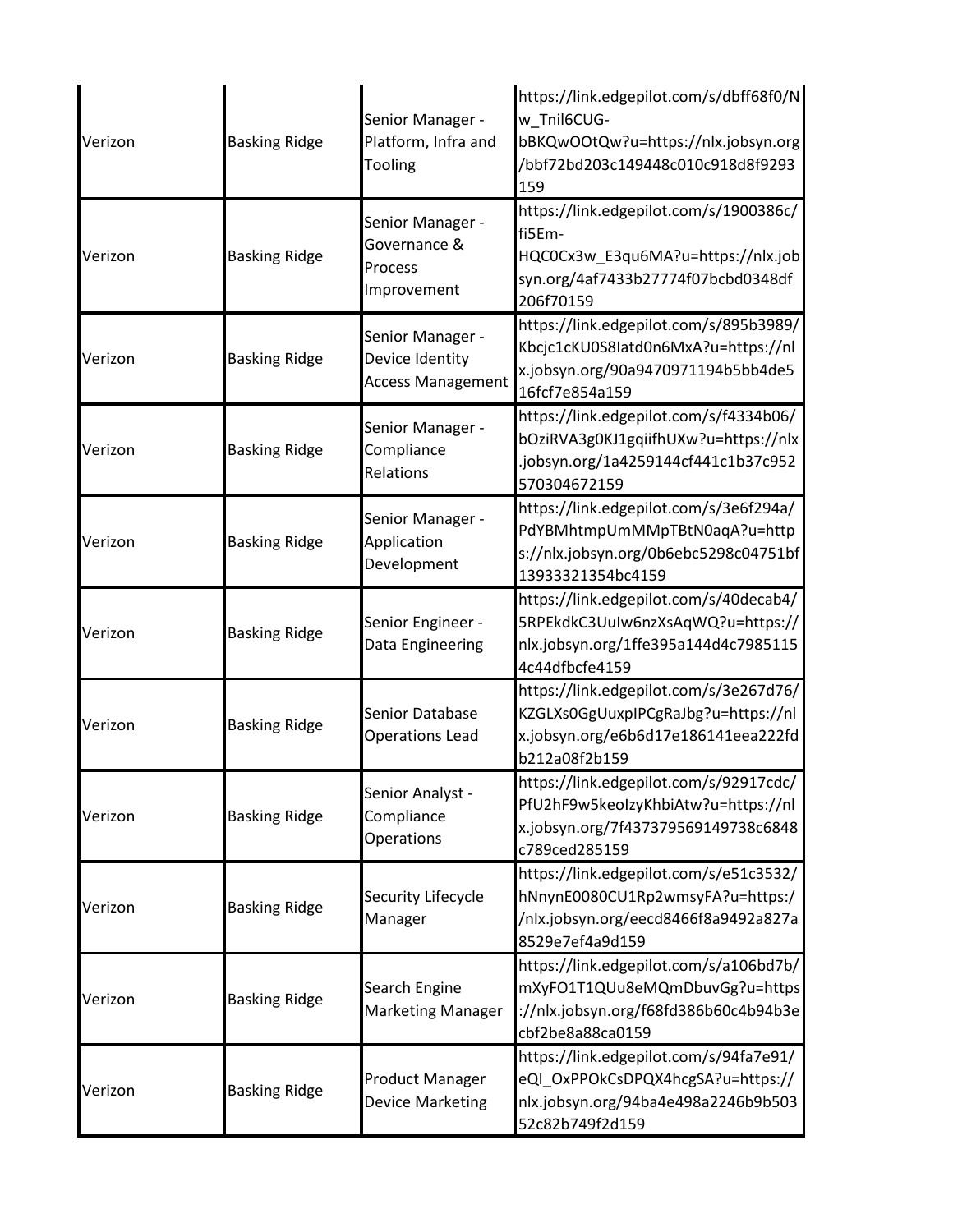| Verizon | <b>Basking Ridge</b> | <b>Procurement Senior</b><br>Analyst                                    | https://link.edgepilot.com/s/e5d8192d/<br>lcyGQG8Q-<br>UOWBLLQyR_kdA?u=https://nlx.jobsyn.<br>org/460943c400d347d199ab06853031<br>8553159                  |
|---------|----------------------|-------------------------------------------------------------------------|------------------------------------------------------------------------------------------------------------------------------------------------------------|
| Verizon | <b>Basking Ridge</b> | <b>Principal Technical</b><br>Consultant                                | https://link.edgepilot.com/s/7b709c01/<br>QoLoXR_HWUKHiH-<br>M64pkbA?u=https://nlx.jobsyn.org/2b2<br>e648d50d44ec391ee4f4103d278e1159                      |
| Verizon | <b>Basking Ridge</b> | <b>Pricing Proposal</b><br>Consultant                                   | https://link.edgepilot.com/s/18900765/<br>CE4K2WPimkaI8bwlmotGLw?u=https://<br>nlx.jobsyn.org/cd515df84d5a4f40becaf<br>3b49c314667159                      |
| Verizon | <b>Basking Ridge</b> | PCI QSA Consultant                                                      | https://link.edgepilot.com/s/cd11ed0a/<br>h_IGwVcSokiRV1xKPj-<br>Tbw?u=https://nlx.jobsyn.org/81e1c6c9<br>99aa4f239c70996b95aac9f0159                      |
| Verizon | <b>Basking Ridge</b> | Partner-Channel<br>Mgmt                                                 | https://link.edgepilot.com/s/31291691/<br>nDe8hCmaVUqSalKJDIHEvg?u=https://n<br>lx.jobsyn.org/adf1d51c09ef4934ba0e3d<br>29c5049794159                      |
| Verizon | <b>Basking Ridge</b> | <b>Network Security</b>                                                 | https://link.edgepilot.com/s/04d6969a/<br>CgCGFVv65EiEjuqztHf6Tw?u=https://nlx<br>Service Desk Support .jobsyn.org/9b5b984a48514b4d9bd9ab<br>528041c275159 |
| Verizon | <b>Basking Ridge</b> | Military Fellowship -<br><b>Information Systems</b><br>Security Officer | https://link.edgepilot.com/s/6ffb8cd5/<br>NAyLzGr4xkWmzy0QwTbH_A?u=https:/<br>/nlx.jobsyn.org/a9503d02cbcc4038a67e<br>69c837249e8d159                      |
| Verizon | <b>Basking Ridge</b> | <b>Marketing Solutions</b><br>Architect                                 | https://link.edgepilot.com/s/276b572d/<br>UINKxIaHi0mI3iK5VyKQ9g?u=https://nlx<br>.jobsyn.org/7139019adacb4595bb5f57e<br>fb7274023159                      |
| Verizon | <b>Basking Ridge</b> | <b>Manager Customer</b><br>Insights                                     | https://link.edgepilot.com/s/a394bf99/<br>ABOjEiKNQ0aIVn2_jBQdzg?u=https://nl<br>x.jobsyn.org/05e36fe68c20424ca24819<br>a4d519d707159                      |
| Verizon | <b>Basking Ridge</b> | <b>Manager Business</b><br>Transformation                               | https://link.edgepilot.com/s/df4cd83f/3<br>DQu1CNvekyGfn1H1aiXcA?u=https://nl<br>x.jobsyn.org/785afbf9c06a49e987ade9<br>3812c41963159                      |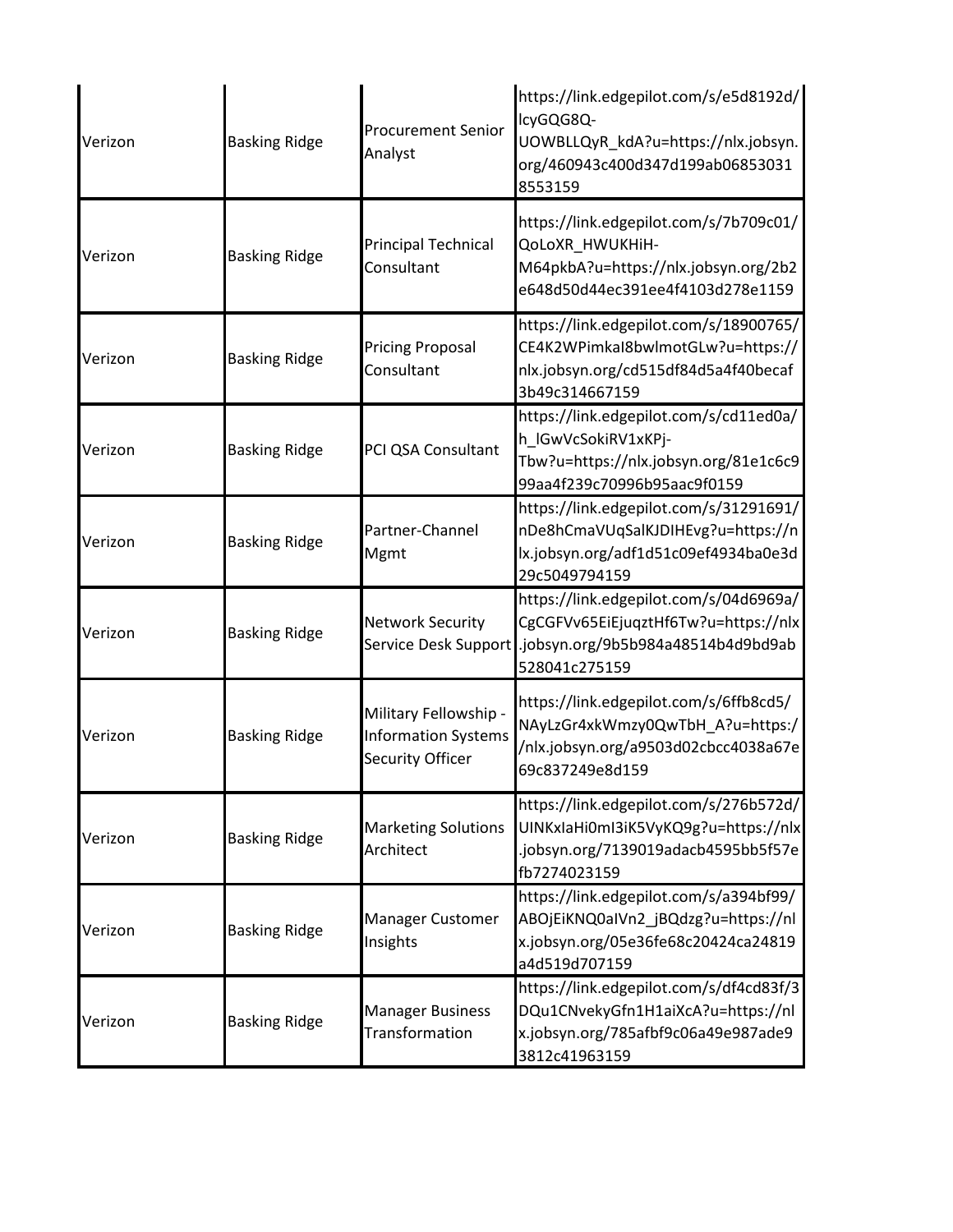| Verizon | <b>Basking Ridge</b> | Manager - Business<br>Transformation                   | https://link.edgepilot.com/s/dfdd9462/<br>nb2LIvfmDk20310Ql3DFKA?u=https://nl<br>x.jobsyn.org/7283775a07884671925ee<br>a129f838958159     |
|---------|----------------------|--------------------------------------------------------|-------------------------------------------------------------------------------------------------------------------------------------------|
| Verizon | <b>Basking Ridge</b> | <b>Lead Software</b><br>Developer                      | https://link.edgepilot.com/s/bea94395/<br>rVUyzhpdWU 3TVM4-<br>wD3sg?u=https://nlx.jobsyn.org/3c9e59<br>d171a54890a2f363faba30a50e159     |
| Verizon | <b>Basking Ridge</b> | Lead Financial<br>Analyst - Planning &<br>Forecasting  | https://link.edgepilot.com/s/84c319e5/<br>UgBFWfamh0CVdnZ4Z4JJEQ?u=https://<br>nlx.jobsyn.org/88a820d21b5447508561<br>493d00d4ebb1159     |
| Verizon | <b>Basking Ridge</b> | <b>Lead CX Product</b><br>Manager                      | https://link.edgepilot.com/s/79017f0b/<br>dYERk7Pj-0GC-<br>O7duUzRSg?u=https://nlx.jobsyn.org/8<br>69fb2059ec34c658fc642a0a9ca9aef159     |
| Verizon | <b>Basking Ridge</b> | Lead AR VR Engineer                                    | https://link.edgepilot.com/s/d3809238/<br>ANETZPzt9E_4EnDy87AGTw?u=https://<br>nlx.jobsyn.org/080b5d6e632f4c66a285c<br>86d7c2ed8be159     |
| Verizon | <b>Basking Ridge</b> | <b>IT Project Manager</b>                              | https://link.edgepilot.com/s/9d94e2e6/<br>RHt5grDnkU_sXYq4luDIqw?u=https://nl<br>x.jobsyn.org/96a48d65ea6347aabb309<br>7cf9889d24a159     |
| Verizon | <b>Basking Ridge</b> | <b>HRIS Business</b><br>Analyst                        | https://link.edgepilot.com/s/a5b5dcb9/<br>LPPZ7mNwekOlF0l9Mtcudg?u=https://<br>nlx.jobsyn.org/d1c1ca0bfc5f4540a2dd7<br>9b01c9a4d55159     |
| Verizon | <b>Basking Ridge</b> | <b>Global Solutions</b><br>Executive--Data<br>Insights | https://link.edgepilot.com/s/3944b461/<br>8jaHcL-<br>EzESr3jnBvAx5EA?u=https://nlx.jobsyn.<br>org/e2e64ee45a664662aa35ec586b954<br>4b6159 |
| Verizon | <b>Basking Ridge</b> | <b>Finance Manager</b><br>Planning and<br>Forecasting  | https://link.edgepilot.com/s/d355cd56/<br>UP9KqXzjs0qiGrhYpAJa8Q?u=https://nlx<br>.jobsyn.org/b05219017a6747da836db5<br>e401e2d5c8159     |
| Verizon | <b>Basking Ridge</b> | <b>Executive Assistant</b>                             | https://link.edgepilot.com/s/b5f62430/<br>YIS76yepokWnlTLAQOUw0w?u=https://<br>nlx.jobsyn.org/21674bd802264f9d8ea5<br>a62037d8aeef159     |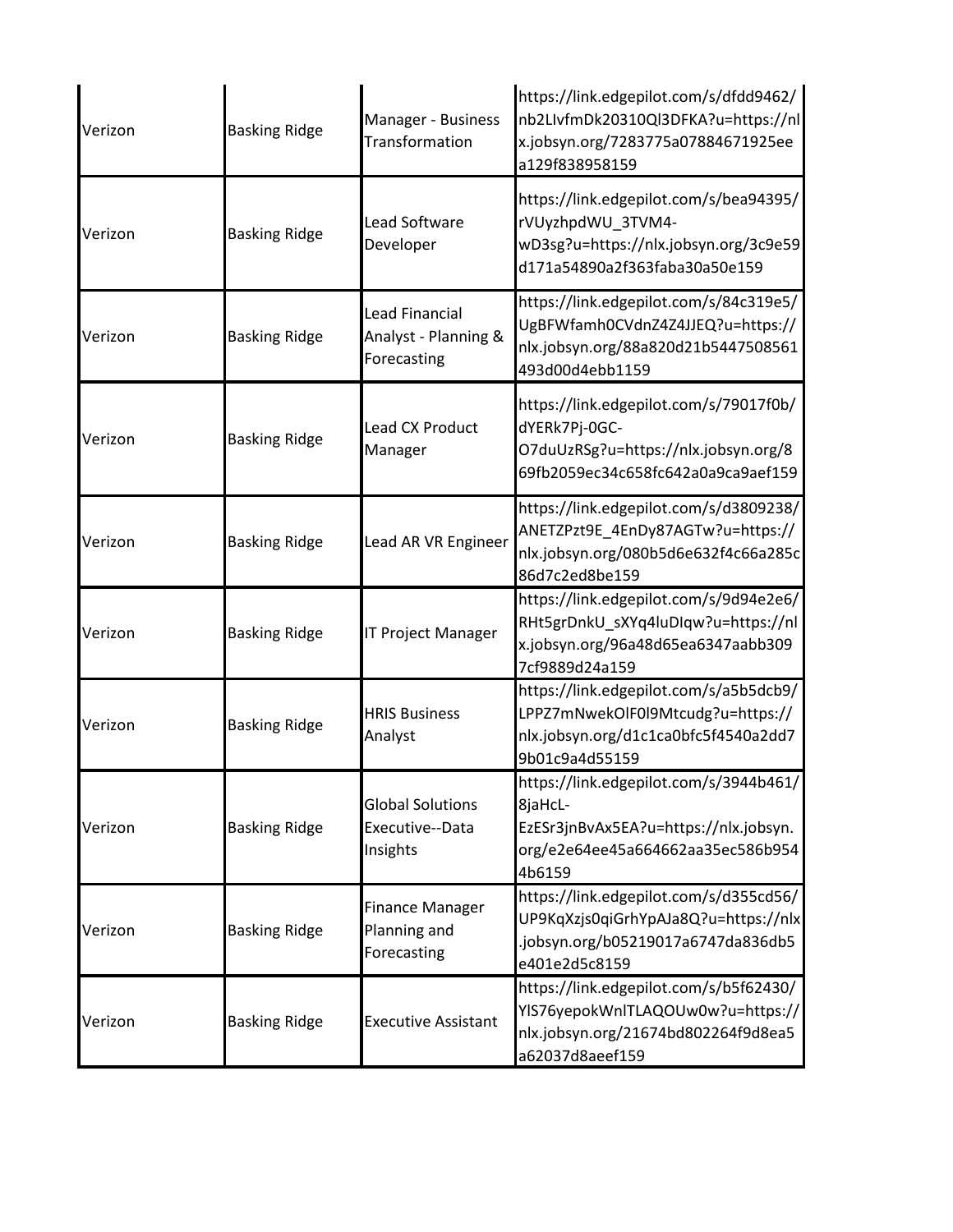| Verizon | <b>Basking Ridge</b> | Engr III Cslt-Tech<br><b>Product Mgt</b>                       | https://link.edgepilot.com/s/47e4f944/<br>VRCK9rzgTUmN654PREzoGw?u=https:/<br>/nlx.jobsyn.org/ab6ea07e260f42f0ad26<br>f0e19d3be59f159     |
|---------|----------------------|----------------------------------------------------------------|-------------------------------------------------------------------------------------------------------------------------------------------|
| Verizon | <b>Basking Ridge</b> | Engineer II-Software<br>Development                            | https://link.edgepilot.com/s/c98c8bca/<br>FdHgu4XETEeFEtyGHvoSTw?u=https://n<br>lx.jobsyn.org/0dd1cb250e134e1fb6360<br>d7eea79dd8c159     |
| Verizon | <b>Basking Ridge</b> | Employee<br>Communications<br>Manager                          | https://link.edgepilot.com/s/8c1d08b3/<br>7Mucq-<br>ass0OsS34bNMpKEw?u=https://nlx.jobs<br>yn.org/3431b1099e7741f38bc93fd9bb6<br>e04bb159 |
| Verizon | <b>Basking Ridge</b> | Data Engineer                                                  | https://link.edgepilot.com/s/c6e62740/<br>49J-_VYwVECcYZQeL-<br>AfZQ?u=https://nlx.jobsyn.org/dd56dde<br>8fa0942ce9f378597625f6d88159     |
| Verizon | <b>Basking Ridge</b> | Data Analyst<br>Apprenticeship                                 | https://link.edgepilot.com/s/776eb937/<br>vF7koYRWLk2_R3JyRB4Aow?u=https://<br>nlx.jobsyn.org/53bc677467874fe7a620a<br>93858201558159     |
| Verizon | <b>Basking Ridge</b> | <b>Customer Insights</b><br>Manager                            | https://link.edgepilot.com/s/63ae3090/<br>nFZzNBsdtUi793Z5PV8F9w?u=https://nl<br>x.jobsyn.org/c2ad18d4e20d404ab606fc<br>61356aa380159     |
| Verizon | <b>Basking Ridge</b> | Corporate Strategy<br>Associate of<br><b>Strategic Finance</b> | https://link.edgepilot.com/s/5c69d728/<br>bh GKu5EDE pTQ19d7YiRw?u=https://<br>nlx.jobsyn.org/ac7b267c72d546c59cd7<br>3df9700243fd159     |
| Verizon | <b>Basking Ridge</b> | Corporate Social<br>Responsibility<br>Project Manager          | https://link.edgepilot.com/s/fd77731e/<br>kjlSnCyJok2nETLjEMeHNA?u=https://nlx<br>.jobsyn.org/2754c3739d9d4f59897dcc0<br>dc76a905d159     |
| Verizon | <b>Basking Ridge</b> | Corporate<br>Development<br>Manager                            | https://link.edgepilot.com/s/2b457eab/<br>dYwrZb4wLUWO7734yQlZbg?u=https://<br>nlx.jobsyn.org/743067cedc204b0fbe689<br>430a4824f00159     |
| Verizon | <b>Basking Ridge</b> | <b>Content Strategist</b>                                      | https://link.edgepilot.com/s/a6181c9b/<br>lzjrY4pzp0yv5-<br>vLTMSq4Q?u=https://nlx.jobsyn.org/49f<br>7d947f0c94224b7e604c697eed83e159     |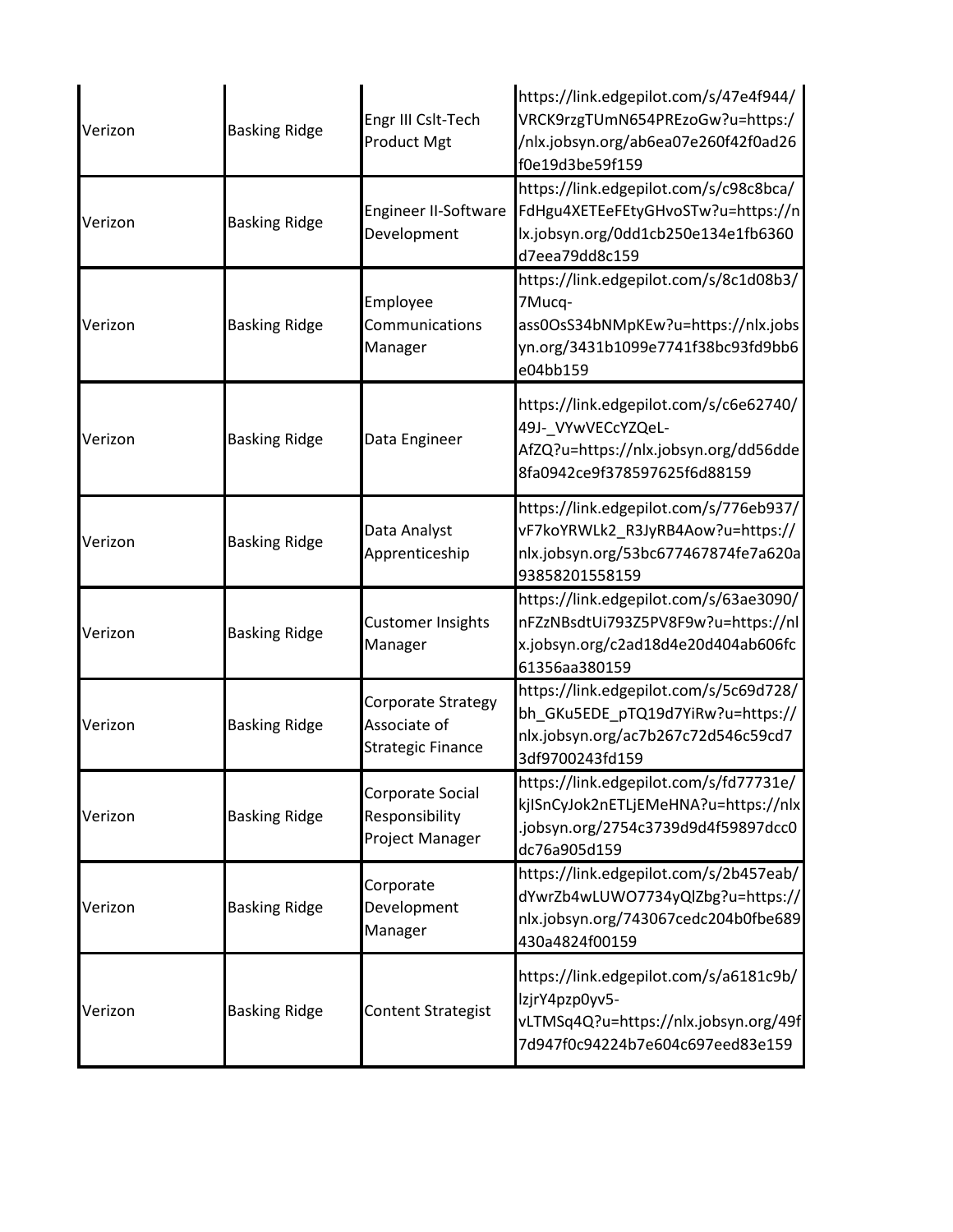| Verizon | <b>Basking Ridge</b> | Consultant -<br>Integrated<br>Marketing           | https://link.edgepilot.com/s/ca1ffb82/y<br>W0leU42VE2NqgE8Y8jo1g?u=https://nl<br>x.jobsyn.org/3f5ef1aab5694edb9d4ecfe<br>16831286b159     |
|---------|----------------------|---------------------------------------------------|-------------------------------------------------------------------------------------------------------------------------------------------|
| Verizon | <b>Basking Ridge</b> | <b>Cloud Senior</b><br>Manager                    | https://link.edgepilot.com/s/05d2ebae/<br>suTLXD61l0G1xXXOMUfXdw?u=https://<br>nlx.jobsyn.org/3e4598d63df24901924b<br>d28ff03e5a88159     |
| Verizon | <b>Basking Ridge</b> | Citrix Administrator                              | https://link.edgepilot.com/s/14ebfd31/<br>W8JQaOIuaUGEqZZ2NBg1Tg?u=https://<br>nlx.jobsyn.org/9316fafd9e1648f990aed<br>a5b91fa970e159     |
| Verizon | <b>Basking Ridge</b> | <b>Business Sales</b><br><b>Account Executive</b> | https://link.edgepilot.com/s/02928309/<br>em oZjvvBUGHY-<br>da6Jgdzg?u=https://nlx.jobsyn.org/3c3b<br>a47bae32469ca967c39863ce9d50159     |
| Verizon | <b>Basking Ridge</b> | <b>Business Intelligence</b><br>Manager           | https://link.edgepilot.com/s/0d18915b/<br>Xk0olvKz_0G2ApB1rtONeQ?u=https://n<br>lx.jobsyn.org/54b43f3ebc7146999d715<br>0d688bf8b71159     |
| Verizon | <b>Basking Ridge</b> | <b>Business Intelligence</b><br>Manager           | https://link.edgepilot.com/s/5b3d44c4/<br>txjURPRI5kCzePS-<br>prCl_g?u=https://nlx.jobsyn.org/c6c162<br>5a5db54a3d9bf32ac63f0984d6159     |
| Verizon | <b>Basking Ridge</b> | <b>Business Intelligence</b><br>Consultant        | https://link.edgepilot.com/s/bf090c02/<br>US55aXycq0Kp0i47bRBfGg?u=https://nl<br>x.jobsyn.org/b90a7c1a42d149349411ae<br>b9f5cfcb17159     |
| Verizon | <b>Basking Ridge</b> | <b>Business Intelligence</b><br>Analyst           | https://link.edgepilot.com/s/8703803b/<br>kWuUpvb-<br>Y06dYSYHTsNf7g?u=https://nlx.jobsyn.o<br>rg/4b054e72245742cab5d75cf6fbf06ab<br>3159 |
| Verizon | <b>Basking Ridge</b> | <b>Business Consulting</b><br>Associate           | https://link.edgepilot.com/s/08bfbdad/<br>q_dAaq8VTUiT7WYpPoBt6A?u=https://<br>nlx.jobsyn.org/4dd24aa978f84377b411<br>631c162bcfbd159     |
| Verizon | <b>Basking Ridge</b> | <b>Blockchain Architect</b>                       | https://link.edgepilot.com/s/4e3c3d44/<br>E8ID0uwGDEyjcXC382pVGA?u=https://<br>nlx.jobsyn.org/3f15326e070e4777a023<br>b54d24047690159     |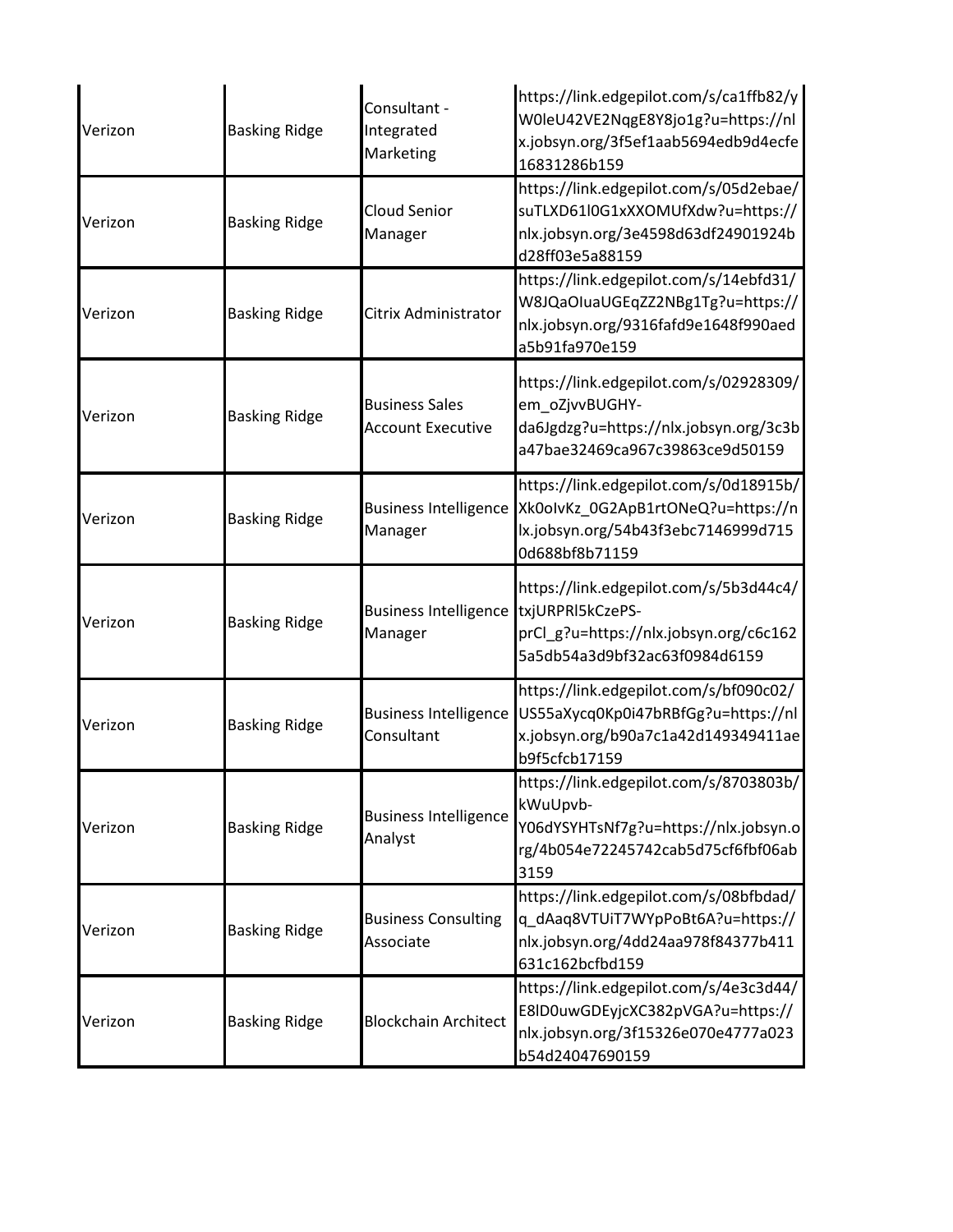| Verizon                                                       | <b>Basking Ridge</b> | Associate Director -<br>Digital Technology                   | https://link.edgepilot.com/s/1cf34e54/<br>Vt8dSxHqxUu8FW-<br>INdEgPg?u=https://nlx.jobsyn.org/e7cd<br>d2ccbca149bc8bf3311f06e685c0159                       |
|---------------------------------------------------------------|----------------------|--------------------------------------------------------------|-------------------------------------------------------------------------------------------------------------------------------------------------------------|
| Verizon                                                       | <b>Basking Ridge</b> | - Revenue Systems                                            | https://link.edgepilot.com/s/640e4dc2/<br>Application Architect uzhJIUmGKUuQOHadwhSuug?u=https:/<br>/nlx.jobsyn.org/10b0682154794837ab6<br>b246e0faf8acb159 |
| Verizon                                                       | <b>Basking Ridge</b> | Accounting<br>Supervisor                                     | https://link.edgepilot.com/s/8a9eaf3a/<br>Ehp8_ICuukSIA86rG5XuWw?u=https://n<br>lx.jobsyn.org/f859d1b688ed49fa996cbe<br>67889ff261159                       |
| Veterans Affairs,<br><b>Veterans Health</b><br>Administration | Lyons                | Social Worker                                                | https://link.edgepilot.com/s/deb0c9cd/<br>eWfKKfkCrkayOtloq5iCtA?u=https://nlx.<br>jobsyn.org/908632f424284a9cad702de<br>36c42b456159                       |
| Veterans Affairs,<br>Veterans Health<br>Administration        | Lyons                | Safety Technician                                            | https://link.edgepilot.com/s/9cb84cc3/<br>y_8QvxrQREuzhrubxrw8aw?u=https://n<br>lx.jobsyn.org/d4099eccf94a4c1e8c2acd<br>0ced2175d6159                       |
| Veterans Affairs,<br><b>Veterans Health</b><br>Administration | Lyons                | ADV MED SUPPORT<br><b>ASSISTANT</b>                          | https://link.edgepilot.com/s/84012d66/<br>DLS_7QhY2USYRbGFftnZlg?u=https://nl<br>x.jobsyn.org/a09a2962e5ee48a7afc718<br>803c841df4159                       |
| VINUM USA, INC                                                | <b>Bound Brook</b>   | <b>Regional Sales</b><br>Consultant                          | https://link.edgepilot.com/s/b4956b56/<br>reTqeS8QxEWSKXvgQFJRxQ?u=https://<br>nlx.jobsyn.org/268eb6a5e5b44e189646<br>289744717ce6159                       |
| <b>VIVA USA Inc</b>                                           | <b>Branchburg</b>    | Project / Site Admin                                         | https://link.edgepilot.com/s/66c762f1/<br>M2XIFgtBc0mLrimuvoFhoQ?u=https://n<br>lx.jobsyn.org/6708ddc90fe04771ab7eb<br>64869574593159                       |
| Walgreens                                                     | <b>HILLSBOROUGH</b>  | <b>BEAUTY</b><br>CONSULTANT                                  | https://link.edgepilot.com/s/a495ccc2/<br>W0FHq7altUKxyPOZAEkd9w?u=https://<br>nlx.jobsyn.org/31f418cea68d48c5bb4e3<br>6ab458d8cc4159                       |
| Walgreens                                                     | <b>FRANKLIN PARK</b> | <b>Pharmacy Customer</b><br>Associate -<br>Designated Hitter | https://link.edgepilot.com/s/8d3f3b8b/<br>wulhKFutE0C2dwOtPPThkg?u=https://n<br>lx.jobsyn.org/5106b4a3fcd34154b81c20<br>1776bc6e6d159                       |
| Walgreens                                                     | <b>BASKING RIDGE</b> | Pharmacist - Sign On<br><b>Bonus Eligible</b>                | https://link.edgepilot.com/s/ef285094/l<br>2NpXsITNkmOTYiVrSCO5Q?u=https://nl<br>x.jobsyn.org/046f9924b1c541eba80e78<br>8a71f9a17f159                       |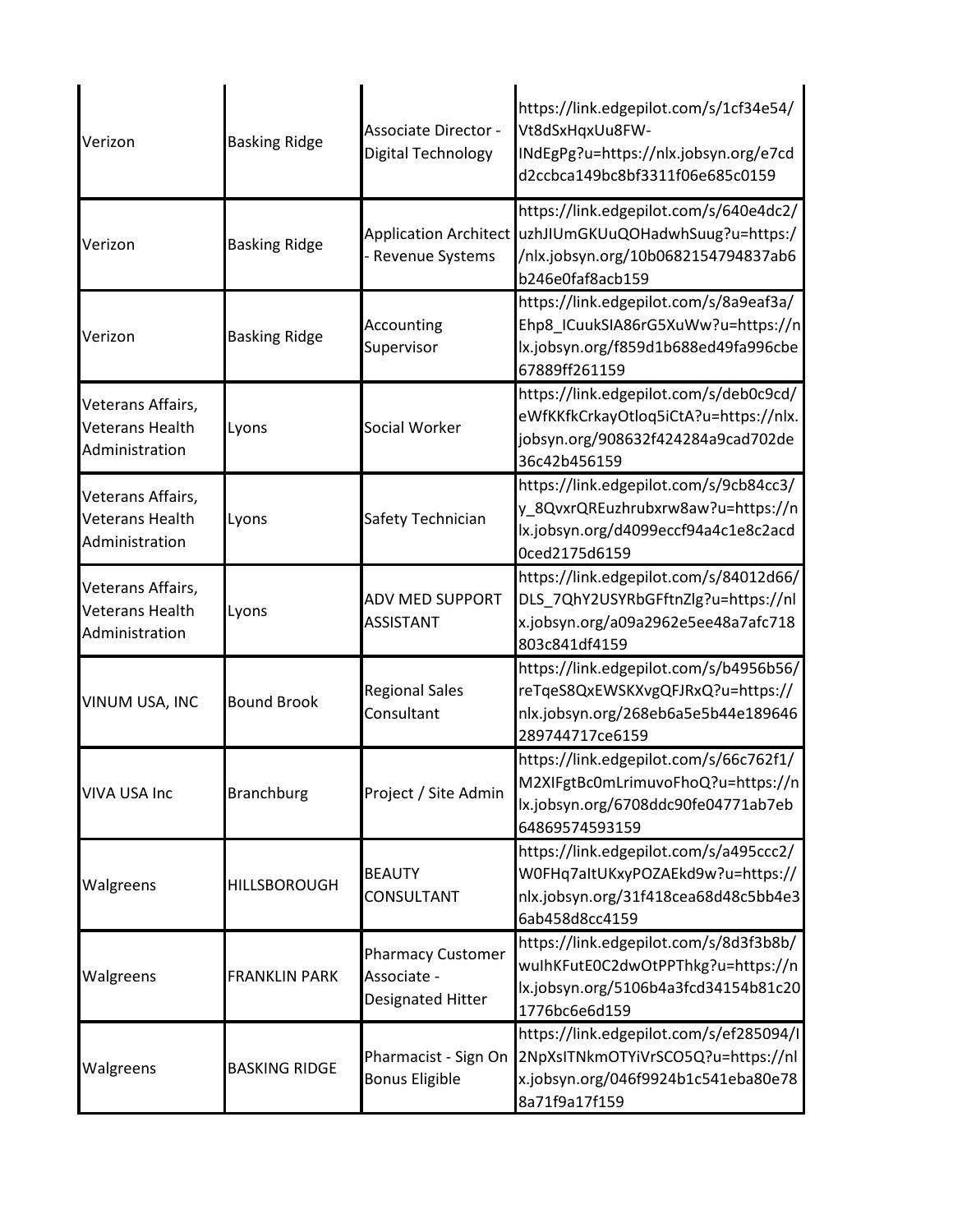| Walmart                        | <b>WATCHUNG</b>    | Stocking &<br>Unloading                                                                            | https://link.edgepilot.com/s/3cf973b0/<br>poBC6wwJ_0u9Zgr-<br>NrS2CQ?u=https://nlx.jobsyn.org/b24da<br>96bdd9c4210812b0ec4af06f56b159                       |
|--------------------------------|--------------------|----------------------------------------------------------------------------------------------------|-------------------------------------------------------------------------------------------------------------------------------------------------------------|
| Walmart                        | <b>MANVILLE</b>    | Stocking &<br>Unloading                                                                            | https://link.edgepilot.com/s/fe7b7561/<br>VqDFSK-<br>nGkejWJ9KrMvDuA?u=https://nlx.jobsy<br>n.org/4e0116a2b3c547e1b79f7a8ffb53<br>0233159                   |
| Wegmans                        | Bridgewater        | <b>Team Member</b>                                                                                 | https://link.edgepilot.com/s/9c82a7ac/<br>ANhTw5EPQ0C2Lf6-<br>yaN6vw?u=https://nlx.jobsyn.org/7631<br>c8c684e34f88b1cee5eeece61e26159                       |
| <b>Whole Foods</b><br>Market   | <b>Bound Brook</b> | Produce Team<br>Member (Clerk,<br>Floor Service) - Full<br>Time                                    | https://link.edgepilot.com/s/62bb88b7/<br>iY2zAkFNSECmhXx8bygExA?u=https://nl<br>x.jobsyn.org/3892ab74499e4be6a0800<br>4c7b3b01ba2159                       |
| <b>Whole Foods</b><br>Market   | <b>Bound Brook</b> | <b>Prepared Foods</b><br>Team Member (Deli<br>Service Counter &<br>Culinary Venues) -<br>Part Time | https://link.edgepilot.com/s/1e1baa9b/<br>BqGPe9k_RkmjHafLFCjNlw?u=https://nl<br>x.jobsyn.org/81c7024027154a53b7875f<br>1c63fdb9a3159                       |
| <b>Whole Foods</b><br>Market   | <b>Bound Brook</b> | <b>Bakery Cake</b><br>Decorator - Part<br>Time                                                     | https://link.edgepilot.com/s/01098281/<br>UFed9yoj1EuvrMb6guVAGQ?u=https://<br>nlx.jobsyn.org/b82fa6c166d644e08280<br>43cafd4a31f6159                       |
| <b>Whole Foods</b><br>Market   | <b>Bound Brook</b> | <b>Bakery Cake</b>                                                                                 | https://link.edgepilot.com/s/0b3e664d/<br>BMw4LZtfC0mA_hmkOfYGrQ?u=https:/<br>Decorator - Full Time /nlx.jobsyn.org/a9489a83f76043d2b96f<br>0e24102fa511159 |
| Wireless Advocates Bridgewater |                    | Wireless Sales Expert 3KQ3g-<br>(P/T - Costco<br>Channel)                                          | https://link.edgepilot.com/s/b0ab9152/<br>EjcEmevKZRDWaN9A?u=https://nlx.jobs<br>yn.org/fb55169ead334186913cc163220<br>64b03159                             |
| <b>WIS International</b>       | Bridgewater        | <b>Inventory Associate</b>                                                                         | https://link.edgepilot.com/s/2f69dff8/Z<br>CRFukS1t0qJlPINVZTNqw?u=https://nlx.<br>jobsyn.org/b9df676d9343487399e5595<br>34bea8b1f159                       |